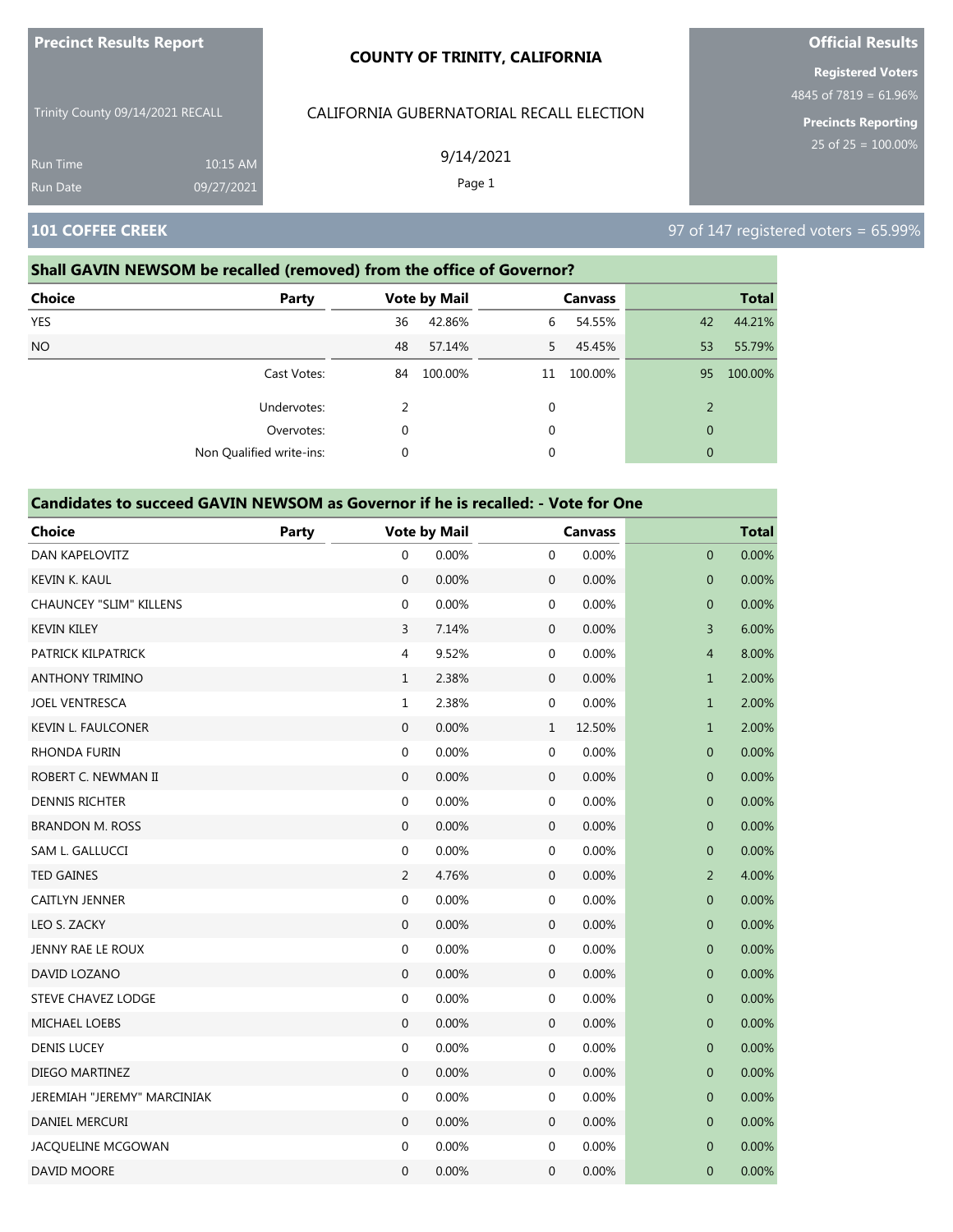#### **COUNTY OF TRINITY, CALIFORNIA**

Trinity County 09/14/2021 RECALL

10:15 AM 09/27/2021

#### CALIFORNIA GUBERNATORIAL RECALL ELECTION

9/14/2021

Page 2

Undervotes: 42 42 3 45 Overvotes: 1 0 1

Non Qualified write-ins: 1 0 1

**Registered Voters**

**Official Results**

4845 of 7819 = 61.96%

**Precincts Reporting** 25 of 25 = 100.00%

# **101 COFFEE CREEK** 97 of 147 registered voters = 65.99%

Run Time Run Date

# **Candidates to succeed GAVIN NEWSOM as Governor if he is recalled: - Vote for One Choice Party Vote by Mail Canvass Total** DAVID ALEXANDER BRAMANTE  $\begin{array}{cccc} 0 & 0.00\% & 0 & 0.00\% \end{array}$ HOLLY L. BAADE 0 0.00% 1 12.50% 1 2.00% ANGELYNE 0 0.00% 0 0.00% 0 0.00% JAMES G. HANINK 0 0.00% 0 0.00% 0 0.00% DAVID HILLBERG 0 0.00% 0 0.00% 0 0.00% JEFF HEWITT 0 0.00% 0 0.00% 0 0.00% JOHN R. DRAKE 0 0.00% 0 0.00% 0 0.00% LARRY A. ELDER 21 50.00% 6 75.00% 27 54.00% KEVIN PAFFRATH 1 2.38% 0 0.00% 1 2.00% ADAM PAPAGAN 0 0.00% 0 0.00% 0 0.00% ARMANDO "MANDO" PEREZ-SERRATO 0 0.00% 0 0.00% 0 0.00% JOHN COX 8 19.05% 0 0.00% 8 16.00% HEATHER COLLINS 0 0.00% 0 0.00% 0 0.00%  $\,$  DANIEL WATTS  $\,$  0 0.00% 0 0.00% 0 0.00% 0 0.00% 0 0.00% 0 0.00% 0 0.00% 0 0.00% 0 0.00% 0 0.00% 0 0.00% 0 0.00% 0 0.00% 0 0.00% 0 0.00% 0 0.00% 0 0.00% 0 0.00% 0 0.00% 0 0.00% 0 0.00% 0 0.00% 0 0.00% 0 0.00% 0 0.00 NICKOLAS WILDSTAR 0 0.00% 0 0.00% 0 0.00% SARAH STEPHENS 0 0.00% 0 0.00% 0 0.00% DENVER STONER 0 0.00% 0 0.00% 0 0.00% JOE M. SYMMON 0 0.00% 0 0.00% 0 0.00% MAJOR SINGH 0 0.00% 0 0.00% 0 0.00% DOUG OSE 1 2.38% 0 0.00% 1 2.00% MAJOR WILLIAMS (W) **0 0.000 0 0.000 0 0.000 0 0.000 0 0.000 0 0.00**% 0 0.00% 0 0.00% 0 0.00% 0 0.00% 0 0.00% 0 0.00% 0 0.00% 0 0.00% 0 0.00% 0 0.00% 0 0.00% 0 0.00% 0 0.00% 0 0.00% 0 0.00% 0 0.00% 0 0.00% 0 0.00% 0 0.00% 0 Cast Votes: 42 100.00% 8 100.00% 50 100.00%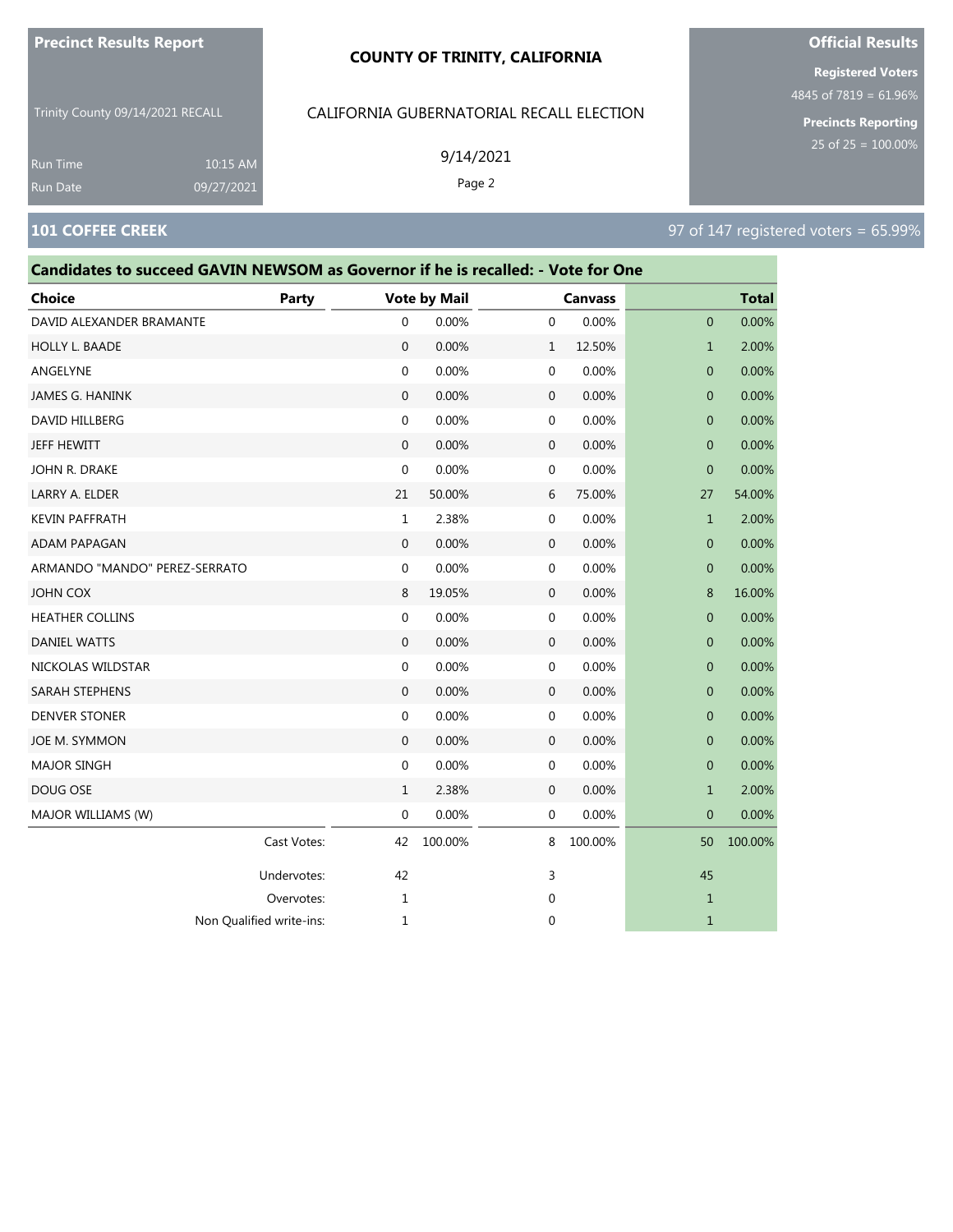| <b>Precinct Results Report</b> |  |  |
|--------------------------------|--|--|

Trinity County 09/14/2021 RECALL

# CALIFORNIA GUBERNATORIAL RECALL ELECTION

9/14/2021

Page 3

**Official Results Registered Voters**

4845 of 7819 = 61.96%

**Precincts Reporting**

Run Time

### **Shall GAVIN NEWSOM be recalled (removed) from the office of Governor?**

10:15 AM 09/27/2021

| <b>Choice</b><br>Party   |     | <b>Vote by Mail</b> |             | <b>Canvass</b> |                | <b>Total</b> |
|--------------------------|-----|---------------------|-------------|----------------|----------------|--------------|
| <b>YES</b>               | 96  | 78.05%              | 24          | 80.00%         | 120            | 78.43%       |
| <b>NO</b>                | 27  | 21.95%              | 6           | 20.00%         | 33             | 21.57%       |
| Cast Votes:              | 123 | 100.00%             | 30          | 100.00%        | 153            | 100.00%      |
| Undervotes:              | 2   |                     | $\mathbf 0$ |                | $\overline{2}$ |              |
| Overvotes:               | 0   |                     | $\mathbf 0$ |                | $\mathbf{0}$   |              |
| Non Qualified write-ins: | 0   |                     | 0           |                | $\mathbf{0}$   |              |

#### **Candidates to succeed GAVIN NEWSOM as Governor if he is recalled: - Vote for One**

| <b>Choice</b>                  | Party |                  | <b>Vote by Mail</b> |                  | <b>Canvass</b> |                | <b>Total</b> |
|--------------------------------|-------|------------------|---------------------|------------------|----------------|----------------|--------------|
| DAN KAPELOVITZ                 |       | $\mathbf{0}$     | 0.00%               | $\boldsymbol{0}$ | 0.00%          | $\mathbf 0$    | 0.00%        |
| KEVIN K. KAUL                  |       | $\mathbf 0$      | 0.00%               | $\mathbf 0$      | 0.00%          | $\mathbf 0$    | 0.00%        |
| <b>CHAUNCEY "SLIM" KILLENS</b> |       | 2                | 1.83%               | $\mathbf 0$      | 0.00%          | $\overline{2}$ | 1.50%        |
| <b>KEVIN KILEY</b>             |       | 6                | 5.50%               | $\mathbf{1}$     | 4.17%          | $\overline{7}$ | 5.26%        |
| PATRICK KILPATRICK             |       | $\boldsymbol{0}$ | 0.00%               | $\boldsymbol{0}$ | 0.00%          | $\mathbf 0$    | 0.00%        |
| <b>ANTHONY TRIMINO</b>         |       | $\mathbf 1$      | 0.92%               | $\boldsymbol{0}$ | 0.00%          | $\mathbf{1}$   | 0.75%        |
| <b>JOEL VENTRESCA</b>          |       | $\,1\,$          | 0.92%               | $\boldsymbol{0}$ | 0.00%          | $\mathbf{1}$   | 0.75%        |
| <b>KEVIN L. FAULCONER</b>      |       | 0                | 0.00%               | $\mathbf 0$      | 0.00%          | $\pmb{0}$      | 0.00%        |
| <b>RHONDA FURIN</b>            |       | $\boldsymbol{0}$ | 0.00%               | $\mathbf 0$      | 0.00%          | $\mathbf 0$    | 0.00%        |
| ROBERT C. NEWMAN II            |       | $\boldsymbol{0}$ | 0.00%               | $\mathbf 1$      | 4.17%          | $\mathbf{1}$   | 0.75%        |
| <b>DENNIS RICHTER</b>          |       | $\mathbf{0}$     | 0.00%               | $\boldsymbol{0}$ | 0.00%          | $\mathbf 0$    | 0.00%        |
| <b>BRANDON M. ROSS</b>         |       | 3                | 2.75%               | $\boldsymbol{0}$ | 0.00%          | 3              | 2.26%        |
| SAM L. GALLUCCI                |       | $\boldsymbol{0}$ | 0.00%               | $\mathbf 0$      | 0.00%          | $\mathbf 0$    | 0.00%        |
| <b>TED GAINES</b>              |       | $\mathbf{1}$     | 0.92%               | $\mathbf 0$      | 0.00%          | $\mathbf{1}$   | 0.75%        |
| CAITLYN JENNER                 |       | $\mathbf{1}$     | 0.92%               | $\mathbf 0$      | 0.00%          | $\mathbf{1}$   | 0.75%        |
| LEO S. ZACKY                   |       | $\mathbf 0$      | 0.00%               | $\mathbf 0$      | 0.00%          | $\mathbf 0$    | 0.00%        |
| JENNY RAE LE ROUX              |       | $\mathbf{1}$     | 0.92%               | $\mathbf 0$      | 0.00%          | $\mathbf{1}$   | 0.75%        |
| DAVID LOZANO                   |       | $\boldsymbol{0}$ | 0.00%               | $\boldsymbol{0}$ | 0.00%          | $\mathbf 0$    | 0.00%        |
| STEVE CHAVEZ LODGE             |       | $\boldsymbol{0}$ | 0.00%               | $\mathbf{1}$     | 4.17%          | $\mathbf{1}$   | 0.75%        |
| <b>MICHAEL LOEBS</b>           |       | $\mathbf 0$      | 0.00%               | $\boldsymbol{0}$ | 0.00%          | $\mathbf 0$    | 0.00%        |
| <b>DENIS LUCEY</b>             |       | $\boldsymbol{0}$ | 0.00%               | $\mathbf 0$      | 0.00%          | $\mathbf 0$    | 0.00%        |
| DIEGO MARTINEZ                 |       | $\mathbf{0}$     | 0.00%               | $\mathbf 0$      | 0.00%          | $\mathbf{0}$   | 0.00%        |
| JEREMIAH "JEREMY" MARCINIAK    |       | $\boldsymbol{0}$ | 0.00%               | $\boldsymbol{0}$ | 0.00%          | $\mathbf{0}$   | 0.00%        |
| DANIEL MERCURI                 |       | $\mathbf 0$      | 0.00%               | $\boldsymbol{0}$ | 0.00%          | $\pmb{0}$      | 0.00%        |
| JACQUELINE MCGOWAN             |       | $\overline{2}$   | 1.83%               | $\mathbf{1}$     | 4.17%          | $\overline{3}$ | 2.26%        |
| DAVID MOORE                    |       | $\mathbf 0$      | 0.00%               | $\mathbf 0$      | 0.00%          | $\mathbf 0$    | 0.00%        |

### **111 TRINITY CENTER** 155 of 195 registered voters = 79.49%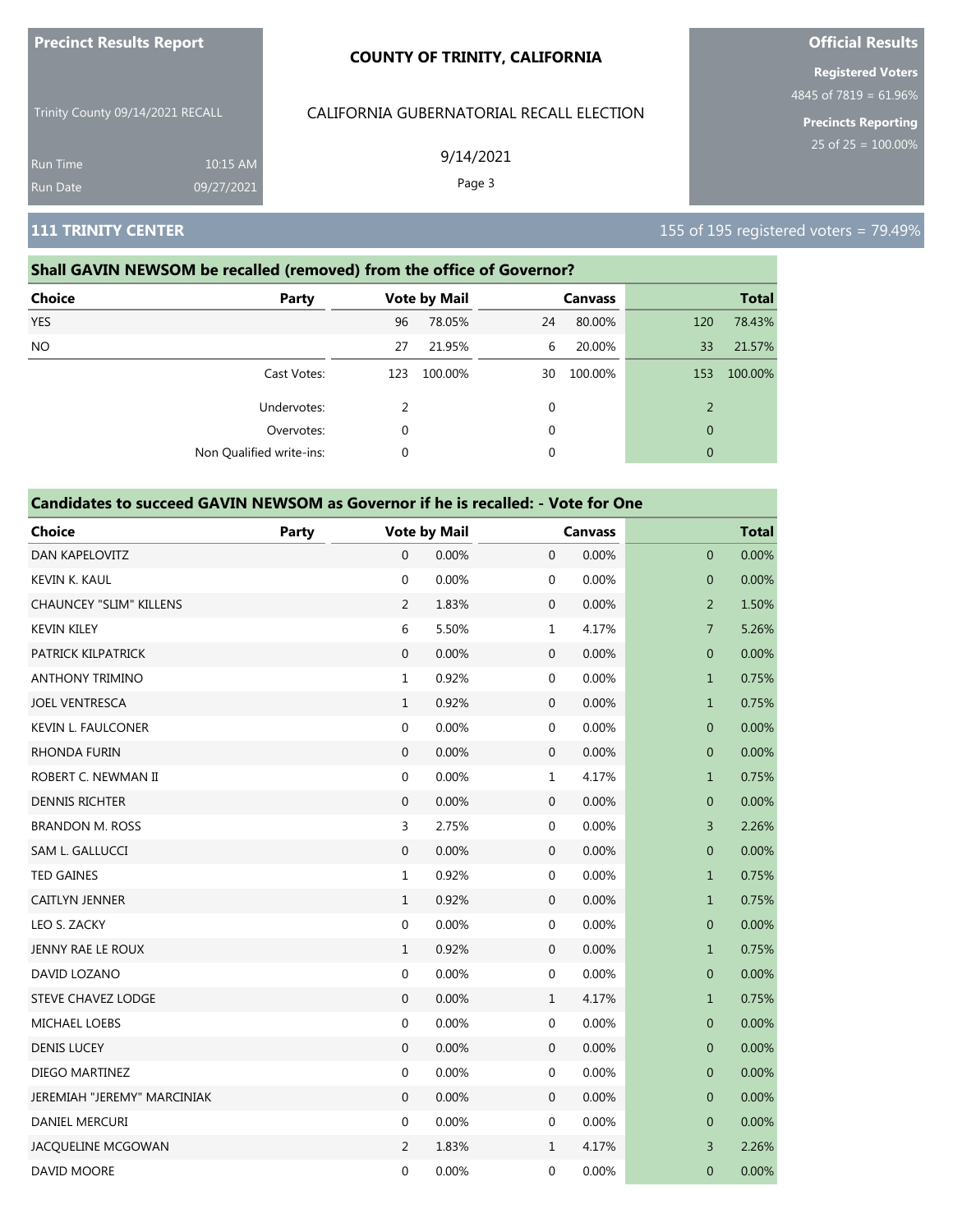#### **COUNTY OF TRINITY, CALIFORNIA**

Trinity County 09/14/2021 RECALL

### CALIFORNIA GUBERNATORIAL RECALL ELECTION

9/14/2021

Page 4

**Registered Voters**

4845 of 7819 = 61.96%

**Precincts Reporting**

Run Time 10:15 AM 09/27/2021

| Candidates to succeed GAVIN NEWSOM as Governor if he is recalled: - Vote for One |                          |                |                     |              |                |                |              |
|----------------------------------------------------------------------------------|--------------------------|----------------|---------------------|--------------|----------------|----------------|--------------|
| Choice                                                                           | Party                    |                | <b>Vote by Mail</b> |              | <b>Canvass</b> |                | <b>Total</b> |
| DAVID ALEXANDER BRAMANTE                                                         |                          | $\mathbf{0}$   | 0.00%               | $\mathbf{0}$ | 0.00%          | 0              | 0.00%        |
| HOLLY L. BAADE                                                                   |                          | 0              | 0.00%               | 0            | 0.00%          | $\mathbf{0}$   | 0.00%        |
| ANGELYNE                                                                         |                          | $\mathbf{0}$   | 0.00%               | 0            | 0.00%          | $\mathbf 0$    | 0.00%        |
| JAMES G. HANINK                                                                  |                          | 0              | 0.00%               | $\mathbf 0$  | 0.00%          | $\mathbf{0}$   | 0.00%        |
| DAVID HILLBERG                                                                   |                          | $\mathbf{0}$   | 0.00%               | $\mathbf{0}$ | 0.00%          | $\overline{0}$ | 0.00%        |
| JEFF HEWITT                                                                      |                          | $\mathbf{0}$   | 0.00%               | 0            | 0.00%          | $\mathbf{0}$   | 0.00%        |
| JOHN R. DRAKE                                                                    |                          | 0              | 0.00%               | 0            | 0.00%          | $\mathbf{0}$   | 0.00%        |
| LARRY A. ELDER                                                                   |                          | 75             | 68.81%              | 18           | 75.00%         | 93             | 69.92%       |
| <b>KEVIN PAFFRATH</b>                                                            |                          | $\mathbf{1}$   | 0.92%               | $\mathbf 0$  | 0.00%          | $\mathbf{1}$   | 0.75%        |
| ADAM PAPAGAN                                                                     |                          | 0              | 0.00%               | 0            | 0.00%          | 0              | 0.00%        |
| ARMANDO "MANDO" PEREZ-SERRATO                                                    |                          | $\mathbf{0}$   | 0.00%               | $\mathbf 0$  | 0.00%          | $\overline{0}$ | 0.00%        |
| JOHN COX                                                                         |                          | 12             | 11.01%              | 1            | 4.17%          | 13             | 9.77%        |
| <b>HEATHER COLLINS</b>                                                           |                          | $\overline{2}$ | 1.83%               | 0            | 0.00%          | $\overline{2}$ | 1.50%        |
| <b>DANIEL WATTS</b>                                                              |                          | 0              | 0.00%               | 0            | 0.00%          | $\mathbf{0}$   | 0.00%        |
| NICKOLAS WILDSTAR                                                                |                          | $\mathbf{0}$   | 0.00%               | 0            | 0.00%          | $\mathbf 0$    | 0.00%        |
| SARAH STEPHENS                                                                   |                          | 0              | 0.00%               | 0            | 0.00%          | $\mathbf 0$    | 0.00%        |
| <b>DENVER STONER</b>                                                             |                          | $\mathbf{1}$   | 0.92%               | $\mathbf 0$  | 0.00%          | $\mathbf{1}$   | 0.75%        |
| JOE M. SYMMON                                                                    |                          | 0              | 0.00%               | 0            | 0.00%          | $\overline{0}$ | 0.00%        |
| <b>MAJOR SINGH</b>                                                               |                          | $\mathbf{0}$   | 0.00%               | $\mathbf 0$  | 0.00%          | $\overline{0}$ | 0.00%        |
| DOUG OSE                                                                         |                          | 0              | 0.00%               | 1            | 4.17%          | $\mathbf{1}$   | 0.75%        |
| MAJOR WILLIAMS (W)                                                               |                          | 0              | 0.00%               | $\mathbf 0$  | 0.00%          | $\mathbf 0$    | 0.00%        |
|                                                                                  | Cast Votes:              | 109            | 100.00%             | 24           | 100.00%        | 133            | 100.00%      |
|                                                                                  | Undervotes:              | 16             |                     | 6            |                | 22             |              |
|                                                                                  | Overvotes:               | 0              |                     | 0            |                | 0              |              |
|                                                                                  | Non Qualified write-ins: | 0              |                     | 0            |                | 0              |              |

# **Official Results**

**111 TRINITY CENTER** 155 of 195 registered voters = 79.49%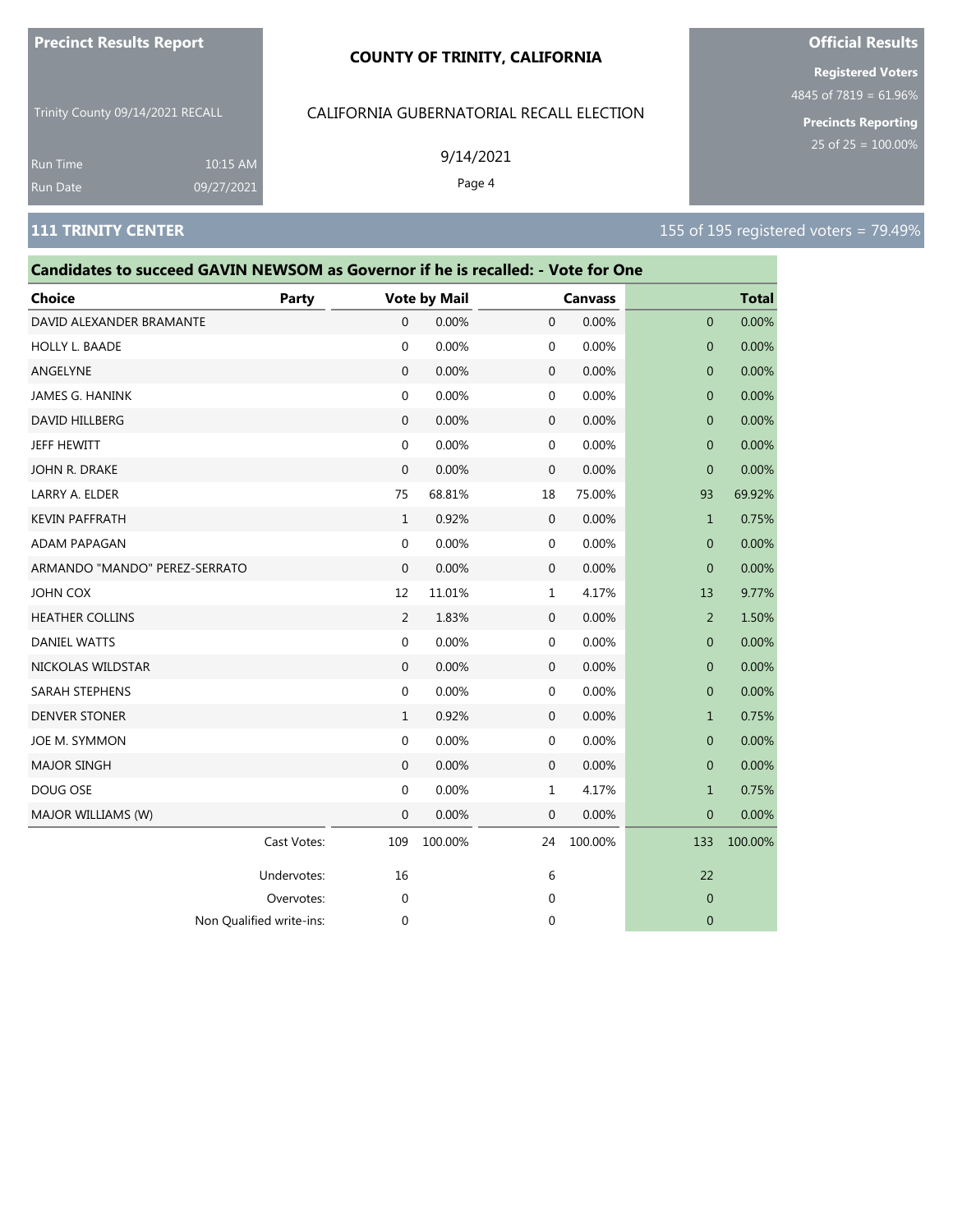| <b>Precinct Results Report</b> |
|--------------------------------|
|--------------------------------|

Trinity County 09/14/2021 RECALL

Run Time 10:15 AM 09/27/2021

# CALIFORNIA GUBERNATORIAL RECALL ELECTION

9/14/2021

Page 5

### **Shall GAVIN NEWSOM be recalled (removed) from the office of Governor?**

| <b>Choice</b>   | Party                    |    | <b>Vote by Mail</b> |    | <b>Canvass</b> |              | <b>Total</b> |
|-----------------|--------------------------|----|---------------------|----|----------------|--------------|--------------|
| <b>YES</b>      |                          | 24 | 50.00%              | 12 | 85.71%         | 36           | 58.06%       |
| NO <sub>1</sub> |                          | 24 | 50.00%              | 2  | 14.29%         | 26           | 41.94%       |
|                 | Cast Votes:              | 48 | 100.00%             | 14 | 100.00%        | 62           | 100.00%      |
|                 | Undervotes:              | 2  |                     | 0  |                | 2            |              |
|                 | Overvotes:               | 0  |                     | 0  |                | $\mathbf{0}$ |              |
|                 | Non Qualified write-ins: | 0  |                     | 0  |                | $\mathbf{0}$ |              |
|                 |                          |    |                     |    |                |              |              |

### **Candidates to succeed GAVIN NEWSOM as Governor if he is recalled: - Vote for One**

| <b>Choice</b>                  | Party |                  | <b>Vote by Mail</b> |                  | <b>Canvass</b> |                | <b>Total</b> |
|--------------------------------|-------|------------------|---------------------|------------------|----------------|----------------|--------------|
| DAN KAPELOVITZ                 |       | 1                | 3.33%               | 0                | 0.00%          | $\mathbf{1}$   | 2.44%        |
| <b>KEVIN K. KAUL</b>           |       | $\mathbf{0}$     | 0.00%               | $\boldsymbol{0}$ | 0.00%          | $\mathbf 0$    | 0.00%        |
| <b>CHAUNCEY "SLIM" KILLENS</b> |       | $\boldsymbol{0}$ | 0.00%               | $\boldsymbol{0}$ | 0.00%          | $\mathbf{0}$   | 0.00%        |
| <b>KEVIN KILEY</b>             |       | $\mathbf{1}$     | 3.33%               | $\mathbf 0$      | 0.00%          | $\mathbf{1}$   | 2.44%        |
| PATRICK KILPATRICK             |       | 2                | 6.67%               | 0                | 0.00%          | $\overline{2}$ | 4.88%        |
| <b>ANTHONY TRIMINO</b>         |       | $\boldsymbol{0}$ | 0.00%               | $\boldsymbol{0}$ | 0.00%          | $\mathbf{0}$   | 0.00%        |
| <b>JOEL VENTRESCA</b>          |       | $\boldsymbol{0}$ | 0.00%               | $\mathbf 0$      | 0.00%          | $\mathbf 0$    | 0.00%        |
| <b>KEVIN L. FAULCONER</b>      |       | $\boldsymbol{0}$ | 0.00%               | $\boldsymbol{0}$ | 0.00%          | $\mathbf 0$    | 0.00%        |
| <b>RHONDA FURIN</b>            |       | 0                | 0.00%               | $\mathbf 0$      | 0.00%          | $\mathbf 0$    | 0.00%        |
| ROBERT C. NEWMAN II            |       | $\mathbf{0}$     | 0.00%               | $\boldsymbol{0}$ | 0.00%          | $\mathbf 0$    | 0.00%        |
| <b>DENNIS RICHTER</b>          |       | $\boldsymbol{0}$ | 0.00%               | $\boldsymbol{0}$ | 0.00%          | $\pmb{0}$      | 0.00%        |
| <b>BRANDON M. ROSS</b>         |       | $\mathbf{0}$     | 0.00%               | $\mathbf 0$      | 0.00%          | 0              | 0.00%        |
| SAM L. GALLUCCI                |       | $\mathbf 0$      | 0.00%               | $\mathbf 0$      | 0.00%          | $\mathbf 0$    | 0.00%        |
| <b>TED GAINES</b>              |       | $\mathbf{0}$     | 0.00%               | $\boldsymbol{0}$ | 0.00%          | $\mathbf{0}$   | 0.00%        |
| <b>CAITLYN JENNER</b>          |       | $\mathbf{1}$     | 3.33%               | $\mathbf 0$      | 0.00%          | $\mathbf{1}$   | 2.44%        |
| LEO S. ZACKY                   |       | $\mathbf{0}$     | 0.00%               | $\mathbf 0$      | 0.00%          | $\mathbf 0$    | 0.00%        |
| <b>JENNY RAE LE ROUX</b>       |       | $\mathbf{1}$     | 3.33%               | $\boldsymbol{0}$ | 0.00%          | $\mathbf{1}$   | 2.44%        |
| DAVID LOZANO                   |       | $\mathbf{0}$     | 0.00%               | $\boldsymbol{0}$ | 0.00%          | $\mathbf 0$    | 0.00%        |
| <b>STEVE CHAVEZ LODGE</b>      |       | $\mathbf 0$      | 0.00%               | $\mathbf 0$      | 0.00%          | $\mathbf 0$    | 0.00%        |
| <b>MICHAEL LOEBS</b>           |       | $\mathbf{0}$     | 0.00%               | $\boldsymbol{0}$ | 0.00%          | $\mathbf 0$    | 0.00%        |
| <b>DENIS LUCEY</b>             |       | $\boldsymbol{0}$ | 0.00%               | $\boldsymbol{0}$ | 0.00%          | $\mathbf 0$    | 0.00%        |
| <b>DIEGO MARTINEZ</b>          |       | $\Omega$         | 0.00%               | $\boldsymbol{0}$ | 0.00%          | $\overline{0}$ | 0.00%        |
| JEREMIAH "JEREMY" MARCINIAK    |       | $\boldsymbol{0}$ | 0.00%               | $\boldsymbol{0}$ | 0.00%          | $\pmb{0}$      | 0.00%        |
| DANIEL MERCURI                 |       | $\mathbf{0}$     | 0.00%               | $\mathbf 0$      | 0.00%          | $\mathbf 0$    | 0.00%        |
| JACQUELINE MCGOWAN             |       | $\mathbf{1}$     | 3.33%               | $\boldsymbol{0}$ | 0.00%          | $\mathbf{1}$   | 2.44%        |
| DAVID MOORE                    |       | $\mathbf{0}$     | 0.00%               | 0                | 0.00%          | $\mathbf{0}$   | 0.00%        |

# **Official Results**

**Registered Voters** 4845 of 7819 = 61.96%

**Precincts Reporting**

# **112 MINERSVILLE 112 MINERSVILLE 12 OCCUPATION CONTRACT CONTRACT CONTRACT CONTRACT CONTRACT CONTRACT CONTRACT CONTRACT CONTRACT CONTRACT CONTRACT CONTRACT CONTRACT CONTRACT CONTRACT CONTRACT CONTRACT CONTRACT CONTRACT**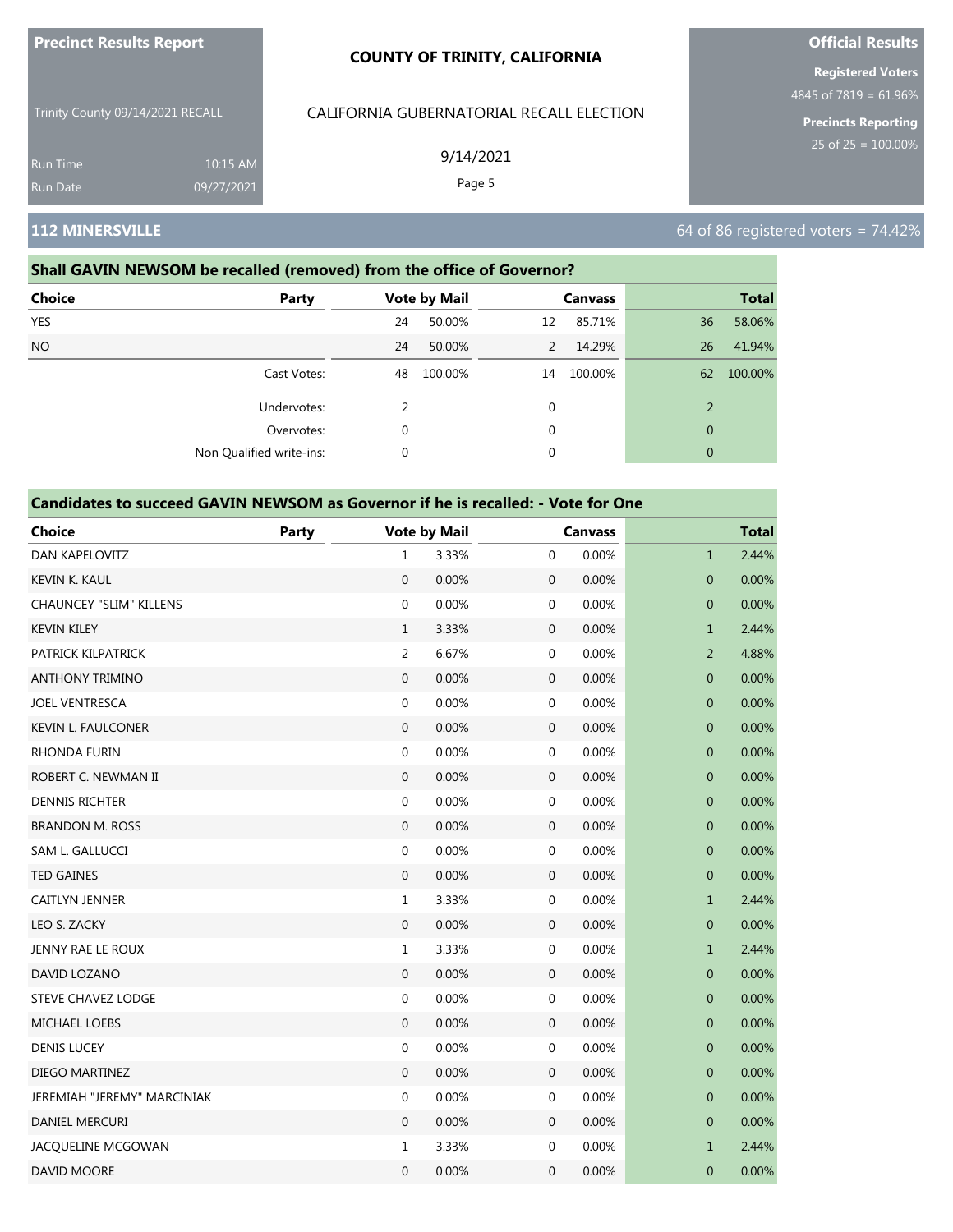#### **COUNTY OF TRINITY, CALIFORNIA**

Trinity County 09/14/2021 RECALL

#### CALIFORNIA GUBERNATORIAL RECALL ELECTION

9/14/2021

Page 6

**Official Results Registered Voters**

4845 of 7819 = 61.96%

**Precincts Reporting** 25 of 25 = 100.00%

Run Time Run Date 10:15 AM 09/27/2021

#### **112 MINERSVILLE 112 MINERSVILLE 12 OCCUPATION CONTRACT CONTRACT CONTRACT CONTRACT CONTRACT CONTRACT CONTRACT CONTRACT CONTRACT CONTRACT CONTRACT CONTRACT CONTRACT CONTRACT CONTRACT CONTRACT CONTRACT CONTRACT CONTRACT**

# **Candidates to succeed GAVIN NEWSOM as Governor if he is recalled: - Vote for One Choice Party Vote by Mail Canvass Total** DAVID ALEXANDER BRAMANTE  $\begin{array}{cccc} 0 & 0.00\% & 0 & 0.00\% \end{array}$ HOLLY L. BAADE 0 0.00% 0 0.00% 0 0.00% ANGELYNE 0 0.00% 0 0.00% 0 0.00% JAMES G. HANINK 0 0.00% 0 0.00% 0 0.00% DAVID HILLBERG 0 0.00% 0 0.00% 0 0.00% JEFF HEWITT 0 0.00% 0 0.00% 0 0.00% JOHN R. DRAKE 0 0.00% 0 0.00% 0 0.00% LARRY A. ELDER 18 60.00% 7 63.64% 25 60.98% KEVIN PAFFRATH 3 10.00% 0 0.00% 3 7.32% ADAM PAPAGAN 0 0.00% 0 0.00% 0 0.00% ARMANDO "MANDO" PEREZ-SERRATO 0 0.00% 0 0.00% 0 0.00% JOHN COX 1 3.33% 4 36.36% 5 12.20% HEATHER COLLINS 0 0.00% 0 0.00% 0 0.00%  $\,$  DANIEL WATTS  $\,$  0 0.00% 0 0.00% 0 0.00% 0 0.00% 0 0.00% 0 0.00% 0 0.00% 0 0.00% 0 0.00% 0 0.00% 0 0.00% 0 0.00% 0 0.00% 0 0.00% 0 0.00% 0 0.00% 0 0.00% 0 0.00% 0 0.00% 0 0.00% 0 0.00% 0 0.00% 0 0.00% 0 0.00% 0 0.00 NICKOLAS WILDSTAR 0 0.00% 0 0.00% 0 0.00% SARAH STEPHENS 0 0.00% 0 0.00% 0 0.00% DENVER STONER 0 0.00% 0 0.00% 0 0.00% JOE M. SYMMON 0 0.00% 0 0.00% 0 0.00% MAJOR SINGH 0 0.00% 0 0.00% 0 0.00% DOUG OSE 1 3.33% 0 0.00% 1 2.44% MAJOR WILLIAMS (W) **0 0.000 0 0.000 0 0.000 0 0.000 0 0.000 0 0.00**% 0 0.00% 0 0.00% 0 0.00% 0 0.00% 0 0.00% 0 0.00% 0 0.00% 0 0.00% 0 0.00% 0 0.00% 0 0.00% 0 0.00% 0 0.00% 0 0.00% 0 0.00% 0 0.00% 0 0.00% 0 0.00% 0 0.00% 0 Cast Votes: 30 100.00% 11 100.00% 41 100.00% Undervotes: 20 22 22 Overvotes: 0 0 0

Non Qualified write-ins: 0 1 1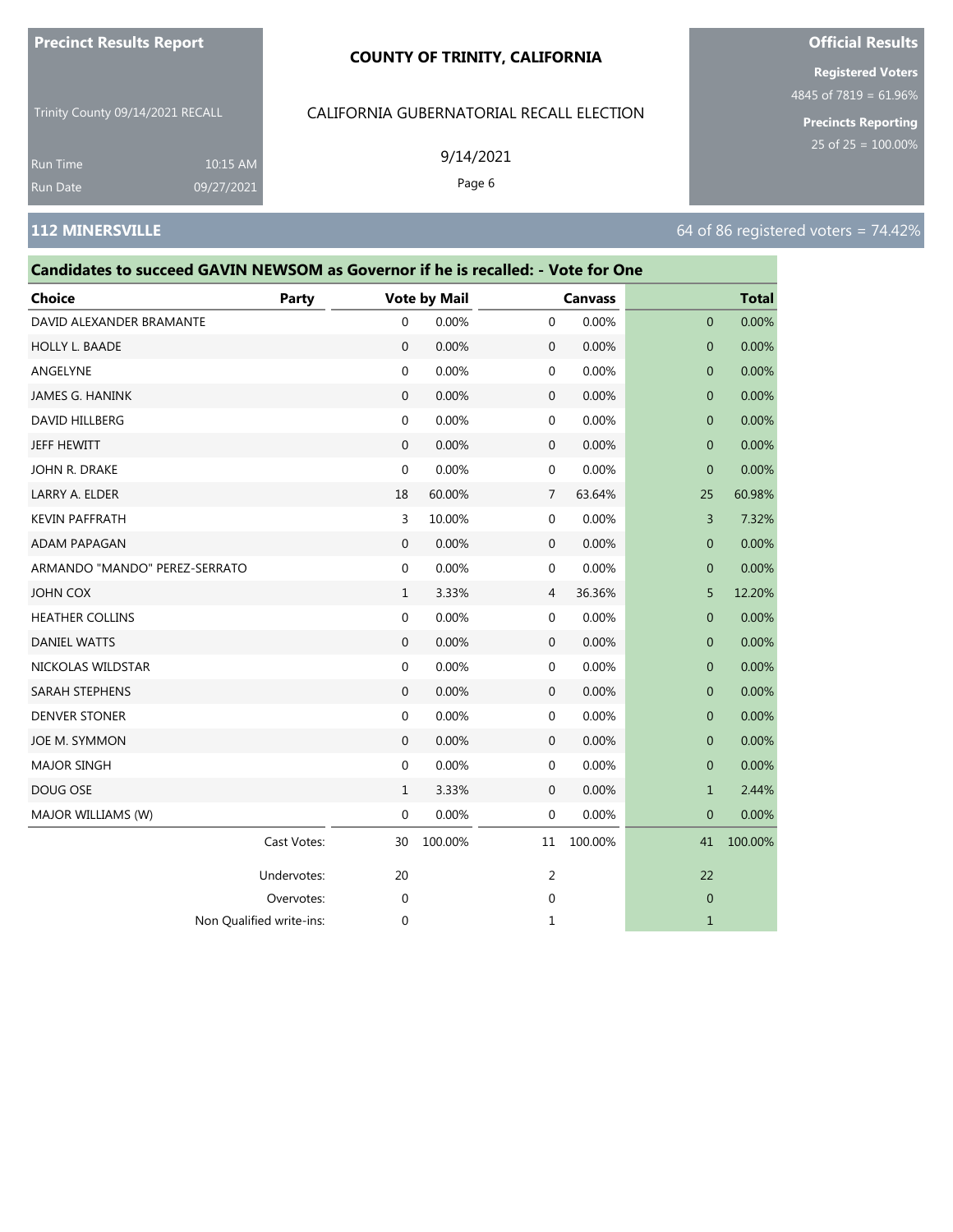| <b>Precinct Results Report</b>   |            | <b>COUNTY OF TRINITY, CALIFORNIA</b>     | <b>Official Results</b>                           |
|----------------------------------|------------|------------------------------------------|---------------------------------------------------|
|                                  |            |                                          | <b>Registered Voters</b><br>4845 of 7819 = 61.96% |
| Trinity County 09/14/2021 RECALL |            | CALIFORNIA GUBERNATORIAL RECALL ELECTION | <b>Precincts Reporting</b>                        |
| <b>Run Time</b>                  | 10:15 AM   | 9/14/2021                                | 25 of $25 = 100.00\%$                             |
| <b>Run Date</b>                  | 09/27/2021 | Page 7                                   |                                                   |
| <b>121 LEWISTON</b>              |            |                                          | $572$ of 869 registered voters = 65.82%           |

### **Shall GAVIN NEWSOM be recalled (removed) from the office of Governor?**

| <b>Choice</b> | Party                    |          | <b>Vote by Mail</b> |     | <b>Canvass</b> |              | <b>Total</b> |
|---------------|--------------------------|----------|---------------------|-----|----------------|--------------|--------------|
| <b>YES</b>    |                          | 268      | 57.63%              | 71  | 70.30%         | 339          | 59.89%       |
| <b>NO</b>     |                          | 197      | 42.37%              | 30  | 29.70%         | 227          | 40.11%       |
|               | Cast Votes:              | 465      | 100.00%             | 101 | 100.00%        | 566          | 100.00%      |
|               | Undervotes:              | 6        |                     | 0   |                | 6            |              |
|               | Overvotes:               | 0        |                     | 0   |                | $\theta$     |              |
|               | Non Qualified write-ins: | $\Omega$ |                     | 0   |                | $\mathbf{0}$ |              |

| <b>Choice</b>                  | Party |                  | <b>Vote by Mail</b> |                  | <b>Canvass</b> |                | <b>Total</b> |
|--------------------------------|-------|------------------|---------------------|------------------|----------------|----------------|--------------|
| DAN KAPELOVITZ                 |       | 0                | 0.00%               | $\mathbf{0}$     | 0.00%          | $\mathbf 0$    | 0.00%        |
| KEVIN K. KAUL                  |       | $\mathbf{1}$     | 0.32%               | $\mathbf 0$      | 0.00%          | $\mathbf{1}$   | 0.25%        |
| <b>CHAUNCEY "SLIM" KILLENS</b> |       | $\mathbf{0}$     | 0.00%               | $\mathbf 0$      | 0.00%          | $\mathbf 0$    | 0.00%        |
| <b>KEVIN KILEY</b>             |       | 23               | 7.35%               | $\overline{7}$   | 8.64%          | 30             | 7.61%        |
| PATRICK KILPATRICK             |       | $\,8\,$          | 2.56%               | 5                | 6.17%          | 13             | 3.30%        |
| <b>ANTHONY TRIMINO</b>         |       | $\overline{2}$   | 0.64%               | $\mathbf 0$      | 0.00%          | $\overline{2}$ | 0.51%        |
| <b>JOEL VENTRESCA</b>          |       | 5                | 1.60%               | $\mathbf 0$      | 0.00%          | 5              | 1.27%        |
| <b>KEVIN L. FAULCONER</b>      |       | 10               | 3.19%               | $\mathbf{1}$     | 1.23%          | 11             | 2.79%        |
| <b>RHONDA FURIN</b>            |       | $\mathbf{0}$     | 0.00%               | $\mathbf{0}$     | 0.00%          | $\mathbf 0$    | 0.00%        |
| ROBERT C. NEWMAN II            |       | $\mathbf{1}$     | 0.32%               | $\mathbf{1}$     | 1.23%          | $\overline{2}$ | 0.51%        |
| <b>DENNIS RICHTER</b>          |       | $\boldsymbol{0}$ | 0.00%               | $\mathbf 0$      | 0.00%          | $\pmb{0}$      | 0.00%        |
| <b>BRANDON M. ROSS</b>         |       | 10               | 3.19%               | $\mathbf{1}$     | 1.23%          | 11             | 2.79%        |
| SAM L. GALLUCCI                |       | $\mathbf{0}$     | 0.00%               | $\boldsymbol{0}$ | 0.00%          | $\mathbf{0}$   | 0.00%        |
| <b>TED GAINES</b>              |       | 10               | 3.19%               | $\mathbf{1}$     | 1.23%          | 11             | 2.79%        |
| CAITLYN JENNER                 |       | 5                | 1.60%               | $\mathbf{1}$     | 1.23%          | $\sqrt{6}$     | 1.52%        |
| LEO S. ZACKY                   |       | 0                | 0.00%               | 0                | 0.00%          | 0              | 0.00%        |
| JENNY RAE LE ROUX              |       | 3                | 0.96%               | $\mathbf 0$      | 0.00%          | 3              | 0.76%        |
| DAVID LOZANO                   |       | $\mathbf 0$      | 0.00%               | $\mathbf{1}$     | 1.23%          | $\mathbf{1}$   | 0.25%        |
| <b>STEVE CHAVEZ LODGE</b>      |       | $\mathbf{1}$     | 0.32%               | $\mathbf{0}$     | 0.00%          | $\mathbf{1}$   | 0.25%        |
| MICHAEL LOEBS                  |       | $\overline{2}$   | 0.64%               | $\mathbf{1}$     | 1.23%          | 3              | 0.76%        |
| <b>DENIS LUCEY</b>             |       | $\boldsymbol{0}$ | 0.00%               | $\mathbf 0$      | 0.00%          | $\mathbf 0$    | 0.00%        |
| DIEGO MARTINEZ                 |       | $\mathbf 0$      | 0.00%               | $\mathbf 0$      | 0.00%          | $\mathbf 0$    | 0.00%        |
| JEREMIAH "JEREMY" MARCINIAK    |       | $\mathbf{0}$     | 0.00%               | $\mathbf{0}$     | 0.00%          | $\mathbf 0$    | 0.00%        |
| DANIEL MERCURI                 |       | 1                | 0.32%               | $\mathbf{1}$     | 1.23%          | $\overline{2}$ | 0.51%        |
| JACQUELINE MCGOWAN             |       | $\overline{2}$   | 0.64%               | $\overline{4}$   | 4.94%          | 6              | 1.52%        |
| DAVID MOORE                    |       | $\mathbf 0$      | 0.00%               | 0                | 0.00%          | $\mathbf 0$    | 0.00%        |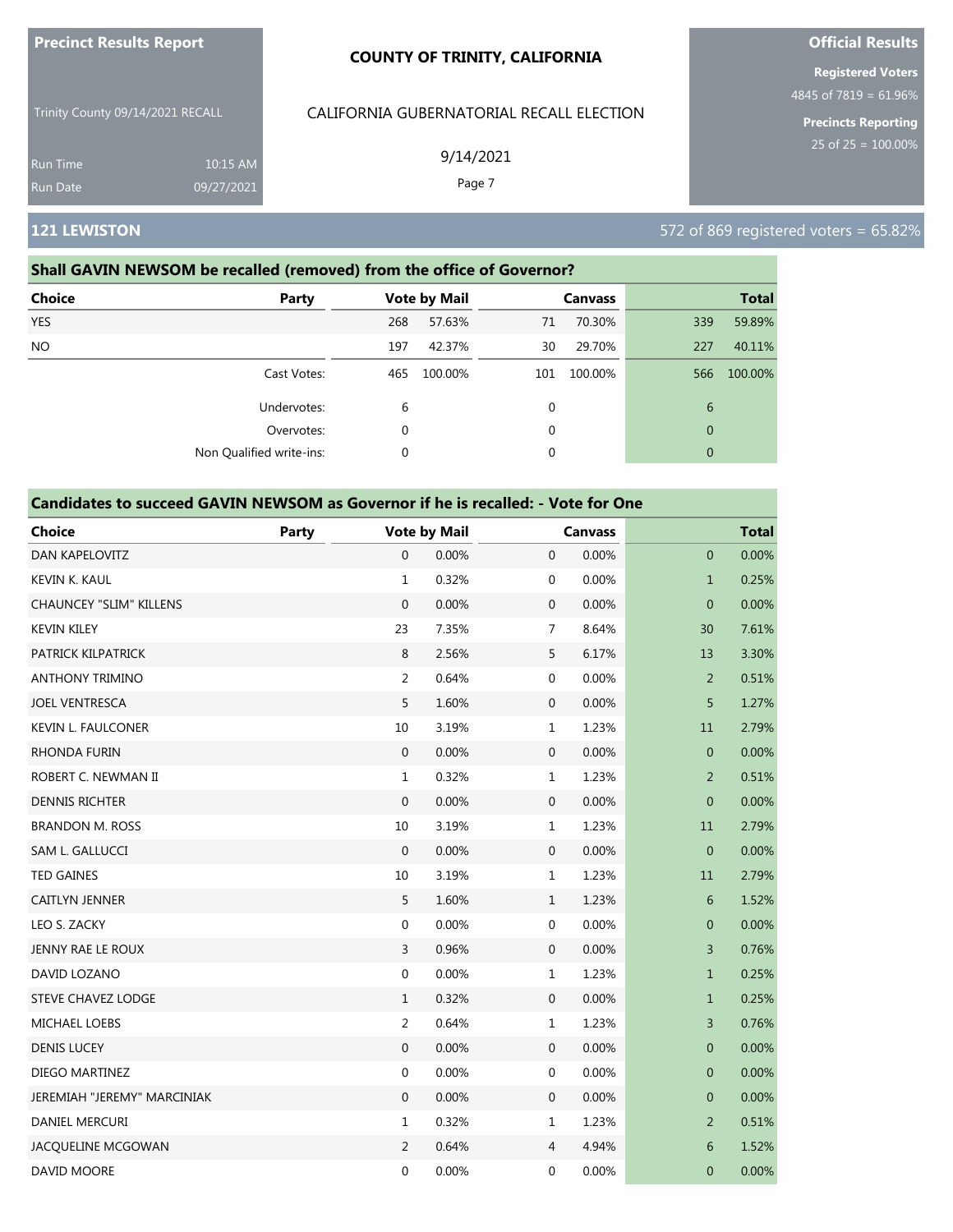#### **COUNTY OF TRINITY, CALIFORNIA**

Trinity County 09/14/2021 RECALL

10:15 AM 09/27/2021

# CALIFORNIA GUBERNATORIAL RECALL ELECTION

9/14/2021

Page 8

**Registered Voters**

4845 of 7819 = 61.96%

**Precincts Reporting**

Run Time

| Candidates to succeed GAVIN NEWSOM as Governor if he is recalled: - Vote for One |             |              |                     |              |                |                |              |
|----------------------------------------------------------------------------------|-------------|--------------|---------------------|--------------|----------------|----------------|--------------|
| Choice                                                                           | Party       |              | <b>Vote by Mail</b> |              | <b>Canvass</b> |                | <b>Total</b> |
| DAVID ALEXANDER BRAMANTE                                                         |             | $\mathbf 0$  | 0.00%               | $\mathbf 0$  | 0.00%          | 0              | 0.00%        |
| HOLLY L. BAADE                                                                   |             | 2            | 0.64%               | 1            | 1.23%          | 3              | 0.76%        |
| ANGELYNE                                                                         |             | $\mathbf{0}$ | 0.00%               | $\mathbf 0$  | 0.00%          | $\mathbf{0}$   | 0.00%        |
| JAMES G. HANINK                                                                  |             | 0            | 0.00%               | 0            | 0.00%          | $\overline{0}$ | 0.00%        |
| DAVID HILLBERG                                                                   |             | $\mathbf{0}$ | 0.00%               | $\mathbf 0$  | 0.00%          | $\mathbf{0}$   | 0.00%        |
| JEFF HEWITT                                                                      |             | 2            | 0.64%               | 0            | 0.00%          | $\overline{2}$ | 0.51%        |
| JOHN R. DRAKE                                                                    |             | 0            | 0.00%               | 0            | 0.00%          | $\overline{0}$ | 0.00%        |
| LARRY A. ELDER                                                                   |             | 179          | 57.19%              | 50           | 61.73%         | 229            | 58.12%       |
| <b>KEVIN PAFFRATH</b>                                                            |             | 10           | 3.19%               | 2            | 2.47%          | 12             | 3.05%        |
| ADAM PAPAGAN                                                                     |             | 0            | 0.00%               | 0            | 0.00%          | 0              | 0.00%        |
| ARMANDO "MANDO" PEREZ-SERRATO                                                    |             | $\mathbf 0$  | 0.00%               | $\mathbf 0$  | 0.00%          | $\mathbf{0}$   | 0.00%        |
| JOHN COX                                                                         |             | 32           | 10.22%              | 3            | 3.70%          | 35             | 8.88%        |
| <b>HEATHER COLLINS</b>                                                           |             | $\mathbf{1}$ | 0.32%               | 0            | 0.00%          | $\mathbf{1}$   | 0.25%        |
| <b>DANIEL WATTS</b>                                                              |             | 0            | 0.00%               | 0            | 0.00%          | 0              | 0.00%        |
| NICKOLAS WILDSTAR                                                                |             | 0            | 0.00%               | $\mathbf 0$  | 0.00%          | 0              | 0.00%        |
| SARAH STEPHENS                                                                   |             | 0            | 0.00%               | 0            | 0.00%          | $\mathbf{0}$   | 0.00%        |
| <b>DENVER STONER</b>                                                             |             | 3            | 0.96%               | $\mathbf 0$  | 0.00%          | 3              | 0.76%        |
| JOE M. SYMMON                                                                    |             | 0            | 0.00%               | 0            | 0.00%          | $\overline{0}$ | 0.00%        |
| <b>MAJOR SINGH</b>                                                               |             | $\mathbf{0}$ | 0.00%               | $\mathbf 0$  | 0.00%          | 0              | 0.00%        |
| DOUG OSE                                                                         |             | 0            | 0.00%               | 1            | 1.23%          | $\mathbf 1$    | 0.25%        |
| MAJOR WILLIAMS (W)                                                               |             | $\mathbf 0$  | 0.00%               | $\mathbf{0}$ | 0.00%          | $\mathbf{0}$   | 0.00%        |
|                                                                                  | Cast Votes: | 313          | 100.00%             | 81           | 100.00%        | 394            | 100.00%      |
|                                                                                  | Undervotes: | 148          |                     | 18           |                | 166            |              |
|                                                                                  | Overvotes:  | 3            |                     | 1            |                | 4              |              |
| Non Qualified write-ins:                                                         |             | 7            |                     | 1            |                | 8              |              |

# **Official Results**

# **121 LEWISTON** 572 of 869 registered voters = 65.82%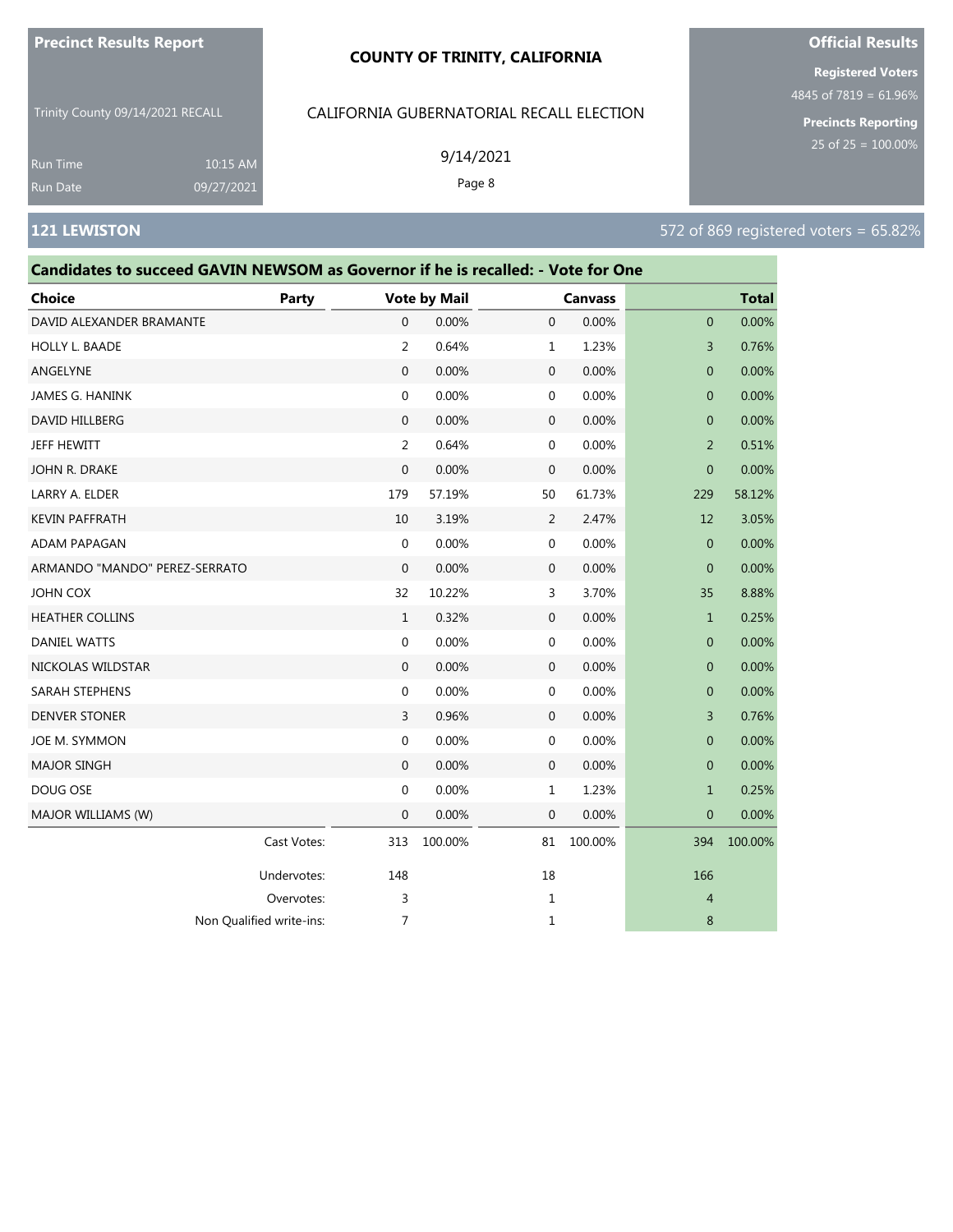| <b>Precinct Results Report</b> |
|--------------------------------|
|--------------------------------|

CALIFORNIA GUBERNATORIAL RECALL ELECTION

9/14/2021 Page 9

Trinity County 09/14/2021 RECALL

Run Time 10:15 AM 09/27/2021

# **Shall GAVIN NEWSOM be recalled (removed) from the office of Governor?**

| <b>Party</b>             |     |         |                     | <b>Canvass</b> |                                                                           | <b>Total</b> |
|--------------------------|-----|---------|---------------------|----------------|---------------------------------------------------------------------------|--------------|
|                          | 119 | 45.25%  | 30                  | 61.22%         | 149                                                                       | 47.76%       |
|                          | 144 | 54.75%  | 19                  | 38.78%         | 163                                                                       | 52.24%       |
| Cast Votes:              | 263 | 100.00% | 49                  | 100.00%        | 312                                                                       | 100.00%      |
| Undervotes:              | 3   |         | 0                   |                | 3                                                                         |              |
| Overvotes:               | 0   |         | 0                   |                | $\mathbf{0}$                                                              |              |
| Non Qualified write-ins: | 0   |         | 0                   |                | $\mathbf{0}$                                                              |              |
|                          |     |         | <b>Vote by Mail</b> |                | <u>Shah awan neason be realied from acay hom the office of advertion.</u> |              |

### **Candidates to succeed GAVIN NEWSOM as Governor if he is recalled: - Vote for One**

| <b>Choice</b>                  | Party |                  | <b>Vote by Mail</b> |                  | <b>Canvass</b> |                | <b>Total</b> |
|--------------------------------|-------|------------------|---------------------|------------------|----------------|----------------|--------------|
| <b>DAN KAPELOVITZ</b>          |       | 8                | 4.82%               | $\mathbf{0}$     | 0.00%          | 8              | 4.04%        |
| KEVIN K. KAUL                  |       | $\mathbf 0$      | 0.00%               | $\mathbf 0$      | 0.00%          | $\overline{0}$ | 0.00%        |
| <b>CHAUNCEY "SLIM" KILLENS</b> |       | $\mathbf{1}$     | 0.60%               | $\mathbf 0$      | 0.00%          | $\mathbf{1}$   | 0.51%        |
| <b>KEVIN KILEY</b>             |       | 11               | 6.63%               | $\overline{2}$   | 6.25%          | 13             | 6.57%        |
| PATRICK KILPATRICK             |       | $\mathbf{0}$     | 0.00%               | $\boldsymbol{0}$ | 0.00%          | $\mathbf{0}$   | 0.00%        |
| <b>ANTHONY TRIMINO</b>         |       | $\overline{2}$   | 1.20%               | $\boldsymbol{0}$ | 0.00%          | $\overline{2}$ | 1.01%        |
| <b>JOEL VENTRESCA</b>          |       | 2                | 1.20%               | $\boldsymbol{0}$ | 0.00%          | $\overline{2}$ | 1.01%        |
| <b>KEVIN L. FAULCONER</b>      |       | $\overline{7}$   | 4.22%               | $\mathbf{1}$     | 3.13%          | 8              | 4.04%        |
| RHONDA FURIN                   |       | $\mathbf{0}$     | 0.00%               | $\boldsymbol{0}$ | 0.00%          | $\mathbf{0}$   | 0.00%        |
| ROBERT C. NEWMAN II            |       | $\mathbf{0}$     | 0.00%               | $\boldsymbol{0}$ | 0.00%          | $\mathbf 0$    | 0.00%        |
| <b>DENNIS RICHTER</b>          |       | $\boldsymbol{0}$ | 0.00%               | $\boldsymbol{0}$ | 0.00%          | $\mathbf{0}$   | 0.00%        |
| <b>BRANDON M. ROSS</b>         |       | 8                | 4.82%               | $\mathbf 0$      | 0.00%          | 8              | 4.04%        |
| SAM L. GALLUCCI                |       | $\pmb{0}$        | 0.00%               | $\boldsymbol{0}$ | 0.00%          | $\mathbf 0$    | 0.00%        |
| <b>TED GAINES</b>              |       | $\overline{3}$   | 1.81%               | $\mathbf 0$      | 0.00%          | 3              | 1.52%        |
| <b>CAITLYN JENNER</b>          |       | 2                | 1.20%               | $\boldsymbol{0}$ | 0.00%          | $\overline{2}$ | 1.01%        |
| LEO S. ZACKY                   |       | $\mathbf{0}$     | 0.00%               | $\mathbf 0$      | 0.00%          | $\mathbf 0$    | 0.00%        |
| <b>JENNY RAE LE ROUX</b>       |       | $\mathbf{1}$     | 0.60%               | $\boldsymbol{0}$ | 0.00%          | $\mathbf{1}$   | 0.51%        |
| DAVID LOZANO                   |       | $\mathbf{1}$     | 0.60%               | $\mathbf 0$      | 0.00%          | $\mathbf{1}$   | 0.51%        |
| <b>STEVE CHAVEZ LODGE</b>      |       | $\mathbf{0}$     | 0.00%               | $\mathbf 0$      | 0.00%          | $\mathbf{0}$   | 0.00%        |
| MICHAEL LOEBS                  |       | $\mathbf 0$      | 0.00%               | $\mathbf 0$      | 0.00%          | $\mathbf{0}$   | 0.00%        |
| <b>DENIS LUCEY</b>             |       | $\mathbf{0}$     | 0.00%               | $\mathbf 0$      | 0.00%          | $\overline{0}$ | 0.00%        |
| DIEGO MARTINEZ                 |       | $\mathbf{0}$     | 0.00%               | $\mathbf 0$      | 0.00%          | $\mathbf{0}$   | 0.00%        |
| JEREMIAH "JEREMY" MARCINIAK    |       | $\mathbf{0}$     | 0.00%               | $\mathbf 0$      | 0.00%          | $\mathbf{0}$   | 0.00%        |
| DANIEL MERCURI                 |       | $\mathbf{0}$     | 0.00%               | $\mathbf 0$      | 0.00%          | $\mathbf 0$    | 0.00%        |
| JACQUELINE MCGOWAN             |       | 8                | 4.82%               | $\mathbf{1}$     | 3.13%          | 9              | 4.55%        |
| <b>DAVID MOORE</b>             |       | $\boldsymbol{0}$ | 0.00%               | $\boldsymbol{0}$ | 0.00%          | $\mathbf 0$    | 0.00%        |

# **Official Results**

**Registered Voters**

4845 of 7819 = 61.96%

**Precincts Reporting**

# **123 EAST WEAVER 123 EAST WEAVER 315 of 403 registered voters = 78.16%**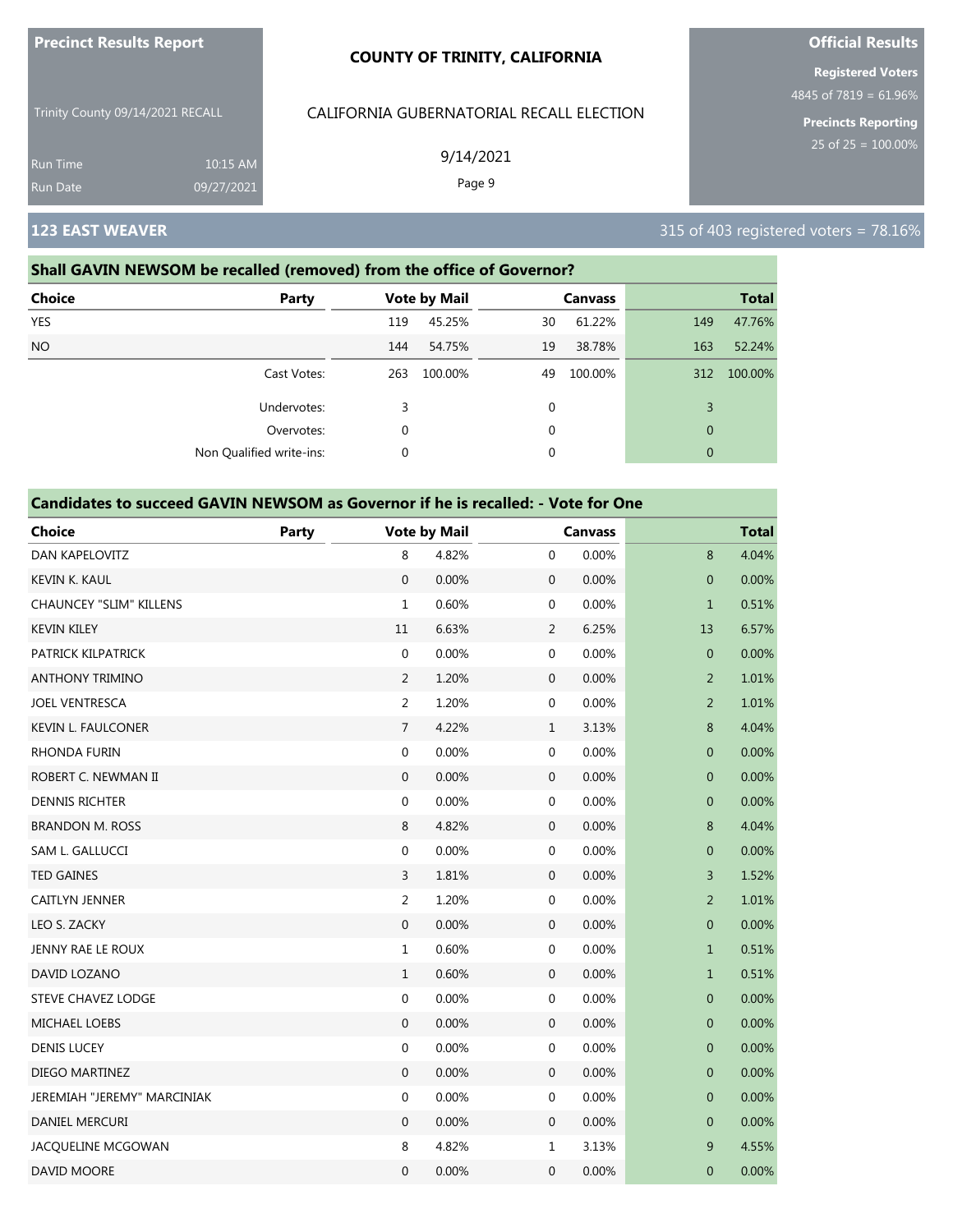#### **COUNTY OF TRINITY, CALIFORNIA**

Trinity County 09/14/2021 RECALL

10:15 AM 09/27/2021

#### CALIFORNIA GUBERNATORIAL RECALL ELECTION

9/14/2021

Page 10

**Registered Voters**

4845 of 7819 = 61.96%

**Precincts Reporting** 25 of 25 = 100.00%

Run Time Run Date

# **Candidates to succeed GAVIN NEWSOM as Governor if he is recalled: - Vote for One Choice Party Vote by Mail Canvass Total** DAVID ALEXANDER BRAMANTE 
and the contract of the contract of the contract of the contract of the contract of the contract of the contract of the contract of the contract of the contract of the contract of the contract of HOLLY L. BAADE 0 0.00% 0 0.00% 0 0.00% ANGELYNE 1 0.60% 0 0.00% 1 0.51% JAMES G. HANINK 1 0.60% 0 0.00% 1 0.51% DAVID HILLBERG 0 0.00% 0 0.00% 0 0.00% JEFF HEWITT 2 1.20% 0 0.00% 2 1.01% JOHN R. DRAKE 2 1.20% 1 3.13% 3 1.52% LARRY A. ELDER 79 47.59% 22 68.75% 101 51.01% KEVIN PAFFRATH 9 5.42% 1 3.13% 10 5.05% ADAM PAPAGAN 0 0.00% 0 0.00% 0 0.00% ARMANDO "MANDO" PEREZ-SERRATO 0 0.00% 0 0.00% 0 0.00% JOHN COX 9 5.42% 4 12.50% 13 6.57% HEATHER COLLINS 3 1.81% 0 0.00% 3 1.52% DANIEL WATTS 2 1.20% 0 0.00% 2 1.01% NICKOLAS WILDSTAR 0 0.00% 0 0.00% 0 0.00% SARAH STEPHENS 0 0.00% 0 0.00% 0 0.00% DENVER STONER 0 0.00% 0 0.00% 0 0.00% JOE M. SYMMON 0 0.00% 0 0.00% 0 0.00% MAJOR SINGH 0 0.00% 0 0.00% 0 0.00% DOUG OSE 3 1.81% 0 0.00% 3 1.52% MAJOR WILLIAMS (W) **0 0.000 0 0.000 0 0.000 0 0.000 0 0.000 0 0.00**% 0 0.00% 0 0.00% 0 0.00% 0 0.00% 0 0.00% 0 0.00% 0 0.00% 0 0.00% 0 0.00% 0 0.00% 0 0.00% 0 0.00% 0 0.00% 0 0.00% 0 0.00% 0 0.00% 0 0.00% 0 0.00% 0 0.00% 0 Cast Votes: 166 100.00% 32 100.00% 198 100.00% Undervotes: 94 94 15 109 Overvotes: 0 0 0 Non Qualified write-ins:  $\begin{array}{ccc} 6 & 2 & 8 \end{array}$



# **123 EAST WEAVER 123 EAST WEAVER 315 of 403 registered voters = 78.16%**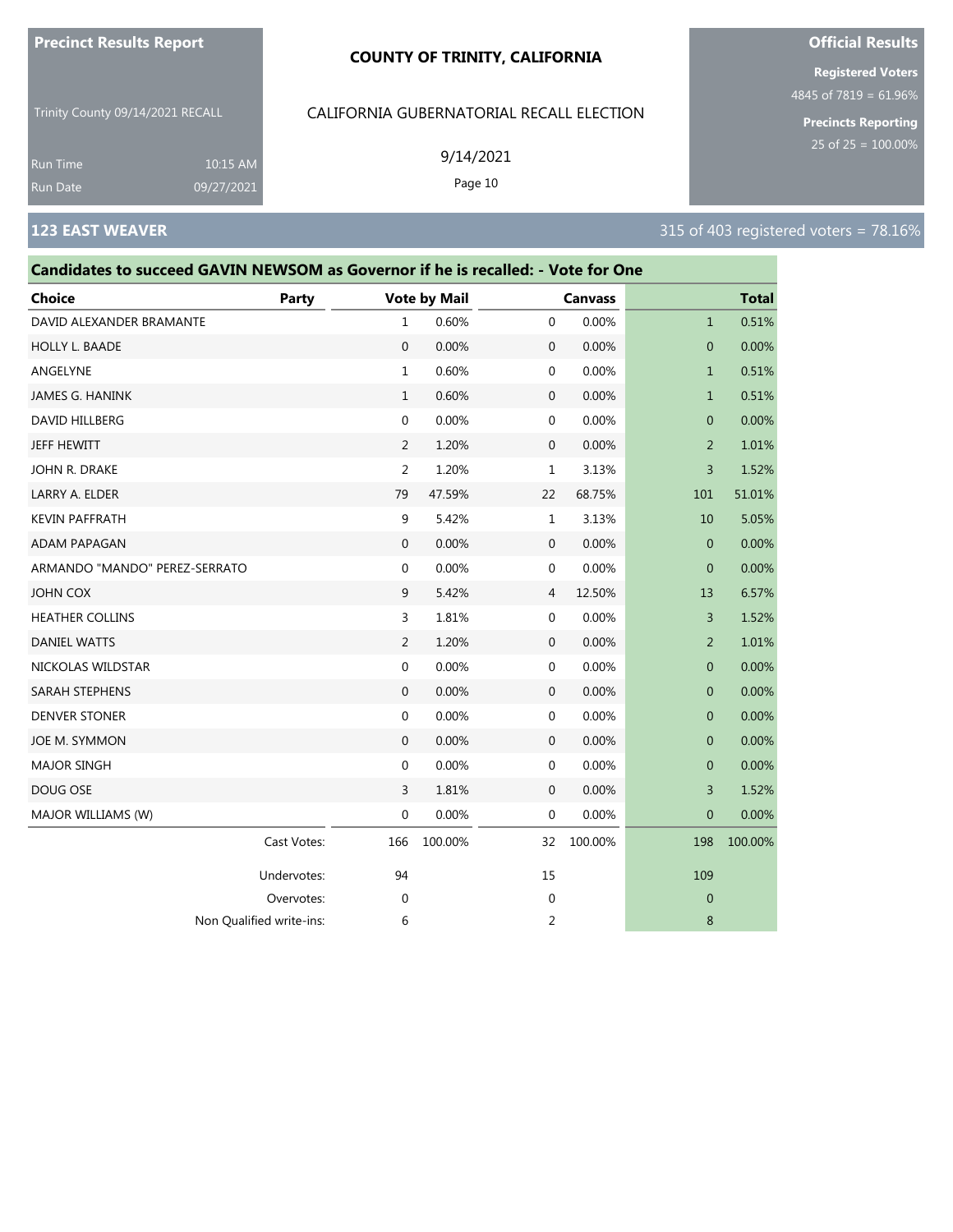|                                  |                        | <b>COUNTY OF TRINITY, CALIFORNIA</b>     | <b>Registered Voters</b>                              |
|----------------------------------|------------------------|------------------------------------------|-------------------------------------------------------|
| Trinity County 09/14/2021 RECALL |                        | CALIFORNIA GUBERNATORIAL RECALL ELECTION | 4845 of 7819 = $61.96%$<br><b>Precincts Reporting</b> |
| <b>Run Time</b><br>Run Date      | 10:15 AM<br>09/27/2021 | 9/14/2021<br>Page 11                     | 25 of $25 = 100.00\%$                                 |
| 211 WEAVER                       |                        |                                          | 701 of 1,106 registered voters = 63.38%               |

**Official Results**

**Precinct Results Report**

#### **Shall GAVIN NEWSOM be recalled (removed) from the office of Governor?**

| <b>Choice</b><br>Party   |     | <b>Vote by Mail</b> |     | <b>Canvass</b> |                | <b>Total</b> |
|--------------------------|-----|---------------------|-----|----------------|----------------|--------------|
| <b>YES</b>               | 278 | 51.77%              | 100 | 62.50%         | 378            | 54.23%       |
| NO.                      | 259 | 48.23%              | 60  | 37.50%         | 319            | 45.77%       |
| Cast Votes:              | 537 | 100.00%             | 160 | 100.00%        | 697            | 100.00%      |
| Undervotes:              | 3   |                     |     |                | $\overline{4}$ |              |
| Overvotes:               | 0   |                     | 0   |                | $\mathbf{0}$   |              |
| Non Qualified write-ins: | 0   |                     | 0   |                | $\theta$       |              |

| <b>Choice</b>                  | Party |                  | <b>Vote by Mail</b> |                  | <b>Canvass</b> |                | <b>Total</b> |
|--------------------------------|-------|------------------|---------------------|------------------|----------------|----------------|--------------|
| DAN KAPELOVITZ                 |       | 5                | 1.38%               | $\mathbf{1}$     | 0.81%          | 6              | 1.23%        |
| <b>KEVIN K. KAUL</b>           |       | 3                | 0.83%               | $\mathbf{1}$     | 0.81%          | $\overline{4}$ | 0.82%        |
| <b>CHAUNCEY "SLIM" KILLENS</b> |       | 6                | 1.65%               | $\mathbf 0$      | 0.00%          | 6              | 1.23%        |
| <b>KEVIN KILEY</b>             |       | 30               | 8.26%               | 5                | 4.03%          | 35             | 7.19%        |
| PATRICK KILPATRICK             |       | 10               | 2.75%               | 2                | 1.61%          | 12             | 2.46%        |
| <b>ANTHONY TRIMINO</b>         |       | $\overline{2}$   | 0.55%               | 3                | 2.42%          | 5              | 1.03%        |
| <b>JOEL VENTRESCA</b>          |       | 14               | 3.86%               | $\overline{4}$   | 3.23%          | 18             | 3.70%        |
| <b>KEVIN L. FAULCONER</b>      |       | 11               | 3.03%               | 7                | 5.65%          | 18             | 3.70%        |
| <b>RHONDA FURIN</b>            |       | $\mathbf 0$      | 0.00%               | $\mathbf 0$      | 0.00%          | $\mathbf 0$    | 0.00%        |
| ROBERT C. NEWMAN II            |       | $\boldsymbol{0}$ | 0.00%               | 0                | 0.00%          | $\overline{0}$ | 0.00%        |
| <b>DENNIS RICHTER</b>          |       | $1\,$            | 0.28%               | $\boldsymbol{0}$ | 0.00%          | $\mathbf{1}$   | 0.21%        |
| <b>BRANDON M. ROSS</b>         |       | 9                | 2.48%               | $\overline{2}$   | 1.61%          | 11             | 2.26%        |
| SAM L. GALLUCCI                |       | $\boldsymbol{0}$ | 0.00%               | $\boldsymbol{0}$ | 0.00%          | $\mathbf{0}$   | 0.00%        |
| <b>TED GAINES</b>              |       | $\overline{4}$   | 1.10%               | $\mathbf{1}$     | 0.81%          | 5              | 1.03%        |
| CAITLYN JENNER                 |       | $\overline{2}$   | 0.55%               | $\mathbf 0$      | 0.00%          | $\overline{2}$ | 0.41%        |
| LEO S. ZACKY                   |       | $\mathbf 0$      | 0.00%               | 0                | 0.00%          | $\mathbf{0}$   | 0.00%        |
| JENNY RAE LE ROUX              |       | 11               | 3.03%               | $\overline{7}$   | 5.65%          | 18             | 3.70%        |
| DAVID LOZANO                   |       | $\mathbf{1}$     | 0.28%               | $\mathbf{1}$     | 0.81%          | $\overline{2}$ | 0.41%        |
| <b>STEVE CHAVEZ LODGE</b>      |       | $\mathbf{1}$     | 0.28%               | $1\,$            | 0.81%          | $\overline{2}$ | 0.41%        |
| MICHAEL LOEBS                  |       | $\mathbf 0$      | 0.00%               | $\overline{2}$   | 1.61%          | $\overline{2}$ | 0.41%        |
| <b>DENIS LUCEY</b>             |       | $\boldsymbol{0}$ | 0.00%               | $\boldsymbol{0}$ | 0.00%          | $\mathbf{0}$   | 0.00%        |
| DIEGO MARTINEZ                 |       | $\mathbf{1}$     | 0.28%               | 0                | 0.00%          | $\mathbf{1}$   | 0.21%        |
| JEREMIAH "JEREMY" MARCINIAK    |       | $\mathbf 0$      | 0.00%               | 0                | 0.00%          | $\mathbf 0$    | 0.00%        |
| DANIEL MERCURI                 |       | $\mathbf 0$      | 0.00%               | 0                | 0.00%          | $\mathbf{0}$   | 0.00%        |
| JACQUELINE MCGOWAN             |       | 12               | 3.31%               | $\mathbf{1}$     | 0.81%          | 13             | 2.67%        |
| DAVID MOORE                    |       | 4                | 1.10%               | $\mathbf 1$      | 0.81%          | 5              | 1.03%        |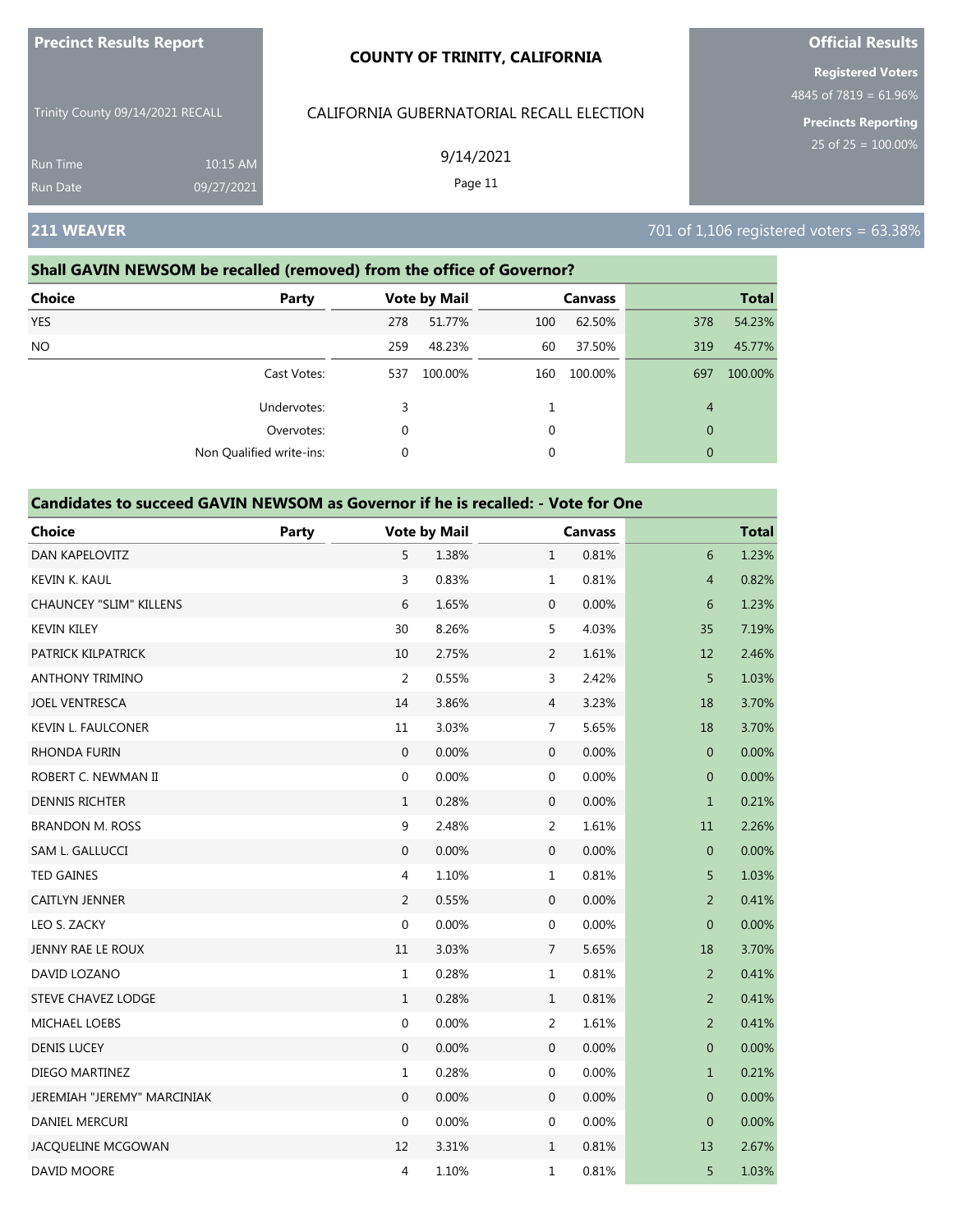#### **COUNTY OF TRINITY, CALIFORNIA**

Trinity County 09/14/2021 RECALL

CALIFORNIA GUBERNATORIAL RECALL ELECTION

|                               |                                                                                  |             |                  | 9/14/2021           |                  |                |                |              | 25 of $25 = 100.00\%$                   |
|-------------------------------|----------------------------------------------------------------------------------|-------------|------------------|---------------------|------------------|----------------|----------------|--------------|-----------------------------------------|
| <b>Run Time</b><br>Run Date   | 10:15 AM<br>09/27/2021                                                           |             |                  | Page 12             |                  |                |                |              |                                         |
|                               |                                                                                  |             |                  |                     |                  |                |                |              |                                         |
| 211 WEAVER                    |                                                                                  |             |                  |                     |                  |                |                |              | 701 of 1,106 registered voters = 63.38% |
|                               | Candidates to succeed GAVIN NEWSOM as Governor if he is recalled: - Vote for One |             |                  |                     |                  |                |                |              |                                         |
| Choice                        |                                                                                  | Party       |                  | <b>Vote by Mail</b> |                  | <b>Canvass</b> |                | <b>Total</b> |                                         |
| DAVID ALEXANDER BRAMANTE      |                                                                                  |             | $\mathbf 0$      | 0.00%               | $\mathbf 0$      | 0.00%          | $\mathbf{0}$   | 0.00%        |                                         |
| HOLLY L. BAADE                |                                                                                  |             | $\overline{4}$   | 1.10%               | $\mathbf{1}$     | 0.81%          | 5              | 1.03%        |                                         |
| ANGELYNE                      |                                                                                  |             | 3                | 0.83%               | $\overline{2}$   | 1.61%          | 5              | 1.03%        |                                         |
| JAMES G. HANINK               |                                                                                  |             | $\mathbf{0}$     | 0.00%               | $\mathbf 0$      | 0.00%          | $\mathbf{0}$   | 0.00%        |                                         |
| DAVID HILLBERG                |                                                                                  |             | $\boldsymbol{0}$ | 0.00%               | $\mathbf 0$      | 0.00%          | $\mathbf{0}$   | 0.00%        |                                         |
| JEFF HEWITT                   |                                                                                  |             | $\overline{2}$   | 0.55%               | $\boldsymbol{0}$ | 0.00%          | 2              | 0.41%        |                                         |
| JOHN R. DRAKE                 |                                                                                  |             | $\mathbf{1}$     | 0.28%               | 2                | 1.61%          | 3              | 0.62%        |                                         |
| LARRY A. ELDER                |                                                                                  |             | 187              | 51.52%              | 65               | 52.42%         | 252            | 51.75%       |                                         |
| <b>KEVIN PAFFRATH</b>         |                                                                                  |             | 11               | 3.03%               | 4                | 3.23%          | 15             | 3.08%        |                                         |
| ADAM PAPAGAN                  |                                                                                  |             | 0                | 0.00%               | $\mathbf 0$      | 0.00%          | $\mathbf{0}$   | 0.00%        |                                         |
| ARMANDO "MANDO" PEREZ-SERRATO |                                                                                  |             | $\overline{2}$   | 0.55%               | $\mathbf 0$      | 0.00%          | 2              | 0.41%        |                                         |
| JOHN COX                      |                                                                                  |             | 16               | 4.41%               | 5                | 4.03%          | 21             | 4.31%        |                                         |
| <b>HEATHER COLLINS</b>        |                                                                                  |             | $\mathbf{1}$     | 0.28%               | $\mathbf 0$      | 0.00%          | $\mathbf{1}$   | 0.21%        |                                         |
| <b>DANIEL WATTS</b>           |                                                                                  |             | 5                | 1.38%               | 3                | 2.42%          | 8              | 1.64%        |                                         |
| NICKOLAS WILDSTAR             |                                                                                  |             | $\boldsymbol{0}$ | 0.00%               | $\mathbf 0$      | 0.00%          | $\mathbf{0}$   | 0.00%        |                                         |
| <b>SARAH STEPHENS</b>         |                                                                                  |             | 0                | 0.00%               | $\mathbf 0$      | 0.00%          | $\overline{0}$ | 0.00%        |                                         |
| DENVER STONER                 |                                                                                  |             | $\overline{2}$   | 0.55%               | $\mathbf{1}$     | 0.81%          | 3              | 0.62%        |                                         |
| JOE M. SYMMON                 |                                                                                  |             | 0                | 0.00%               | $\mathbf 0$      | 0.00%          | $\mathbf{0}$   | 0.00%        |                                         |
| <b>MAJOR SINGH</b>            |                                                                                  |             | $\mathbf{1}$     | 0.28%               | $\mathbf 0$      | 0.00%          | $\mathbf{1}$   | 0.21%        |                                         |
| DOUG OSE                      |                                                                                  |             | $\mathbf{1}$     | 0.28%               | 2                | 1.61%          | 3              | 0.62%        |                                         |
| MAJOR WILLIAMS (W)            |                                                                                  |             | $\mathbf 0$      | 0.00%               | 0                | 0.00%          | $\mathbf{0}$   | 0.00%        |                                         |
|                               |                                                                                  | Cast Votes: | 363              | 100.00%             | 124              | 100.00%        | 487            | 100.00%      |                                         |
|                               |                                                                                  | Undervotes: | 167              |                     | 36               |                | 203            |              |                                         |
|                               |                                                                                  | Overvotes:  | $\overline{2}$   |                     | $\mathbf 0$      |                | $\overline{2}$ |              |                                         |
|                               | Non Qualified write-ins:                                                         |             | 8                |                     | 1                |                | 9              |              |                                         |

# **Official Results**

**Registered Voters**

4845 of 7819 = 61.96%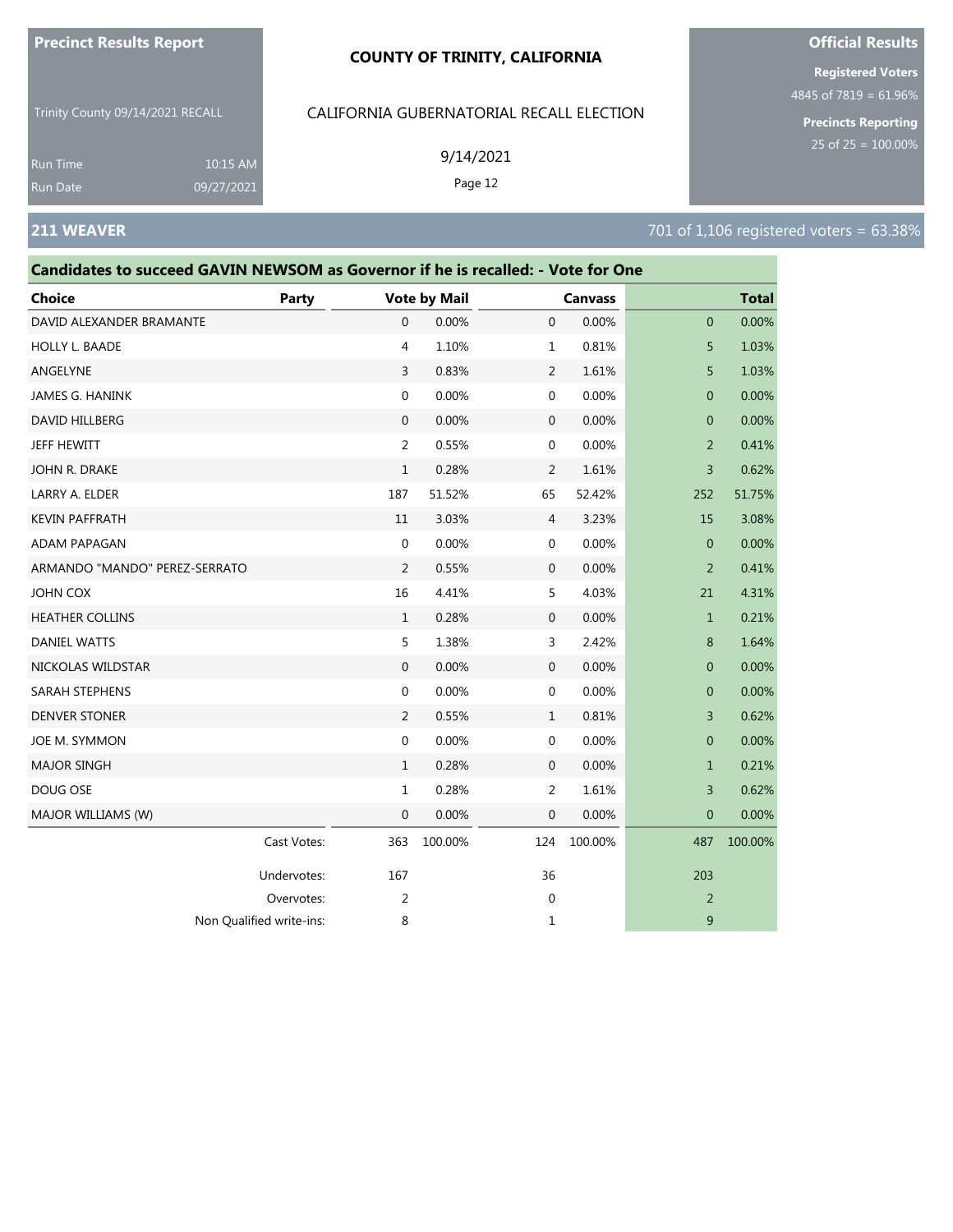| <b>Precinct Results Report</b>   |                        | <b>COUNTY OF TRINITY, CALIFORNIA</b>     |  |
|----------------------------------|------------------------|------------------------------------------|--|
| Trinity County 09/14/2021 RECALL |                        | CALIFORNIA GUBERNATORIAL RECALL ELECTION |  |
| Run Time<br>Run Date             | 10:15 AM<br>09/27/2021 | 9/14/2021<br>Page 13                     |  |

# **217 SOUTH WEAVER** 340 of 544 registered voters = 62.50%

### **Shall GAVIN NEWSOM be recalled (removed) from the office of Governor?**

| <b>Choice</b> | Party                    |          | <b>Vote by Mail</b> |    | <b>Canvass</b> |              | <b>Total</b> |
|---------------|--------------------------|----------|---------------------|----|----------------|--------------|--------------|
| YES           |                          | 151      | 55.51%              | 49 | 79.03%         | 200          | 59.88%       |
| <b>NO</b>     |                          | 121      | 44.49%              | 13 | 20.97%         | 134          | 40.12%       |
|               | Cast Votes:              | 272      | 100.00%             | 62 | 100.00%        | 334          | 100.00%      |
|               | Undervotes:              | 6        |                     | 0  |                | 6            |              |
|               | Overvotes:               | $\Omega$ |                     | 0  |                | $\mathbf{0}$ |              |
|               | Non Qualified write-ins: | 0        |                     | 0  |                | $\mathbf{0}$ |              |

#### **Candidates to succeed GAVIN NEWSOM as Governor if he is recalled: - Vote for One**

| <b>Choice</b>                  | Party |                  | <b>Vote by Mail</b> |                  | <b>Canvass</b> |                | <b>Total</b> |
|--------------------------------|-------|------------------|---------------------|------------------|----------------|----------------|--------------|
| DAN KAPELOVITZ                 |       | $\mathbf{1}$     | 0.55%               | $\mathbf{0}$     | 0.00%          | $\mathbf{1}$   | 0.43%        |
| <b>KEVIN K. KAUL</b>           |       | $\Omega$         | 0.00%               | $\mathbf{0}$     | 0.00%          | $\overline{0}$ | 0.00%        |
| <b>CHAUNCEY "SLIM" KILLENS</b> |       | 3                | 1.64%               | $\mathbf{1}$     | 1.92%          | $\overline{4}$ | 1.70%        |
| <b>KEVIN KILEY</b>             |       | 17               | 9.29%               | $\mathbf{3}$     | 5.77%          | 20             | 8.51%        |
| PATRICK KILPATRICK             |       | $\overline{2}$   | 1.09%               | $\boldsymbol{0}$ | 0.00%          | $\overline{2}$ | 0.85%        |
| <b>ANTHONY TRIMINO</b>         |       | $\mathbf{0}$     | 0.00%               | $\mathbf{1}$     | 1.92%          | $\mathbf{1}$   | 0.43%        |
| <b>JOEL VENTRESCA</b>          |       | 6                | 3.28%               | $\boldsymbol{0}$ | 0.00%          | 6              | 2.55%        |
| KEVIN L. FAULCONER             |       | $\boldsymbol{9}$ | 4.92%               | $\mathsf{3}$     | 5.77%          | 12             | 5.11%        |
| <b>RHONDA FURIN</b>            |       | $\mathbf{1}$     | 0.55%               | $\mathbf 0$      | 0.00%          | $\mathbf{1}$   | 0.43%        |
| ROBERT C. NEWMAN II            |       | $\boldsymbol{0}$ | 0.00%               | $\boldsymbol{0}$ | 0.00%          | $\overline{0}$ | 0.00%        |
| <b>DENNIS RICHTER</b>          |       | $\boldsymbol{0}$ | 0.00%               | $\boldsymbol{0}$ | 0.00%          | $\pmb{0}$      | 0.00%        |
| <b>BRANDON M. ROSS</b>         |       | 6                | 3.28%               | $\mathbf 0$      | 0.00%          | 6              | 2.55%        |
| SAM L. GALLUCCI                |       | $\boldsymbol{0}$ | 0.00%               | $\boldsymbol{0}$ | 0.00%          | $\mathbf 0$    | 0.00%        |
| <b>TED GAINES</b>              |       | $\overline{2}$   | 1.09%               | $\mathsf{3}$     | 5.77%          | 5              | 2.13%        |
| CAITLYN JENNER                 |       | $\boldsymbol{6}$ | 3.28%               | $\boldsymbol{0}$ | 0.00%          | 6              | 2.55%        |
| LEO S. ZACKY                   |       | $\mathbf{0}$     | 0.00%               | $\mathbf 0$      | 0.00%          | $\mathbf 0$    | 0.00%        |
| JENNY RAE LE ROUX              |       | 11               | 6.01%               | $\mathbf{1}$     | 1.92%          | 12             | 5.11%        |
| DAVID LOZANO                   |       | $\mathbf{0}$     | 0.00%               | $\boldsymbol{0}$ | 0.00%          | $\mathbf 0$    | 0.00%        |
| <b>STEVE CHAVEZ LODGE</b>      |       | $\mathbf{0}$     | 0.00%               | $\boldsymbol{0}$ | 0.00%          | $\mathbf 0$    | 0.00%        |
| MICHAEL LOEBS                  |       | $\mathbf 0$      | 0.00%               | $\mathbf 0$      | 0.00%          | $\mathbf 0$    | 0.00%        |
| <b>DENIS LUCEY</b>             |       | 0                | 0.00%               | $\boldsymbol{0}$ | 0.00%          | $\mathbf 0$    | 0.00%        |
| DIEGO MARTINEZ                 |       | $\boldsymbol{0}$ | 0.00%               | $\mathbf 0$      | 0.00%          | $\mathbf 0$    | 0.00%        |
| JEREMIAH "JEREMY" MARCINIAK    |       | $\mathbf 0$      | 0.00%               | $\boldsymbol{0}$ | 0.00%          | 0              | 0.00%        |
| DANIEL MERCURI                 |       | $\mathbf{0}$     | 0.00%               | $\mathbf 0$      | 0.00%          | $\mathbf 0$    | 0.00%        |
| JACQUELINE MCGOWAN             |       | $\overline{2}$   | 1.09%               | $\mathbf{1}$     | 1.92%          | 3              | 1.28%        |
| DAVID MOORE                    |       | 0                | 0.00%               | $\mathbf 0$      | 0.00%          | $\mathbf 0$    | 0.00%        |

# **Official Results**

**Registered Voters**

4845 of 7819 = 61.96%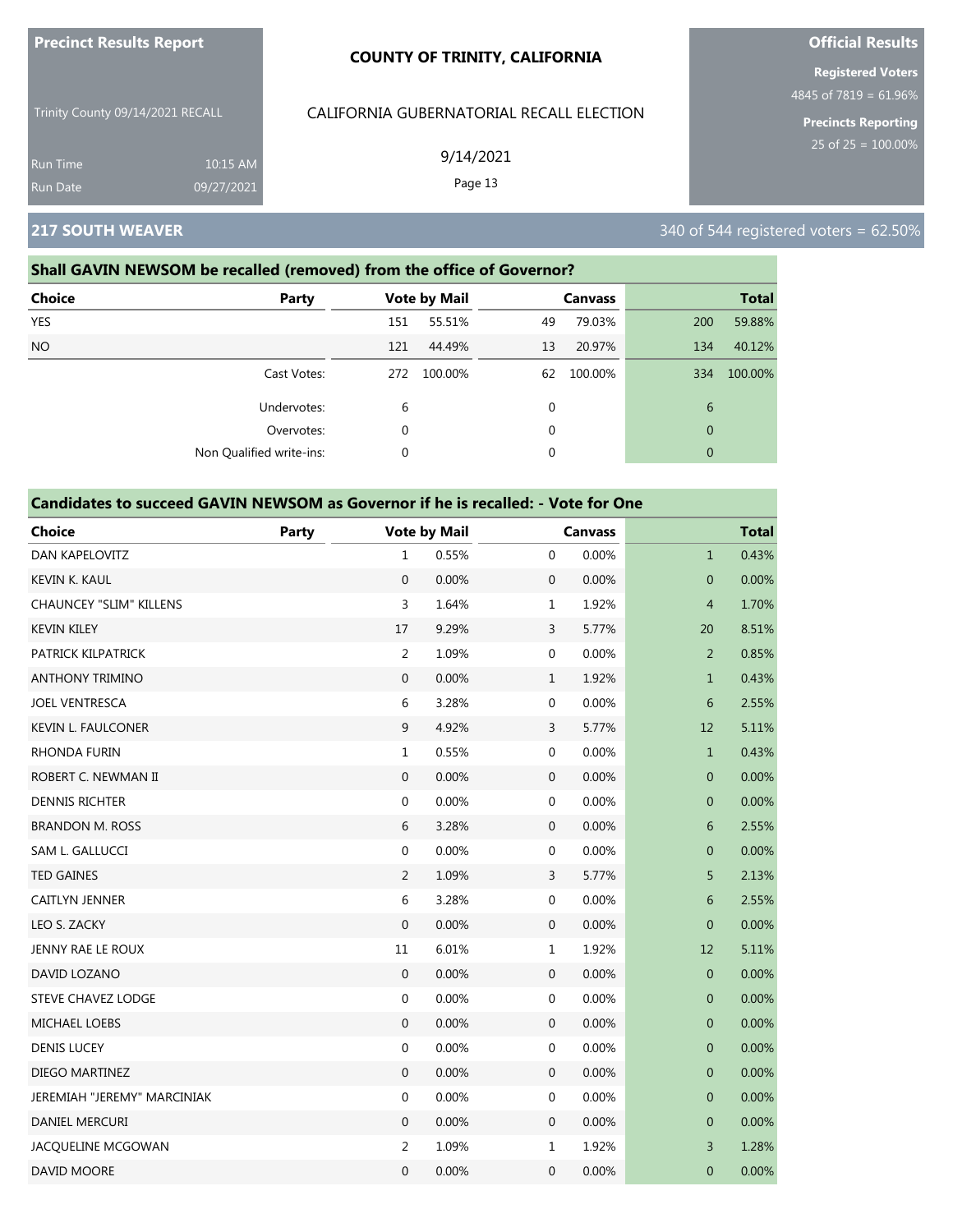#### **COUNTY OF TRINITY, CALIFORNIA**

Trinity County 09/14/2021 RECALL

### CALIFORNIA GUBERNATORIAL RECALL ELECTION

9/14/2021

Page 14

**Official Results Registered Voters**

4845 of 7819 = 61.96%

**Precincts Reporting**

#### Run Time 10:15 AM 09/27/2021

# **217 SOUTH WEAVER** 340 of 544 registered voters = 62.50%

| Candidates to succeed GAVIN NEWSOM as Governor if he is recalled: - Vote for One |             |                     |         |              |                |                |              |
|----------------------------------------------------------------------------------|-------------|---------------------|---------|--------------|----------------|----------------|--------------|
| Choice                                                                           | Party       | <b>Vote by Mail</b> |         |              | <b>Canvass</b> |                | <b>Total</b> |
| DAVID ALEXANDER BRAMANTE                                                         |             | 0                   | 0.00%   | $\mathbf 0$  | 0.00%          | $\mathbf{0}$   | 0.00%        |
| HOLLY L. BAADE                                                                   |             | 2                   | 1.09%   | $\mathbf 0$  | 0.00%          | 2              | 0.85%        |
| ANGELYNE                                                                         |             | 1                   | 0.55%   | 1            | 1.92%          | $\overline{2}$ | 0.85%        |
| JAMES G. HANINK                                                                  |             | $\mathbf{0}$        | 0.00%   | $\mathbf 0$  | 0.00%          | $\mathbf{0}$   | 0.00%        |
| DAVID HILLBERG                                                                   |             | 0                   | 0.00%   | $\mathbf 0$  | 0.00%          | $\mathbf{0}$   | 0.00%        |
| JEFF HEWITT                                                                      |             | 0                   | 0.00%   | 2            | 3.85%          | $\overline{2}$ | 0.85%        |
| JOHN R. DRAKE                                                                    |             | 0                   | 0.00%   | $\mathbf 0$  | 0.00%          | $\overline{0}$ | 0.00%        |
| LARRY A. ELDER                                                                   |             | 96                  | 52.46%  | 34           | 65.38%         | 130            | 55.32%       |
| <b>KEVIN PAFFRATH</b>                                                            |             | 3                   | 1.64%   | $\mathbf 0$  | 0.00%          | 3              | 1.28%        |
| ADAM PAPAGAN                                                                     |             | 0                   | 0.00%   | $\mathbf 0$  | 0.00%          | $\mathbf{0}$   | 0.00%        |
| ARMANDO "MANDO" PEREZ-SERRATO                                                    |             | 0                   | 0.00%   | $\mathbf 0$  | 0.00%          | $\mathbf{0}$   | 0.00%        |
| JOHN COX                                                                         |             | 12                  | 6.56%   | 1            | 1.92%          | 13             | 5.53%        |
| <b>HEATHER COLLINS</b>                                                           |             | 0                   | 0.00%   | $\mathbf 0$  | 0.00%          | $\mathbf{0}$   | 0.00%        |
| <b>DANIEL WATTS</b>                                                              |             | $\mathbf{1}$        | 0.55%   | $\mathbf 0$  | 0.00%          | $\mathbf{1}$   | 0.43%        |
| NICKOLAS WILDSTAR                                                                |             | 0                   | 0.00%   | 0            | 0.00%          | $\mathbf{0}$   | 0.00%        |
| SARAH STEPHENS                                                                   |             | 0                   | 0.00%   | $\mathbf 0$  | 0.00%          | $\mathbf{0}$   | 0.00%        |
| <b>DENVER STONER</b>                                                             |             | $\mathbf{1}$        | 0.55%   | $\mathbf{1}$ | 1.92%          | 2              | 0.85%        |
| JOE M. SYMMON                                                                    |             | $\mathbf{0}$        | 0.00%   | $\mathbf 0$  | 0.00%          | $\mathbf{0}$   | 0.00%        |
| <b>MAJOR SINGH</b>                                                               |             | 0                   | 0.00%   | $\mathbf 0$  | 0.00%          | $\mathbf{0}$   | 0.00%        |
| DOUG OSE                                                                         |             | 1                   | 0.55%   | $\mathbf 0$  | 0.00%          | $\mathbf{1}$   | 0.43%        |
| MAJOR WILLIAMS (W)                                                               |             | 0                   | 0.00%   | $\mathbf 0$  | 0.00%          | $\overline{0}$ | 0.00%        |
|                                                                                  | Cast Votes: | 183                 | 100.00% | 52           | 100.00%        | 235            | 100.00%      |
|                                                                                  | Undervotes: | 91                  |         | 9            |                | 100            |              |
|                                                                                  | Overvotes:  | 0                   |         | 0            |                | $\mathbf{0}$   |              |
| Non Qualified write-ins:                                                         |             | 4                   |         | 1            |                | 5              |              |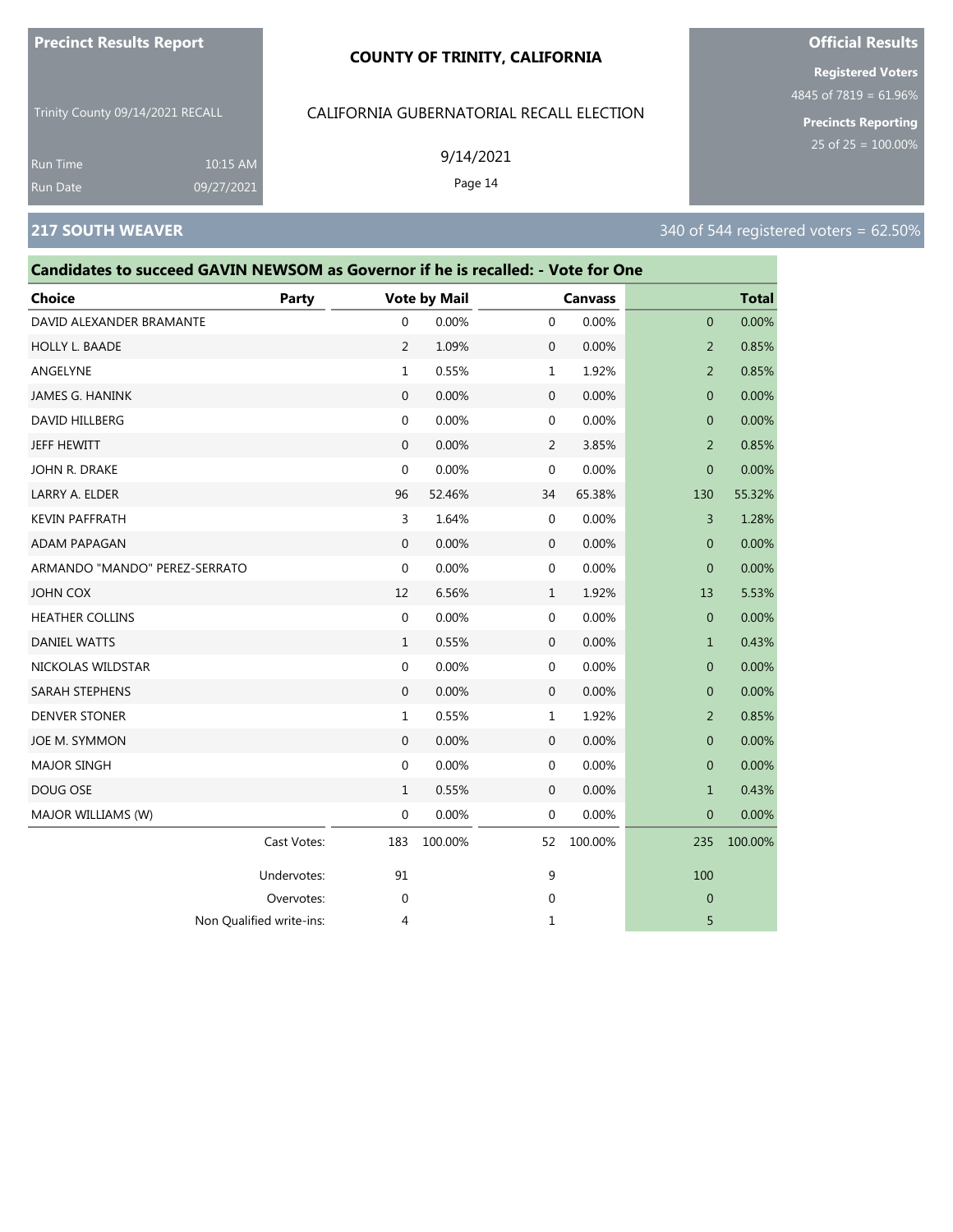| <b>Precinct Results Report</b><br>Trinity County 09/14/2021 RECALL<br><b>Run Time</b><br>10:15 AM<br>Run Date<br>09/27/2021 |  | <b>COUNTY OF TRINITY, CALIFORNIA</b>     | <b>Official Results</b>                              |  |  |
|-----------------------------------------------------------------------------------------------------------------------------|--|------------------------------------------|------------------------------------------------------|--|--|
|                                                                                                                             |  | CALIFORNIA GUBERNATORIAL RECALL ELECTION | <b>Registered Voters</b><br>4845 of $7819 = 61.96\%$ |  |  |
|                                                                                                                             |  | 9/14/2021<br>Page 15                     | <b>Precincts Reporting</b><br>25 of $25 = 100.00\%$  |  |  |
| <b>301 DOUGLAS CITY</b>                                                                                                     |  |                                          | 392 of 667 registered voters = 58.77%                |  |  |

### **Shall GAVIN NEWSOM be recalled (removed) from the office of Governor?**

| <b>Choice</b> | <b>Party</b>             |     | <b>Vote by Mail</b> |    | <b>Canvass</b> |                | <b>Total</b> |
|---------------|--------------------------|-----|---------------------|----|----------------|----------------|--------------|
| <b>YES</b>    |                          | 144 | 48.32%              | 63 | 68.48%         | 207            | 53.08%       |
| <b>NO</b>     |                          | 154 | 51.68%              | 29 | 31.52%         | 183            | 46.92%       |
|               | Cast Votes:              | 298 | 100.00%             | 92 | 100.00%        | 390            | 100.00%      |
|               | Undervotes:              |     |                     |    |                | 2              |              |
|               | Overvotes:               | 0   |                     | 0  |                | $\overline{0}$ |              |
|               | Non Qualified write-ins: | 0   |                     | 0  |                | $\overline{0}$ |              |

| <b>Choice</b>                  | Party |                  | <b>Vote by Mail</b> |                  | <b>Canvass</b> |                | <b>Total</b> |  |
|--------------------------------|-------|------------------|---------------------|------------------|----------------|----------------|--------------|--|
| DAN KAPELOVITZ                 |       | $\mathbf{1}$     | 0.54%               | 2                | 2.94%          | $\overline{3}$ | 1.18%        |  |
| <b>KEVIN K. KAUL</b>           |       | $\mathbf 0$      | 0.00%               | 0                | 0.00%          | $\overline{0}$ | 0.00%        |  |
| <b>CHAUNCEY "SLIM" KILLENS</b> |       | $\overline{2}$   | 1.08%               | $\boldsymbol{0}$ | 0.00%          | $\overline{2}$ | 0.79%        |  |
| <b>KEVIN KILEY</b>             |       | 6                | 3.23%               | 6                | 8.82%          | 12             | 4.72%        |  |
| PATRICK KILPATRICK             |       | $\overline{4}$   | 2.15%               | $\boldsymbol{0}$ | 0.00%          | $\overline{4}$ | 1.57%        |  |
| <b>ANTHONY TRIMINO</b>         |       | 3                | 1.61%               | 0                | 0.00%          | 3              | 1.18%        |  |
| <b>JOEL VENTRESCA</b>          |       | $\overline{4}$   | 2.15%               | $\mathbf 0$      | 0.00%          | $\overline{4}$ | 1.57%        |  |
| <b>KEVIN L. FAULCONER</b>      |       | 3                | 1.61%               | 4                | 5.88%          | $\overline{7}$ | 2.76%        |  |
| RHONDA FURIN                   |       | 0                | 0.00%               | $\mathbf 0$      | 0.00%          | $\mathbf 0$    | 0.00%        |  |
| ROBERT C. NEWMAN II            |       | $\boldsymbol{0}$ | 0.00%               | 0                | 0.00%          | $\mathbf 0$    | 0.00%        |  |
| <b>DENNIS RICHTER</b>          |       | $\mathbf{0}$     | 0.00%               | $\mathbf 0$      | 0.00%          | $\pmb{0}$      | 0.00%        |  |
| <b>BRANDON M. ROSS</b>         |       | $\overline{7}$   | 3.76%               | 0                | 0.00%          | $\overline{7}$ | 2.76%        |  |
| SAM L. GALLUCCI                |       | $\boldsymbol{0}$ | 0.00%               | 0                | 0.00%          | $\pmb{0}$      | 0.00%        |  |
| <b>TED GAINES</b>              |       | $\overline{2}$   | 1.08%               | 3                | 4.41%          | 5              | 1.97%        |  |
| CAITLYN JENNER                 |       | $\overline{4}$   | 2.15%               | $\boldsymbol{0}$ | 0.00%          | $\overline{4}$ | 1.57%        |  |
| LEO S. ZACKY                   |       | $\boldsymbol{0}$ | 0.00%               | 0                | 0.00%          | $\mathbf 0$    | 0.00%        |  |
| JENNY RAE LE ROUX              |       | 3                | 1.61%               | $\mathbf 0$      | 0.00%          | 3              | 1.18%        |  |
| DAVID LOZANO                   |       | $\mathbf 0$      | 0.00%               | 0                | 0.00%          | $\overline{0}$ | 0.00%        |  |
| STEVE CHAVEZ LODGE             |       | $\boldsymbol{0}$ | 0.00%               | $\mathbf 1$      | 1.47%          | $\mathbf{1}$   | 0.39%        |  |
| MICHAEL LOEBS                  |       | 3                | 1.61%               | 0                | 0.00%          | 3              | 1.18%        |  |
| <b>DENIS LUCEY</b>             |       | $\overline{0}$   | 0.00%               | $\boldsymbol{0}$ | 0.00%          | $\mathbf{0}$   | 0.00%        |  |
| DIEGO MARTINEZ                 |       | $\boldsymbol{0}$ | 0.00%               | 0                | 0.00%          | $\mathbf 0$    | 0.00%        |  |
| JEREMIAH "JEREMY" MARCINIAK    |       | $\boldsymbol{0}$ | 0.00%               | $\mathbf 0$      | 0.00%          | $\pmb{0}$      | 0.00%        |  |
| DANIEL MERCURI                 |       | $\mathbf 0$      | 0.00%               | 0                | 0.00%          | $\mathbf 0$    | 0.00%        |  |
| JACQUELINE MCGOWAN             |       | 9                | 4.84%               | $\overline{2}$   | 2.94%          | $11\,$         | 4.33%        |  |
| DAVID MOORE                    |       | $\overline{2}$   | 1.08%               | 0                | 0.00%          | $\overline{2}$ | 0.79%        |  |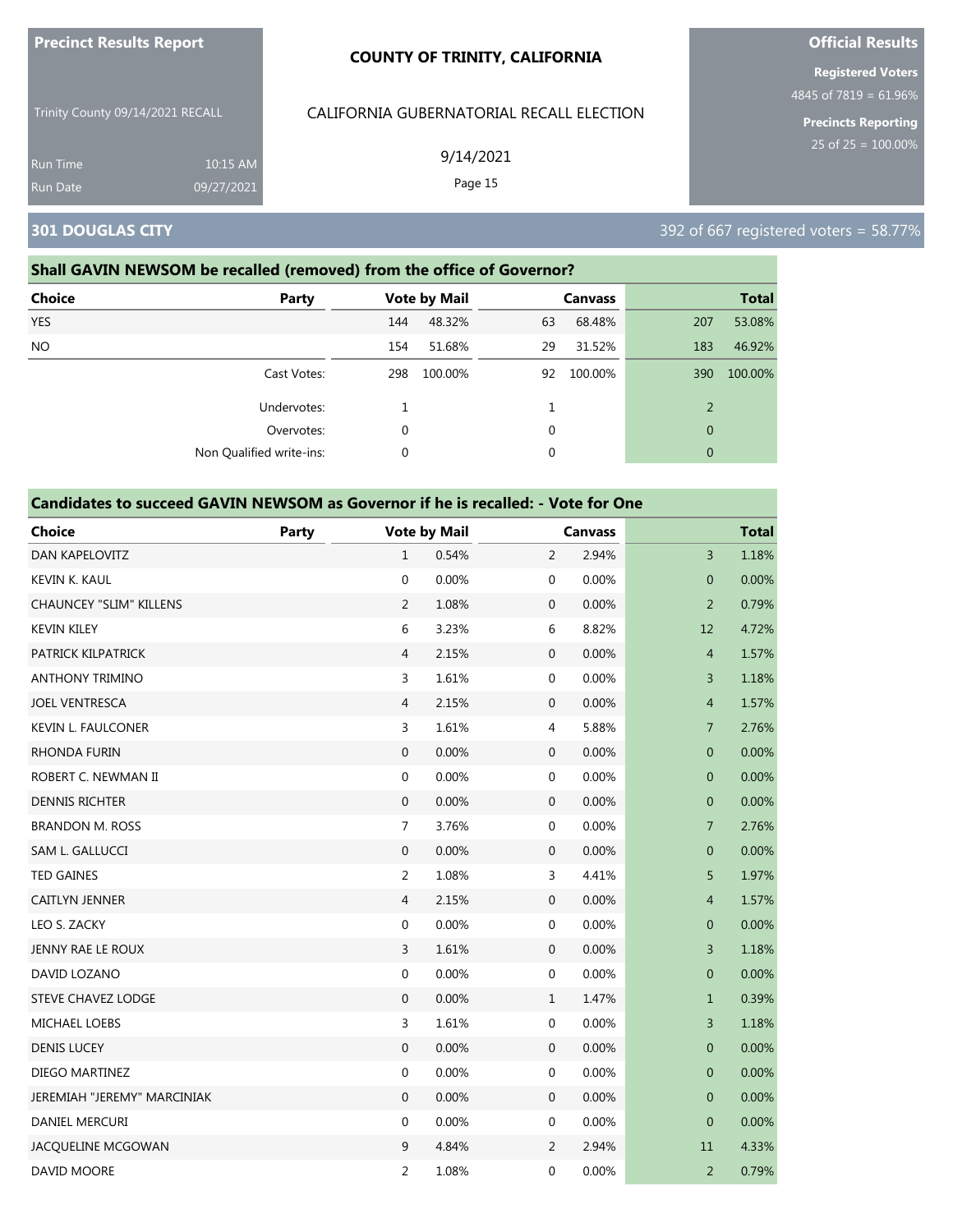#### **COUNTY OF TRINITY, CALIFORNIA**

Trinity County 09/14/2021 RECALL

## CALIFORNIA GUBERNATORIAL RECALL ELECTION

9/14/2021

Page 16

**Registered Voters**

**Official Results**

4845 of 7819 = 61.96%

**Precincts Reporting**

Run Time 10:15 AM 09/27/2021

# **301 DOUGLAS CITY** 301 DOUGLAS CITY

| Candidates to succeed GAVIN NEWSOM as Governor if he is recalled: - Vote for One |             |                |                     |                |                |                |              |
|----------------------------------------------------------------------------------|-------------|----------------|---------------------|----------------|----------------|----------------|--------------|
| Choice                                                                           | Party       |                | <b>Vote by Mail</b> |                | <b>Canvass</b> |                | <b>Total</b> |
| DAVID ALEXANDER BRAMANTE                                                         |             | $\mathbf{0}$   | 0.00%               | $\mathbf{0}$   | 0.00%          | $\overline{0}$ | 0.00%        |
| HOLLY L. BAADE                                                                   |             | $\overline{2}$ | 1.08%               | $\mathbf{1}$   | 1.47%          | 3              | 1.18%        |
| ANGELYNE                                                                         |             | $\mathbf{0}$   | 0.00%               | $\mathbf 0$    | 0.00%          | $\mathbf{0}$   | 0.00%        |
| JAMES G. HANINK                                                                  |             | $\mathbf 0$    | 0.00%               | $\mathbf 0$    | 0.00%          | $\mathbf{0}$   | 0.00%        |
| DAVID HILLBERG                                                                   |             | $\mathbf{0}$   | 0.00%               | $\mathbf 0$    | 0.00%          | $\mathbf{0}$   | 0.00%        |
| JEFF HEWITT                                                                      |             | $\mathbf{1}$   | 0.54%               | 3              | 4.41%          | 4              | 1.57%        |
| JOHN R. DRAKE                                                                    |             | $\mathbf{1}$   | 0.54%               | 0              | 0.00%          | $\mathbf{1}$   | 0.39%        |
| LARRY A. ELDER                                                                   |             | 90             | 48.39%              | 38             | 55.88%         | 128            | 50.39%       |
| KEVIN PAFFRATH                                                                   |             | 5              | 2.69%               | 2              | 2.94%          | $\overline{7}$ | 2.76%        |
| ADAM PAPAGAN                                                                     |             | $\mathbf 0$    | 0.00%               | $\mathbf 0$    | 0.00%          | $\mathbf{0}$   | 0.00%        |
| ARMANDO "MANDO" PEREZ-SERRATO                                                    |             | $\overline{2}$ | 1.08%               | $\mathbf{0}$   | 0.00%          | $\overline{2}$ | 0.79%        |
| JOHN COX                                                                         |             | 28             | 15.05%              | $\overline{4}$ | 5.88%          | 32             | 12.60%       |
| <b>HEATHER COLLINS</b>                                                           |             | $\Omega$       | 0.00%               | $\mathbf 0$    | 0.00%          | $\mathbf{0}$   | 0.00%        |
| <b>DANIEL WATTS</b>                                                              |             | 2              | 1.08%               | $\mathbf 0$    | 0.00%          | 2              | 0.79%        |
| NICKOLAS WILDSTAR                                                                |             | $\mathbf{1}$   | 0.54%               | $\mathbf 0$    | 0.00%          | $\mathbf{1}$   | 0.39%        |
| SARAH STEPHENS                                                                   |             | 0              | 0.00%               | $\mathbf 0$    | 0.00%          | $\mathbf{0}$   | 0.00%        |
| <b>DENVER STONER</b>                                                             |             | $\mathbf{1}$   | 0.54%               | $\mathbf 0$    | 0.00%          | $\mathbf{1}$   | 0.39%        |
| JOE M. SYMMON                                                                    |             | $\mathbf 0$    | 0.00%               | $\mathbf 0$    | 0.00%          | $\mathbf{0}$   | 0.00%        |
| <b>MAJOR SINGH</b>                                                               |             | $\mathbf 0$    | 0.00%               | $\mathbf 0$    | 0.00%          | $\mathbf{0}$   | 0.00%        |
| DOUG OSE                                                                         |             | 0              | 0.00%               | 2              | 2.94%          | 2              | 0.79%        |
| MAJOR WILLIAMS (W)                                                               |             | $\mathbf 0$    | 0.00%               | $\mathbf 0$    | 0.00%          | $\mathbf{0}$   | 0.00%        |
|                                                                                  | Cast Votes: | 186            | 100.00%             | 68             | 100.00%        | 254            | 100.00%      |
|                                                                                  | Undervotes: | 108            |                     | 22             |                | 130            |              |
|                                                                                  | Overvotes:  | 0              |                     | 0              |                | $\mathbf{0}$   |              |
| Non Qualified write-ins:                                                         |             | 5              |                     | 3              |                | 8              |              |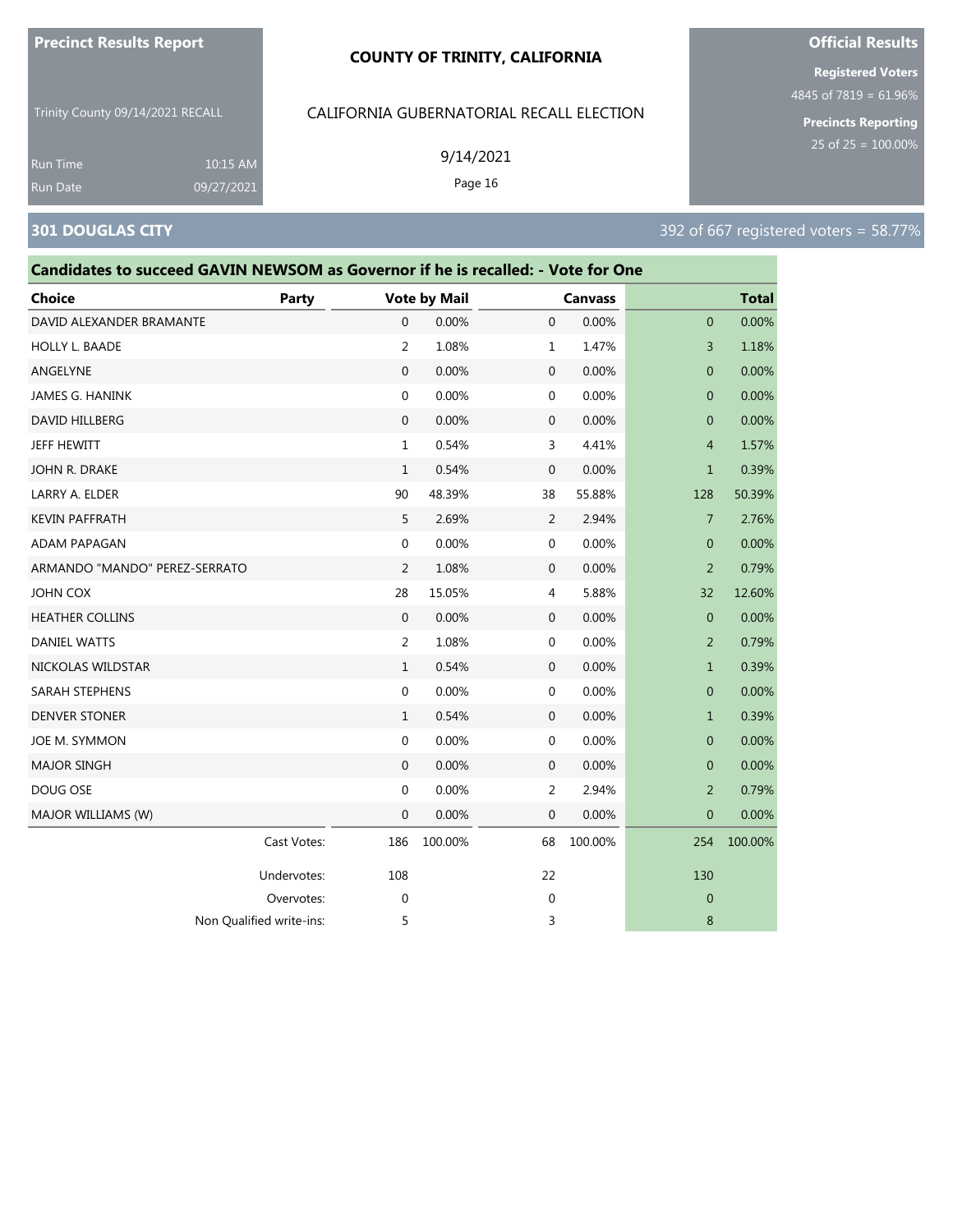|                                  |                        | <b>COUNTY OF TRINITY, CALIFORNIA</b>     | <b>Registered Voters</b>                              |
|----------------------------------|------------------------|------------------------------------------|-------------------------------------------------------|
| Trinity County 09/14/2021 RECALL |                        | CALIFORNIA GUBERNATORIAL RECALL ELECTION | 4845 of 7819 = $61.96%$<br><b>Precincts Reporting</b> |
| <b>Run Time</b><br>Run Date      | 10:15 AM<br>09/27/2021 | 9/14/2021<br>Page 17                     | 25 of $25 = 100.00\%$                                 |
| <b>302 INDIAN CREEK</b>          |                        |                                          | 17 of 24 registered voters = $70.83\%$                |

**Official Results**

**Precinct Results Report**

#### **Shall GAVIN NEWSOM be recalled (removed) from the office of Governor?**

| <b>Choice</b> | Party                    |             | <b>Vote by Mail</b> |    | <b>Canvass</b> |              | <b>Total</b> |
|---------------|--------------------------|-------------|---------------------|----|----------------|--------------|--------------|
| <b>YES</b>    |                          |             | 53.85%              |    | 25.00%         | 8            | 47.06%       |
| <b>NO</b>     |                          | 6           | 46.15%              | 3. | 75.00%         | 9            | 52.94%       |
|               | Cast Votes:              | 13          | 100.00%             | 4  | 100.00%        | 17           | 100.00%      |
|               | Undervotes:              | $\mathbf 0$ |                     | 0  |                | $\mathbf{0}$ |              |
|               | Overvotes:               | 0           |                     | 0  |                | $\mathbf{0}$ |              |
|               | Non Qualified write-ins: | 0           |                     | 0  |                | $\mathbf{0}$ |              |

| <b>Choice</b>                  | <b>Party</b> |                  | <b>Vote by Mail</b> |                  | <b>Canvass</b> |                  | <b>Total</b> |
|--------------------------------|--------------|------------------|---------------------|------------------|----------------|------------------|--------------|
| <b>DAN KAPELOVITZ</b>          |              | $\mathbf 0$      | 0.00%               | $\mathbf 0$      | 0.00%          | $\overline{0}$   | 0.00%        |
| <b>KEVIN K. KAUL</b>           |              | $\mathbf{0}$     | 0.00%               | $\mathbf{0}$     | 0.00%          | $\mathbf 0$      | 0.00%        |
| <b>CHAUNCEY "SLIM" KILLENS</b> |              | $\mathbf 0$      | 0.00%               | 0                | 0.00%          | $\mathbf 0$      | 0.00%        |
| <b>KEVIN KILEY</b>             |              | $\mathbf 0$      | 0.00%               | $\mathbf 0$      | 0.00%          | $\mathbf 0$      | 0.00%        |
| PATRICK KILPATRICK             |              | 3                | 33.33%              | $\boldsymbol{0}$ | 0.00%          | 3                | 30.00%       |
| <b>ANTHONY TRIMINO</b>         |              | $\boldsymbol{0}$ | 0.00%               | $\mathbf 0$      | 0.00%          | $\boldsymbol{0}$ | 0.00%        |
| <b>JOEL VENTRESCA</b>          |              | $\mathbf{1}$     | 11.11%              | $\mathbf 0$      | 0.00%          | $\mathbf{1}$     | 10.00%       |
| <b>KEVIN L. FAULCONER</b>      |              | $\mathbf{0}$     | 0.00%               | $\mathbf 0$      | 0.00%          | $\mathbf 0$      | 0.00%        |
| <b>RHONDA FURIN</b>            |              | $\mathbf 0$      | 0.00%               | $\mathbf 0$      | 0.00%          | $\mathbf 0$      | 0.00%        |
| ROBERT C. NEWMAN II            |              | $\mathbf{0}$     | 0.00%               | $\mathbf{0}$     | 0.00%          | $\mathbf{0}$     | 0.00%        |
| <b>DENNIS RICHTER</b>          |              | $\boldsymbol{0}$ | 0.00%               | $\mathbf 0$      | 0.00%          | $\mathbf 0$      | 0.00%        |
| <b>BRANDON M. ROSS</b>         |              | $\mathbf 0$      | 0.00%               | $\mathbf 0$      | 0.00%          | $\pmb{0}$        | 0.00%        |
| SAM L. GALLUCCI                |              | $\boldsymbol{0}$ | 0.00%               | $\boldsymbol{0}$ | 0.00%          | $\mathbf 0$      | 0.00%        |
| <b>TED GAINES</b>              |              | $\mathbf 0$      | 0.00%               | $\mathbf 0$      | 0.00%          | $\mathbf 0$      | 0.00%        |
| <b>CAITLYN JENNER</b>          |              | $\boldsymbol{0}$ | 0.00%               | $\mathbf 0$      | 0.00%          | $\mathbf 0$      | 0.00%        |
| LEO S. ZACKY                   |              | $\mathbf{0}$     | 0.00%               | $\mathbf 0$      | 0.00%          | $\mathbf 0$      | 0.00%        |
| <b>JENNY RAE LE ROUX</b>       |              | $\mathbf 0$      | 0.00%               | $\boldsymbol{0}$ | 0.00%          | $\mathbf 0$      | 0.00%        |
| DAVID LOZANO                   |              | $\boldsymbol{0}$ | 0.00%               | $\boldsymbol{0}$ | 0.00%          | $\mathbf{0}$     | 0.00%        |
| STEVE CHAVEZ LODGE             |              | 0                | 0.00%               | $\boldsymbol{0}$ | 0.00%          | $\pmb{0}$        | 0.00%        |
| MICHAEL LOEBS                  |              | $\mathbf 0$      | 0.00%               | $\mathbf 0$      | 0.00%          | 0                | 0.00%        |
| <b>DENIS LUCEY</b>             |              | $\boldsymbol{0}$ | 0.00%               | $\mathbf 0$      | 0.00%          | $\mathbf 0$      | 0.00%        |
| DIEGO MARTINEZ                 |              | $\mathbf{0}$     | 0.00%               | $\mathbf 0$      | 0.00%          | $\mathbf 0$      | 0.00%        |
| JEREMIAH "JEREMY" MARCINIAK    |              | $\boldsymbol{0}$ | 0.00%               | $\mathbf 0$      | 0.00%          | $\mathbf 0$      | 0.00%        |
| DANIEL MERCURI                 |              | $\boldsymbol{0}$ | 0.00%               | $\boldsymbol{0}$ | 0.00%          | $\pmb{0}$        | 0.00%        |
| JACQUELINE MCGOWAN             |              | 0                | 0.00%               | $\boldsymbol{0}$ | 0.00%          | 0                | 0.00%        |
| DAVID MOORE                    |              | $\mathbf{0}$     | 0.00%               | 0                | 0.00%          | $\mathbf{0}$     | 0.00%        |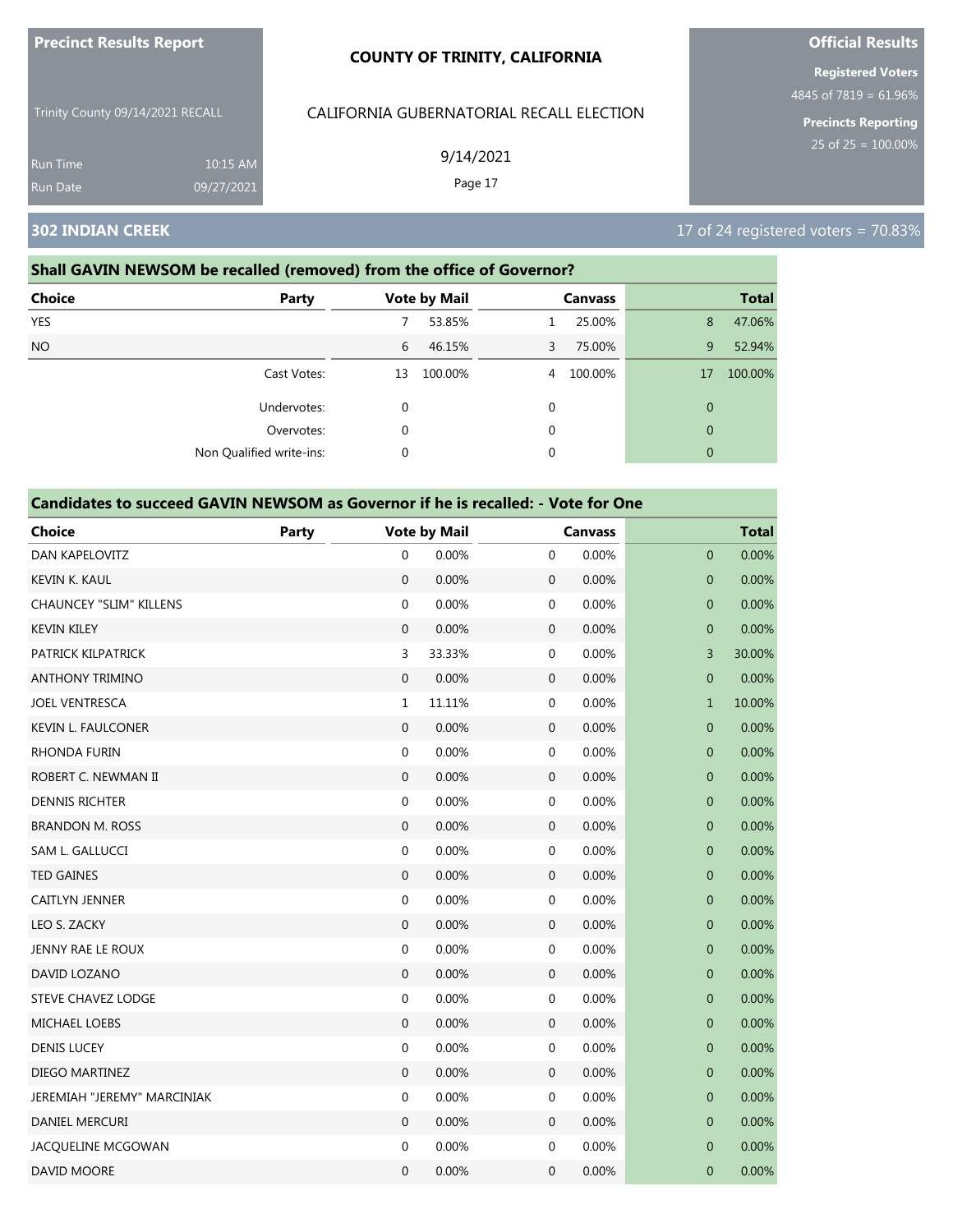#### **COUNTY OF TRINITY, CALIFORNIA**

Trinity County 09/14/2021 RECALL

10:15 AM 09/27/2021

# CALIFORNIA GUBERNATORIAL RECALL ELECTION

9/14/2021

Page 18

**Registered Voters**

4845 of 7819 = 61.96%

**Precincts Reporting**

Run Time

| Candidates to succeed GAVIN NEWSOM as Governor if he is recalled: - Vote for One |             |                     |         |              |                |                  |              |
|----------------------------------------------------------------------------------|-------------|---------------------|---------|--------------|----------------|------------------|--------------|
| Choice                                                                           | Party       | <b>Vote by Mail</b> |         |              | <b>Canvass</b> |                  | <b>Total</b> |
| DAVID ALEXANDER BRAMANTE                                                         |             | 0                   | 0.00%   | 0            | 0.00%          | 0                | 0.00%        |
| HOLLY L. BAADE                                                                   |             | $\mathbf 0$         | 0.00%   | $\mathbf 0$  | 0.00%          | $\mathbf 0$      | 0.00%        |
| ANGELYNE                                                                         |             | 0                   | 0.00%   | $\mathbf{0}$ | 0.00%          | $\mathbf{0}$     | 0.00%        |
| JAMES G. HANINK                                                                  |             | $\mathbf{0}$        | 0.00%   | $\mathbf 0$  | 0.00%          | $\overline{0}$   | 0.00%        |
| DAVID HILLBERG                                                                   |             | 0                   | 0.00%   | 0            | 0.00%          | $\overline{0}$   | 0.00%        |
| JEFF HEWITT                                                                      |             | $\mathbf{1}$        | 11.11%  | $\mathbf 0$  | 0.00%          | $\mathbf{1}$     | 10.00%       |
| John R. Drake                                                                    |             | 0                   | 0.00%   | 0            | 0.00%          | 0                | 0.00%        |
| LARRY A. ELDER                                                                   |             | 3                   | 33.33%  | $\mathbf{1}$ | 100.00%        | 4                | 40.00%       |
| <b>KEVIN PAFFRATH</b>                                                            |             | 0                   | 0.00%   | 0            | 0.00%          | $\overline{0}$   | 0.00%        |
| <b>ADAM PAPAGAN</b>                                                              |             | 0                   | 0.00%   | $\mathbf 0$  | 0.00%          | $\mathbf{0}$     | 0.00%        |
| ARMANDO "MANDO" PEREZ-SERRATO                                                    |             | $\mathbf 0$         | 0.00%   | 0            | 0.00%          | $\mathbf 0$      | 0.00%        |
| JOHN COX                                                                         |             | 1                   | 11.11%  | $\mathbf 0$  | 0.00%          | 1                | 10.00%       |
| <b>HEATHER COLLINS</b>                                                           |             | 0                   | 0.00%   | 0            | 0.00%          | $\mathbf 0$      | 0.00%        |
| <b>DANIEL WATTS</b>                                                              |             | $\mathbf{0}$        | 0.00%   | $\mathbf{0}$ | 0.00%          | $\overline{0}$   | 0.00%        |
| NICKOLAS WILDSTAR                                                                |             | 0                   | 0.00%   | 0            | 0.00%          | $\mathbf 0$      | 0.00%        |
| SARAH STEPHENS                                                                   |             | $\mathbf{0}$        | 0.00%   | $\mathbf 0$  | 0.00%          | $\mathbf 0$      | 0.00%        |
| <b>DENVER STONER</b>                                                             |             | 0                   | 0.00%   | $\mathbf 0$  | 0.00%          | 0                | 0.00%        |
| JOE M. SYMMON                                                                    |             | $\mathbf{0}$        | 0.00%   | 0            | 0.00%          | $\mathbf 0$      | 0.00%        |
| <b>MAJOR SINGH</b>                                                               |             | 0                   | 0.00%   | 0            | 0.00%          | 0                | 0.00%        |
| DOUG OSE                                                                         |             | $\mathbf{0}$        | 0.00%   | $\mathbf 0$  | 0.00%          | $\mathbf{0}$     | 0.00%        |
| MAJOR WILLIAMS (W)                                                               |             | 0                   | 0.00%   | $\mathbf 0$  | 0.00%          | $\mathbf{0}$     | 0.00%        |
|                                                                                  | Cast Votes: | 9                   | 100.00% | 1            | 100.00%        | 10               | 100.00%      |
|                                                                                  | Undervotes: | 4                   |         | 3            |                | $\overline{7}$   |              |
|                                                                                  | Overvotes:  | 0                   |         | 0            |                | $\boldsymbol{0}$ |              |
| Non Qualified write-ins:                                                         |             | 0                   |         | 0            |                | 0                |              |

# **Official Results**

# **302 INDIAN CREEK** 17 Of 24 registered voters = 70.83%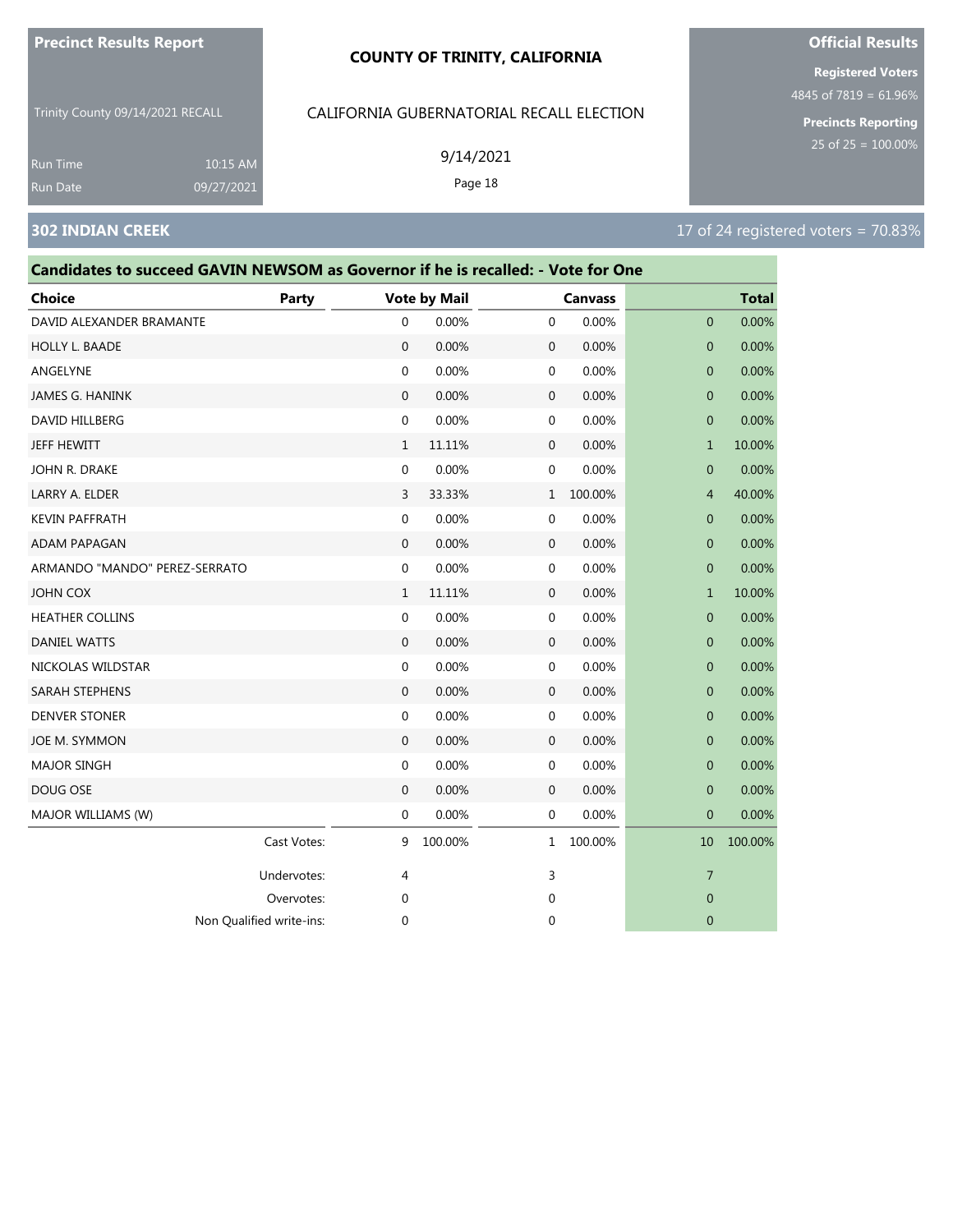| <b>Precinct Results Report</b> | <b>COUNTY OF</b> |
|--------------------------------|------------------|
|                                |                  |

Trinity County 09/14/2021 RECALL

Run Time 10:15 AM 09/27/2021

### **Shall GAVIN NEWSOM be recalled (removed) from the office of Governor?**

| <b>Choice</b> | <b>Party</b>             |     | <b>Vote by Mail</b> |    | <b>Canvass</b> |                | <b>Total</b> |
|---------------|--------------------------|-----|---------------------|----|----------------|----------------|--------------|
| <b>YES</b>    |                          | 151 | 58.75%              | 47 | 62.67%         | 198            | 59.64%       |
| <b>NO</b>     |                          | 106 | 41.25%              | 28 | 37.33%         | 134            | 40.36%       |
|               | Cast Votes:              | 257 | 100.00%             | 75 | 100.00%        | 332            | 100.00%      |
|               | Undervotes:              | 2   |                     | 0  |                | $\overline{2}$ |              |
|               | Overvotes:               | 0   |                     | 0  |                | $\mathbf{0}$   |              |
|               | Non Qualified write-ins: | 0   |                     | 0  |                | $\theta$       |              |

**TRINITY, CALIFORNIA** 

CALIFORNIA GUBERNATORIAL RECALL ELECTION

9/14/2021 Page 19

### **Candidates to succeed GAVIN NEWSOM as Governor if he is recalled: - Vote for One**

| <b>Choice</b>                  | Party |                  | <b>Vote by Mail</b> |                  | <b>Canvass</b> |                | <b>Total</b> |
|--------------------------------|-------|------------------|---------------------|------------------|----------------|----------------|--------------|
| <b>DAN KAPELOVITZ</b>          |       | 3                | 1.60%               | $\mathbf{1}$     | 1.72%          | $\overline{4}$ | 1.63%        |
| KEVIN K. KAUL                  |       | $\overline{2}$   | 1.06%               | $\boldsymbol{0}$ | 0.00%          | $\overline{2}$ | 0.81%        |
| <b>CHAUNCEY "SLIM" KILLENS</b> |       | $\mathbf{1}$     | 0.53%               | $\mathbf{1}$     | 1.72%          | 2              | 0.81%        |
| <b>KEVIN KILEY</b>             |       | 18               | 9.57%               | $\overline{2}$   | 3.45%          | 20             | 8.13%        |
| PATRICK KILPATRICK             |       | $\overline{4}$   | 2.13%               | $\mathbf 0$      | 0.00%          | $\overline{4}$ | 1.63%        |
| <b>ANTHONY TRIMINO</b>         |       | $\boldsymbol{0}$ | 0.00%               | $\boldsymbol{0}$ | 0.00%          | $\mathbf 0$    | 0.00%        |
| <b>JOEL VENTRESCA</b>          |       | 3                | 1.60%               | $\mathbf 0$      | 0.00%          | 3              | 1.22%        |
| <b>KEVIN L. FAULCONER</b>      |       | $\overline{3}$   | 1.60%               | $\mathbf{1}$     | 1.72%          | $\overline{4}$ | 1.63%        |
| RHONDA FURIN                   |       | $\mathbf{1}$     | 0.53%               | $\mathbf 0$      | 0.00%          | $\mathbf{1}$   | 0.41%        |
| ROBERT C. NEWMAN II            |       | $\mathbf{0}$     | 0.00%               | $\boldsymbol{0}$ | 0.00%          | $\mathbf{0}$   | 0.00%        |
| <b>DENNIS RICHTER</b>          |       | $\mathbf{0}$     | 0.00%               | $\mathbf 0$      | 0.00%          | $\mathbf{0}$   | 0.00%        |
| <b>BRANDON M. ROSS</b>         |       | 3                | 1.60%               | $\mathbf 0$      | 0.00%          | $\overline{3}$ | 1.22%        |
| SAM L. GALLUCCI                |       | $\mathbf{1}$     | 0.53%               | $\mathbf{1}$     | 1.72%          | $\overline{2}$ | 0.81%        |
| <b>TED GAINES</b>              |       | $\overline{7}$   | 3.72%               | $\overline{2}$   | 3.45%          | 9              | 3.66%        |
| <b>CAITLYN JENNER</b>          |       | 5                | 2.66%               | $\mathbf{1}$     | 1.72%          | 6              | 2.44%        |
| LEO S. ZACKY                   |       | $\mathbf{1}$     | 0.53%               | $\mathbf 0$      | 0.00%          | $\mathbf{1}$   | 0.41%        |
| JENNY RAE LE ROUX              |       | 5                | 2.66%               | $\overline{2}$   | 3.45%          | $\overline{7}$ | 2.85%        |
| DAVID LOZANO                   |       | $\mathbf{1}$     | 0.53%               | $\mathbf 0$      | 0.00%          | $\mathbf{1}$   | 0.41%        |
| <b>STEVE CHAVEZ LODGE</b>      |       | $\overline{2}$   | 1.06%               | $\mathbf 0$      | 0.00%          | $\overline{2}$ | 0.81%        |
| MICHAEL LOEBS                  |       | $\overline{2}$   | 1.06%               | $\mathbf{1}$     | 1.72%          | 3              | 1.22%        |
| <b>DENIS LUCEY</b>             |       | $\boldsymbol{0}$ | 0.00%               | $\overline{2}$   | 3.45%          | $\overline{2}$ | 0.81%        |
| DIEGO MARTINEZ                 |       | $\mathbf{0}$     | 0.00%               | $\boldsymbol{0}$ | 0.00%          | $\mathbf{0}$   | 0.00%        |
| JEREMIAH "JEREMY" MARCINIAK    |       | $\mathbf{0}$     | 0.00%               | $\mathbf{0}$     | 0.00%          | $\mathbf{0}$   | 0.00%        |
| <b>DANIEL MERCURI</b>          |       | $\mathbf{0}$     | 0.00%               | $\mathbf 0$      | 0.00%          | $\mathbf 0$    | 0.00%        |
| JACQUELINE MCGOWAN             |       | 8                | 4.26%               | $\mathbf{1}$     | 1.72%          | 9              | 3.66%        |
| DAVID MOORE                    |       | $\mathbf 0$      | 0.00%               | $\mathbf 0$      | 0.00%          | $\mathbf 0$    | 0.00%        |

# **Official Results**

**Registered Voters**

4845 of 7819 = 61.96%

**Precincts Reporting**

# **311 HAYFORK** 334 of 698 registered voters = 47.85%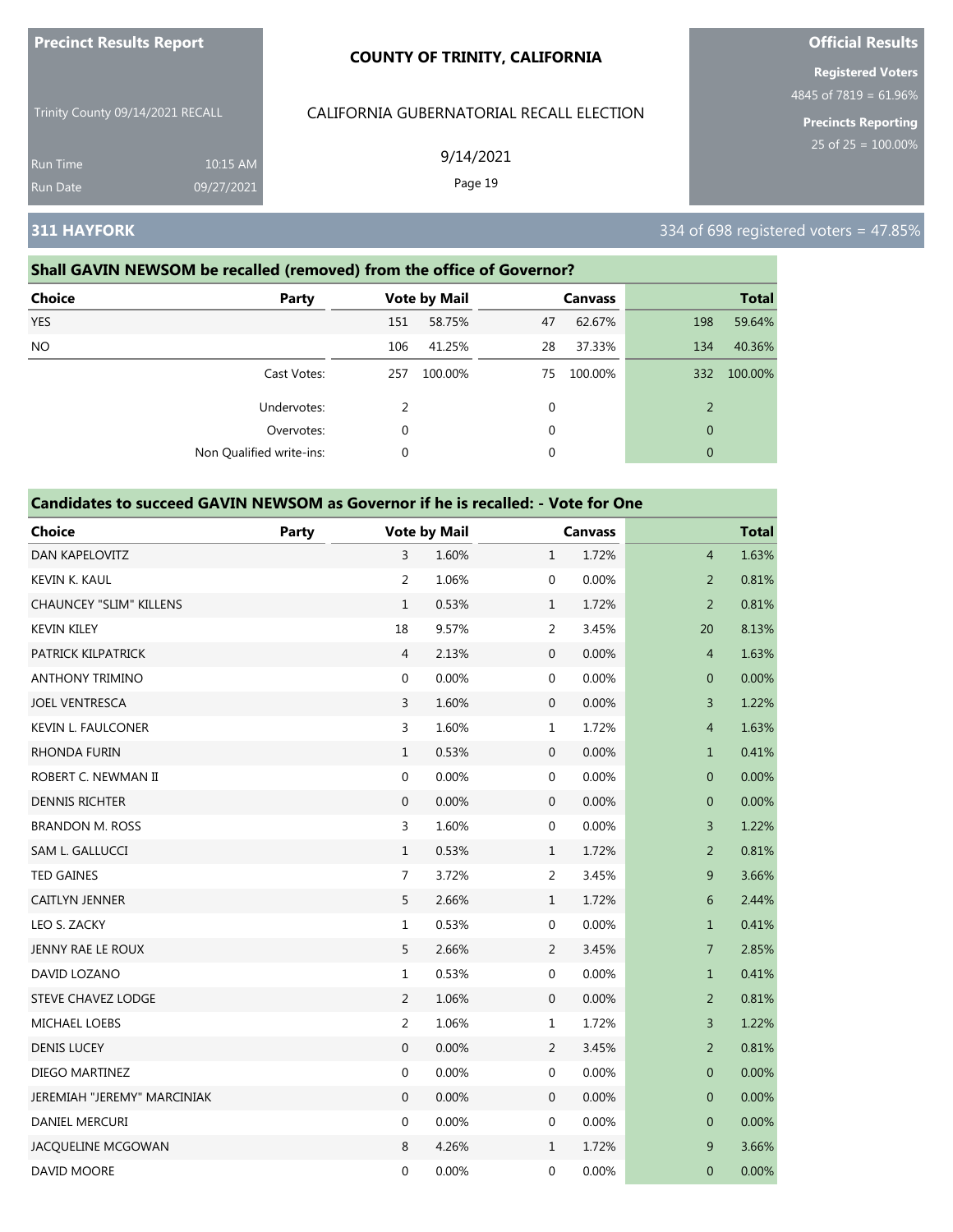#### **COUNTY OF TRINITY, CALIFORNIA**

Trinity County 09/14/2021 RECALL

CALIFORNIA GUBERNATORIAL RECALL ELECTION

| <b>Run Time</b><br><b>Run Date</b> | 10:15 AM<br>09/27/2021                                                           |       | 9/14/2021<br>Page 20 |                |  |              |                                          | $25$ OT $25 = 100.00\%$ |  |
|------------------------------------|----------------------------------------------------------------------------------|-------|----------------------|----------------|--|--------------|------------------------------------------|-------------------------|--|
| <b>311 HAYFORK</b>                 |                                                                                  |       |                      |                |  |              | 334 of 698 registered voters = $47.85\%$ |                         |  |
|                                    | Candidates to succeed GAVIN NEWSOM as Governor if he is recalled: - Vote for One |       |                      |                |  |              |                                          |                         |  |
| <b>Choice</b>                      |                                                                                  | Party | <b>Vote by Mail</b>  | <b>Canvass</b> |  | <b>Total</b> |                                          |                         |  |
| DAVID ALEXANDER BRAMANTE           |                                                                                  |       | $0.00\%$             | $0.00\%$       |  | $0.00\%$     |                                          |                         |  |

# **Official Results**

**Registered Voters** 4845 of 7819 = 61.96%

| Choice                        | <b>Party</b> |                | <b>Vote by Mail</b> |              | <b>Canvass</b> |                | <b>Total</b> |
|-------------------------------|--------------|----------------|---------------------|--------------|----------------|----------------|--------------|
| DAVID ALEXANDER BRAMANTE      |              | $\mathbf{0}$   | 0.00%               | $\mathbf{0}$ | 0.00%          | $\mathbf{0}$   | 0.00%        |
| HOLLY L. BAADE                |              | $\mathbf{0}$   | 0.00%               | 0            | 0.00%          | $\mathbf{0}$   | 0.00%        |
| ANGELYNE                      |              | $\mathbf{1}$   | 0.53%               | $\mathbf 0$  | 0.00%          | $\mathbf{1}$   | 0.41%        |
| JAMES G. HANINK               |              | $\mathbf{1}$   | 0.53%               | $\mathbf 0$  | 0.00%          | $\mathbf{1}$   | 0.41%        |
| DAVID HILLBERG                |              | $\mathbf{0}$   | 0.00%               | $\mathbf 0$  | 0.00%          | $\mathbf{0}$   | 0.00%        |
| JEFF HEWITT                   |              | 1              | 0.53%               | $\mathbf{1}$ | 1.72%          | 2              | 0.81%        |
| JOHN R. DRAKE                 |              | 4              | 2.13%               | $\mathbf 0$  | 0.00%          | $\overline{4}$ | 1.63%        |
| LARRY A. ELDER                |              | 87             | 46.28%              | 30           | 51.72%         | 117            | 47.56%       |
| <b>KEVIN PAFFRATH</b>         |              | 3              | 1.60%               | 4            | 6.90%          | $\overline{7}$ | 2.85%        |
| ADAM PAPAGAN                  |              | 0              | 0.00%               | $\mathbf 0$  | 0.00%          | $\mathbf{0}$   | 0.00%        |
| ARMANDO "MANDO" PEREZ-SERRATO |              | 0              | 0.00%               | 0            | 0.00%          | $\mathbf{0}$   | 0.00%        |
| JOHN COX                      |              | 13             | 6.91%               | 8            | 13.79%         | 21             | 8.54%        |
| <b>HEATHER COLLINS</b>        |              | 2              | 1.06%               | $\mathbf{0}$ | 0.00%          | $\overline{2}$ | 0.81%        |
| <b>DANIEL WATTS</b>           |              | 3              | 1.60%               | $\mathbf 0$  | 0.00%          | 3              | 1.22%        |
| NICKOLAS WILDSTAR             |              | $\mathbf 0$    | 0.00%               | $\mathbf 0$  | 0.00%          | $\mathbf{0}$   | 0.00%        |
| SARAH STEPHENS                |              | $\mathbf{0}$   | 0.00%               | 0            | 0.00%          | $\mathbf{0}$   | 0.00%        |
| <b>DENVER STONER</b>          |              | $\mathbf{1}$   | 0.53%               | $\mathbf 0$  | 0.00%          | $\mathbf{1}$   | 0.41%        |
| JOE M. SYMMON                 |              | 0              | 0.00%               | $\mathbf 0$  | 0.00%          | $\mathbf{0}$   | 0.00%        |
| <b>MAJOR SINGH</b>            |              | $\mathbf{0}$   | 0.00%               | $\mathbf{0}$ | 0.00%          | $\mathbf{0}$   | 0.00%        |
| DOUG OSE                      |              | $\overline{2}$ | 1.06%               | $\mathbf 0$  | 0.00%          | 2              | 0.81%        |
| MAJOR WILLIAMS (W)            |              | 0              | 0.00%               | $\mathbf{0}$ | 0.00%          | $\mathbf{0}$   | 0.00%        |
|                               | Cast Votes:  | 188            | 100.00%             | 58           | 100.00%        | 246            | 100.00%      |
|                               | Undervotes:  | 65             |                     | 16           |                | 81             |              |
|                               | Overvotes:   | 1              |                     | $\mathbf 0$  |                | $\mathbf{1}$   |              |
| Non Qualified write-ins:      |              | 5              |                     | $\mathbf{1}$ |                | 6              |              |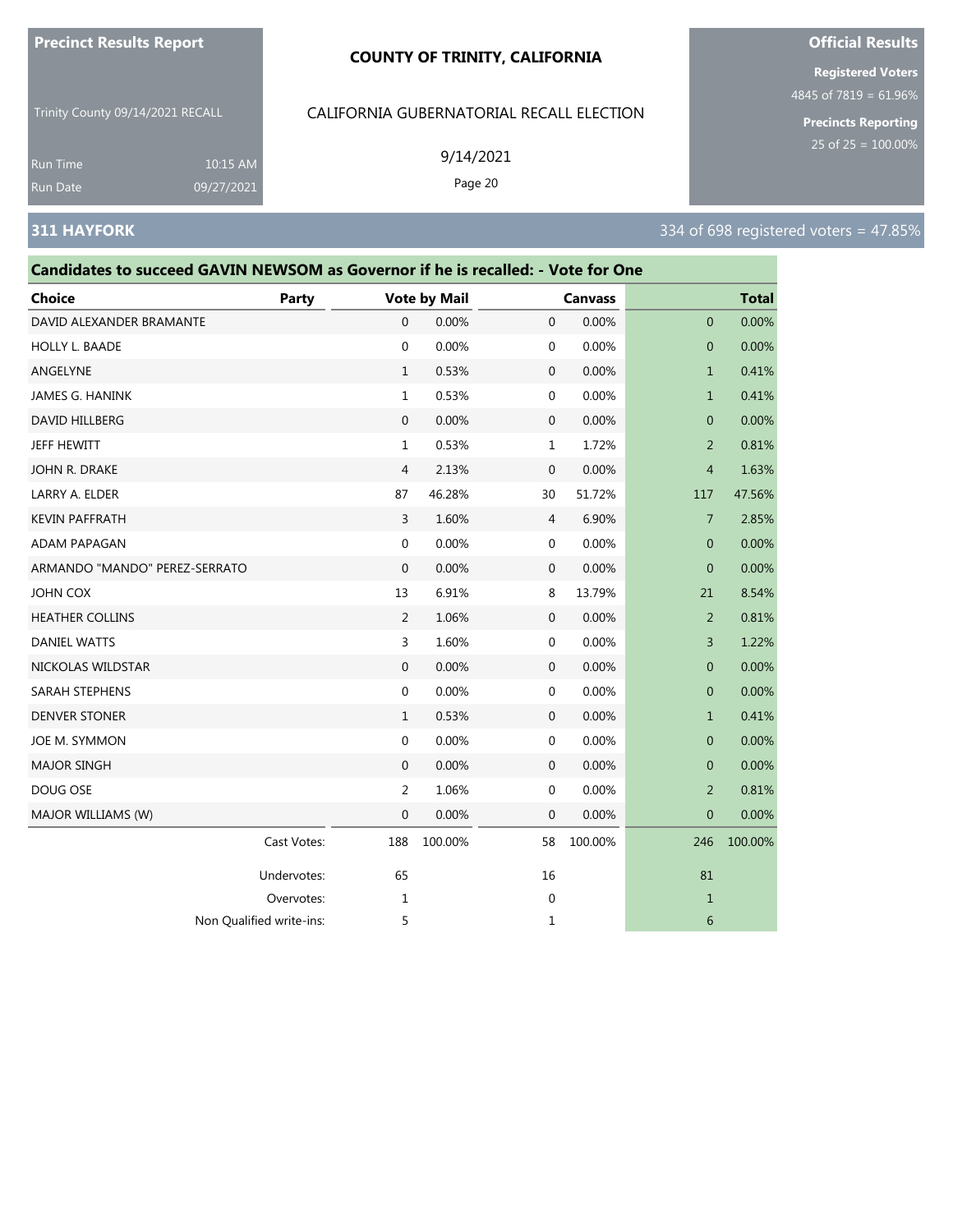| <b>Precinct Results Report</b>   |                        | <b>COUNTY OF TRINITY, CALIFORNIA</b>     | <b>Official Results</b>                                                         |
|----------------------------------|------------------------|------------------------------------------|---------------------------------------------------------------------------------|
| Trinity County 09/14/2021 RECALL |                        | CALIFORNIA GUBERNATORIAL RECALL ELECTION | <b>Registered Voters</b><br>4845 of 7819 = 61.96%<br><b>Precincts Reporting</b> |
| <b>Run Time</b><br>Run Date      | 10:15 AM<br>09/27/2021 | 9/14/2021<br>Page 21                     | 25 of $25 = 100.00\%$                                                           |
| 321 WILDWOOD                     |                        |                                          | 20 of 38 registered voters = $52.63\%$                                          |

### **Shall GAVIN NEWSOM be recalled (removed) from the office of Governor?**

| <b>Choice</b><br><b>Party</b> |             | <b>Vote by Mail</b> |    | <b>Canvass</b> |              | <b>Total</b> |
|-------------------------------|-------------|---------------------|----|----------------|--------------|--------------|
| <b>YES</b>                    | 11          | 64.71%              | 3. | 100.00%        | 14           | 70.00%       |
| <b>NO</b>                     | 6           | 35.29%              | 0  | $0.00\%$       | 6            | 30.00%       |
| Cast Votes:                   | 17          | 100.00%             | 3. | 100.00%        | 20           | 100.00%      |
| Undervotes:                   | $\mathbf 0$ |                     | 0  |                | $\mathbf{0}$ |              |
| Overvotes:                    | 0           |                     | 0  |                | $\mathbf{0}$ |              |
| Non Qualified write-ins:      | 0           |                     | 0  |                | $\mathbf{0}$ |              |

| <b>Choice</b>                  | <b>Party</b> |                  | <b>Vote by Mail</b> |                  | <b>Canvass</b> |                  | <b>Total</b> |
|--------------------------------|--------------|------------------|---------------------|------------------|----------------|------------------|--------------|
| DAN KAPELOVITZ                 |              | 0                | 0.00%               | 0                | 0.00%          | $\mathbf{0}$     | 0.00%        |
| KEVIN K. KAUL                  |              | $\mathbf{0}$     | 0.00%               | $\mathbf{1}$     | 33.33%         | $\mathbf{1}$     | 6.25%        |
| <b>CHAUNCEY "SLIM" KILLENS</b> |              | $\boldsymbol{0}$ | 0.00%               | 0                | 0.00%          | $\mathbf 0$      | 0.00%        |
| <b>KEVIN KILEY</b>             |              | $\mathbf 0$      | 0.00%               | $\mathbf 1$      | 33.33%         | $\mathbf{1}$     | 6.25%        |
| PATRICK KILPATRICK             |              | $\boldsymbol{0}$ | 0.00%               | 0                | 0.00%          | $\pmb{0}$        | 0.00%        |
| <b>ANTHONY TRIMINO</b>         |              | $\mathbf{0}$     | 0.00%               | $\mathbf 0$      | 0.00%          | $\mathbf 0$      | 0.00%        |
| <b>JOEL VENTRESCA</b>          |              | $1\,$            | 7.69%               | 0                | 0.00%          | $\mathbf{1}$     | 6.25%        |
| <b>KEVIN L. FAULCONER</b>      |              | $\mathbf{1}$     | 7.69%               | $\boldsymbol{0}$ | 0.00%          | $\mathbf{1}$     | 6.25%        |
| <b>RHONDA FURIN</b>            |              | $\boldsymbol{0}$ | 0.00%               | 0                | 0.00%          | $\pmb{0}$        | 0.00%        |
| ROBERT C. NEWMAN II            |              | $\mathbf{0}$     | 0.00%               | $\mathbf 0$      | 0.00%          | $\mathbf 0$      | 0.00%        |
| <b>DENNIS RICHTER</b>          |              | $\boldsymbol{0}$ | 0.00%               | 0                | 0.00%          | $\mathbf 0$      | 0.00%        |
| <b>BRANDON M. ROSS</b>         |              | $\mathbf{1}$     | 7.69%               | $\mathbf 0$      | 0.00%          | $\mathbf{1}$     | 6.25%        |
| SAM L. GALLUCCI                |              | $\boldsymbol{0}$ | 0.00%               | 0                | 0.00%          | $\pmb{0}$        | 0.00%        |
| <b>TED GAINES</b>              |              | $\mathbf{0}$     | 0.00%               | $\mathbf 0$      | 0.00%          | $\mathbf 0$      | 0.00%        |
| CAITLYN JENNER                 |              | $\boldsymbol{0}$ | 0.00%               | 0                | 0.00%          | $\mathbf 0$      | 0.00%        |
| LEO S. ZACKY                   |              | $\boldsymbol{0}$ | 0.00%               | $\boldsymbol{0}$ | 0.00%          | $\pmb{0}$        | 0.00%        |
| JENNY RAE LE ROUX              |              | $\boldsymbol{0}$ | 0.00%               | 0                | 0.00%          | $\mathbf 0$      | 0.00%        |
| DAVID LOZANO                   |              | $\mathbf{0}$     | 0.00%               | $\mathbf 0$      | 0.00%          | $\mathbf 0$      | 0.00%        |
| STEVE CHAVEZ LODGE             |              | $\boldsymbol{0}$ | 0.00%               | 0                | 0.00%          | $\mathbf 0$      | 0.00%        |
| MICHAEL LOEBS                  |              | $\mathbf 0$      | 0.00%               | $\mathbf 0$      | 0.00%          | $\mathbf 0$      | 0.00%        |
| <b>DENIS LUCEY</b>             |              | $\boldsymbol{0}$ | 0.00%               | 0                | 0.00%          | $\boldsymbol{0}$ | 0.00%        |
| DIEGO MARTINEZ                 |              | $\mathbf{0}$     | 0.00%               | $\mathbf 0$      | 0.00%          | $\mathbf 0$      | 0.00%        |
| JEREMIAH "JEREMY" MARCINIAK    |              | $\boldsymbol{0}$ | 0.00%               | 0                | 0.00%          | $\mathbf 0$      | 0.00%        |
| DANIEL MERCURI                 |              | $\mathbf{0}$     | 0.00%               | $\mathbf 0$      | 0.00%          | $\mathbf 0$      | 0.00%        |
| JACQUELINE MCGOWAN             |              | $\boldsymbol{0}$ | 0.00%               | 0                | 0.00%          | $\mathbf 0$      | 0.00%        |
| DAVID MOORE                    |              | $\overline{0}$   | 0.00%               | $\mathbf 0$      | 0.00%          | $\mathbf{0}$     | 0.00%        |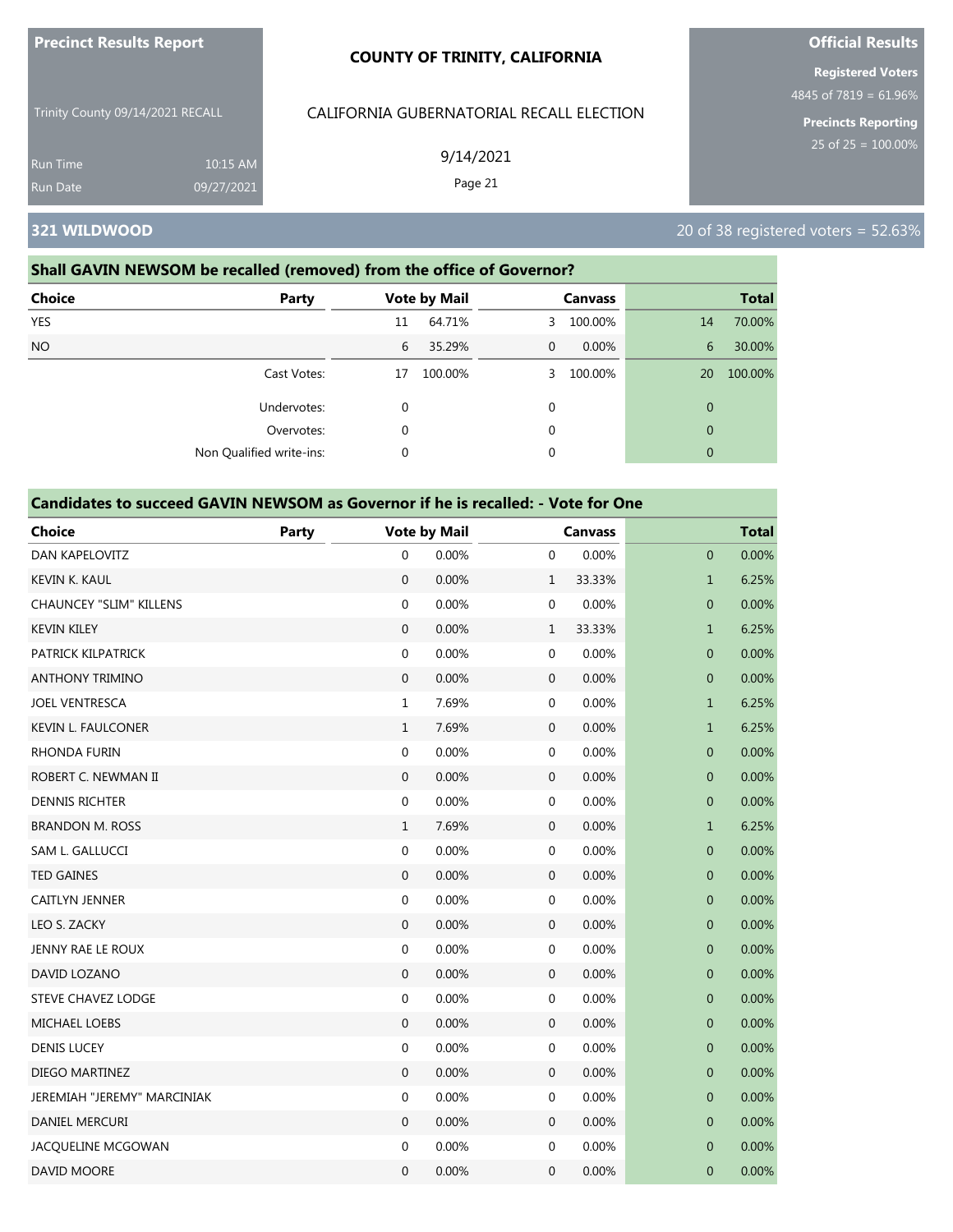#### **COUNTY OF TRINITY, CALIFORNIA**

Trinity County 09/14/2021 RECALL

CALIFORNIA GUBERNATORIAL RECALL ELECTION

9/14/2021 Page 22

Run Time 10:15 AM 09/27/2021

# **321 WILDWOOD** 20 of 38 registered voters = 52.63%

# **Candidates to succeed GAVIN NEWSOM as Governor if he is recalled: - Vote for One**

| <b>Choice</b>                 | Party       |                  | <b>Vote by Mail</b> |                  | <b>Canvass</b> |                  | <b>Total</b> |
|-------------------------------|-------------|------------------|---------------------|------------------|----------------|------------------|--------------|
| DAVID ALEXANDER BRAMANTE      |             | $\mathbf{0}$     | 0.00%               | $\mathbf{0}$     | 0.00%          | $\mathbf{0}$     | 0.00%        |
| <b>HOLLY L. BAADE</b>         |             | $\mathbf{0}$     | 0.00%               | $\mathbf 0$      | 0.00%          | $\mathbf{0}$     | 0.00%        |
| ANGELYNE                      |             | $\boldsymbol{0}$ | 0.00%               | $\boldsymbol{0}$ | 0.00%          | $\mathbf{0}$     | 0.00%        |
| <b>JAMES G. HANINK</b>        |             | $\boldsymbol{0}$ | 0.00%               | $\boldsymbol{0}$ | 0.00%          | $\mathbf{0}$     | 0.00%        |
| DAVID HILLBERG                |             | $\boldsymbol{0}$ | 0.00%               | $\boldsymbol{0}$ | 0.00%          | $\mathbf{0}$     | 0.00%        |
| <b>JEFF HEWITT</b>            |             | $\mathbf{0}$     | 0.00%               | $\mathbf 0$      | 0.00%          | $\mathbf{0}$     | 0.00%        |
| JOHN R. DRAKE                 |             | $\mathbf 0$      | 0.00%               | 0                | 0.00%          | $\boldsymbol{0}$ | 0.00%        |
| LARRY A. ELDER                |             | 9                | 69.23%              | $\mathbf{1}$     | 33.33%         | 10               | 62.50%       |
| <b>KEVIN PAFFRATH</b>         |             | $\boldsymbol{0}$ | 0.00%               | 0                | 0.00%          | $\mathbf{0}$     | 0.00%        |
| <b>ADAM PAPAGAN</b>           |             | $\mathbf{0}$     | 0.00%               | $\mathbf 0$      | 0.00%          | $\mathbf{0}$     | 0.00%        |
| ARMANDO "MANDO" PEREZ-SERRATO |             | $\boldsymbol{0}$ | 0.00%               | $\mathbf 0$      | 0.00%          | $\mathbf{0}$     | 0.00%        |
| <b>JOHN COX</b>               |             | $\mathbf{1}$     | 7.69%               | $\mathbf 0$      | 0.00%          | $\mathbf{1}$     | 6.25%        |
| <b>HEATHER COLLINS</b>        |             | $\mathbf 0$      | 0.00%               | 0                | 0.00%          | $\mathbf{0}$     | 0.00%        |
| <b>DANIEL WATTS</b>           |             | $\mathbf{0}$     | 0.00%               | $\mathbf 0$      | 0.00%          | $\mathbf{0}$     | 0.00%        |
| NICKOLAS WILDSTAR             |             | $\mathbf 0$      | 0.00%               | $\mathbf 0$      | 0.00%          | $\mathbf{0}$     | 0.00%        |
| <b>SARAH STEPHENS</b>         |             | $\mathbf{0}$     | 0.00%               | $\mathbf 0$      | 0.00%          | $\mathbf{0}$     | 0.00%        |
| <b>DENVER STONER</b>          |             | $\mathbf 0$      | 0.00%               | $\mathbf 0$      | 0.00%          | $\mathbf{0}$     | 0.00%        |
| JOE M. SYMMON                 |             | $\mathbf{0}$     | 0.00%               | $\mathbf 0$      | 0.00%          | $\mathbf{0}$     | 0.00%        |
| <b>MAJOR SINGH</b>            |             | $\mathbf 0$      | 0.00%               | 0                | 0.00%          | $\mathbf{0}$     | 0.00%        |
| DOUG OSE                      |             | $\mathbf{0}$     | 0.00%               | $\mathbf 0$      | 0.00%          | $\mathbf{0}$     | 0.00%        |
| MAJOR WILLIAMS (W)            |             | $\mathbf 0$      | 0.00%               | 0                | 0.00%          | $\mathbf{0}$     | 0.00%        |
|                               | Cast Votes: | 13               | 100.00%             | 3                | 100.00%        | 16               | 100.00%      |
|                               | Undervotes: | 4                |                     | 0                |                | $\overline{4}$   |              |
|                               | Overvotes:  | 0                |                     | 0                |                | $\mathbf{0}$     |              |
| Non Qualified write-ins:      |             | $\mathbf 0$      |                     | $\mathbf 0$      |                | $\mathbf{0}$     |              |

# **Official Results**

**Registered Voters** 4845 of 7819 = 61.96%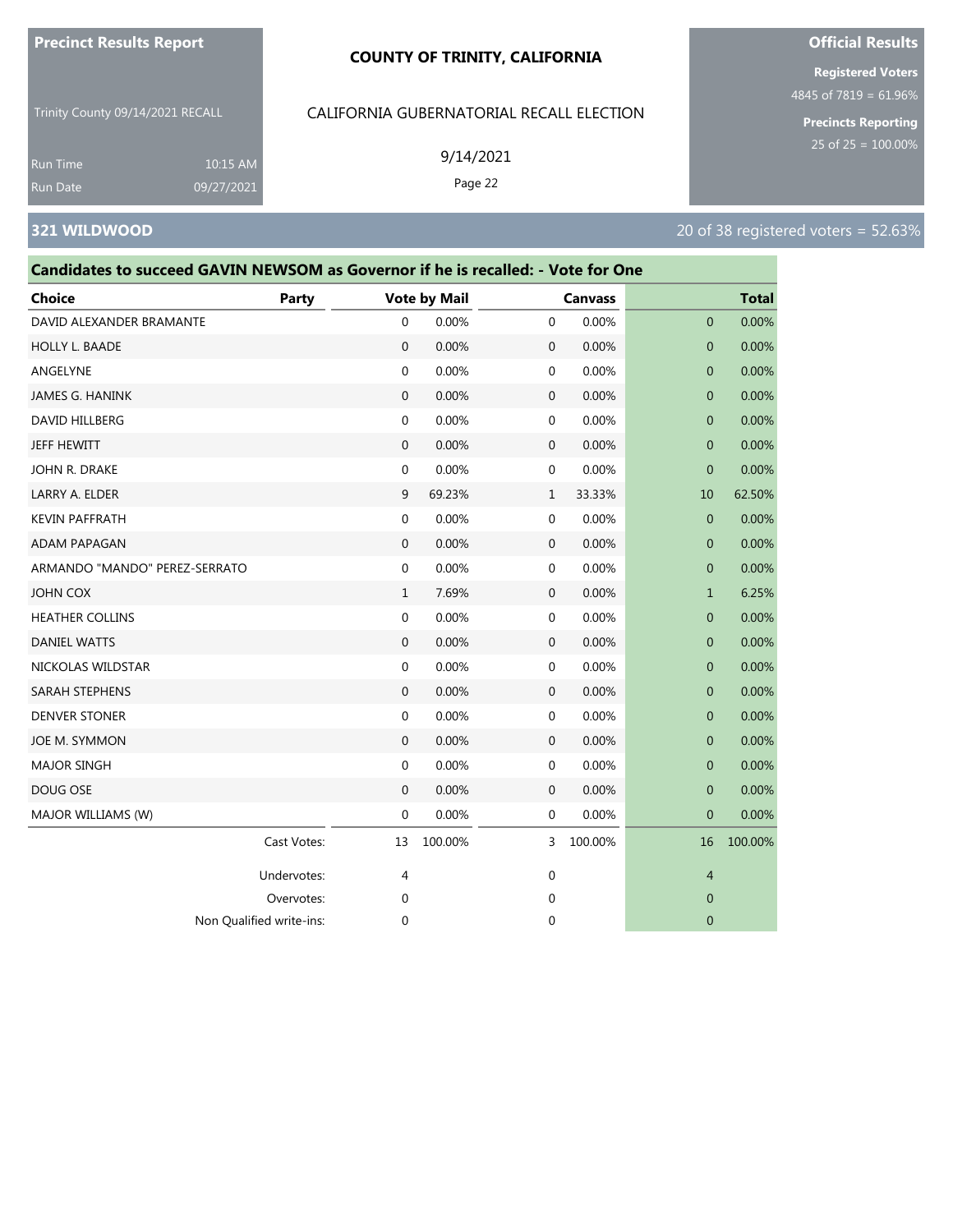| <b>Precinct Results Report</b>   |            | <b>COUNTY OF TRINITY, CALIFORNIA</b>     | <b>Official Results</b>                           |
|----------------------------------|------------|------------------------------------------|---------------------------------------------------|
|                                  |            |                                          | <b>Registered Voters</b><br>4845 of 7819 = 61.96% |
| Trinity County 09/14/2021 RECALL |            | CALIFORNIA GUBERNATORIAL RECALL ELECTION | <b>Precincts Reporting</b>                        |
| 10:15 AM<br><b>Run Time</b>      |            | 9/14/2021                                | 25 of $25 = 100.00\%$                             |
| <b>Run Date</b>                  | 09/27/2021 | Page 23                                  |                                                   |
| 331 OREGON MTN                   |            |                                          | 75 of 114 registered voters = 65.79%              |

# **Shall GAVIN NEWSOM be recalled (removed) from the office of Governor?**

| <b>Choice</b> | <b>Party</b>             | <b>Vote by Mail</b> |         |    | <b>Canvass</b> | <b>Total</b> |         |  |
|---------------|--------------------------|---------------------|---------|----|----------------|--------------|---------|--|
| <b>YES</b>    |                          | 24                  | 40.68%  | 8  | 53.33%         | 32           | 43.24%  |  |
| NO.           |                          | 35                  | 59.32%  | 7  | 46.67%         | 42           | 56.76%  |  |
|               | Cast Votes:              | 59                  | 100.00% | 15 | 100.00%        | 74           | 100.00% |  |
|               | Undervotes:              |                     |         | 0  |                |              |         |  |
|               | Overvotes:               | 0                   |         | 0  |                | $\mathbf{0}$ |         |  |
|               | Non Qualified write-ins: |                     |         | 0  |                | $\mathbf{0}$ |         |  |

| <b>Choice</b>                  | Party |                  | <b>Vote by Mail</b> |                  | <b>Canvass</b> |                  | <b>Total</b> |
|--------------------------------|-------|------------------|---------------------|------------------|----------------|------------------|--------------|
| DAN KAPELOVITZ                 |       | 0                | 0.00%               | $\mathbf 0$      | 0.00%          | $\mathbf 0$      | 0.00%        |
| KEVIN K. KAUL                  |       | $\mathbf 0$      | 0.00%               | 0                | 0.00%          | $\mathbf 0$      | 0.00%        |
| <b>CHAUNCEY "SLIM" KILLENS</b> |       | $\mathbf{0}$     | 0.00%               | $\mathbf 0$      | 0.00%          | $\mathbf 0$      | 0.00%        |
| <b>KEVIN KILEY</b>             |       | $\overline{2}$   | 6.25%               | $\mathbf{1}$     | 10.00%         | 3                | 7.14%        |
| PATRICK KILPATRICK             |       | $\mathbf{1}$     | 3.13%               | $\mathbf{1}$     | 10.00%         | $\overline{a}$   | 4.76%        |
| <b>ANTHONY TRIMINO</b>         |       | $\mathbf 0$      | 0.00%               | 0                | 0.00%          | $\mathbf 0$      | 0.00%        |
| <b>JOEL VENTRESCA</b>          |       | 3                | 9.38%               | $\mathbf 0$      | 0.00%          | 3                | 7.14%        |
| <b>KEVIN L. FAULCONER</b>      |       | $\mathbf 0$      | 0.00%               | 0                | 0.00%          | $\mathbf 0$      | 0.00%        |
| <b>RHONDA FURIN</b>            |       | $\mathbf{0}$     | 0.00%               | $\mathbf{0}$     | 0.00%          | $\mathbf 0$      | 0.00%        |
| ROBERT C. NEWMAN II            |       | $\boldsymbol{0}$ | 0.00%               | 0                | 0.00%          | $\mathbf{0}$     | 0.00%        |
| <b>DENNIS RICHTER</b>          |       | $\boldsymbol{0}$ | 0.00%               | $\mathbf 0$      | 0.00%          | $\pmb{0}$        | 0.00%        |
| <b>BRANDON M. ROSS</b>         |       | 0                | 0.00%               | 0                | 0.00%          | 0                | 0.00%        |
| SAM L. GALLUCCI                |       | $\mathbf{0}$     | 0.00%               | $\boldsymbol{0}$ | 0.00%          | $\mathbf 0$      | 0.00%        |
| <b>TED GAINES</b>              |       | $\mathbf 0$      | 0.00%               | 0                | 0.00%          | $\overline{0}$   | 0.00%        |
| CAITLYN JENNER                 |       | $\boldsymbol{0}$ | 0.00%               | $\boldsymbol{0}$ | 0.00%          | $\boldsymbol{0}$ | 0.00%        |
| LEO S. ZACKY                   |       | 0                | 0.00%               | 0                | 0.00%          | 0                | 0.00%        |
| JENNY RAE LE ROUX              |       | $\mathbf{0}$     | 0.00%               | $\mathbf 0$      | 0.00%          | $\mathbf 0$      | 0.00%        |
| DAVID LOZANO                   |       | $\mathbf 0$      | 0.00%               | 0                | 0.00%          | $\mathbf{0}$     | 0.00%        |
| <b>STEVE CHAVEZ LODGE</b>      |       | $\mathbf{1}$     | 3.13%               | $\mathbf{0}$     | 0.00%          | $\mathbf{1}$     | 2.38%        |
| <b>MICHAEL LOEBS</b>           |       | $\boldsymbol{0}$ | 0.00%               | $\mathbf 1$      | 10.00%         | $\mathbf{1}$     | 2.38%        |
| <b>DENIS LUCEY</b>             |       | $\boldsymbol{0}$ | 0.00%               | $\mathbf 0$      | 0.00%          | $\pmb{0}$        | 0.00%        |
| DIEGO MARTINEZ                 |       | $\mathbf{0}$     | 0.00%               | 0                | 0.00%          | $\mathbf 0$      | 0.00%        |
| JEREMIAH "JEREMY" MARCINIAK    |       | $\mathbf{0}$     | 0.00%               | $\mathbf{0}$     | 0.00%          | $\mathbf 0$      | 0.00%        |
| DANIEL MERCURI                 |       | $\mathbf 0$      | 0.00%               | 0                | 0.00%          | $\mathbf 0$      | 0.00%        |
| JACQUELINE MCGOWAN             |       | $\mathbf{0}$     | 0.00%               | $\mathbf 0$      | 0.00%          | $\mathbf{0}$     | 0.00%        |
| DAVID MOORE                    |       | $\mathbf 0$      | 0.00%               | $\mathbf 0$      | 0.00%          | $\mathbf 0$      | 0.00%        |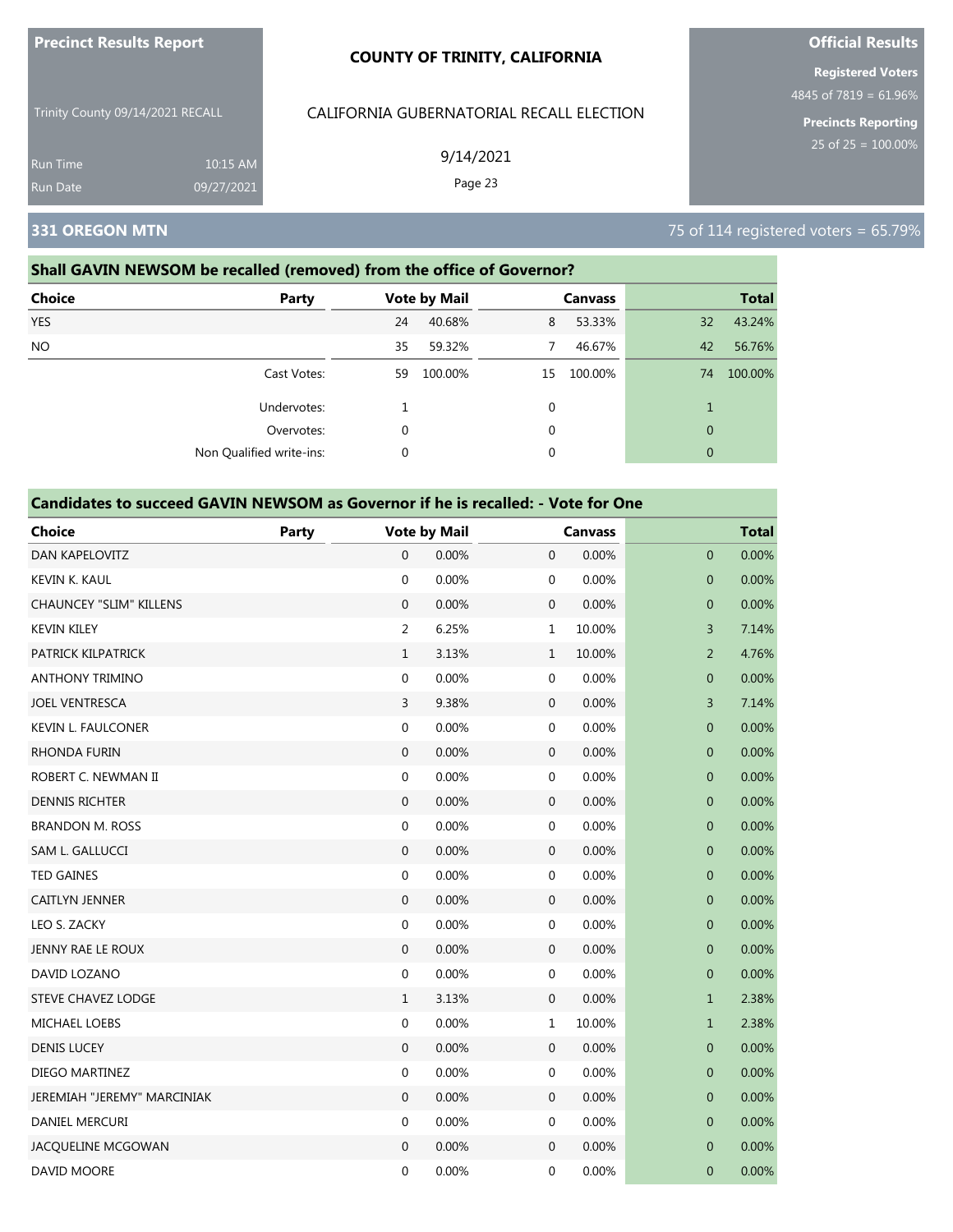| <b>Precinct Results Report</b> |  |  |
|--------------------------------|--|--|
|--------------------------------|--|--|

| Trinity County 09/14/2021 RECALL<br>CALIFORNIA GUBERNATORIAL RECALL ELECTION<br>9/14/2021<br>10:15 AM<br><b>Run Time</b><br>Page 24<br>09/27/2021<br><b>Run Date</b><br><b>331 OREGON MTN</b> |  |              |                  |                     |              |                |                | 4845 of $7819 = 61.96\%$<br><b>Precincts Reporting</b><br>25 of $25 = 100.00\%$<br>75 of 114 registered voters = 65.79% |  |
|-----------------------------------------------------------------------------------------------------------------------------------------------------------------------------------------------|--|--------------|------------------|---------------------|--------------|----------------|----------------|-------------------------------------------------------------------------------------------------------------------------|--|
| Candidates to succeed GAVIN NEWSOM as Governor if he is recalled: - Vote for One                                                                                                              |  |              |                  |                     |              |                |                |                                                                                                                         |  |
| <b>Choice</b>                                                                                                                                                                                 |  | <b>Party</b> |                  | <b>Vote by Mail</b> |              | <b>Canvass</b> |                | <b>Total</b>                                                                                                            |  |
| DAVID ALEXANDER BRAMANTE                                                                                                                                                                      |  |              | $\boldsymbol{0}$ | 0.00%               | 0            | 0.00%          | $\overline{0}$ | 0.00%                                                                                                                   |  |
| <b>HOLLY L. BAADE</b>                                                                                                                                                                         |  |              | $\mathbf 0$      | 0.00%               | 0            | 0.00%          | $\overline{0}$ | 0.00%                                                                                                                   |  |
| ANGELYNE                                                                                                                                                                                      |  |              | $\mathbf 0$      | 0.00%               | 0            | 0.00%          | $\overline{0}$ | 0.00%                                                                                                                   |  |
| <b>JAMES G. HANINK</b>                                                                                                                                                                        |  |              | $\mathbf 0$      | 0.00%               | 0            | 0.00%          | $\overline{0}$ | 0.00%                                                                                                                   |  |
| DAVID HILLBERG                                                                                                                                                                                |  |              | $\mathbf 0$      | 0.00%               | $\mathbf 0$  | 0.00%          | $\overline{0}$ | 0.00%                                                                                                                   |  |
| JEFF HEWITT                                                                                                                                                                                   |  |              | $\mathbf 0$      | 0.00%               | 0            | 0.00%          | $\mathbf 0$    | 0.00%                                                                                                                   |  |
| JOHN R. DRAKE                                                                                                                                                                                 |  |              | 1                | 3.13%               | $\mathbf 0$  | 0.00%          | $\mathbf{1}$   | 2.38%                                                                                                                   |  |
| LARRY A. ELDER                                                                                                                                                                                |  |              | 21               | 65.63%              | 6            | 60.00%         | 27             | 64.29%                                                                                                                  |  |
| <b>KEVIN PAFFRATH</b>                                                                                                                                                                         |  |              | 2                | 6.25%               | 0            | 0.00%          | 2              | 4.76%                                                                                                                   |  |
| ADAM PAPAGAN                                                                                                                                                                                  |  |              | $\mathbf 0$      | 0.00%               | 0            | 0.00%          | $\mathbf{0}$   | 0.00%                                                                                                                   |  |
| ARMANDO "MANDO" PEREZ-SERRATO                                                                                                                                                                 |  |              | $\mathbf{0}$     | 0.00%               | $\mathbf{0}$ | 0.00%          | $\overline{0}$ | 0.00%                                                                                                                   |  |
| <b>JOHN COX</b>                                                                                                                                                                               |  |              | 0                | 0.00%               | 1            | 10.00%         | $\mathbf{1}$   | 2.38%                                                                                                                   |  |
| <b>HEATHER COLLINS</b>                                                                                                                                                                        |  |              | 1                | 3.13%               | 0            | 0.00%          | $\mathbf{1}$   | 2.38%                                                                                                                   |  |
| <b>DANIEL WATTS</b>                                                                                                                                                                           |  |              | $\mathbf 0$      | 0.00%               | 0            | 0.00%          | $\mathbf{0}$   | 0.00%                                                                                                                   |  |
| NICKOLAS WILDSTAR                                                                                                                                                                             |  |              | $\mathbf{0}$     | 0.00%               | 0            | 0.00%          | $\overline{0}$ | 0.00%                                                                                                                   |  |
| <b>SARAH STEPHENS</b>                                                                                                                                                                         |  |              | $\mathbf 0$      | 0.00%               | 0            | 0.00%          | $\overline{0}$ | 0.00%                                                                                                                   |  |
| <b>DENVER STONER</b>                                                                                                                                                                          |  |              | $\mathbf{0}$     | 0.00%               | 0            | 0.00%          | $\mathbf{0}$   | 0.00%                                                                                                                   |  |

JOE M. SYMMON 0 0.00% 0 0.00% 0 0.00% MAJOR SINGH 0 0.00% 0 0.00% 0 0.00% DOUG OSE 0 0.00% 0 0.00% 0 0.00% MAJOR WILLIAMS (W) 0 0.00% 0 0.00% 0 0.00%

Cast Votes: 32 100.00% 10 100.00% 42 100.00%

Undervotes: 26 26 5 31 Overvotes: 0 0 0

Non Qualified write-ins: 2 0 2

# **Official Results**

**Registered Voters**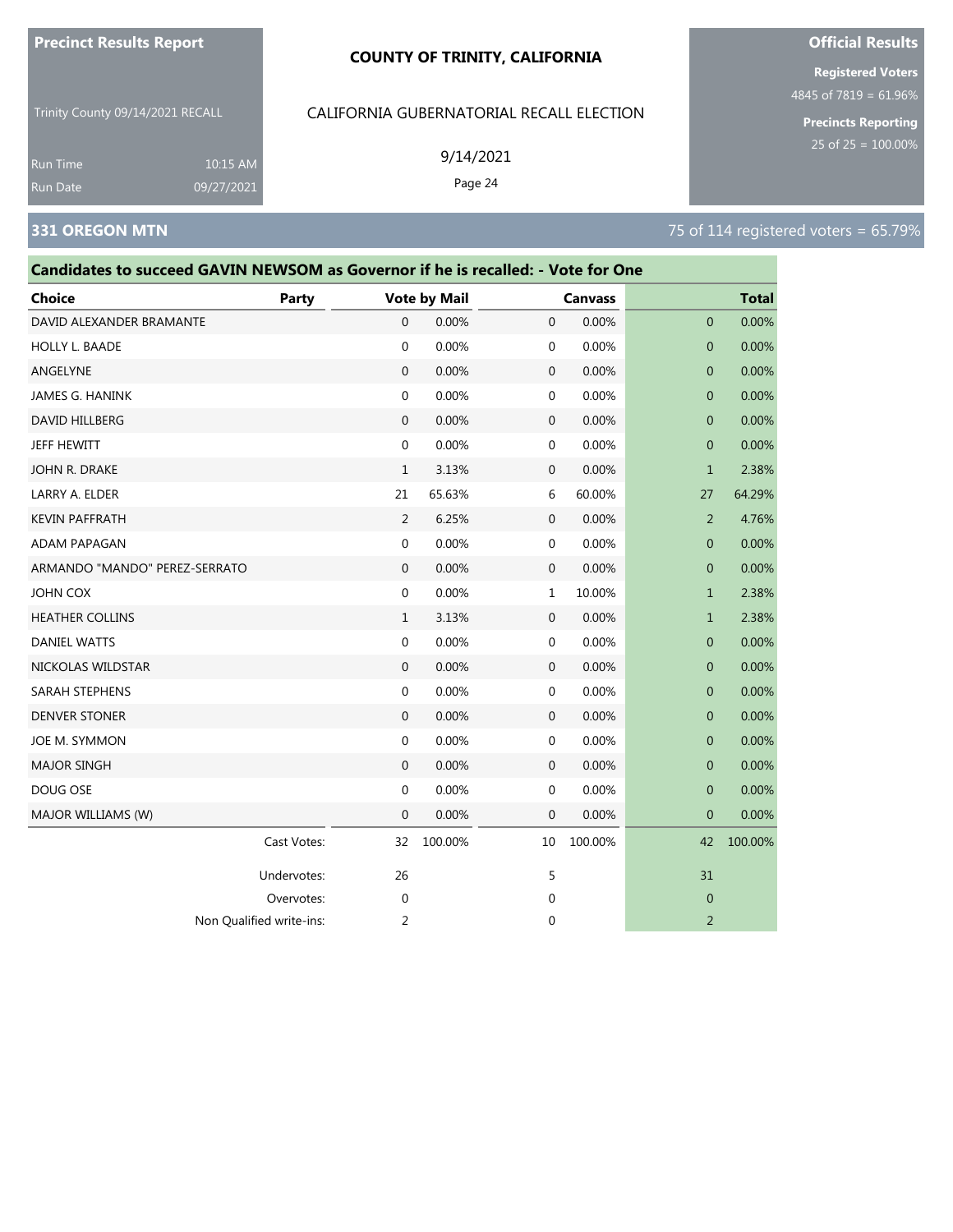| <b>Precinct Results Report</b>     |                        | <b>COUNTY OF TRINITY, CALIFORNIA</b>     | <b>Official Results</b><br><b>Registered Voters</b><br>4845 of $7819 = 61.96\%$ |  |  |
|------------------------------------|------------------------|------------------------------------------|---------------------------------------------------------------------------------|--|--|
| Trinity County 09/14/2021 RECALL   |                        | CALIFORNIA GUBERNATORIAL RECALL ELECTION |                                                                                 |  |  |
| <b>Run Time</b><br><b>Run Date</b> | 10:15 AM<br>09/27/2021 | 9/14/2021<br>Page 25                     | <b>Precincts Reporting</b><br>25 of $25 = 100.00\%$                             |  |  |
| <b>401 JUNCTION CITY</b>           |                        |                                          | 283 of 459 registered voters = $61.66\%$                                        |  |  |

### **Shall GAVIN NEWSOM be recalled (removed) from the office of Governor?**

| <b>Choice</b><br><b>Party</b> |             | <b>Vote by Mail</b> |              | <b>Canvass</b> |              | <b>Total</b> |
|-------------------------------|-------------|---------------------|--------------|----------------|--------------|--------------|
| <b>YES</b>                    | 83          | 41.29%              | 39           | 48.15%         | 122          | 43.26%       |
| <b>NO</b>                     | 118         | 58.71%              | 42           | 51.85%         | 160          | 56.74%       |
| Cast Votes:                   | 201         | 100.00%             | 81           | 100.00%        | 282          | 100.00%      |
| Undervotes:                   |             |                     | 0            |                |              |              |
| Overvotes:                    | $\mathbf 0$ |                     | $\mathbf{0}$ |                | $\mathbf{0}$ |              |
| Non Qualified write-ins:      | $\mathbf 0$ |                     | 0            |                | $\mathbf{0}$ |              |

| <b>Choice</b>                  | <b>Party</b> |                  | <b>Vote by Mail</b> |                  | <b>Canvass</b> |                | <b>Total</b> |
|--------------------------------|--------------|------------------|---------------------|------------------|----------------|----------------|--------------|
| DAN KAPELOVITZ                 |              | $\mathbf 0$      | 0.00%               | 3                | 5.00%          | 3              | 1.62%        |
| <b>KEVIN K. KAUL</b>           |              | $\mathbf 0$      | 0.00%               | $\mathbf{0}$     | 0.00%          | $\overline{0}$ | 0.00%        |
| <b>CHAUNCEY "SLIM" KILLENS</b> |              | $\boldsymbol{0}$ | 0.00%               | $\mathbf 1$      | 1.67%          | $\mathbf{1}$   | 0.54%        |
| <b>KEVIN KILEY</b>             |              | $\overline{2}$   | 1.60%               | 2                | 3.33%          | $\overline{4}$ | 2.16%        |
| PATRICK KILPATRICK             |              | $\mathbf{1}$     | 0.80%               | 3                | 5.00%          | $\overline{4}$ | 2.16%        |
| <b>ANTHONY TRIMINO</b>         |              | $\mathbf{0}$     | 0.00%               | $\boldsymbol{0}$ | 0.00%          | $\mathbf 0$    | 0.00%        |
| <b>JOEL VENTRESCA</b>          |              | 3                | 2.40%               | $\mathbf 1$      | 1.67%          | $\overline{4}$ | 2.16%        |
| KEVIN L. FAULCONER             |              | $\mathbf 1$      | 0.80%               | $\boldsymbol{0}$ | 0.00%          | $\mathbf{1}$   | 0.54%        |
| <b>RHONDA FURIN</b>            |              | $\boldsymbol{0}$ | 0.00%               | 0                | 0.00%          | $\mathbf 0$    | 0.00%        |
| ROBERT C. NEWMAN II            |              | $\boldsymbol{0}$ | 0.00%               | $\boldsymbol{0}$ | 0.00%          | $\overline{0}$ | 0.00%        |
| <b>DENNIS RICHTER</b>          |              | $\overline{2}$   | 1.60%               | 0                | 0.00%          | $\overline{2}$ | 1.08%        |
| <b>BRANDON M. ROSS</b>         |              | 4                | 3.20%               | 2                | 3.33%          | 6              | 3.24%        |
| SAM L. GALLUCCI                |              | $\boldsymbol{0}$ | 0.00%               | $\boldsymbol{0}$ | 0.00%          | $\mathbf 0$    | 0.00%        |
| <b>TED GAINES</b>              |              | $\mathbf{1}$     | 0.80%               | $\overline{2}$   | 3.33%          | 3              | 1.62%        |
| <b>CAITLYN JENNER</b>          |              | $\boldsymbol{0}$ | 0.00%               | $\boldsymbol{0}$ | 0.00%          | $\mathbf 0$    | 0.00%        |
| LEO S. ZACKY                   |              | $\overline{2}$   | 1.60%               | $\mathbf 0$      | 0.00%          | $\overline{2}$ | 1.08%        |
| JENNY RAE LE ROUX              |              | $1\,$            | 0.80%               | $\boldsymbol{0}$ | 0.00%          | $\mathbf{1}$   | 0.54%        |
| DAVID LOZANO                   |              | $\overline{0}$   | 0.00%               | 0                | 0.00%          | $\mathbf 0$    | 0.00%        |
| <b>STEVE CHAVEZ LODGE</b>      |              | $\boldsymbol{0}$ | 0.00%               | 0                | 0.00%          | $\mathbf{0}$   | 0.00%        |
| MICHAEL LOEBS                  |              | $\boldsymbol{0}$ | 0.00%               | $\boldsymbol{0}$ | 0.00%          | $\mathbf{0}$   | 0.00%        |
| <b>DENIS LUCEY</b>             |              | $\boldsymbol{0}$ | 0.00%               | $\boldsymbol{0}$ | 0.00%          | $\mathbf 0$    | 0.00%        |
| DIEGO MARTINEZ                 |              | $\mathbf{0}$     | 0.00%               | $\boldsymbol{0}$ | 0.00%          | $\overline{0}$ | 0.00%        |
| JEREMIAH "JEREMY" MARCINIAK    |              | $\boldsymbol{0}$ | 0.00%               | 0                | 0.00%          | $\mathbf{0}$   | 0.00%        |
| DANIEL MERCURI                 |              | $\mathbf{0}$     | 0.00%               | $\mathbf 0$      | 0.00%          | $\mathbf{0}$   | 0.00%        |
| JACQUELINE MCGOWAN             |              | 6                | 4.80%               | $\overline{2}$   | 3.33%          | 8              | 4.32%        |
| DAVID MOORE                    |              | $\mathbf 0$      | 0.00%               | 0                | 0.00%          | $\mathbf{0}$   | 0.00%        |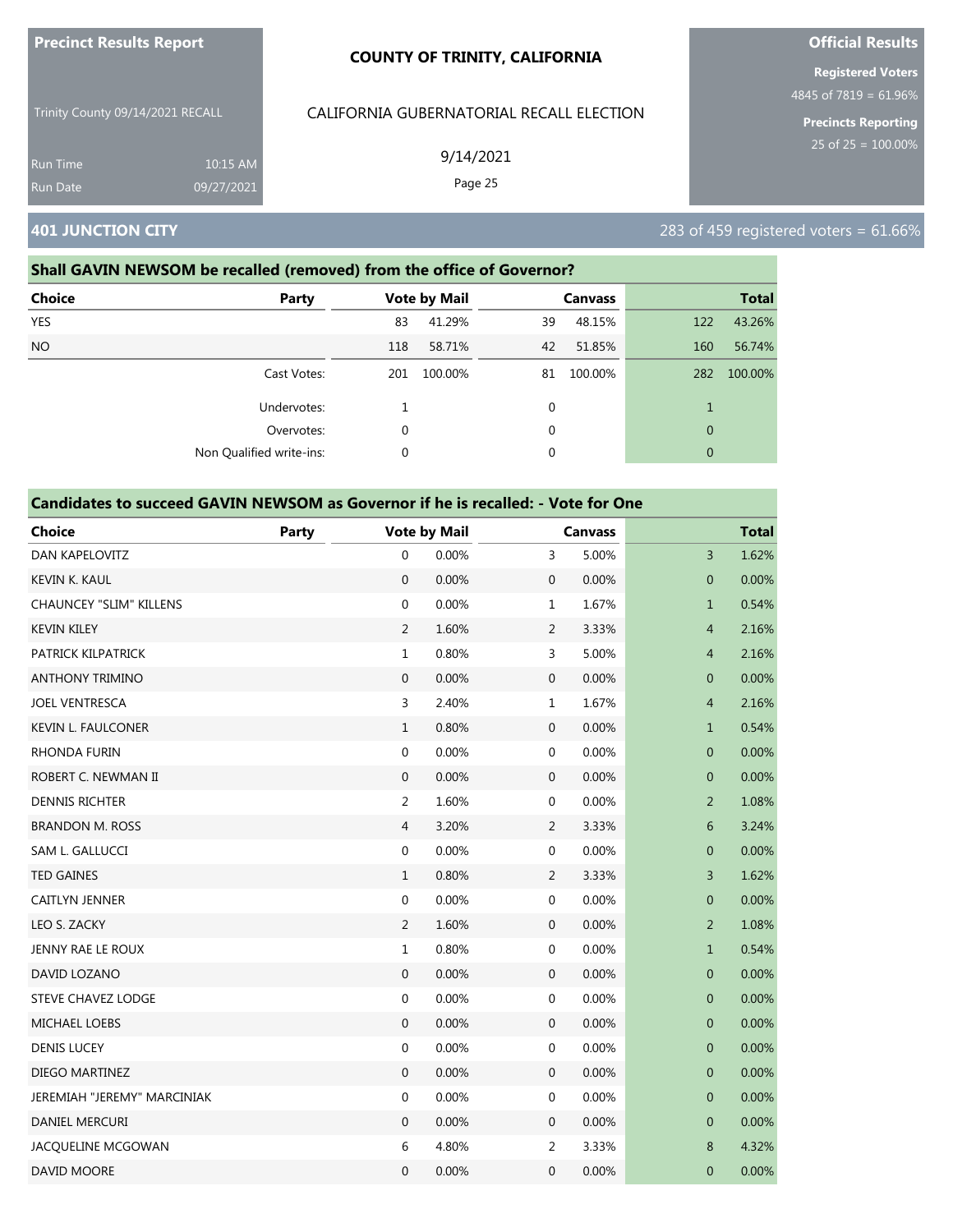#### **COUNTY OF TRINITY, CALIFORNIA**

Trinity County 09/14/2021 RECALL

10:15 AM 09/27/2021

#### CALIFORNIA GUBERNATORIAL RECALL ELECTION

9/14/2021

Page 26

**Registered Voters**

**Official Results**

4845 of 7819 = 61.96%

**Precincts Reporting** 25 of 25 = 100.00%

### **401 JUNCTION CITY** 283 of 459 registered voters = 61.66%

Run Time Run Date

# **Candidates to succeed GAVIN NEWSOM as Governor if he is recalled: - Vote for One Choice Party Vote by Mail Canvass Total** DAVID ALEXANDER BRAMANTE  $\begin{array}{cccc} 0 & 0.00\% & 0 & 0.00\% \end{array}$ HOLLY L. BAADE 2 1.60% 2 3.33% 4 2.16% ANGELYNE 2 1.60% 1 1.67% 3 1.62% JAMES G. HANINK 0 0.00% 0 0.00% 0 0.00% DAVID HILLBERG 0 0.00% 0 0.00% 0 0.00% JEFF HEWITT 1 0.80% 0 0.00% 1 0.54% JOHN R. DRAKE 1 0.80% 1 1.67% 2 1.08% LARRY A. ELDER 62 49.60% 25 41.67% 87 47.03% KEVIN PAFFRATH 6 4.80% 7 11.67% 13 7.03% ADAM PAPAGAN 0 0.00% 0 0.00% 0 0.00% ARMANDO "MANDO" PEREZ-SERRATO 0 0.00% 0 0.00% 0 0.00% JOHN COX 9 7.20% 6 10.00% 15 8.11% HEATHER COLLINS 2 1.60% 0 0.00% 2 1.08% DANIEL WATTS 9 7.20% 1 1.67% 10 5.41% NICKOLAS WILDSTAR 0 0.00% 0 0.00% 0 0.00% SARAH STEPHENS 0 0.00% 0 0.00% 0 0.00% DENVER STONER 1 0.80% 0 0.00% 1 0.54% JOE M. SYMMON 0 0.00% 0 0.00% 0 0.00% MAJOR SINGH 1 0.80% 0 0.00% 1 0.54% DOUG OSE 6 4.80% 1 1.67% 7 3.78% MAJOR WILLIAMS (W) **0 0.000 0 0.000 0 0.000 0 0.000 0 0.000 0 0.00**% 0 0.00% 0 0.00% 0 0.00% 0 0.00% 0 0.00% 0 0.00% 0 0.00% 0 0.00% 0 0.00% 0 0.00% 0 0.00% 0 0.00% 0 0.00% 0 0.00% 0 0.00% 0 0.00% 0 0.00% 0 0.00% 0 0.00% 0 Cast Votes: 125 100.00% 60 100.00% 185 100.00% Undervotes: 74 18 92 Overvotes: 0 0 0 Non Qualified write-ins: 3 3 6

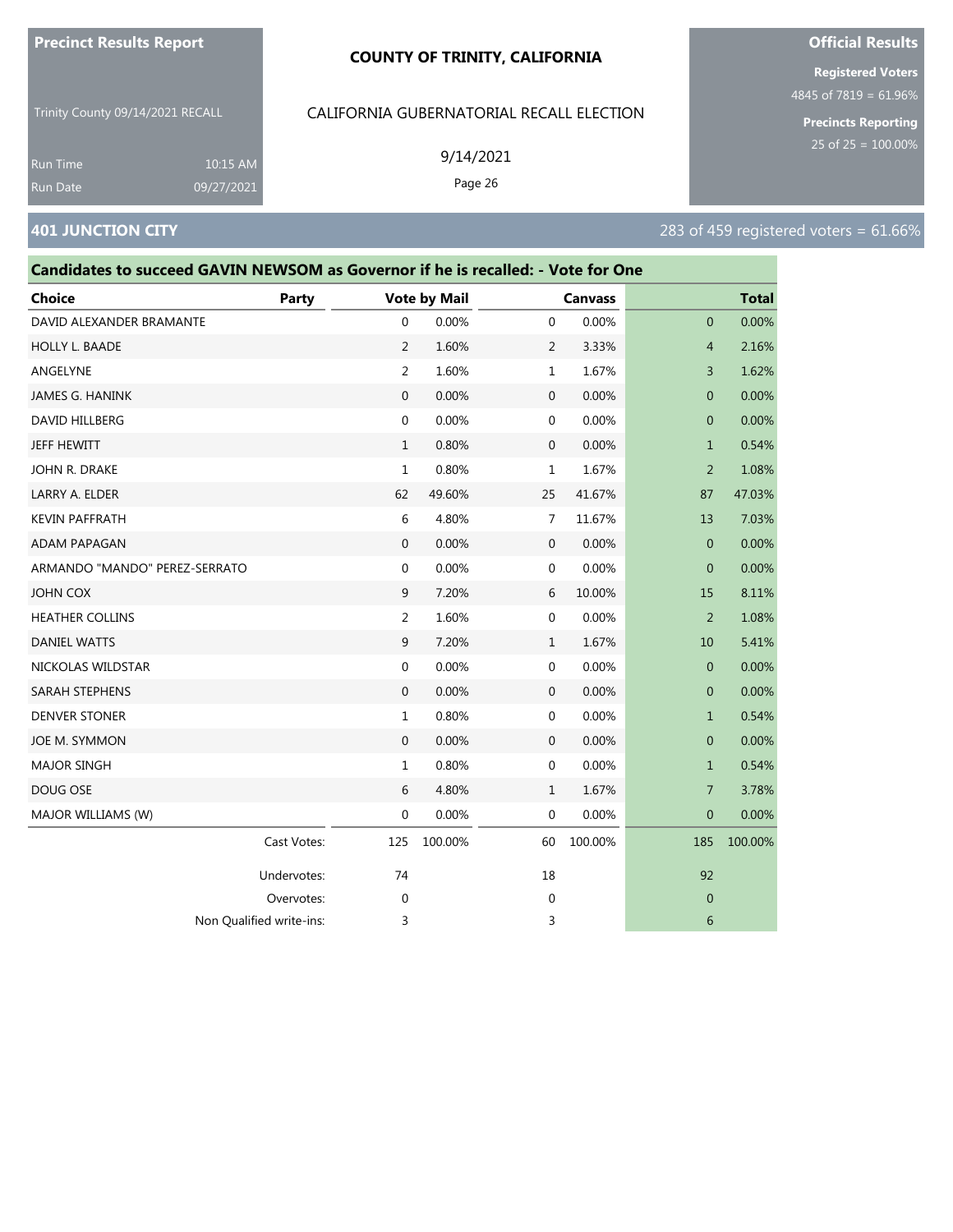| <b>Precinct Results Report</b>   |            | <b>COUNTY OF TRINITY, CALIFORNIA</b>     | <b>Official Results</b>                           |  |  |
|----------------------------------|------------|------------------------------------------|---------------------------------------------------|--|--|
|                                  |            |                                          | <b>Registered Voters</b><br>4845 of 7819 = 61.96% |  |  |
| Trinity County 09/14/2021 RECALL |            | CALIFORNIA GUBERNATORIAL RECALL ELECTION | <b>Precincts Reporting</b>                        |  |  |
| <b>Run Time</b>                  | 10:15 AM   | 9/14/2021                                | 25 of $25 = 100.00\%$                             |  |  |
| Run Date                         | 09/27/2021 | Page 27                                  |                                                   |  |  |
| <b>411 BIG BAR</b>               |            |                                          | 57 of 105 registered voters = $54.29\%$           |  |  |

### **Shall GAVIN NEWSOM be recalled (removed) from the office of Governor?**

| <b>Choice</b> | Party                    |    | <b>Vote by Mail</b> |             | <b>Canvass</b> |              | <b>Total</b> |
|---------------|--------------------------|----|---------------------|-------------|----------------|--------------|--------------|
| <b>YES</b>    |                          | 18 | 42.86%              | 8           | 53.33%         | 26           | 45.61%       |
| NO.           |                          | 24 | 57.14%              | 7           | 46.67%         | 31           | 54.39%       |
|               | Cast Votes:              | 42 | 100.00%             | 15          | 100.00%        | 57           | 100.00%      |
|               | Undervotes:              | 0  |                     | 0           |                | $\mathbf{0}$ |              |
|               | Overvotes:               | 0  |                     | $\mathbf 0$ |                | $\theta$     |              |
|               | Non Qualified write-ins: | 0  |                     | 0           |                | $\mathbf{0}$ |              |

| <b>Choice</b>                  | Party |                  | <b>Vote by Mail</b> |                  | <b>Canvass</b> |                  | <b>Total</b> |
|--------------------------------|-------|------------------|---------------------|------------------|----------------|------------------|--------------|
| <b>DAN KAPELOVITZ</b>          |       | $\overline{0}$   | 0.00%               | $\boldsymbol{0}$ | 0.00%          | $\overline{0}$   | 0.00%        |
| KEVIN K. KAUL                  |       | $\boldsymbol{0}$ | 0.00%               | 0                | 0.00%          | $\boldsymbol{0}$ | 0.00%        |
| <b>CHAUNCEY "SLIM" KILLENS</b> |       | $\boldsymbol{0}$ | 0.00%               | $\boldsymbol{0}$ | 0.00%          | $\pmb{0}$        | 0.00%        |
| <b>KEVIN KILEY</b>             |       | $\boldsymbol{0}$ | 0.00%               | 0                | 0.00%          | $\pmb{0}$        | 0.00%        |
| PATRICK KILPATRICK             |       | $\mathbf{1}$     | 5.00%               | $\boldsymbol{0}$ | 0.00%          | $\mathbf 1$      | 3.45%        |
| <b>ANTHONY TRIMINO</b>         |       | $\boldsymbol{0}$ | 0.00%               | 0                | 0.00%          | $\boldsymbol{0}$ | 0.00%        |
| <b>JOEL VENTRESCA</b>          |       | 3                | 15.00%              | $\boldsymbol{0}$ | 0.00%          | 3                | 10.34%       |
| <b>KEVIN L. FAULCONER</b>      |       | $\boldsymbol{0}$ | 0.00%               | 0                | 0.00%          | $\boldsymbol{0}$ | 0.00%        |
| RHONDA FURIN                   |       | 0                | 0.00%               | $\mathbf 0$      | 0.00%          | $\boldsymbol{0}$ | 0.00%        |
| ROBERT C. NEWMAN II            |       | $\boldsymbol{0}$ | 0.00%               | 0                | 0.00%          | $\mathbf{0}$     | 0.00%        |
| <b>DENNIS RICHTER</b>          |       | $\boldsymbol{0}$ | 0.00%               | $\mathbf 0$      | 0.00%          | $\pmb{0}$        | 0.00%        |
| <b>BRANDON M. ROSS</b>         |       | 0                | 0.00%               | 0                | 0.00%          | $\mathbf 0$      | 0.00%        |
| SAM L. GALLUCCI                |       | $\boldsymbol{0}$ | 0.00%               | 0                | 0.00%          | $\pmb{0}$        | 0.00%        |
| <b>TED GAINES</b>              |       | $\mathbf{1}$     | 5.00%               | 0                | 0.00%          | $\mathbf{1}$     | 3.45%        |
| <b>CAITLYN JENNER</b>          |       | $\boldsymbol{0}$ | 0.00%               | $\mathbf 0$      | 0.00%          | $\pmb{0}$        | 0.00%        |
| LEO S. ZACKY                   |       | 0                | 0.00%               | 0                | 0.00%          | $\mathbf 0$      | 0.00%        |
| JENNY RAE LE ROUX              |       | $\mathbf 0$      | 0.00%               | 2                | 22.22%         | $\overline{2}$   | 6.90%        |
| DAVID LOZANO                   |       | $\boldsymbol{0}$ | 0.00%               | 0                | 0.00%          | $\mathbf{0}$     | 0.00%        |
| <b>STEVE CHAVEZ LODGE</b>      |       | $\mathbf 0$      | 0.00%               | $\mathbf 0$      | 0.00%          | $\pmb{0}$        | 0.00%        |
| MICHAEL LOEBS                  |       | 0                | 0.00%               | 0                | 0.00%          | $\pmb{0}$        | 0.00%        |
| <b>DENIS LUCEY</b>             |       | $\mathbf 0$      | 0.00%               | $\mathbf 0$      | 0.00%          | $\pmb{0}$        | 0.00%        |
| DIEGO MARTINEZ                 |       | $\boldsymbol{0}$ | 0.00%               | 0                | 0.00%          | $\mathbf 0$      | 0.00%        |
| JEREMIAH "JEREMY" MARCINIAK    |       | $\boldsymbol{0}$ | 0.00%               | $\mathbf 0$      | 0.00%          | $\mathbf 0$      | 0.00%        |
| DANIEL MERCURI                 |       | 0                | 0.00%               | 0                | 0.00%          | 0                | 0.00%        |
| JACQUELINE MCGOWAN             |       | $\mathbf{0}$     | 0.00%               | $\mathbf 0$      | 0.00%          | $\mathbf 0$      | 0.00%        |
| DAVID MOORE                    |       | $\mathbf 0$      | 0.00%               | 0                | 0.00%          | $\mathbf{0}$     | 0.00%        |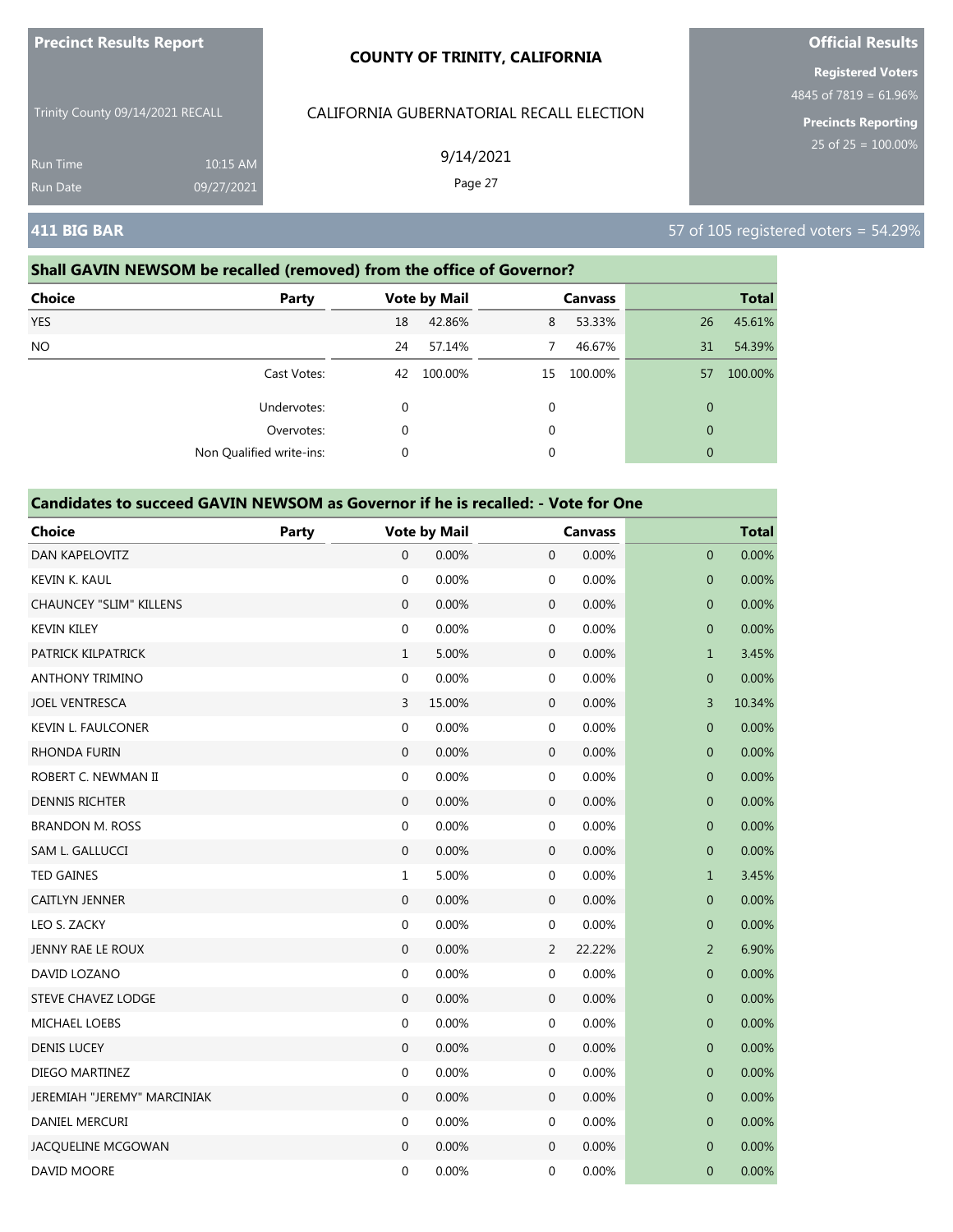#### **COUNTY OF TRINITY, CALIFORNIA**

Trinity County 09/14/2021 RECALL

# CALIFORNIA GUBERNATORIAL RECALL ELECTION

Cast Votes: 20 100.00% 9 100.00% 29 100.00%

Undervotes: 19 19 6 25 Overvotes: 0 0 0

Non Qualified write-ins: 3 3 3 3 3 3 4 3 3 4 3 3 4 3 4 3 3 4 3 4 3 4 3 4 3 4 3 4 3 4 3 4 3 4 3 4 3 4 3 4 3 4 3 4  $\pm$ 

| Run Time<br>Run Date                                                             | $10:15$ AM<br>09/27/2021 |                  | 9/14/2021<br>Page 28 |              |                |                |                                      |
|----------------------------------------------------------------------------------|--------------------------|------------------|----------------------|--------------|----------------|----------------|--------------------------------------|
| <b>411 BIG BAR</b>                                                               |                          |                  |                      |              |                |                | 57 of 105 registered voters = 54.29% |
| Candidates to succeed GAVIN NEWSOM as Governor if he is recalled: - Vote for One |                          |                  |                      |              |                |                |                                      |
| <b>Choice</b>                                                                    | Party                    |                  | <b>Vote by Mail</b>  |              | <b>Canvass</b> |                | <b>Total</b>                         |
| DAVID ALEXANDER BRAMANTE                                                         |                          | $\mathbf 0$      | 0.00%                | 0            | 0.00%          | $\mathbf{0}$   | 0.00%                                |
| HOLLY L. BAADE                                                                   |                          | $\mathbf 0$      | 0.00%                | 0            | 0.00%          | $\mathbf{0}$   | 0.00%                                |
| ANGELYNE                                                                         |                          | $\mathbf 0$      | 0.00%                | 0            | 0.00%          | $\mathbf{0}$   | 0.00%                                |
| JAMES G. HANINK                                                                  |                          | 0                | 0.00%                | 0            | 0.00%          | $\overline{0}$ | 0.00%                                |
| DAVID HILLBERG                                                                   |                          | $\mathbf 0$      | 0.00%                | 0            | 0.00%          | $\mathbf{0}$   | 0.00%                                |
| JEFF HEWITT                                                                      |                          | $\mathbf 0$      | 0.00%                | 0            | 0.00%          | $\mathbf{0}$   | 0.00%                                |
| JOHN R. DRAKE                                                                    |                          | $\mathbf{0}$     | 0.00%                | $\mathbf{1}$ | 11.11%         | $\mathbf{1}$   | 3.45%                                |
| LARRY A. ELDER                                                                   |                          | 15               | 75.00%               | 5            | 55.56%         | 20             | 68.97%                               |
| <b>KEVIN PAFFRATH</b>                                                            |                          | $\mathbf 0$      | 0.00%                | $\mathbf 0$  | 0.00%          | $\mathbf{0}$   | 0.00%                                |
| <b>ADAM PAPAGAN</b>                                                              |                          | $\mathbf 0$      | 0.00%                | 0            | 0.00%          | $\mathbf{0}$   | 0.00%                                |
| ARMANDO "MANDO" PEREZ-SERRATO                                                    |                          | $\mathbf 0$      | 0.00%                | 0            | 0.00%          | $\mathbf{0}$   | 0.00%                                |
| <b>JOHN COX</b>                                                                  |                          | $\mathbf 0$      | 0.00%                | $\mathbf{1}$ | 11.11%         | $\mathbf{1}$   | 3.45%                                |
| <b>HEATHER COLLINS</b>                                                           |                          | $\mathbf{0}$     | 0.00%                | 0            | 0.00%          | $\mathbf{0}$   | 0.00%                                |
| DANIEL WATTS                                                                     |                          | $\mathbf 0$      | 0.00%                | 0            | 0.00%          | $\mathbf{0}$   | 0.00%                                |
| NICKOLAS WILDSTAR                                                                |                          | $\mathbf{0}$     | 0.00%                | $\mathbf 0$  | 0.00%          | $\mathbf{0}$   | 0.00%                                |
| SARAH STEPHENS                                                                   |                          | $\mathbf 0$      | 0.00%                | 0            | 0.00%          | $\mathbf{0}$   | 0.00%                                |
| <b>DENVER STONER</b>                                                             |                          | $\mathbf{0}$     | 0.00%                | 0            | 0.00%          | $\mathbf{0}$   | 0.00%                                |
| JOE M. SYMMON                                                                    |                          | $\boldsymbol{0}$ | 0.00%                | 0            | 0.00%          | $\mathbf{0}$   | 0.00%                                |
| <b>MAJOR SINGH</b>                                                               |                          | $\mathbf 0$      | 0.00%                | $\mathbf 0$  | 0.00%          | $\mathbf{0}$   | 0.00%                                |
| DOUG OSE                                                                         |                          | $\mathbf{0}$     | 0.00%                | 0            | 0.00%          | $\mathbf{0}$   | 0.00%                                |
| MAJOR WILLIAMS (W)                                                               |                          | $\mathbf{0}$     | 0.00%                | $\mathbf{0}$ | 0.00%          | $\mathbf{0}$   | 0.00%                                |

### **Official Results**

**Registered Voters**

4845 of 7819 = 61.96%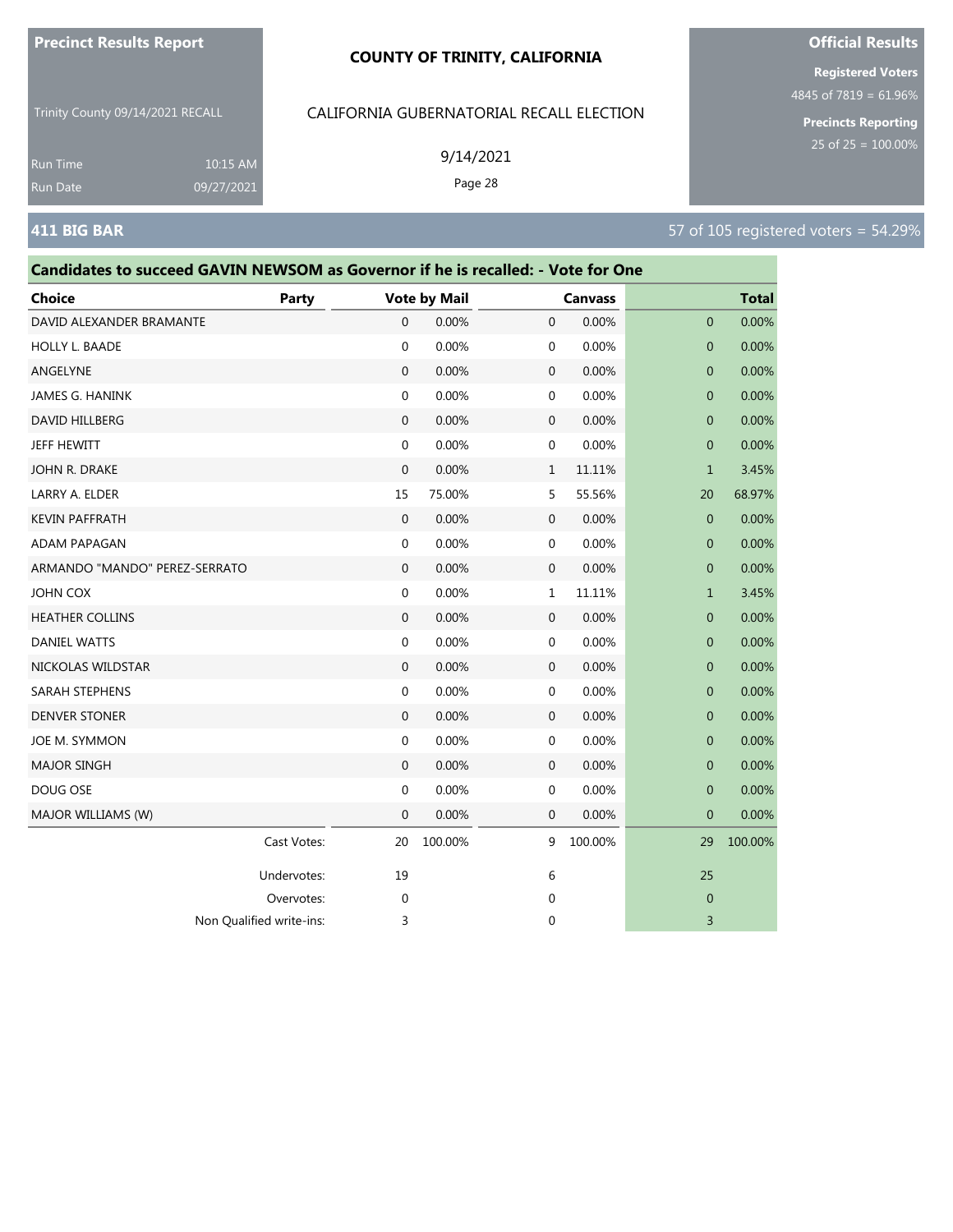| <b>Precinct Results Report</b>     |                        | <b>COUNTY OF TRINITY, CALIFORNIA</b>     | <b>Official Results</b>                                                            |  |  |
|------------------------------------|------------------------|------------------------------------------|------------------------------------------------------------------------------------|--|--|
| Trinity County 09/14/2021 RECALL   |                        | CALIFORNIA GUBERNATORIAL RECALL ELECTION | <b>Registered Voters</b><br>4845 of 7819 = $61.96\%$<br><b>Precincts Reporting</b> |  |  |
| <b>Run Time</b><br><b>Run Date</b> | 10:15 AM<br>09/27/2021 | 9/14/2021<br>Page 29                     | 25 of $25 = 100.00\%$                                                              |  |  |
| <b>421 BURNT RANCH</b>             |                        |                                          | 103 of 177 registered voters = $58.19\%$                                           |  |  |

ults

### **Shall GAVIN NEWSOM be recalled (removed) from the office of Governor?**

| <b>Choice</b>   | Party                    |    | <b>Vote by Mail</b> |             | <b>Canvass</b> |              | <b>Total</b> |
|-----------------|--------------------------|----|---------------------|-------------|----------------|--------------|--------------|
| <b>YES</b>      |                          | 30 | 39.47%              | 14          | 51.85%         | 44           | 42.72%       |
| NO <sub>1</sub> |                          | 46 | 60.53%              | 13          | 48.15%         | 59           | 57.28%       |
|                 | Cast Votes:              | 76 | 100.00%             | 27          | 100.00%        | 103          | 100.00%      |
|                 | Undervotes:              | 0  |                     | 0           |                | $\mathbf{0}$ |              |
|                 | Overvotes:               | 0  |                     | $\mathbf 0$ |                | $\mathbf{0}$ |              |
|                 | Non Qualified write-ins: | 0  |                     | 0           |                | $\mathbf{0}$ |              |

| <b>Choice</b>                  | Party |                  | <b>Vote by Mail</b> |                  | <b>Canvass</b> |                | <b>Total</b> |
|--------------------------------|-------|------------------|---------------------|------------------|----------------|----------------|--------------|
| <b>DAN KAPELOVITZ</b>          |       | 0                | 0.00%               | $\mathbf{1}$     | 5.26%          | $\mathbf{1}$   | 1.67%        |
| <b>KEVIN K. KAUL</b>           |       | $\mathbf{0}$     | 0.00%               | $\mathbf{1}$     | 5.26%          | $\mathbf{1}$   | 1.67%        |
| <b>CHAUNCEY "SLIM" KILLENS</b> |       | 0                | 0.00%               | 0                | 0.00%          | $\pmb{0}$      | 0.00%        |
| <b>KEVIN KILEY</b>             |       | 3                | 7.32%               | 2                | 10.53%         | 5              | 8.33%        |
| PATRICK KILPATRICK             |       | 5                | 12.20%              | 0                | 0.00%          | 5              | 8.33%        |
| <b>ANTHONY TRIMINO</b>         |       | $\overline{0}$   | 0.00%               | $\mathbf 0$      | 0.00%          | $\mathbf 0$    | 0.00%        |
| <b>JOEL VENTRESCA</b>          |       | $\boldsymbol{0}$ | 0.00%               | 0                | 0.00%          | $\mathbf 0$    | 0.00%        |
| <b>KEVIN L. FAULCONER</b>      |       | $\overline{2}$   | 4.88%               | 3                | 15.79%         | 5              | 8.33%        |
| <b>RHONDA FURIN</b>            |       | $\mathbf{0}$     | 0.00%               | 0                | 0.00%          | $\mathbf 0$    | 0.00%        |
| ROBERT C. NEWMAN II            |       | $\mathbf{0}$     | 0.00%               | $\mathbf{0}$     | 0.00%          | $\overline{0}$ | 0.00%        |
| <b>DENNIS RICHTER</b>          |       | $\boldsymbol{0}$ | 0.00%               | 0                | 0.00%          | $\pmb{0}$      | 0.00%        |
| <b>BRANDON M. ROSS</b>         |       | $\mathbf 0$      | 0.00%               | $\overline{2}$   | 10.53%         | $\overline{2}$ | 3.33%        |
| SAM L. GALLUCCI                |       | $\boldsymbol{0}$ | 0.00%               | 0                | 0.00%          | $\pmb{0}$      | 0.00%        |
| <b>TED GAINES</b>              |       | $\mathbf{0}$     | 0.00%               | $\mathbf 0$      | 0.00%          | $\mathbf 0$    | 0.00%        |
| CAITLYN JENNER                 |       | $\boldsymbol{0}$ | 0.00%               | $\boldsymbol{0}$ | 0.00%          | $\pmb{0}$      | 0.00%        |
| LEO S. ZACKY                   |       | $\mathbf 0$      | 0.00%               | $\mathbf 0$      | 0.00%          | $\mathbf 0$    | 0.00%        |
| JENNY RAE LE ROUX              |       | $\mathbf{1}$     | 2.44%               | $\boldsymbol{0}$ | 0.00%          | $\mathbf{1}$   | 1.67%        |
| DAVID LOZANO                   |       | $\boldsymbol{0}$ | 0.00%               | $\boldsymbol{0}$ | 0.00%          | $\overline{0}$ | 0.00%        |
| <b>STEVE CHAVEZ LODGE</b>      |       | $\boldsymbol{0}$ | 0.00%               | $\mathbf{1}$     | 5.26%          | $\mathbf{1}$   | 1.67%        |
| <b>MICHAEL LOEBS</b>           |       | $\mathbf{0}$     | 0.00%               | $\mathbf 0$      | 0.00%          | $\mathbf 0$    | 0.00%        |
| <b>DENIS LUCEY</b>             |       | $\boldsymbol{0}$ | 0.00%               | 0                | 0.00%          | $\mathbf 0$    | 0.00%        |
| DIEGO MARTINEZ                 |       | $\boldsymbol{0}$ | 0.00%               | $\boldsymbol{0}$ | 0.00%          | $\mathbf 0$    | 0.00%        |
| JEREMIAH "JEREMY" MARCINIAK    |       | $\boldsymbol{0}$ | 0.00%               | $\boldsymbol{0}$ | 0.00%          | $\pmb{0}$      | 0.00%        |
| DANIEL MERCURI                 |       | $\mathbf 0$      | 0.00%               | 0                | 0.00%          | $\pmb{0}$      | 0.00%        |
| JACQUELINE MCGOWAN             |       | $\boldsymbol{0}$ | 0.00%               | 0                | 0.00%          | $\mathbf 0$    | 0.00%        |
| <b>DAVID MOORE</b>             |       | $\overline{0}$   | 0.00%               | $\mathbf 0$      | 0.00%          | $\mathbf 0$    | 0.00%        |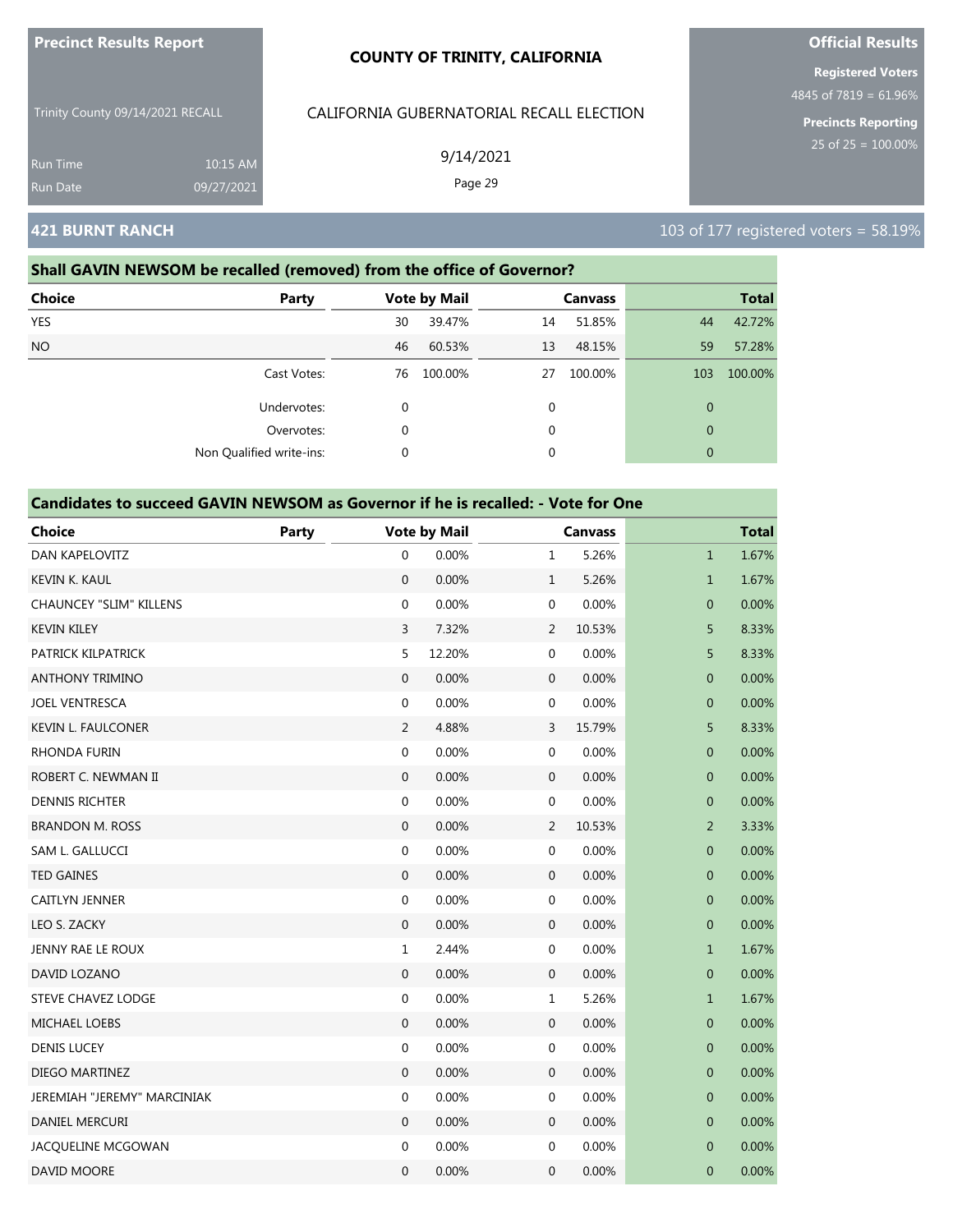#### **COUNTY OF TRINITY, CALIFORNIA**

Trinity County 09/14/2021 RECALL

10:15 AM 09/27/2021

### CALIFORNIA GUBERNATORIAL RECALL ELECTION

9/14/2021 Page 30

**Registered Voters**

4845 of 7819 = 61.96%

**Precincts Reporting**

Run Time

| Candidates to succeed GAVIN NEWSOM as Governor if he is recalled: - Vote for One |             |                     |         |              |                |                |              |
|----------------------------------------------------------------------------------|-------------|---------------------|---------|--------------|----------------|----------------|--------------|
| Choice                                                                           | Party       | <b>Vote by Mail</b> |         |              | <b>Canvass</b> |                | <b>Total</b> |
| DAVID ALEXANDER BRAMANTE                                                         |             | 0                   | 0.00%   | $\mathbf 0$  | 0.00%          | 0              | 0.00%        |
| HOLLY L. BAADE                                                                   |             | 2                   | 4.88%   | $\mathbf 0$  | 0.00%          | $\overline{2}$ | 3.33%        |
| ANGELYNE                                                                         |             | $\mathbf{1}$        | 2.44%   | 0            | 0.00%          | $\mathbf{1}$   | 1.67%        |
| JAMES G. HANINK                                                                  |             | $\mathbf{0}$        | 0.00%   | $\mathbf 0$  | 0.00%          | $\overline{0}$ | 0.00%        |
| DAVID HILLBERG                                                                   |             | 0                   | 0.00%   | 0            | 0.00%          | $\mathbf 0$    | 0.00%        |
| JEFF HEWITT                                                                      |             | $\mathbf{1}$        | 2.44%   | $\mathbf 0$  | 0.00%          | $\mathbf 1$    | 1.67%        |
| JOHN R. DRAKE                                                                    |             | 0                   | 0.00%   | 0            | 0.00%          | $\overline{0}$ | 0.00%        |
| LARRY A. ELDER                                                                   |             | 24                  | 58.54%  | 8            | 42.11%         | 32             | 53.33%       |
| <b>KEVIN PAFFRATH</b>                                                            |             | $\mathbf{1}$        | 2.44%   | $\mathbf{1}$ | 5.26%          | 2              | 3.33%        |
| ADAM PAPAGAN                                                                     |             | $\mathbf{0}$        | 0.00%   | $\mathbf 0$  | 0.00%          | 0              | 0.00%        |
| ARMANDO "MANDO" PEREZ-SERRATO                                                    |             | $\mathbf 0$         | 0.00%   | 0            | 0.00%          | $\mathbf{0}$   | 0.00%        |
| JOHN COX                                                                         |             | $\mathbf{1}$        | 2.44%   | $\mathbf 0$  | 0.00%          | $\mathbf{1}$   | 1.67%        |
| <b>HEATHER COLLINS</b>                                                           |             | 0                   | 0.00%   | 0            | 0.00%          | $\mathbf{0}$   | 0.00%        |
| <b>DANIEL WATTS</b>                                                              |             | $\mathbf 0$         | 0.00%   | $\mathbf 0$  | 0.00%          | 0              | 0.00%        |
| NICKOLAS WILDSTAR                                                                |             | 0                   | 0.00%   | 0            | 0.00%          | 0              | 0.00%        |
| SARAH STEPHENS                                                                   |             | $\mathbf{0}$        | 0.00%   | $\mathbf 0$  | 0.00%          | $\mathbf{0}$   | 0.00%        |
| <b>DENVER STONER</b>                                                             |             | 0                   | 0.00%   | $\mathbf 0$  | 0.00%          | $\mathbf 0$    | 0.00%        |
| JOE M. SYMMON                                                                    |             | $\mathbf{0}$        | 0.00%   | 0            | 0.00%          | $\mathbf{0}$   | 0.00%        |
| <b>MAJOR SINGH</b>                                                               |             | 0                   | 0.00%   | 0            | 0.00%          | 0              | 0.00%        |
| DOUG OSE                                                                         |             | $\mathbf 0$         | 0.00%   | $\mathbf 0$  | 0.00%          | $\mathbf 0$    | 0.00%        |
| MAJOR WILLIAMS (W)                                                               |             | 0                   | 0.00%   | 0            | 0.00%          | $\overline{0}$ | 0.00%        |
|                                                                                  | Cast Votes: | 41                  | 100.00% | 19           | 100.00%        | 60             | 100.00%      |
|                                                                                  | Undervotes: | 30                  |         | 7            |                | 37             |              |
|                                                                                  | Overvotes:  | $\mathbf 0$         |         | $\mathbf 0$  |                | $\mathbf 0$    |              |
| Non Qualified write-ins:                                                         |             | 5                   |         | 1            |                | 6              |              |



# **421 BURNT RANCH 103 of 177 registered voters = 58.19%**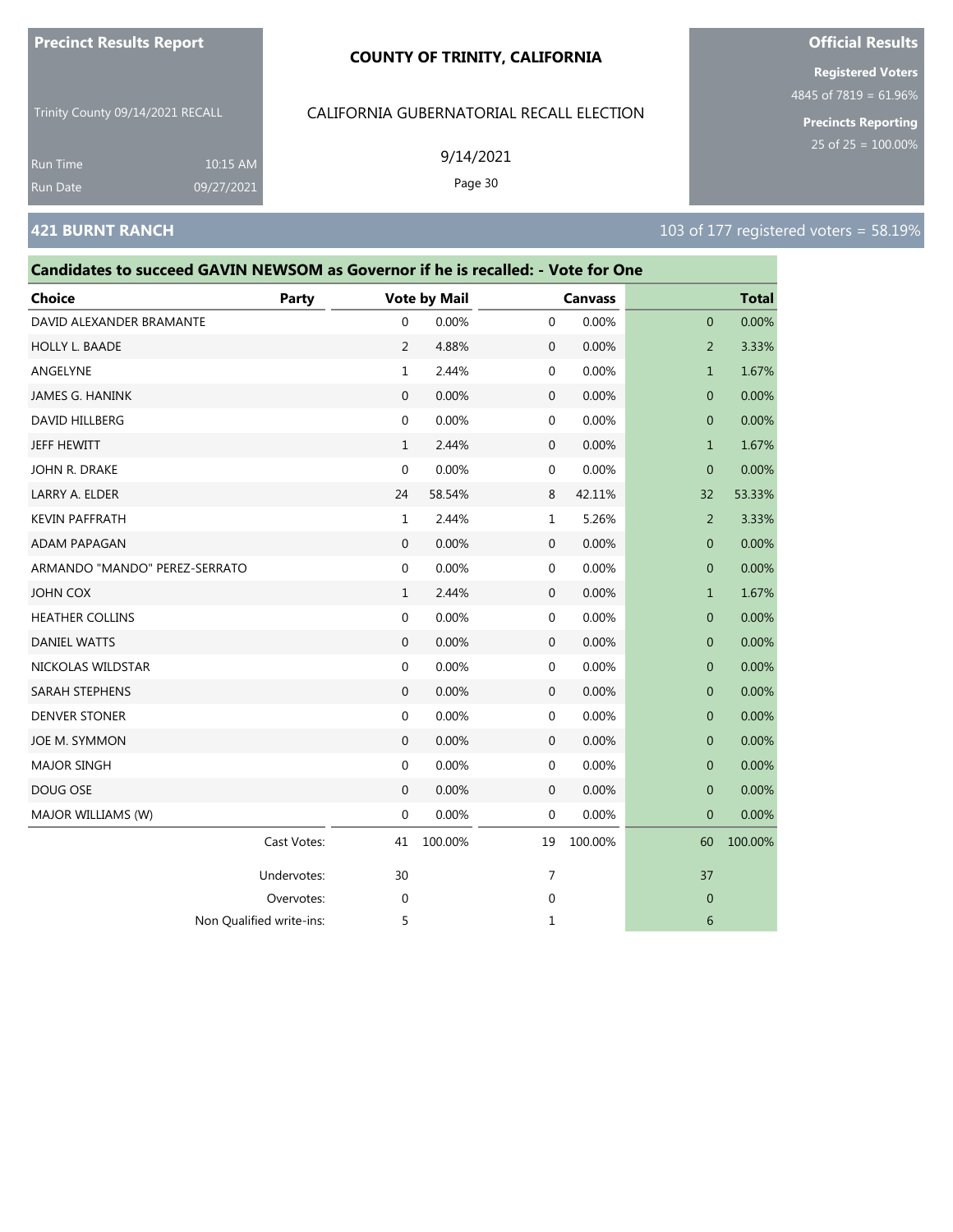|                                  |                        | <b>COUNTY OF TRINITY, CALIFORNIA</b>     | <b>Registered Voters</b>                               |  |  |
|----------------------------------|------------------------|------------------------------------------|--------------------------------------------------------|--|--|
| Trinity County 09/14/2021 RECALL |                        | CALIFORNIA GUBERNATORIAL RECALL ELECTION | 4845 of 7819 = $61.96\%$<br><b>Precincts Reporting</b> |  |  |
| <b>Run Time</b><br>Run Date      | 10:15 AM<br>09/27/2021 | 9/14/2021<br>Page 31                     | 25 of $25 = 100.00\%$                                  |  |  |
| <b>431 DENNY</b>                 |                        |                                          | 136 of 219 registered voters = $62.10\%$               |  |  |

**Official Results**

# **Shall GAVIN NEWSOM be recalled (removed) from the office of Governor? Choice Party Vote by Mail Canvass Total**

**Precinct Results Report**

| <b>SHAR</b> | . u. cy                  | <b>VOIC DY IVIGHT</b> |         | <b>Canvass</b> |         |                | .       |
|-------------|--------------------------|-----------------------|---------|----------------|---------|----------------|---------|
| <b>YES</b>  |                          | 58                    | 53.21%  | 17             | 68.00%  | 75             | 55.97%  |
| <b>NO</b>   |                          | 51                    | 46.79%  | 8              | 32.00%  | 59             | 44.03%  |
|             | Cast Votes:              | 109                   | 100.00% | 25             | 100.00% | 134            | 100.00% |
|             | Undervotes:              |                       |         |                |         | $\overline{2}$ |         |
|             | Overvotes:               |                       |         | 0              |         | $\mathbf{0}$   |         |
|             | Non Qualified write-ins: |                       |         | 0              |         | $\mathbf{0}$   |         |

| <b>Choice</b>                  | Party |                  | <b>Vote by Mail</b> |                  | <b>Canvass</b> |                  | <b>Total</b> |
|--------------------------------|-------|------------------|---------------------|------------------|----------------|------------------|--------------|
| <b>DAN KAPELOVITZ</b>          |       | $\overline{0}$   | 0.00%               | $\boldsymbol{0}$ | 0.00%          | $\overline{0}$   | 0.00%        |
| KEVIN K. KAUL                  |       | $\boldsymbol{0}$ | 0.00%               | $\boldsymbol{0}$ | 0.00%          | $\boldsymbol{0}$ | 0.00%        |
| <b>CHAUNCEY "SLIM" KILLENS</b> |       | $\mathbf{1}$     | 1.43%               | 0                | 0.00%          | $\mathbf{1}$     | 1.11%        |
| <b>KEVIN KILEY</b>             |       | 10               | 14.29%              | 4                | 20.00%         | 14               | 15.56%       |
| PATRICK KILPATRICK             |       | 2                | 2.86%               | $\mathbf{1}$     | 5.00%          | 3                | 3.33%        |
| <b>ANTHONY TRIMINO</b>         |       | $\boldsymbol{0}$ | 0.00%               | 0                | 0.00%          | $\boldsymbol{0}$ | 0.00%        |
| <b>JOEL VENTRESCA</b>          |       | $\overline{4}$   | 5.71%               | $\boldsymbol{0}$ | 0.00%          | $\overline{4}$   | 4.44%        |
| <b>KEVIN L. FAULCONER</b>      |       | $\mathbf 0$      | 0.00%               | 0                | 0.00%          | $\pmb{0}$        | 0.00%        |
| RHONDA FURIN                   |       | $\boldsymbol{0}$ | 0.00%               | $\boldsymbol{0}$ | 0.00%          | $\mathbf 0$      | 0.00%        |
| ROBERT C. NEWMAN II            |       | $\boldsymbol{0}$ | 0.00%               | $\boldsymbol{0}$ | 0.00%          | $\mathbf 0$      | 0.00%        |
| <b>DENNIS RICHTER</b>          |       | $\mathbf 0$      | 0.00%               | 0                | 0.00%          | $\pmb{0}$        | 0.00%        |
| <b>BRANDON M. ROSS</b>         |       | $\mathbf 0$      | 0.00%               | 0                | 0.00%          | 0                | 0.00%        |
| SAM L. GALLUCCI                |       | $\boldsymbol{0}$ | 0.00%               | $\boldsymbol{0}$ | 0.00%          | $\mathbf 0$      | 0.00%        |
| <b>TED GAINES</b>              |       | $\mathbf 1$      | 1.43%               | $\mathbf 1$      | 5.00%          | $\overline{2}$   | 2.22%        |
| <b>CAITLYN JENNER</b>          |       | $\boldsymbol{0}$ | 0.00%               | $\mathbf 0$      | 0.00%          | $\pmb{0}$        | 0.00%        |
| LEO S. ZACKY                   |       | 0                | 0.00%               | 0                | 0.00%          | $\mathbf 0$      | 0.00%        |
| JENNY RAE LE ROUX              |       | $\mathbf 0$      | 0.00%               | $\mathbf{1}$     | 5.00%          | $\mathbf{1}$     | 1.11%        |
| DAVID LOZANO                   |       | $\mathbf{1}$     | 1.43%               | 0                | 0.00%          | $\mathbf{1}$     | 1.11%        |
| STEVE CHAVEZ LODGE             |       | $\boldsymbol{0}$ | 0.00%               | 2                | 10.00%         | $\overline{2}$   | 2.22%        |
| <b>MICHAEL LOEBS</b>           |       | $\mathbf 0$      | 0.00%               | 0                | 0.00%          | 0                | 0.00%        |
| <b>DENIS LUCEY</b>             |       | $\boldsymbol{0}$ | 0.00%               | $\mathbf 0$      | 0.00%          | $\pmb{0}$        | 0.00%        |
| DIEGO MARTINEZ                 |       | $\mathbf 0$      | 0.00%               | 0                | 0.00%          | $\mathbf 0$      | 0.00%        |
| JEREMIAH "JEREMY" MARCINIAK    |       | $\mathbf{0}$     | 0.00%               | $\boldsymbol{0}$ | 0.00%          | $\pmb{0}$        | 0.00%        |
| DANIEL MERCURI                 |       | 0                | 0.00%               | 0                | 0.00%          | 0                | 0.00%        |
| JACQUELINE MCGOWAN             |       | 3                | 4.29%               | $\mathbf 0$      | 0.00%          | 3                | 3.33%        |
| DAVID MOORE                    |       | $\mathbf 0$      | 0.00%               | 0                | 0.00%          | $\mathbf 0$      | 0.00%        |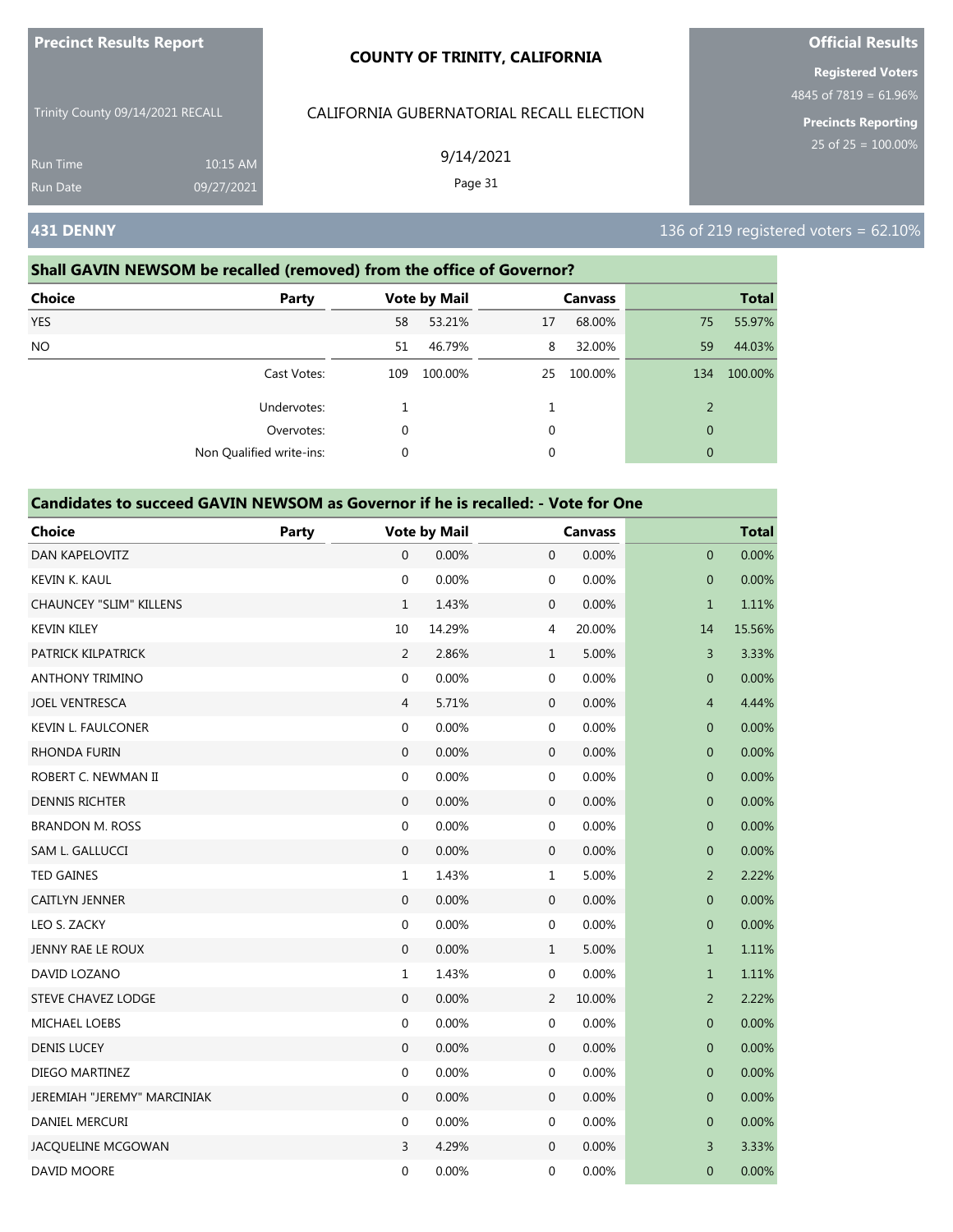#### **COUNTY OF TRINITY, CALIFORNIA**

Trinity County 09/14/2021 RECALL

CALIFORNIA GUBERNATORIAL RECALL ELECTION

Run Time

### **431 DENNY** 136 of 219 registered voters = 62.10% 9/14/2021 Page 32 10:15 AM 09/27/2021

| Choice                   | <b>Party</b> | <b>Vote by Mail</b> |        |              | <b>Canvass</b> |              | <b>Total</b> |
|--------------------------|--------------|---------------------|--------|--------------|----------------|--------------|--------------|
| DAVID ALEXANDER BRAMANTE |              | $\mathbf{0}$        | 0.00%  | 0            | 0.00%          | $\mathbf{0}$ | 0.00%        |
| <b>HOLLY L. BAADE</b>    |              | $\mathbf 0$         | 0.00%  | $\mathbf{0}$ | 0.00%          | $\mathbf{0}$ | 0.00%        |
| ANGELYNE                 |              | $\mathbf{0}$        | 0.00%  | 0            | 0.00%          | $\mathbf{0}$ | 0.00%        |
| JAMES G. HANINK          |              | $\mathbf 0$         | 0.00%  | $\mathbf{0}$ | 0.00%          | $\mathbf{0}$ | 0.00%        |
| <b>DAVID HILLBERG</b>    |              | $\mathbf{0}$        | 0.00%  | 0            | 0.00%          | $\mathbf{0}$ | 0.00%        |
| JEFF HEWITT              |              | $\mathbf 0$         | 0.00%  | $\mathbf{0}$ | 0.00%          | $\mathbf{0}$ | 0.00%        |
| JOHN R. DRAKE            |              | 2                   | 2.86%  | $\mathbf{0}$ | 0.00%          | 2            | 2.22%        |
| LARRY A. ELDER           |              | 37                  | 52.86% | 9            | 45.00%         | 46           | 51.11%       |
| KEVIN PAFFRATH           |              | $\mathbf{0}$        | 0.00%  | $\mathbf{0}$ | 0.00%          | $\mathbf{0}$ | 0.00%        |
| $\sqrt{2}$               |              | $\sim$              | 0.0001 | $\sim$       | 0.0001         | $\sim$       | 0.0001       |

**Candidates to succeed GAVIN NEWSOM as Governor if he is recalled: - Vote for One**

| JAIVILJ U. I IAIVIIVN         |             |              | <b>0.0070</b> |              | 0.UU /0 | $\cup$         | 0.UU /0 |
|-------------------------------|-------------|--------------|---------------|--------------|---------|----------------|---------|
| <b>DAVID HILLBERG</b>         |             | $\mathbf{0}$ | 0.00%         | $\mathbf{0}$ | 0.00%   | $\overline{0}$ | 0.00%   |
| JEFF HEWITT                   |             | $\mathbf{0}$ | 0.00%         | $\mathbf 0$  | 0.00%   | $\mathbf{0}$   | 0.00%   |
| JOHN R. DRAKE                 |             | 2            | 2.86%         | $\mathbf 0$  | 0.00%   | $\overline{2}$ | 2.22%   |
| LARRY A. ELDER                |             | 37           | 52.86%        | 9            | 45.00%  | 46             | 51.11%  |
| <b>KEVIN PAFFRATH</b>         |             | $\mathbf{0}$ | 0.00%         | $\mathbf 0$  | 0.00%   | $\mathbf{0}$   | 0.00%   |
| ADAM PAPAGAN                  |             | $\mathbf 0$  | 0.00%         | $\mathbf 0$  | 0.00%   | $\mathbf{0}$   | 0.00%   |
| ARMANDO "MANDO" PEREZ-SERRATO |             | $\mathbf{1}$ | 1.43%         | $\mathbf 0$  | 0.00%   | $\mathbf{1}$   | 1.11%   |
| JOHN COX                      |             | 6            | 8.57%         | 2            | 10.00%  | 8              | 8.89%   |
| <b>HEATHER COLLINS</b>        |             | $\mathbf{0}$ | 0.00%         | $\mathbf 0$  | 0.00%   | $\mathbf{0}$   | 0.00%   |
| <b>DANIEL WATTS</b>           |             | 0            | 0.00%         | $\mathbf 0$  | 0.00%   | $\mathbf 0$    | 0.00%   |
| NICKOLAS WILDSTAR             |             | $\mathbf{0}$ | 0.00%         | $\mathbf{0}$ | 0.00%   | $\mathbf{0}$   | 0.00%   |
| SARAH STEPHENS                |             | $\mathbf{0}$ | 0.00%         | $\mathbf 0$  | 0.00%   | $\mathbf{0}$   | 0.00%   |
| <b>DENVER STONER</b>          |             | $\mathbf{0}$ | 0.00%         | $\mathbf 0$  | 0.00%   | $\mathbf{0}$   | 0.00%   |
| JOE M. SYMMON                 |             | $\mathbf 0$  | 0.00%         | $\mathbf 0$  | 0.00%   | $\mathbf 0$    | 0.00%   |
| <b>MAJOR SINGH</b>            |             | $\mathbf{0}$ | 0.00%         | $\mathbf 0$  | 0.00%   | $\overline{0}$ | 0.00%   |
| DOUG OSE                      |             | $\mathbf{1}$ | 1.43%         | $\mathbf 0$  | 0.00%   | $\mathbf{1}$   | 1.11%   |
| MAJOR WILLIAMS (W)            |             | $\mathbf{1}$ | 1.43%         | $\mathbf 0$  | 0.00%   | $\mathbf 1$    | 1.11%   |
|                               | Cast Votes: | 70           | 100.00%       | 20           | 100.00% | 90             | 100.00% |
|                               | Undervotes: | 39           |               | 6            |         | 45             |         |
|                               | Overvotes:  | $\mathbf 0$  |               | $\mathbf 0$  |         | $\mathbf{0}$   |         |
| Non Qualified write-ins:      |             | 1            |               | $\mathbf 0$  |         | $\mathbf{1}$   |         |
|                               |             |              |               |              |         |                |         |

# **Official Results**

**Registered Voters** 4845 of 7819 = 61.96%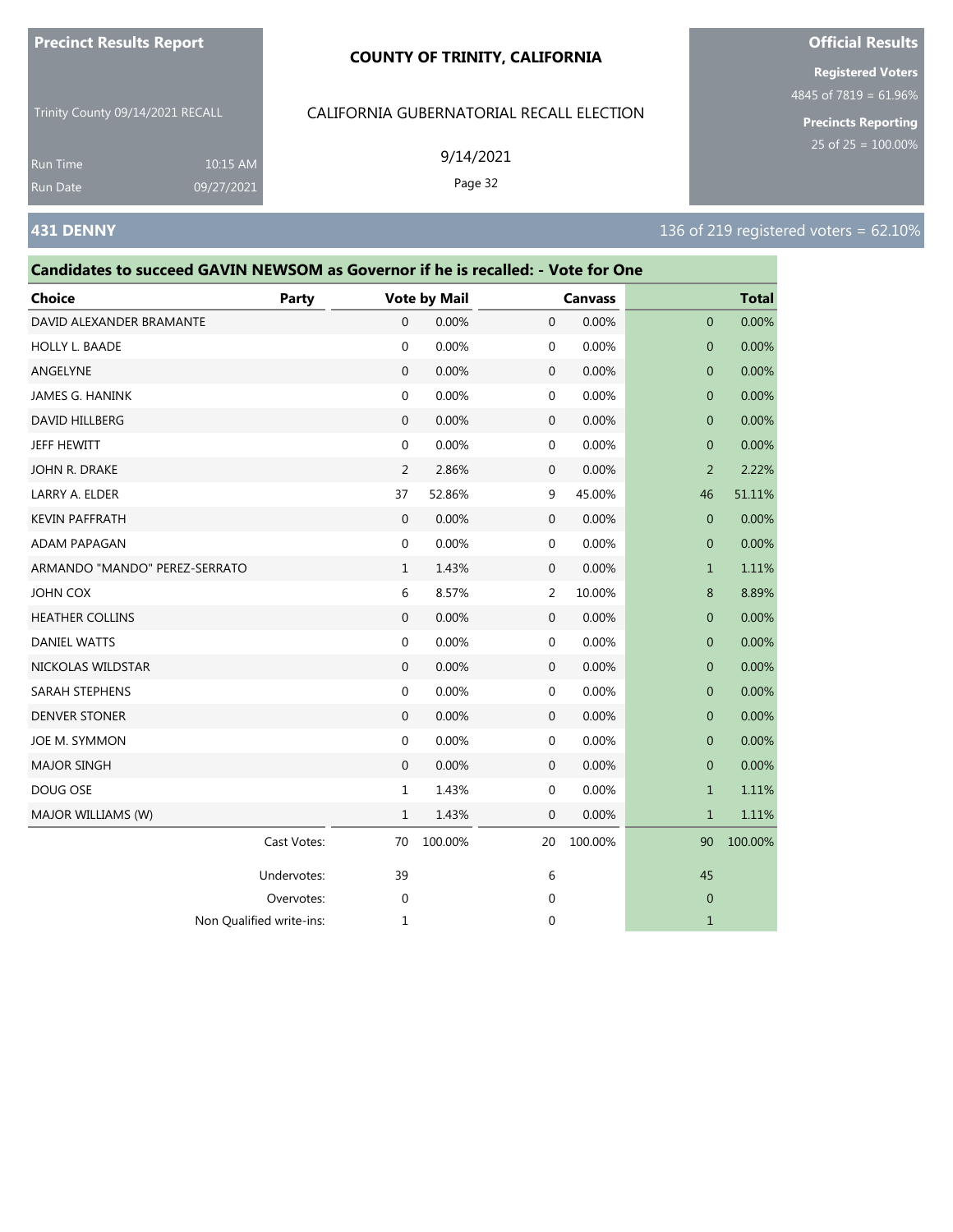| <b>Precinct Results Report</b>   |            | <b>COUNTY OF TRINITY, CALIFORNIA</b>     |
|----------------------------------|------------|------------------------------------------|
| Trinity County 09/14/2021 RECALL |            | CALIFORNIA GUBERNATORIAL RECALL ELECTION |
| <b>Run Time</b>                  | 10:15 AM   | 9/14/2021                                |
| <b>Run Date</b>                  | 09/27/2021 | Page 33                                  |

# **442 NORTH WEAVER** 267 of 364 registered voters = 73.35%

#### **Shall GAVIN NEWSOM be recalled (removed) from the office of Governor?**

| <b>Choice</b> | Party                    |              | <b>Vote by Mail</b> |    | <b>Canvass</b> |              | <b>Total</b> |
|---------------|--------------------------|--------------|---------------------|----|----------------|--------------|--------------|
| <b>YES</b>    |                          | 125          | 57.87%              | 32 | 62.75%         | 157          | 58.80%       |
| <b>NO</b>     |                          | 91           | 42.13%              | 19 | 37.25%         | 110          | 41.20%       |
|               | Cast Votes:              | 216          | 100.00%             | 51 | 100.00%        | 267          | 100.00%      |
|               | Undervotes:              | $\mathbf{0}$ |                     | 0  |                | $\mathbf{0}$ |              |
|               | Overvotes:               | $\mathbf 0$  |                     | 0  |                | $\mathbf{0}$ |              |
|               | Non Qualified write-ins: | $\mathbf 0$  |                     | 0  |                | $\mathbf{0}$ |              |

### **Candidates to succeed GAVIN NEWSOM as Governor if he is recalled: - Vote for One**

| <b>Choice</b>                  | <b>Party</b> |                  | <b>Vote by Mail</b> |                  | <b>Canvass</b> |                | <b>Total</b> |  |
|--------------------------------|--------------|------------------|---------------------|------------------|----------------|----------------|--------------|--|
| <b>DAN KAPELOVITZ</b>          |              | $\mathbf 0$      | 0.00%               | $\mathbf{1}$     | 2.63%          | $\mathbf{1}$   | 0.55%        |  |
| <b>KEVIN K. KAUL</b>           |              | $\mathbf{0}$     | 0.00%               | $\,1\,$          | 2.63%          | $\mathbf{1}$   | 0.55%        |  |
| <b>CHAUNCEY "SLIM" KILLENS</b> |              | $\mathbf{1}$     | 0.69%               | $\mathbf 0$      | 0.00%          | $\mathbf{1}$   | 0.55%        |  |
| <b>KEVIN KILEY</b>             |              | 12               | 8.28%               | $\mathsf{3}$     | 7.89%          | 15             | 8.20%        |  |
| PATRICK KILPATRICK             |              | $\overline{2}$   | 1.38%               | $\boldsymbol{0}$ | 0.00%          | $\overline{2}$ | 1.09%        |  |
| <b>ANTHONY TRIMINO</b>         |              | $\mathbf{0}$     | 0.00%               | $\boldsymbol{0}$ | 0.00%          | $\mathbf 0$    | 0.00%        |  |
| <b>JOEL VENTRESCA</b>          |              | 6                | 4.14%               | $\boldsymbol{0}$ | 0.00%          | 6              | 3.28%        |  |
| <b>KEVIN L. FAULCONER</b>      |              | 4                | 2.76%               | $\overline{2}$   | 5.26%          | 6              | 3.28%        |  |
| <b>RHONDA FURIN</b>            |              | 0                | 0.00%               | $\boldsymbol{0}$ | 0.00%          | $\mathbf 0$    | 0.00%        |  |
| ROBERT C. NEWMAN II            |              | $\mathbf{0}$     | 0.00%               | $\mathbf{0}$     | 0.00%          | $\overline{0}$ | 0.00%        |  |
| <b>DENNIS RICHTER</b>          |              | $\boldsymbol{0}$ | 0.00%               | $\boldsymbol{0}$ | 0.00%          | $\mathbf 0$    | 0.00%        |  |
| <b>BRANDON M. ROSS</b>         |              | $\mathbf{1}$     | 0.69%               | $\mathbf{1}$     | 2.63%          | $\overline{2}$ | 1.09%        |  |
| SAM L. GALLUCCI                |              | 0                | 0.00%               | $\boldsymbol{0}$ | 0.00%          | $\mathbf 0$    | 0.00%        |  |
| <b>TED GAINES</b>              |              | $\mathbf{0}$     | 0.00%               | $\mathbf 0$      | 0.00%          | $\mathbf 0$    | 0.00%        |  |
| <b>CAITLYN JENNER</b>          |              | 2                | 1.38%               | $\boldsymbol{0}$ | 0.00%          | $\overline{2}$ | 1.09%        |  |
| LEO S. ZACKY                   |              | $\mathbf{0}$     | 0.00%               | $\mathbf 0$      | 0.00%          | $\mathbf{0}$   | 0.00%        |  |
| JENNY RAE LE ROUX              |              | 3                | 2.07%               | $1\,$            | 2.63%          | $\overline{4}$ | 2.19%        |  |
| DAVID LOZANO                   |              | $\mathbf{0}$     | 0.00%               | $\mathbf{0}$     | 0.00%          | $\mathbf 0$    | 0.00%        |  |
| STEVE CHAVEZ LODGE             |              | $\boldsymbol{0}$ | 0.00%               | $\mathbf 1$      | 2.63%          | $\mathbf{1}$   | 0.55%        |  |
| <b>MICHAEL LOEBS</b>           |              | $\mathbf{0}$     | 0.00%               | $\mathbf 0$      | 0.00%          | $\mathbf 0$    | 0.00%        |  |
| <b>DENIS LUCEY</b>             |              | $\boldsymbol{0}$ | 0.00%               | $\boldsymbol{0}$ | 0.00%          | $\mathbf{0}$   | 0.00%        |  |
| DIEGO MARTINEZ                 |              | $\mathbf{0}$     | 0.00%               | $\mathbf 0$      | 0.00%          | $\mathbf 0$    | 0.00%        |  |
| JEREMIAH "JEREMY" MARCINIAK    |              | 0                | 0.00%               | $\boldsymbol{0}$ | 0.00%          | $\mathbf 0$    | 0.00%        |  |
| DANIEL MERCURI                 |              | $\mathbf{0}$     | 0.00%               | $\mathbf 0$      | 0.00%          | $\mathbf 0$    | 0.00%        |  |
| JACQUELINE MCGOWAN             |              | $\mathbf{1}$     | 0.69%               | $\overline{2}$   | 5.26%          | $\overline{3}$ | 1.64%        |  |
| DAVID MOORE                    |              | $\mathbf 0$      | 0.00%               | 0                | 0.00%          | $\mathbf 0$    | 0.00%        |  |

# **Official Results**

**Registered Voters** 4845 of 7819 = 61.96%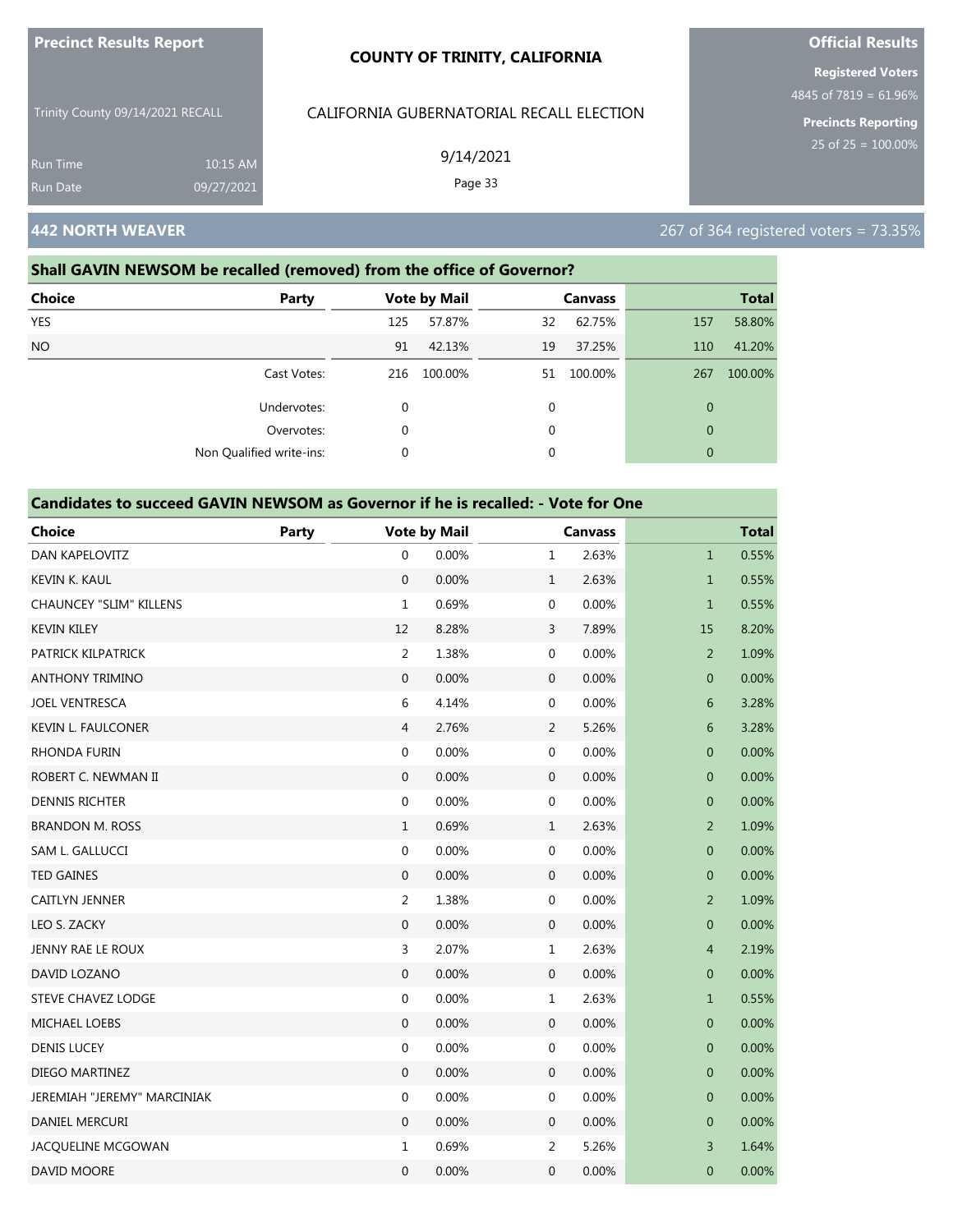#### **COUNTY OF TRINITY, CALIFORNIA**

Trinity County 09/14/2021 RECALL

10:15 AM 09/27/2021

## CALIFORNIA GUBERNATORIAL RECALL ELECTION

9/14/2021 Page 34

**Registered Voters**

**Official Results**

4845 of 7819 = 61.96%

**Precincts Reporting**

# **442 NORTH WEAVER** 267 of 364 registered voters = 73.35%

Run Time

| Candidates to succeed GAVIN NEWSOM as Governor if he is recalled: - Vote for One |             |                |                     |                  |                |                |              |
|----------------------------------------------------------------------------------|-------------|----------------|---------------------|------------------|----------------|----------------|--------------|
| Choice                                                                           | Party       |                | <b>Vote by Mail</b> |                  | <b>Canvass</b> |                | <b>Total</b> |
| DAVID ALEXANDER BRAMANTE                                                         |             | 0              | 0.00%               | $\mathbf 0$      | 0.00%          | $\mathbf{0}$   | 0.00%        |
| HOLLY L. BAADE                                                                   |             | 0              | 0.00%               | $\mathbf 0$      | 0.00%          | $\theta$       | 0.00%        |
| ANGELYNE                                                                         |             | 0              | 0.00%               | 0                | 0.00%          | $\theta$       | 0.00%        |
| JAMES G. HANINK                                                                  |             | $\mathbf{0}$   | 0.00%               | $\mathbf 0$      | 0.00%          | $\overline{0}$ | 0.00%        |
| DAVID HILLBERG                                                                   |             | 0              | 0.00%               | $\mathbf 0$      | 0.00%          | $\mathbf{0}$   | 0.00%        |
| JEFF HEWITT                                                                      |             | 1              | 0.69%               | $\mathbf 0$      | 0.00%          | $\mathbf{1}$   | 0.55%        |
| John R. Drake                                                                    |             | 1              | 0.69%               | $\mathbf{0}$     | 0.00%          | $\mathbf{1}$   | 0.55%        |
| LARRY A. ELDER                                                                   |             | 82             | 56.55%              | 21               | 55.26%         | 103            | 56.28%       |
| <b>KEVIN PAFFRATH</b>                                                            |             | $\overline{7}$ | 4.83%               | $\mathbf{1}$     | 2.63%          | 8              | 4.37%        |
| ADAM PAPAGAN                                                                     |             | 0              | 0.00%               | $\mathbf 0$      | 0.00%          | $\mathbf{0}$   | 0.00%        |
| ARMANDO "MANDO" PEREZ-SERRATO                                                    |             | 1              | 0.69%               | $\mathbf{0}$     | 0.00%          | $\mathbf{1}$   | 0.55%        |
| JOHN COX                                                                         |             | 18             | 12.41%              | 1                | 2.63%          | 19             | 10.38%       |
| <b>HEATHER COLLINS</b>                                                           |             | $\mathbf{1}$   | 0.69%               | $\mathbf 0$      | 0.00%          | $\mathbf{1}$   | 0.55%        |
| <b>DANIEL WATTS</b>                                                              |             | $\mathbf{0}$   | 0.00%               | 1                | 2.63%          | $\mathbf{1}$   | 0.55%        |
| NICKOLAS WILDSTAR                                                                |             | 2              | 1.38%               | 0                | 0.00%          | 2              | 1.09%        |
| SARAH STEPHENS                                                                   |             | 0              | 0.00%               | $\mathbf 0$      | 0.00%          | $\theta$       | 0.00%        |
| DENVER STONER                                                                    |             | 0              | 0.00%               | $\boldsymbol{0}$ | 0.00%          | $\mathbf{0}$   | 0.00%        |
| JOE M. SYMMON                                                                    |             | $\overline{0}$ | 0.00%               | $\mathbf 0$      | 0.00%          | $\mathbf{0}$   | 0.00%        |
| <b>MAJOR SINGH</b>                                                               |             | 0              | 0.00%               | $\mathbf 0$      | 0.00%          | $\mathbf{0}$   | 0.00%        |
| DOUG OSE                                                                         |             | 0              | 0.00%               | $\overline{2}$   | 5.26%          | $\overline{2}$ | 1.09%        |
| MAJOR WILLIAMS (W)                                                               |             | 0              | 0.00%               | $\mathbf 0$      | 0.00%          | $\mathbf 0$    | 0.00%        |
|                                                                                  | Cast Votes: | 145            | 100.00%             | 38               | 100.00%        | 183            | 100.00%      |
|                                                                                  | Undervotes: | 69             |                     | 13               |                | 82             |              |
|                                                                                  | Overvotes:  | 1              |                     | $\mathbf 0$      |                | $\mathbf{1}$   |              |
| Non Qualified write-ins:                                                         |             | 1              |                     | 0                |                | 1              |              |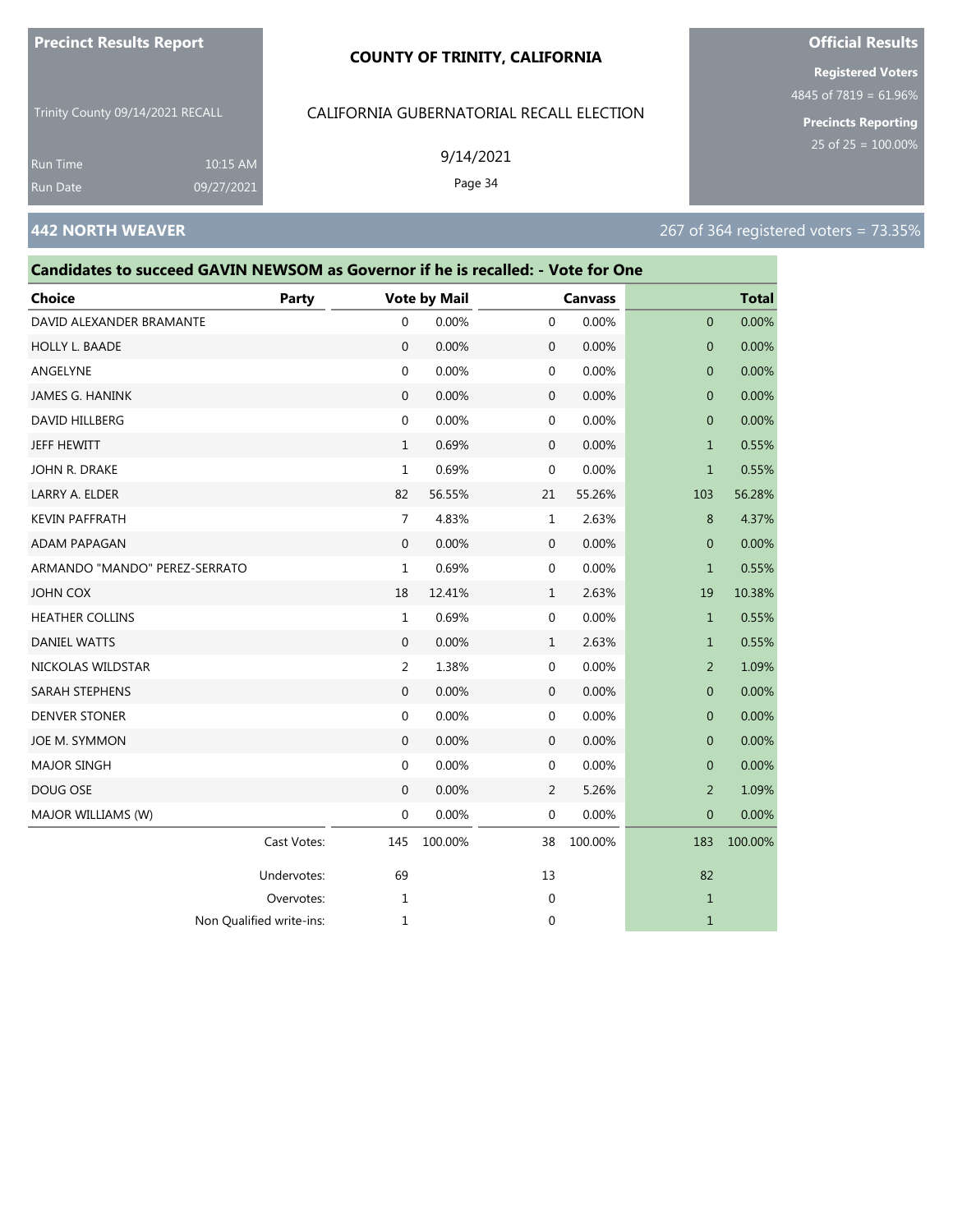|                                    |                        | <b>COUNTY OF TRINITY, CALIFORNIA</b>     | <b>Registered Voters</b>                              |  |
|------------------------------------|------------------------|------------------------------------------|-------------------------------------------------------|--|
| Trinity County 09/14/2021 RECALL   |                        | CALIFORNIA GUBERNATORIAL RECALL ELECTION | 4845 of 7819 = $61.96%$<br><b>Precincts Reporting</b> |  |
| <b>Run Time</b><br><b>Run Date</b> | 10:15 AM<br>09/27/2021 | 9/14/2021<br>Page 35                     | 25 of $25 = 100.00\%$                                 |  |
| <b>451 SALYER</b>                  |                        |                                          | 143 of 243 registered voters = $58.85\%$              |  |

**Official Results**

**Precinct Results Report**

#### **Shall GAVIN NEWSOM be recalled (removed) from the office of Governor?**

| <b>Choice</b> | Party                    |     | <b>Vote by Mail</b> |    | <b>Canvass</b> |              | <b>Total</b> |
|---------------|--------------------------|-----|---------------------|----|----------------|--------------|--------------|
| <b>YES</b>    |                          | 74  | 62.18%              | 13 | 59.09%         | 87           | 61.70%       |
| <b>NO</b>     |                          | 45  | 37.82%              | 9  | 40.91%         | 54           | 38.30%       |
|               | Cast Votes:              | 119 | 100.00%             | 22 | 100.00%        | 141          | 100.00%      |
|               | Undervotes:              |     |                     |    |                | 2            |              |
|               | Overvotes:               | 0   |                     | 0  |                | $\mathbf{0}$ |              |
|               | Non Qualified write-ins: | 0   |                     | 0  |                | $\mathbf{0}$ |              |

| <b>Choice</b>                  | Party |                  | <b>Vote by Mail</b> |                  | <b>Canvass</b> |                  | <b>Total</b> |
|--------------------------------|-------|------------------|---------------------|------------------|----------------|------------------|--------------|
| DAN KAPELOVITZ                 |       | $\mathbf{0}$     | 0.00%               | $\mathbf{1}$     | 5.88%          | $\mathbf{1}$     | 0.98%        |
| KEVIN K. KAUL                  |       | $\mathbf 0$      | 0.00%               | $\mathbf 0$      | 0.00%          | $\overline{0}$   | 0.00%        |
| <b>CHAUNCEY "SLIM" KILLENS</b> |       | $\mathbf{0}$     | 0.00%               | $\mathbf 0$      | 0.00%          | $\mathbf 0$      | 0.00%        |
| <b>KEVIN KILEY</b>             |       | 5                | 5.88%               | $\mathbf 1$      | 5.88%          | 6                | 5.88%        |
| PATRICK KILPATRICK             |       | $\boldsymbol{0}$ | 0.00%               | $\boldsymbol{0}$ | 0.00%          | $\boldsymbol{0}$ | 0.00%        |
| <b>ANTHONY TRIMINO</b>         |       | $\mathbf 0$      | 0.00%               | $\mathbf{1}$     | 5.88%          | $\mathbf{1}$     | 0.98%        |
| <b>JOEL VENTRESCA</b>          |       | 3                | 3.53%               | $\mathbf 0$      | 0.00%          | 3                | 2.94%        |
| <b>KEVIN L. FAULCONER</b>      |       | $\mathbf 0$      | 0.00%               | $\mathbf 1$      | 5.88%          | $\mathbf{1}$     | 0.98%        |
| <b>RHONDA FURIN</b>            |       | $\mathbf{0}$     | 0.00%               | $\mathbf{0}$     | 0.00%          | $\mathbf 0$      | 0.00%        |
| ROBERT C. NEWMAN II            |       | $\boldsymbol{0}$ | 0.00%               | $\boldsymbol{0}$ | 0.00%          | $\mathbf{0}$     | 0.00%        |
| <b>DENNIS RICHTER</b>          |       | $\boldsymbol{0}$ | 0.00%               | $\mathbf 0$      | 0.00%          | $\pmb{0}$        | 0.00%        |
| <b>BRANDON M. ROSS</b>         |       | 0                | 0.00%               | $\mathbf 0$      | 0.00%          | 0                | 0.00%        |
| SAM L. GALLUCCI                |       | $\mathbf{0}$     | 0.00%               | $\boldsymbol{0}$ | 0.00%          | $\mathbf 0$      | 0.00%        |
| <b>TED GAINES</b>              |       | $\mathbf{1}$     | 1.18%               | $\overline{2}$   | 11.76%         | 3                | 2.94%        |
| CAITLYN JENNER                 |       | $\boldsymbol{0}$ | 0.00%               | $\boldsymbol{0}$ | 0.00%          | $\boldsymbol{0}$ | 0.00%        |
| LEO S. ZACKY                   |       | 0                | 0.00%               | $\mathbf 0$      | 0.00%          | 0                | 0.00%        |
| JENNY RAE LE ROUX              |       | $\mathbf 0$      | 0.00%               | $\mathbf 0$      | 0.00%          | $\mathbf 0$      | 0.00%        |
| DAVID LOZANO                   |       | $\mathbf 0$      | 0.00%               | $\mathbf 0$      | 0.00%          | $\mathbf{0}$     | 0.00%        |
| <b>STEVE CHAVEZ LODGE</b>      |       | $\mathbf{0}$     | 0.00%               | $\mathbf{0}$     | 0.00%          | $\mathbf 0$      | 0.00%        |
| <b>MICHAEL LOEBS</b>           |       | $\boldsymbol{0}$ | 0.00%               | $\boldsymbol{0}$ | 0.00%          | $\mathbf 0$      | 0.00%        |
| <b>DENIS LUCEY</b>             |       | $\boldsymbol{0}$ | 0.00%               | $\mathbf 0$      | 0.00%          | $\pmb{0}$        | 0.00%        |
| DIEGO MARTINEZ                 |       | $\mathbf 0$      | 0.00%               | $\mathbf 0$      | 0.00%          | $\mathbf 0$      | 0.00%        |
| JEREMIAH "JEREMY" MARCINIAK    |       | $\mathbf{0}$     | 0.00%               | $\mathbf{0}$     | 0.00%          | $\mathbf 0$      | 0.00%        |
| DANIEL MERCURI                 |       | $\mathbf 0$      | 0.00%               | $\mathbf 0$      | 0.00%          | $\mathbf 0$      | 0.00%        |
| JACQUELINE MCGOWAN             |       | $\mathbf{1}$     | 1.18%               | $\mathbf{1}$     | 5.88%          | $\overline{2}$   | 1.96%        |
| DAVID MOORE                    |       | $\mathbf 1$      | 1.18%               | 0                | 0.00%          | $\mathbf{1}$     | 0.98%        |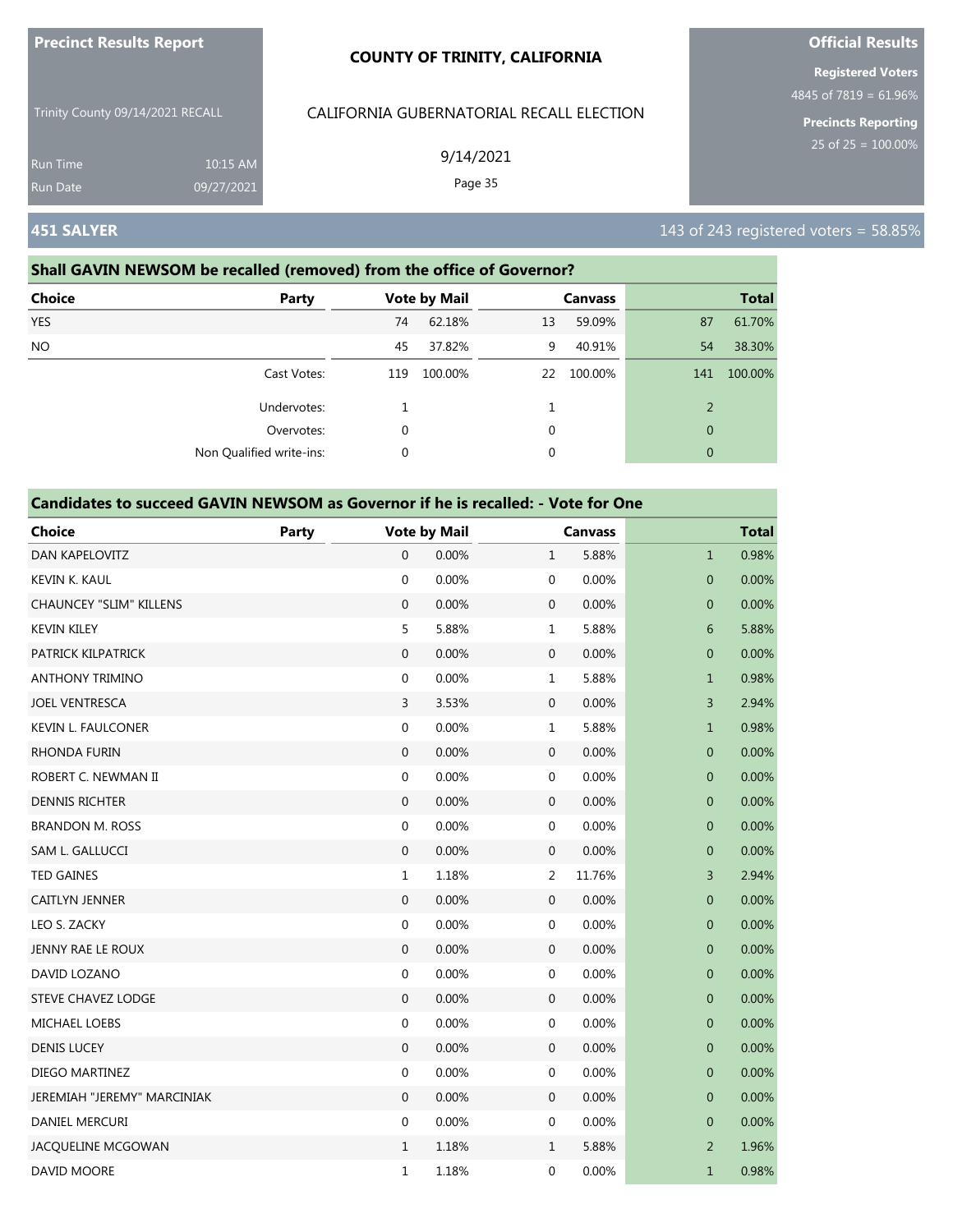#### **COUNTY OF TRINITY, CALIFORNIA**

Trinity County 09/14/2021 RECALL

10:15 AM 09/27/2021

# CALIFORNIA GUBERNATORIAL RECALL ELECTION

9/14/2021

Page 36

**Registered Voters**

4845 of 7819 = 61.96%

**Precincts Reporting**

Run Time

| Candidates to succeed GAVIN NEWSOM as Governor if he is recalled: - Vote for One |              |              |                     |             |                |                |              |
|----------------------------------------------------------------------------------|--------------|--------------|---------------------|-------------|----------------|----------------|--------------|
| Choice                                                                           | <b>Party</b> |              | <b>Vote by Mail</b> |             | <b>Canvass</b> |                | <b>Total</b> |
| DAVID ALEXANDER BRAMANTE                                                         |              | 0            | 0.00%               | $\mathbf 0$ | 0.00%          | $\mathbf{0}$   | 0.00%        |
| <b>HOLLY L. BAADE</b>                                                            |              | 1            | 1.18%               | 0           | 0.00%          | $\mathbf{1}$   | 0.98%        |
| ANGELYNE                                                                         |              | 3            | 3.53%               | $\mathbf 0$ | 0.00%          | 3              | 2.94%        |
| JAMES G. HANINK                                                                  |              | 0            | 0.00%               | $\mathbf 0$ | 0.00%          | $\overline{0}$ | 0.00%        |
| DAVID HILLBERG                                                                   |              | $\mathbf{0}$ | 0.00%               | 0           | 0.00%          | $\mathbf 0$    | 0.00%        |
| JEFF HEWITT                                                                      |              | 0            | 0.00%               | 0           | 0.00%          | $\mathbf 0$    | 0.00%        |
| JOHN R. DRAKE                                                                    |              | 0            | 0.00%               | $\mathbf 0$ | 0.00%          | $\Omega$       | 0.00%        |
| LARRY A. ELDER                                                                   |              | 56           | 65.88%              | 8           | 47.06%         | 64             | 62.75%       |
| <b>KEVIN PAFFRATH</b>                                                            |              | 4            | 4.71%               | $\mathbf 0$ | 0.00%          | $\overline{4}$ | 3.92%        |
| ADAM PAPAGAN                                                                     |              | 0            | 0.00%               | 0           | 0.00%          | $\theta$       | 0.00%        |
| ARMANDO "MANDO" PEREZ-SERRATO                                                    |              | 0            | 0.00%               | 0           | 0.00%          | $\mathbf{0}$   | 0.00%        |
| JOHN COX                                                                         |              | 10           | 11.76%              | 2           | 11.76%         | 12             | 11.76%       |
| <b>HEATHER COLLINS</b>                                                           |              | $\mathbf{0}$ | 0.00%               | 0           | 0.00%          | $\overline{0}$ | 0.00%        |
| <b>DANIEL WATTS</b>                                                              |              | 0            | 0.00%               | 0           | 0.00%          | $\mathbf{0}$   | 0.00%        |
| NICKOLAS WILDSTAR                                                                |              | 0            | 0.00%               | 0           | 0.00%          | $\mathbf 0$    | 0.00%        |
| SARAH STEPHENS                                                                   |              | 0            | 0.00%               | 0           | 0.00%          | $\mathbf{0}$   | 0.00%        |
| <b>DENVER STONER</b>                                                             |              | $\mathbf{0}$ | 0.00%               | $\mathbf 0$ | 0.00%          | 0              | 0.00%        |
| JOE M. SYMMON                                                                    |              | 0            | 0.00%               | 0           | 0.00%          | $\mathbf{0}$   | 0.00%        |
| <b>MAJOR SINGH</b>                                                               |              | 0            | 0.00%               | $\mathbf 0$ | 0.00%          | $\mathbf{0}$   | 0.00%        |
| DOUG OSE                                                                         |              | 0            | 0.00%               | 0           | 0.00%          | $\mathbf{0}$   | 0.00%        |
| MAJOR WILLIAMS (W)                                                               |              | 0            | 0.00%               | 0           | 0.00%          | $\overline{0}$ | 0.00%        |
|                                                                                  | Cast Votes:  | 85           | 100.00%             | 17          | 100.00%        | 102            | 100.00%      |
|                                                                                  | Undervotes:  | 31           |                     | 3           |                | 34             |              |
|                                                                                  | Overvotes:   | 1            |                     | 0           |                | 1              |              |
| Non Qualified write-ins:                                                         |              | 3            |                     | 3           |                | 6              |              |

# **Official Results**

**451 SALYER** 143 of 243 registered voters = 58.85%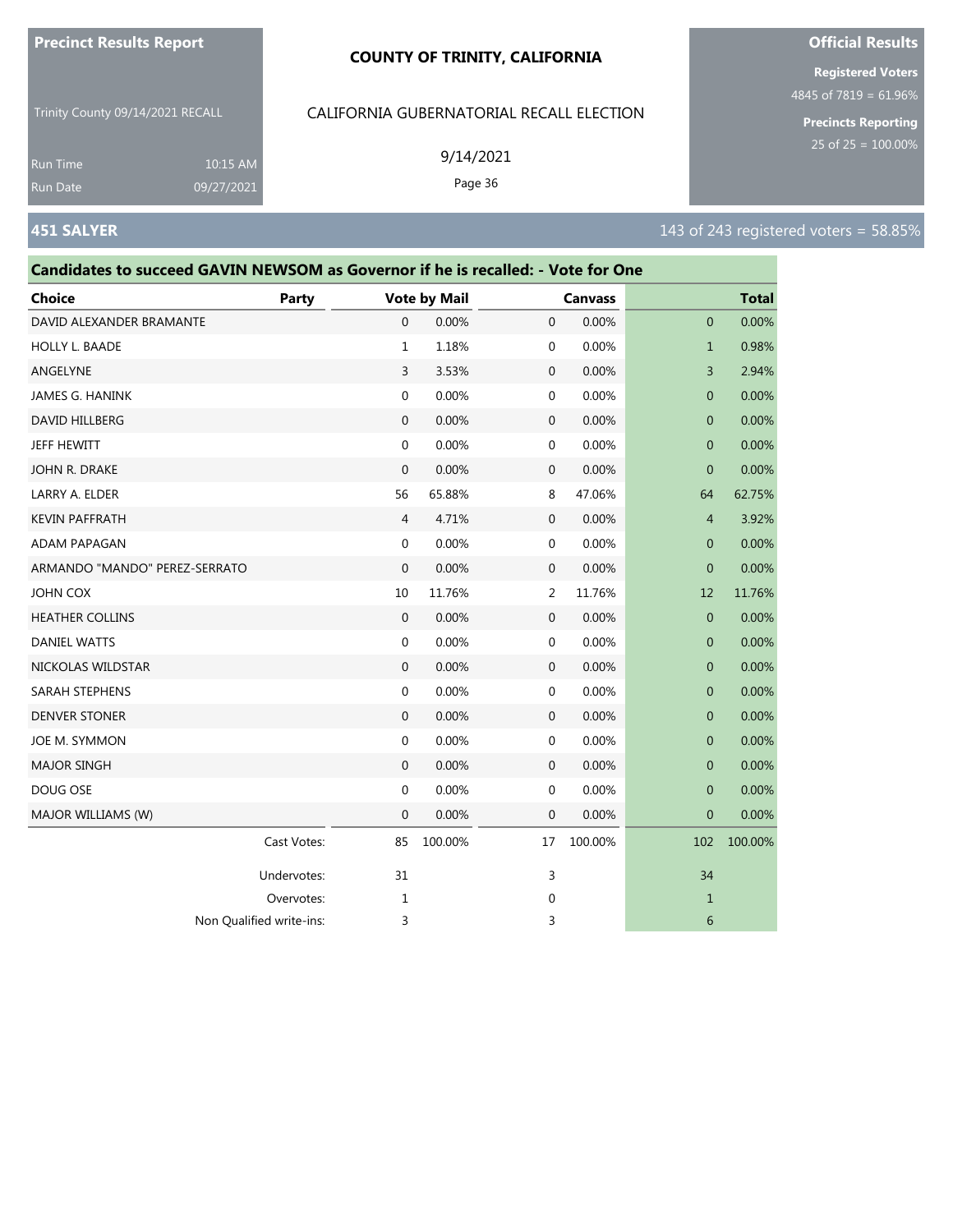| <b>Precinct Results Report</b> |  |
|--------------------------------|--|
|--------------------------------|--|

Trinity County 09/14/2021 RECALL Run Time 10:15 AM

### CALIFORNIA GUBERNATORIAL RECALL ELECTION

9/14/2021

Page 37

**Official Results Registered Voters**

4845 of 7819 = 61.96%

**Precincts Reporting**

### **Shall GAVIN NEWSOM be recalled (removed) from the office of Governor?**

09/27/2021

| <b>Choice</b> | Party                    |             | <b>Vote by Mail</b> |    | <b>Canvass</b> |              | <b>Total</b> |
|---------------|--------------------------|-------------|---------------------|----|----------------|--------------|--------------|
| <b>YES</b>    |                          | 156         | 59.54%              | 40 | 62.50%         | 196          | 60.12%       |
| <b>NO</b>     |                          | 106         | 40.46%              | 24 | 37.50%         | 130          | 39.88%       |
|               | Cast Votes:              | 262         | 100.00%             | 64 | 100.00%        | 326          | 100.00%      |
|               | Undervotes:              | $\mathbf 0$ |                     | 0  |                | $\mathbf{0}$ |              |
|               | Overvotes:               |             |                     | 0  |                | $\mathbf{1}$ |              |
|               | Non Qualified write-ins: | 0           |                     | 0  |                | $\mathbf{0}$ |              |

#### **Candidates to succeed GAVIN NEWSOM as Governor if he is recalled: - Vote for One**

| <b>Choice</b>                  | Party |                  | <b>Vote by Mail</b> |                  | <b>Canvass</b> |                | <b>Total</b> |
|--------------------------------|-------|------------------|---------------------|------------------|----------------|----------------|--------------|
| DAN KAPELOVITZ                 |       | $\mathbf 0$      | 0.00%               | $\mathbf 0$      | 0.00%          | $\mathbf 0$    | 0.00%        |
| <b>KEVIN K. KAUL</b>           |       | $\mathbf{0}$     | 0.00%               | $\boldsymbol{0}$ | 0.00%          | $\overline{0}$ | 0.00%        |
| <b>CHAUNCEY "SLIM" KILLENS</b> |       | 3                | 1.70%               | $\mathbf 0$      | 0.00%          | 3              | 1.32%        |
| <b>KEVIN KILEY</b>             |       | 17               | 9.66%               | 6                | 11.54%         | 23             | 10.09%       |
| PATRICK KILPATRICK             |       | $\boldsymbol{0}$ | 0.00%               | $\mathbf 1$      | 1.92%          | $\mathbf{1}$   | 0.44%        |
| <b>ANTHONY TRIMINO</b>         |       | $\mathbf{0}$     | 0.00%               | $\mathbf 0$      | 0.00%          | $\mathbf 0$    | 0.00%        |
| <b>JOEL VENTRESCA</b>          |       | 5                | 2.84%               | $\overline{2}$   | 3.85%          | $\overline{7}$ | 3.07%        |
| <b>KEVIN L. FAULCONER</b>      |       | 5                | 2.84%               | $\mathbf{1}$     | 1.92%          | 6              | 2.63%        |
| <b>RHONDA FURIN</b>            |       | $\mathbf 0$      | 0.00%               | $\boldsymbol{0}$ | 0.00%          | $\mathbf 0$    | 0.00%        |
| ROBERT C. NEWMAN II            |       | $\mathbf{1}$     | 0.57%               | $\boldsymbol{0}$ | 0.00%          | $\mathbf{1}$   | 0.44%        |
| <b>DENNIS RICHTER</b>          |       | $\boldsymbol{0}$ | 0.00%               | $\boldsymbol{0}$ | 0.00%          | $\pmb{0}$      | 0.00%        |
| <b>BRANDON M. ROSS</b>         |       | 4                | 2.27%               | $\mathbf{1}$     | 1.92%          | 5              | 2.19%        |
| SAM L. GALLUCCI                |       | $\boldsymbol{0}$ | 0.00%               | $\boldsymbol{0}$ | 0.00%          | $\mathbf 0$    | 0.00%        |
| <b>TED GAINES</b>              |       | 6                | 3.41%               | $\overline{2}$   | 3.85%          | 8              | 3.51%        |
| CAITLYN JENNER                 |       | $\overline{4}$   | 2.27%               | $\boldsymbol{0}$ | 0.00%          | $\overline{4}$ | 1.75%        |
| LEO S. ZACKY                   |       | 3                | 1.70%               | $\mathbf 0$      | 0.00%          | 3              | 1.32%        |
| JENNY RAE LE ROUX              |       | $\overline{2}$   | 1.14%               | $\mathbf 0$      | 0.00%          | $\overline{2}$ | 0.88%        |
| DAVID LOZANO                   |       | $\Omega$         | 0.00%               | $\boldsymbol{0}$ | 0.00%          | $\overline{0}$ | 0.00%        |
| <b>STEVE CHAVEZ LODGE</b>      |       | $\mathbf{1}$     | 0.57%               | $\mathbf 0$      | 0.00%          | $\mathbf{1}$   | 0.44%        |
| <b>MICHAEL LOEBS</b>           |       | $\mathbf{0}$     | 0.00%               | $\boldsymbol{0}$ | 0.00%          | $\mathbf 0$    | 0.00%        |
| <b>DENIS LUCEY</b>             |       | $\boldsymbol{0}$ | 0.00%               | $\mathbf 0$      | 0.00%          | $\mathbf 0$    | 0.00%        |
| DIEGO MARTINEZ                 |       | $\mathbf{0}$     | 0.00%               | $\boldsymbol{0}$ | 0.00%          | $\mathbf 0$    | 0.00%        |
| JEREMIAH "JEREMY" MARCINIAK    |       | 0                | 0.00%               | $\mathbf 0$      | 0.00%          | $\mathbf 0$    | 0.00%        |
| <b>DANIEL MERCURI</b>          |       | $\mathbf{0}$     | 0.00%               | $\mathbf 0$      | 0.00%          | $\mathbf 0$    | 0.00%        |
| JACQUELINE MCGOWAN             |       | 3                | 1.70%               | 3                | 5.77%          | 6              | 2.63%        |
| DAVID MOORE                    |       | $\mathbf 1$      | 0.57%               | 0                | 0.00%          | $\mathbf{1}$   | 0.44%        |

**501 SOUTH HAYFORK** 327 of 632 registered voters = 51.74%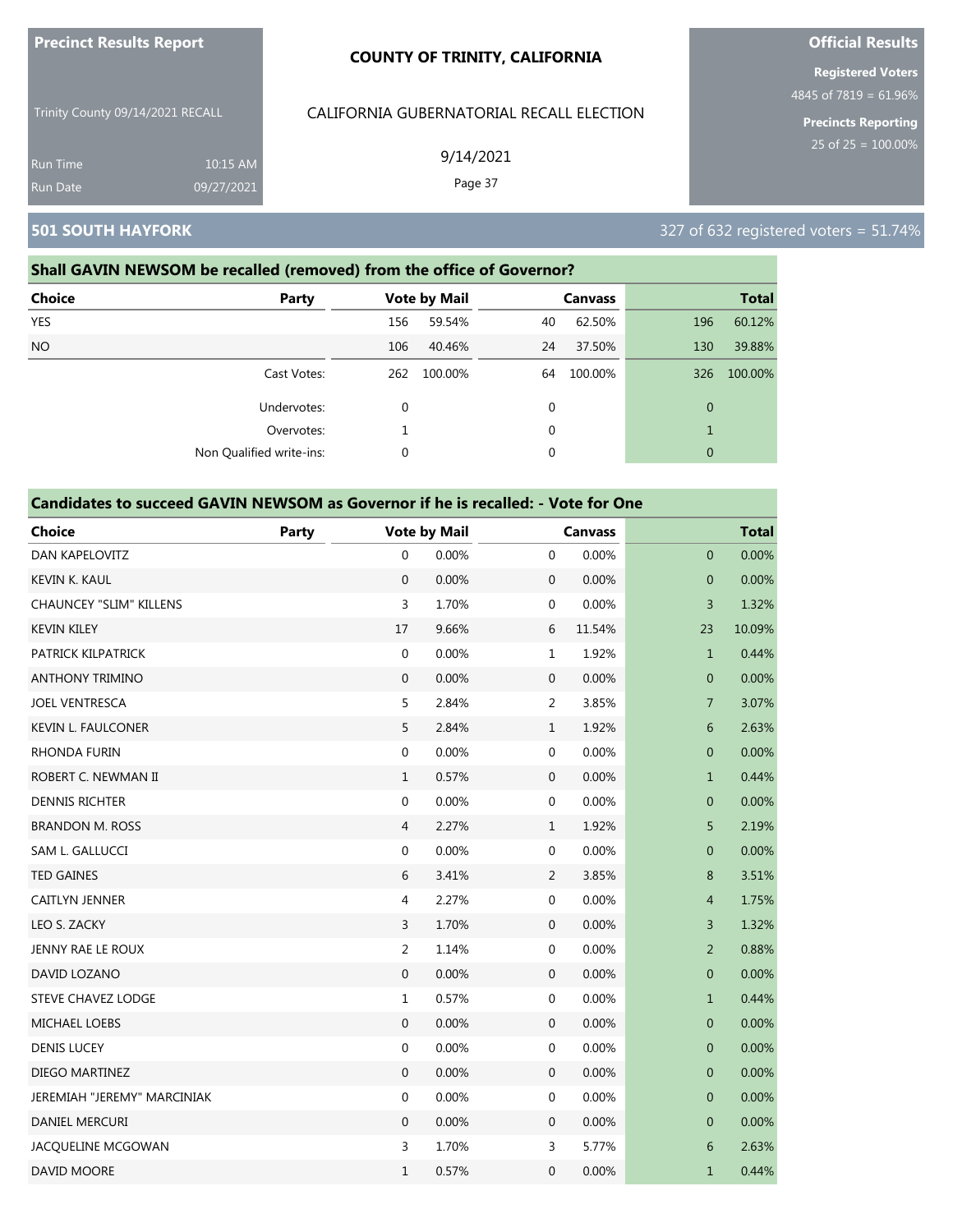#### **COUNTY OF TRINITY, CALIFORNIA**

Trinity County 09/14/2021 RECALL

### CALIFORNIA GUBERNATORIAL RECALL ELECTION

9/14/2021

Page 38

**Registered Voters**

**Official Results**

4845 of 7819 = 61.96%

**Precincts Reporting**

Run Time 10:15 AM 09/27/2021

### **501 SOUTH HAYFORK** 327 of 632 registered voters = 51.74%

| Candidates to succeed GAVIN NEWSOM as Governor if he is recalled: - Vote for One |              |                  |                     |              |                |                |              |  |
|----------------------------------------------------------------------------------|--------------|------------------|---------------------|--------------|----------------|----------------|--------------|--|
| <b>Choice</b>                                                                    | <b>Party</b> |                  | <b>Vote by Mail</b> |              | <b>Canvass</b> |                | <b>Total</b> |  |
| DAVID ALEXANDER BRAMANTE                                                         |              | $\mathbf 0$      | 0.00%               | $\mathbf 0$  | 0.00%          | $\mathbf{0}$   | 0.00%        |  |
| <b>HOLLY L. BAADE</b>                                                            |              | $\Omega$         | 0.00%               | 0            | 0.00%          | $\mathbf{0}$   | 0.00%        |  |
| ANGELYNE                                                                         |              | $\mathbf{1}$     | 0.57%               | 0            | 0.00%          | $\mathbf{1}$   | 0.44%        |  |
| JAMES G. HANINK                                                                  |              | $\mathbf{0}$     | 0.00%               | $\mathbf{0}$ | 0.00%          | $\overline{0}$ | 0.00%        |  |
| DAVID HILLBERG                                                                   |              | $\mathbf{0}$     | 0.00%               | $\mathbf 0$  | 0.00%          | $\overline{0}$ | 0.00%        |  |
| JEFF HEWITT                                                                      |              | $\mathbf{0}$     | 0.00%               | $\mathbf{1}$ | 1.92%          | $\mathbf{1}$   | 0.44%        |  |
| JOHN R. DRAKE                                                                    |              | $\mathbf{0}$     | 0.00%               | $\mathbf 0$  | 0.00%          | $\mathbf{0}$   | 0.00%        |  |
| LARRY A. ELDER                                                                   |              | 81               | 46.02%              | 23           | 44.23%         | 104            | 45.61%       |  |
| <b>KEVIN PAFFRATH</b>                                                            |              | 5                | 2.84%               | 2            | 3.85%          | $\overline{7}$ | 3.07%        |  |
| <b>ADAM PAPAGAN</b>                                                              |              | $\mathbf{0}$     | 0.00%               | $\mathbf 0$  | 0.00%          | $\overline{0}$ | 0.00%        |  |
| ARMANDO "MANDO" PEREZ-SERRATO                                                    |              | $\mathbf{0}$     | 0.00%               | $\mathbf{0}$ | 0.00%          | $\mathbf{0}$   | 0.00%        |  |
| <b>JOHN COX</b>                                                                  |              | 27               | 15.34%              | 8            | 15.38%         | 35             | 15.35%       |  |
| <b>HEATHER COLLINS</b>                                                           |              | $\mathbf{1}$     | 0.57%               | $\mathbf 1$  | 1.92%          | 2              | 0.88%        |  |
| <b>DANIEL WATTS</b>                                                              |              | 2                | 1.14%               | $\mathbf{1}$ | 1.92%          | 3              | 1.32%        |  |
| NICKOLAS WILDSTAR                                                                |              | $\boldsymbol{0}$ | 0.00%               | 0            | 0.00%          | $\mathbf 0$    | 0.00%        |  |
| <b>SARAH STEPHENS</b>                                                            |              | $\Omega$         | 0.00%               | $\mathbf{0}$ | 0.00%          | 0              | 0.00%        |  |
| <b>DENVER STONER</b>                                                             |              | $\mathbf{0}$     | 0.00%               | 0            | 0.00%          | $\overline{0}$ | 0.00%        |  |
| JOE M. SYMMON                                                                    |              | $\boldsymbol{0}$ | 0.00%               | $\mathbf 0$  | 0.00%          | $\mathbf 0$    | 0.00%        |  |
| <b>MAJOR SINGH</b>                                                               |              | $\mathbf{0}$     | 0.00%               | $\mathbf 0$  | 0.00%          | $\overline{0}$ | 0.00%        |  |
| DOUG OSE                                                                         |              | $\overline{3}$   | 1.70%               | $\mathbf 0$  | 0.00%          | 3              | 1.32%        |  |
| MAJOR WILLIAMS (W)                                                               |              | 1                | 0.57%               | $\mathbf 0$  | 0.00%          | $\mathbf 1$    | 0.44%        |  |
|                                                                                  | Cast Votes:  | 176              | 100.00%             | 52           | 100.00%        | 228            | 100.00%      |  |
|                                                                                  | Undervotes:  | 82               |                     | 12           |                | 94             |              |  |
|                                                                                  | Overvotes:   | 3                |                     | 0            |                | 3              |              |  |

Non Qualified write-ins: 2 0 2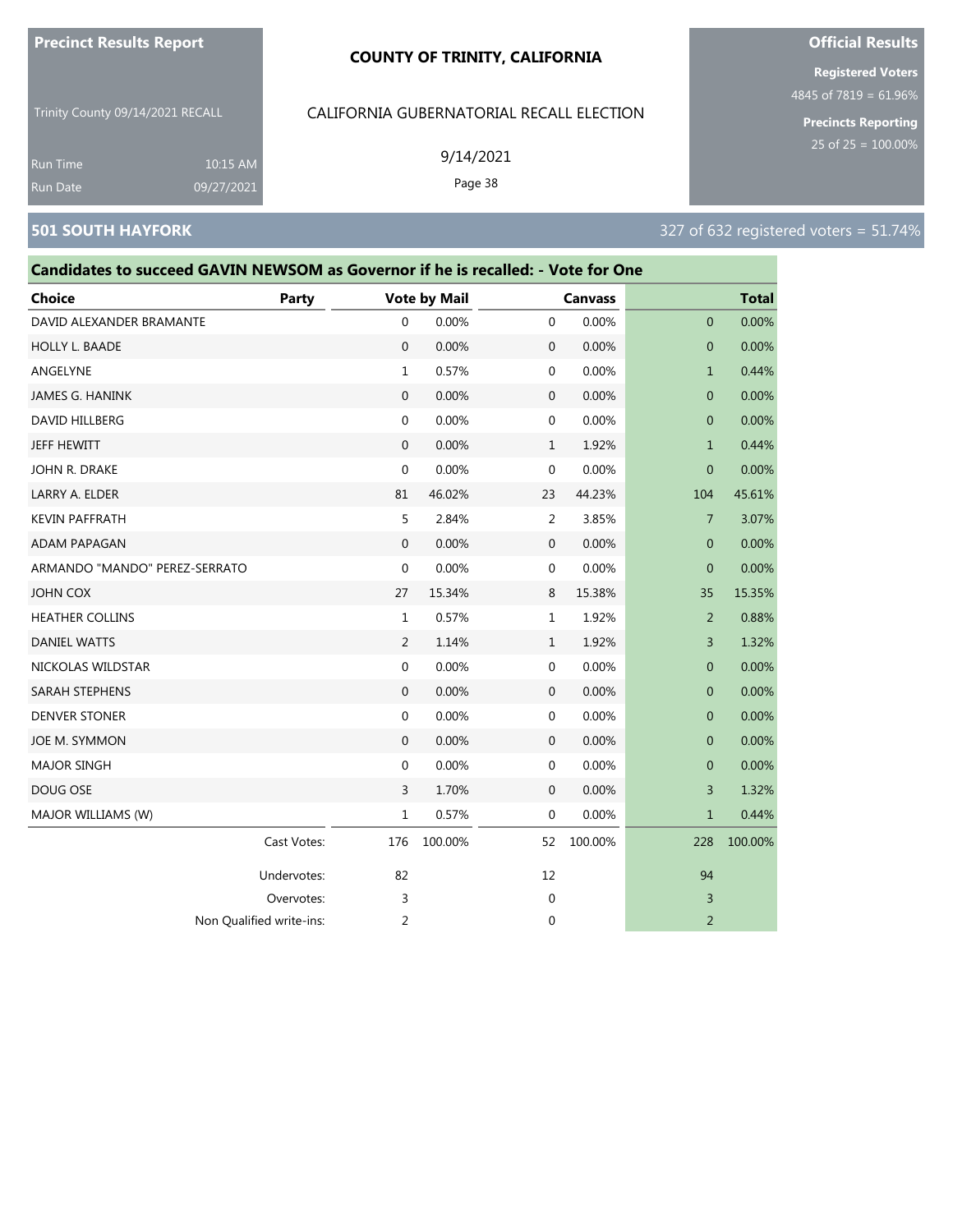| <b>Precinct Results Report</b>   |                        | <b>COUNTY OF TRINITY, CALIFORNIA</b>     |  |
|----------------------------------|------------------------|------------------------------------------|--|
| Trinity County 09/14/2021 RECALL |                        | CALIFORNIA GUBERNATORIAL RECALL ELECTION |  |
| <b>Run Time</b><br>Run Date      | 10:15 AM<br>09/27/2021 | 9/14/2021<br>Page 39                     |  |

# **511 FOREST GLEN** 3 of 5 registered voters = 60.00%

### **Shall GAVIN NEWSOM be recalled (removed) from the office of Governor?**

| <b>Choice</b><br>Party   |             | <b>Vote by Mail</b> |   | <b>Canvass</b> |              | <b>Total</b> |
|--------------------------|-------------|---------------------|---|----------------|--------------|--------------|
| <b>YES</b>               | 3           | 100.00%             | 0 | 0.00%          | $\mathbf{3}$ | 100.00%      |
| NO.                      | 0           | 0.00%               | 0 | 0.00%          | $\mathbf{0}$ | 0.00%        |
| Cast Votes:              | 3           | 100.00%             | 0 | $0.00\%$       | 3            | 100.00%      |
| Undervotes:              | $\mathbf 0$ |                     | 0 |                | $\mathbf{0}$ |              |
| Overvotes:               | 0           |                     | 0 |                | $\mathbf{0}$ |              |
| Non Qualified write-ins: | 0           |                     | 0 |                | $\mathbf{0}$ |              |

#### **Candidates to succeed GAVIN NEWSOM as Governor if he is recalled: - Vote for One**

| <b>Choice</b>                  | <b>Party</b> |                  | <b>Vote by Mail</b> |                  | <b>Canvass</b> |                  | <b>Total</b> |  |  |
|--------------------------------|--------------|------------------|---------------------|------------------|----------------|------------------|--------------|--|--|
| DAN KAPELOVITZ                 |              | 0                | 0.00%               | $\mathbf 0$      | 0.00%          | $\mathbf 0$      | 0.00%        |  |  |
| <b>KEVIN K. KAUL</b>           |              | $\mathbf 0$      | 0.00%               | 0                | 0.00%          | $\overline{0}$   | 0.00%        |  |  |
| <b>CHAUNCEY "SLIM" KILLENS</b> |              | $\mathbf 0$      | 0.00%               | $\mathbf 0$      | 0.00%          | $\boldsymbol{0}$ | 0.00%        |  |  |
| <b>KEVIN KILEY</b>             |              | $\mathbf{1}$     | 33.33%              | 0                | 0.00%          | $\mathbf{1}$     | 33.33%       |  |  |
| PATRICK KILPATRICK             |              | $\overline{0}$   | 0.00%               | $\mathbf 0$      | 0.00%          | $\mathbf 0$      | 0.00%        |  |  |
| <b>ANTHONY TRIMINO</b>         |              | $\mathbf{0}$     | 0.00%               | 0                | 0.00%          | $\mathbf 0$      | 0.00%        |  |  |
| <b>JOEL VENTRESCA</b>          |              | $\mathbf{0}$     | 0.00%               | $\mathbf 0$      | 0.00%          | $\mathbf 0$      | 0.00%        |  |  |
| <b>KEVIN L. FAULCONER</b>      |              | $\boldsymbol{0}$ | 0.00%               | 0                | 0.00%          | $\pmb{0}$        | 0.00%        |  |  |
| <b>RHONDA FURIN</b>            |              | 0                | 0.00%               | $\mathbf 0$      | 0.00%          | 0                | 0.00%        |  |  |
| ROBERT C. NEWMAN II            |              | $\mathbf 0$      | 0.00%               | 0                | 0.00%          | $\mathbf 0$      | 0.00%        |  |  |
| <b>DENNIS RICHTER</b>          |              | $\boldsymbol{0}$ | 0.00%               | $\boldsymbol{0}$ | 0.00%          | $\pmb{0}$        | 0.00%        |  |  |
| <b>BRANDON M. ROSS</b>         |              | 0                | 0.00%               | 0                | 0.00%          | 0                | 0.00%        |  |  |
| SAM L. GALLUCCI                |              | $\mathbf{0}$     | 0.00%               | $\boldsymbol{0}$ | 0.00%          | $\mathbf{0}$     | 0.00%        |  |  |
| <b>TED GAINES</b>              |              | 1                | 33.33%              | 0                | 0.00%          | $\mathbf{1}$     | 33.33%       |  |  |
| <b>CAITLYN JENNER</b>          |              | $\mathbf{0}$     | 0.00%               | $\mathbf 0$      | 0.00%          | $\mathbf 0$      | 0.00%        |  |  |
| LEO S. ZACKY                   |              | $\mathbf 0$      | 0.00%               | 0                | 0.00%          | $\mathbf 0$      | 0.00%        |  |  |
| JENNY RAE LE ROUX              |              | $\boldsymbol{0}$ | 0.00%               | $\mathbf 0$      | 0.00%          | $\mathbf 0$      | 0.00%        |  |  |
| DAVID LOZANO                   |              | $\mathbf 0$      | 0.00%               | 0                | 0.00%          | $\mathbf 0$      | 0.00%        |  |  |
| <b>STEVE CHAVEZ LODGE</b>      |              | $\mathbf{0}$     | 0.00%               | $\boldsymbol{0}$ | 0.00%          | $\mathbf 0$      | 0.00%        |  |  |
| MICHAEL LOEBS                  |              | $\boldsymbol{0}$ | 0.00%               | 0                | 0.00%          | $\mathbf 0$      | 0.00%        |  |  |
| <b>DENIS LUCEY</b>             |              | $\overline{0}$   | 0.00%               | $\boldsymbol{0}$ | 0.00%          | $\mathbf 0$      | 0.00%        |  |  |
| DIEGO MARTINEZ                 |              | $\mathbf 0$      | 0.00%               | 0                | 0.00%          | $\overline{0}$   | 0.00%        |  |  |
| JEREMIAH "JEREMY" MARCINIAK    |              | $\boldsymbol{0}$ | 0.00%               | $\mathbf 0$      | 0.00%          | $\mathbf 0$      | 0.00%        |  |  |
| DANIEL MERCURI                 |              | $\mathbf 0$      | 0.00%               | 0                | 0.00%          | $\mathbf 0$      | 0.00%        |  |  |
| JACQUELINE MCGOWAN             |              | 0                | 0.00%               | $\boldsymbol{0}$ | 0.00%          | $\mathbf 0$      | 0.00%        |  |  |
| DAVID MOORE                    |              | $\mathbf 0$      | 0.00%               | 0                | 0.00%          | $\mathbf{0}$     | 0.00%        |  |  |

**Official Results**

**Registered Voters** 4845 of 7819 = 61.96%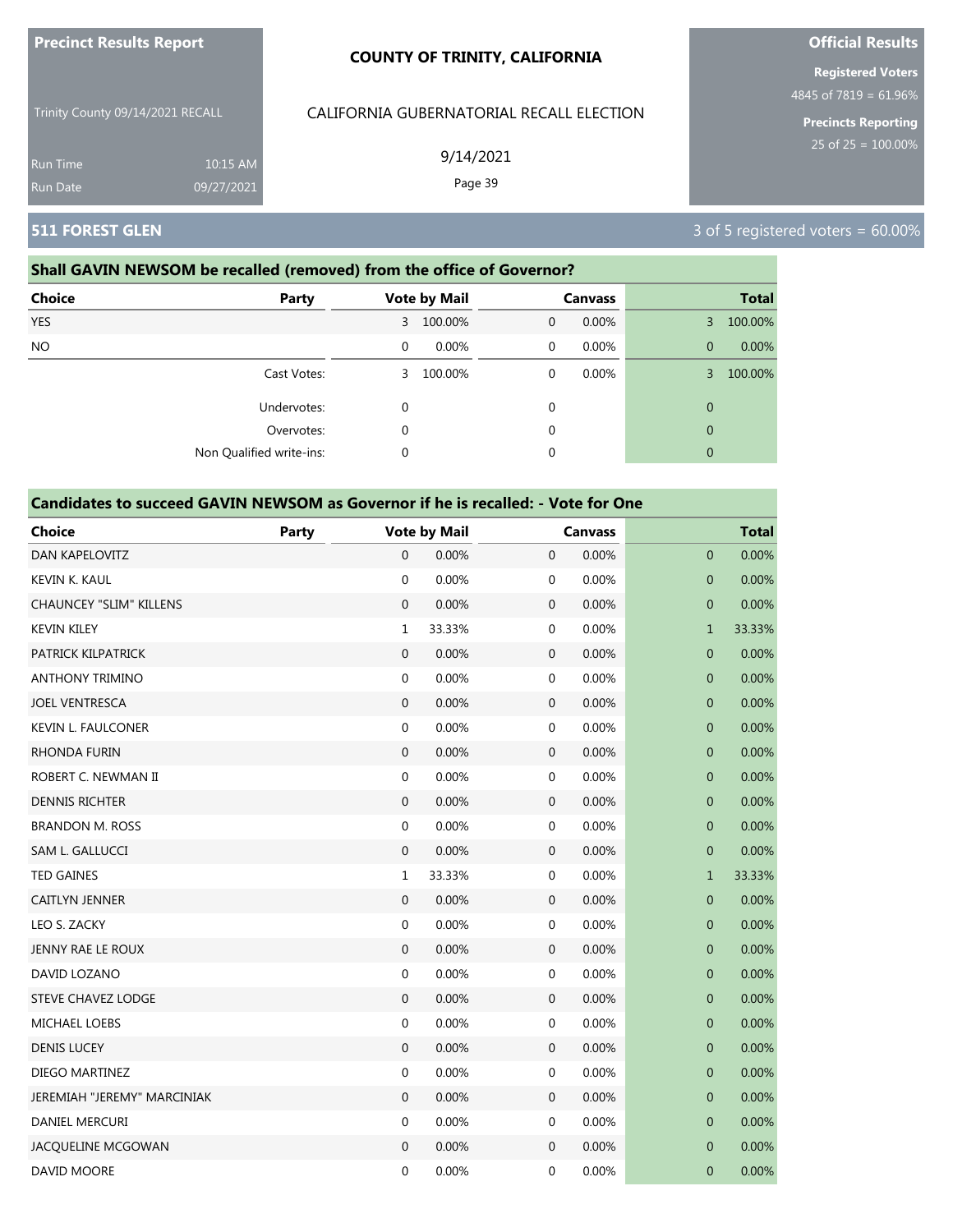#### **COUNTY OF TRINITY, CALIFORNIA**

Trinity County 09/14/2021 RECALL

10:15 AM 09/27/2021

### CALIFORNIA GUBERNATORIAL RECALL ELECTION

9/14/2021

Page 40

Run Time Run Date

# **Candidates to succeed GAVIN NEWSOM as Governor if he is recalled: - Vote for One Choice Party Vote by Mail Canvass Total** DAVID ALEXANDER BRAMANTE 0 0.00% 0 0.00% 0 0.00% HOLLY L. BAADE 1 33.33% 0 0.00% 1 33.33% ANGELYNE 0 0.00% 0 0.00% 0 0.00% JAMES G. HANINK 0 0.00% 0 0.00% 0 0.00%  $\,$  DAVID HILLBERG  $\,$  0  $\,$  0.00%  $\,$  0  $\,$  0.00%  $\,$  0  $\,$  0.00%  $\,$  0  $\,$  0.00%  $\,$  0  $\,$  0.00%  $\,$ JEFF HEWITT 0 0.00% 0 0.00% 0 0.00% JOHN R. DRAKE 0 0.00% 0 0.00% 0 0.00% LARRY A. ELDER 0 0.00% 0 0.00% 0 0.00% KEVIN PAFFRATH 0 0.00% 0 0.00% 0 0.00% ADAM PAPAGAN 0 0.00% 0 0.00% 0 0.00% ARMANDO "MANDO" PEREZ-SERRATO 0 0.00% 0 0.00% 0 0.00% JOHN COX 0 0.00% 0 0.00% 0 0.00% HEATHER COLLINS 0 0.00% 0 0.00% 0 0.00%  $\,$  DANIEL WATTS  $\,$  0 0.00% 0 0.00% 0 0.00% 0 0.00% 0 0.00% 0 0.00% 0 0.00% 0 0.00% 0 0.00% 0 0.00% 0 0.00% 0 0.00% 0 0.00% 0 0.00% 0 0.00% 0 0.00% 0 0.00% 0 0.00% 0 0.00% 0 0.00% 0 0.00% 0 0.00% 0 0.00% 0 0.00% 0 0.00 NICKOLAS WILDSTAR 0 0.00% 0 0.00% 0 0.00% SARAH STEPHENS 0 0.00% 0 0.00% 0 0.00% DENVER STONER 0 0.00% 0 0.00% 0 0.00% JOE M. SYMMON 0 0.00% 0 0.00% 0 0.00% MAJOR SINGH 0 0.00% 0 0.00% 0 0.00% DOUG OSE 0 0.00% 0 0.00% 0 0.00% MAJOR WILLIAMS (W) 0 0.00% 0 0.00% 0 0.00% Cast Votes: 3 100.00% 0 0.00% 3 100.00% Undervotes: 0 0 0 Overvotes: 0 0 0 Non Qualified write-ins: 0 0 0

# **Official Results**

**Registered Voters** 4845 of 7819 = 61.96%

**Precincts Reporting**

25 of 25 = 100.00%

#### **511 FOREST GLEN** 3 of 5 registered voters = 60.00%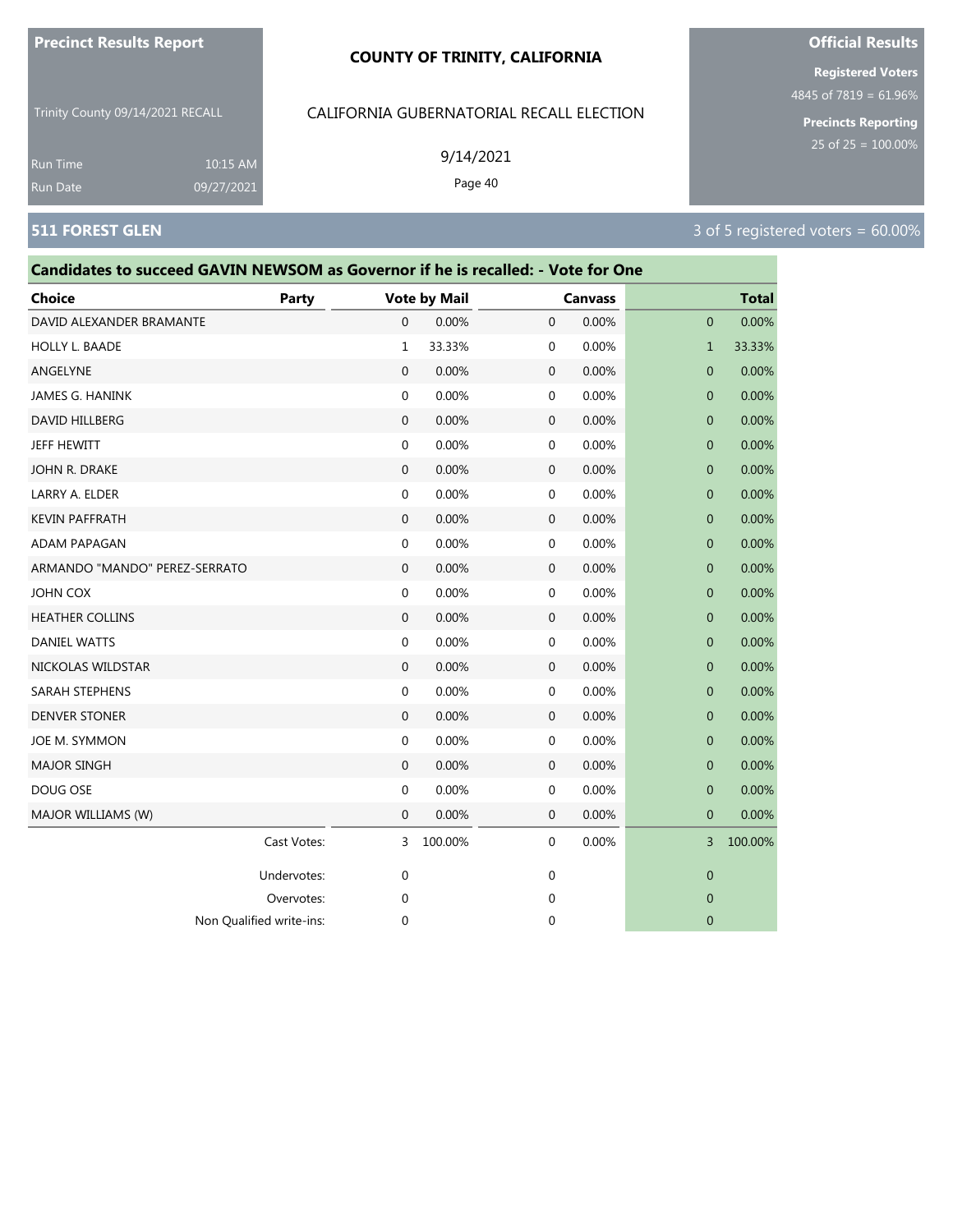|  | <b>Precinct Results Report</b> |
|--|--------------------------------|
|--|--------------------------------|

Trinity County 09/14/2021 RECALL Run Time 10:15 AM

# CALIFORNIA GUBERNATORIAL RECALL ELECTION

9/14/2021

Page 41

### **Shall GAVIN NEWSOM be recalled (removed) from the office of Governor?**

09/27/2021

| <b>Choice</b> | Party                    |    | <b>Vote by Mail</b> |   | <b>Canvass</b> |              | <b>Total</b> |
|---------------|--------------------------|----|---------------------|---|----------------|--------------|--------------|
| <b>YES</b>    |                          | 19 | 54.29%              | 3 | 33.33%         | 22           | 50.00%       |
| <b>NO</b>     |                          | 16 | 45.71%              | 6 | 66.67%         | 22           | 50.00%       |
|               | Cast Votes:              | 35 | 100.00%             | 9 | 100.00%        | 44           | 100.00%      |
|               | Undervotes:              |    |                     | 0 |                | 1            |              |
|               | Overvotes:               | 0  |                     | 0 |                | $\mathbf{0}$ |              |
|               | Non Qualified write-ins: | 0  |                     | 0 |                | $\mathbf{0}$ |              |
|               |                          |    |                     |   |                |              |              |

#### **Candidates to succeed GAVIN NEWSOM as Governor if he is recalled: - Vote for One**

| <b>Choice</b>                  | Party |                  | <b>Vote by Mail</b> |                  | <b>Canvass</b> |                  | <b>Total</b> |  |  |  |
|--------------------------------|-------|------------------|---------------------|------------------|----------------|------------------|--------------|--|--|--|
| DAN KAPELOVITZ                 |       | $\mathbf{0}$     | 0.00%               | $\mathbf 0$      | 0.00%          | 0                | 0.00%        |  |  |  |
| KEVIN K. KAUL                  |       | $\mathbf 0$      | 0.00%               | $\boldsymbol{0}$ | 0.00%          | $\mathbf 0$      | 0.00%        |  |  |  |
| <b>CHAUNCEY "SLIM" KILLENS</b> |       | $\mathbf 0$      | 0.00%               | $\mathbf 0$      | 0.00%          | $\mathbf 0$      | 0.00%        |  |  |  |
| <b>KEVIN KILEY</b>             |       | $\mathbf{1}$     | 3.70%               | $\boldsymbol{0}$ | 0.00%          | $\mathbf{1}$     | 3.23%        |  |  |  |
| PATRICK KILPATRICK             |       | $\overline{2}$   | 7.41%               | 1                | 25.00%         | 3                | 9.68%        |  |  |  |
| <b>ANTHONY TRIMINO</b>         |       | $\mathbf{0}$     | 0.00%               | $\boldsymbol{0}$ | 0.00%          | $\mathbf 0$      | 0.00%        |  |  |  |
| <b>JOEL VENTRESCA</b>          |       | $\boldsymbol{0}$ | 0.00%               | $\boldsymbol{0}$ | 0.00%          | $\boldsymbol{0}$ | 0.00%        |  |  |  |
| <b>KEVIN L. FAULCONER</b>      |       | 2                | 7.41%               | $\mathbf 0$      | 0.00%          | $\overline{2}$   | 6.45%        |  |  |  |
| <b>RHONDA FURIN</b>            |       | $\boldsymbol{0}$ | 0.00%               | $\mathbf 0$      | 0.00%          | $\mathbf 0$      | 0.00%        |  |  |  |
| ROBERT C. NEWMAN II            |       | $\mathbf{0}$     | 0.00%               | $\boldsymbol{0}$ | 0.00%          | $\mathbf{0}$     | 0.00%        |  |  |  |
| <b>DENNIS RICHTER</b>          |       | $\boldsymbol{0}$ | 0.00%               | $\boldsymbol{0}$ | 0.00%          | $\boldsymbol{0}$ | 0.00%        |  |  |  |
| <b>BRANDON M. ROSS</b>         |       | $\mathbf{1}$     | 3.70%               | $\mathbf 0$      | 0.00%          | $\mathbf{1}$     | 3.23%        |  |  |  |
| SAM L. GALLUCCI                |       | $\boldsymbol{0}$ | 0.00%               | $\mathbf 0$      | 0.00%          | $\mathbf 0$      | 0.00%        |  |  |  |
| <b>TED GAINES</b>              |       | $\mathbf{0}$     | 0.00%               | $\boldsymbol{0}$ | 0.00%          | $\mathbf 0$      | 0.00%        |  |  |  |
| CAITLYN JENNER                 |       | $\mathbf{1}$     | 3.70%               | $\boldsymbol{0}$ | 0.00%          | $\mathbf{1}$     | 3.23%        |  |  |  |
| LEO S. ZACKY                   |       | $\mathbf{0}$     | 0.00%               | $\mathbf 0$      | 0.00%          | $\mathbf 0$      | 0.00%        |  |  |  |
| JENNY RAE LE ROUX              |       | $\overline{2}$   | 7.41%               | $\mathbf 0$      | 0.00%          | $\overline{2}$   | 6.45%        |  |  |  |
| DAVID LOZANO                   |       | $\boldsymbol{0}$ | 0.00%               | $\boldsymbol{0}$ | 0.00%          | $\mathbf{0}$     | 0.00%        |  |  |  |
| <b>STEVE CHAVEZ LODGE</b>      |       | $\boldsymbol{0}$ | 0.00%               | $\mathbf 0$      | 0.00%          | $\pmb{0}$        | 0.00%        |  |  |  |
| <b>MICHAEL LOEBS</b>           |       | $\mathbf{1}$     | 3.70%               | $\mathbf 0$      | 0.00%          | $\mathbf{1}$     | 3.23%        |  |  |  |
| <b>DENIS LUCEY</b>             |       | $\mathbf 0$      | 0.00%               | $\mathbf 0$      | 0.00%          | $\mathbf{0}$     | 0.00%        |  |  |  |
| DIEGO MARTINEZ                 |       | $\mathbf{0}$     | 0.00%               | $\boldsymbol{0}$ | 0.00%          | $\mathbf 0$      | 0.00%        |  |  |  |
| JEREMIAH "JEREMY" MARCINIAK    |       | $\boldsymbol{0}$ | 0.00%               | $\mathbf 0$      | 0.00%          | $\mathbf 0$      | 0.00%        |  |  |  |
| <b>DANIEL MERCURI</b>          |       | $\mathbf{0}$     | 0.00%               | $\mathbf 0$      | 0.00%          | $\mathbf 0$      | 0.00%        |  |  |  |
| JACQUELINE MCGOWAN             |       | 3                | 11.11%              | $\boldsymbol{0}$ | 0.00%          | 3                | 9.68%        |  |  |  |
| DAVID MOORE                    |       | $\mathbf{1}$     | 3.70%               | 0                | 0.00%          | $\mathbf{1}$     | 3.23%        |  |  |  |

# **Official Results**

**Registered Voters** 4845 of 7819 = 61.96%

**Precincts Reporting**

**521 POST MOUNTAIN 45 of 134 registered voters = 33.58%**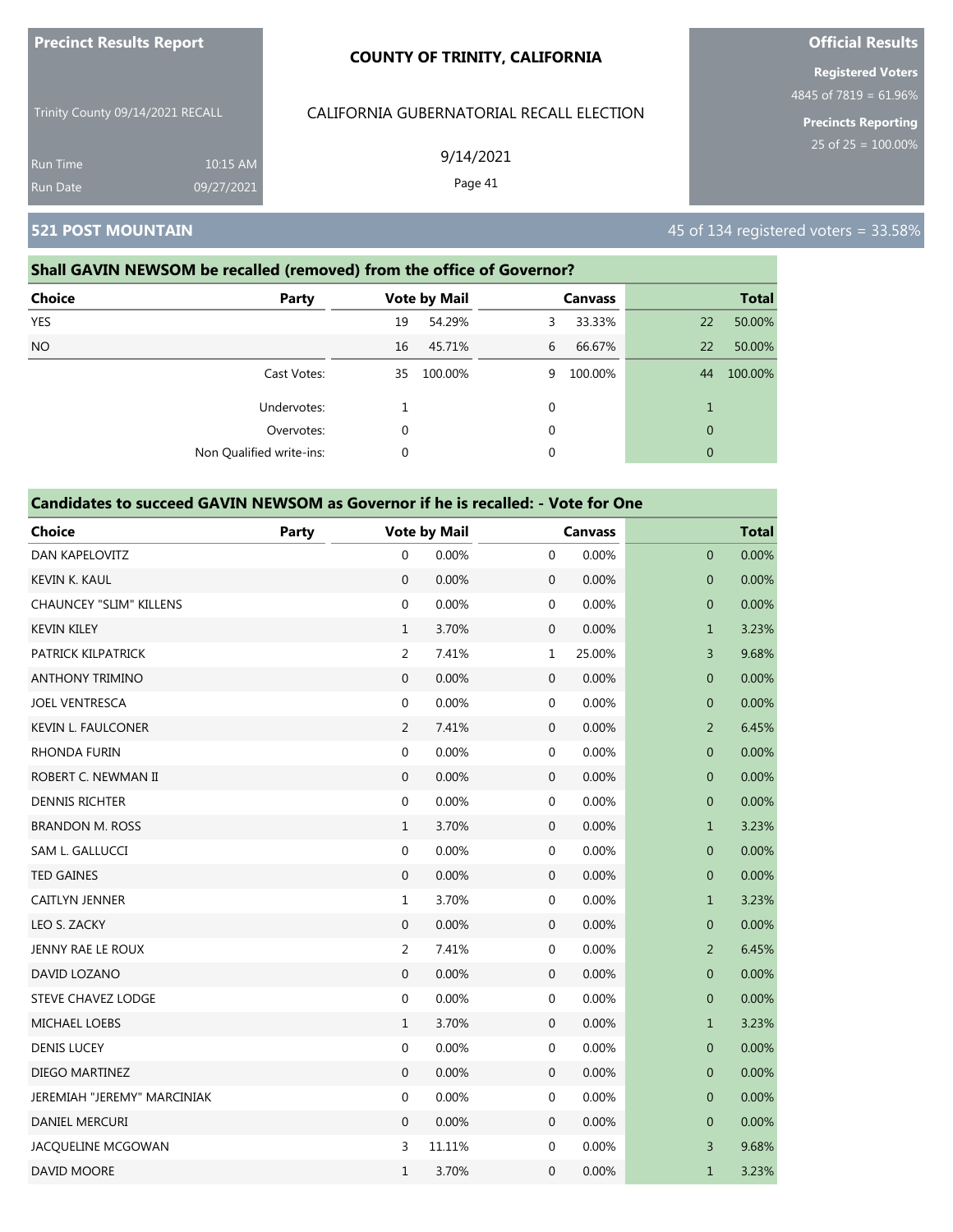#### **COUNTY OF TRINITY, CALIFORNIA**

Trinity County 09/14/2021 RECALL

### CALIFORNIA GUBERNATORIAL RECALL ELECTION

9/14/2021

Cast Votes: 27 100.00% 4 100.00% 31 100.00%

Undervotes: 9 9 5 5 14 Overvotes: 0 0 0

Non Qualified write-ins: 0 0 0

10:15 AM

| Run Date                      | 09/27/2021                                                                       |              |                  | Page 42             |              |                |                |              |                                      |
|-------------------------------|----------------------------------------------------------------------------------|--------------|------------------|---------------------|--------------|----------------|----------------|--------------|--------------------------------------|
| <b>521 POST MOUNTAIN</b>      |                                                                                  |              |                  |                     |              |                |                |              | 45 of 134 registered voters = 33.58% |
|                               | Candidates to succeed GAVIN NEWSOM as Governor if he is recalled: - Vote for One |              |                  |                     |              |                |                |              |                                      |
| <b>Choice</b>                 |                                                                                  | <b>Party</b> |                  | <b>Vote by Mail</b> |              | <b>Canvass</b> |                | <b>Total</b> |                                      |
| DAVID ALEXANDER BRAMANTE      |                                                                                  |              | $\mathbf 0$      | 0.00%               | 0            | 0.00%          | $\mathbf{0}$   | 0.00%        |                                      |
| HOLLY L. BAADE                |                                                                                  |              | $\mathbf{0}$     | 0.00%               | 0            | 0.00%          | $\mathbf{0}$   | 0.00%        |                                      |
| ANGELYNE                      |                                                                                  |              | $\mathbf 0$      | 0.00%               | 0            | 0.00%          | $\mathbf{0}$   | 0.00%        |                                      |
| JAMES G. HANINK               |                                                                                  |              | $\boldsymbol{0}$ | 0.00%               | 0            | 0.00%          | $\mathbf{0}$   | 0.00%        |                                      |
| <b>DAVID HILLBERG</b>         |                                                                                  |              | 0                | 0.00%               | 0            | 0.00%          | $\mathbf{0}$   | 0.00%        |                                      |
| <b>JEFF HEWITT</b>            |                                                                                  |              | $\mathbf{0}$     | 0.00%               | $\mathbf 0$  | 0.00%          | $\mathbf{0}$   | 0.00%        |                                      |
| JOHN R. DRAKE                 |                                                                                  |              | 0                | 0.00%               | 0            | 0.00%          | $\mathbf{0}$   | 0.00%        |                                      |
| LARRY A. ELDER                |                                                                                  |              | 8                | 29.63%              | 3            | 75.00%         | 11             | 35.48%       |                                      |
| <b>KEVIN PAFFRATH</b>         |                                                                                  |              | 3                | 11.11%              | 0            | 0.00%          | 3              | 9.68%        |                                      |
| <b>ADAM PAPAGAN</b>           |                                                                                  |              | $\mathbf{0}$     | 0.00%               | 0            | 0.00%          | $\overline{0}$ | 0.00%        |                                      |
| ARMANDO "MANDO" PEREZ-SERRATO |                                                                                  |              | $\boldsymbol{0}$ | 0.00%               | 0            | 0.00%          | $\mathbf{0}$   | 0.00%        |                                      |
| <b>JOHN COX</b>               |                                                                                  |              | 2                | 7.41%               | 0            | 0.00%          | 2              | 6.45%        |                                      |
| <b>HEATHER COLLINS</b>        |                                                                                  |              | 0                | 0.00%               | 0            | 0.00%          | $\mathbf{0}$   | 0.00%        |                                      |
| <b>DANIEL WATTS</b>           |                                                                                  |              | $\mathbf{0}$     | 0.00%               | 0            | 0.00%          | $\mathbf{0}$   | 0.00%        |                                      |
| NICKOLAS WILDSTAR             |                                                                                  |              | $\mathbf 0$      | 0.00%               | 0            | 0.00%          | $\mathbf{0}$   | 0.00%        |                                      |
| SARAH STEPHENS                |                                                                                  |              | $\boldsymbol{0}$ | 0.00%               | $\mathbf 0$  | 0.00%          | $\mathbf{0}$   | 0.00%        |                                      |
| <b>DENVER STONER</b>          |                                                                                  |              | $\mathbf 0$      | 0.00%               | 0            | 0.00%          | $\mathbf{0}$   | 0.00%        |                                      |
| JOE M. SYMMON                 |                                                                                  |              | $\mathbf{0}$     | 0.00%               | $\mathbf{0}$ | 0.00%          | $\mathbf{0}$   | 0.00%        |                                      |
| <b>MAJOR SINGH</b>            |                                                                                  |              | 0                | 0.00%               | 0            | 0.00%          | $\mathbf{0}$   | 0.00%        |                                      |
| DOUG OSE                      |                                                                                  |              | $\mathbf{0}$     | 0.00%               | 0            | 0.00%          | $\Omega$       | 0.00%        |                                      |
| MAJOR WILLIAMS (W)            |                                                                                  |              | $\mathbf{0}$     | 0.00%               | $\mathbf 0$  | 0.00%          | $\mathbf{0}$   | 0.00%        |                                      |

# **Official Results Registered Voters**

4845 of 7819 = 61.96%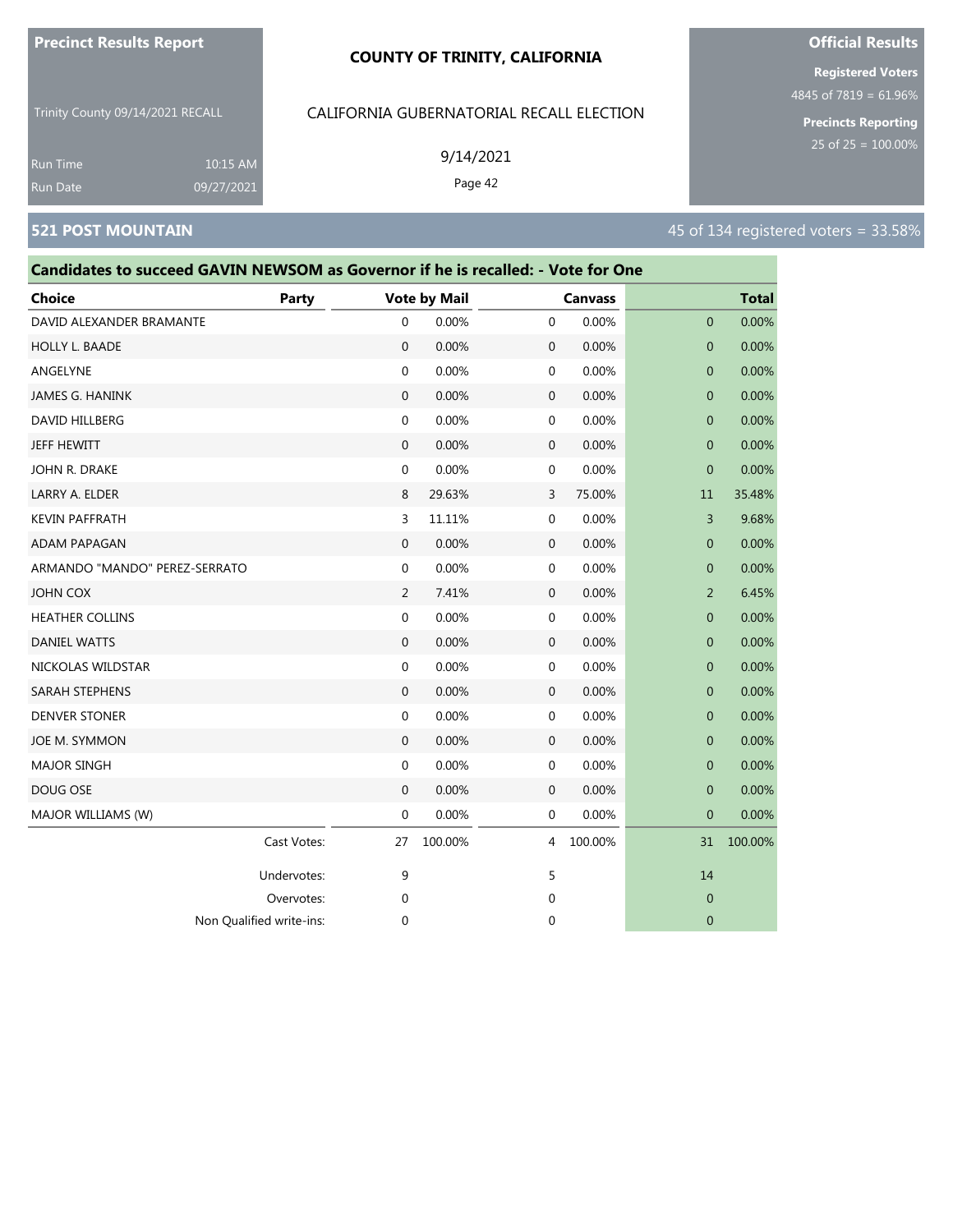| <b>Precinct Results Report</b> |  |
|--------------------------------|--|
|                                |  |

Trinity County 09/14/2021 RECALL

10:15 AM 09/27/2021 CALIFORNIA GUBERNATORIAL RECALL ELECTION

9/14/2021

Non Qualified write-ins: 0 0 0

Page 43

**Registered Voters**

**Official Results**

4845 of 7819 = 61.96%

**Precincts Reporting**

Run Time

# **531 MAD RIVER** 107 of 160 registered voters = 66.88%

# **Shall GAVIN NEWSOM be recalled (removed) from the office of Governor? Choice Party Vote by Mail Canvass Total** YES 63 71.59% 11 64.71% 74 70.48% NO 25 28.41% 6 35.29% 31 29.52% Cast Votes: 88 100.00% 17 100.00% 105 100.00% Undervotes: 2 0 2 Overvotes: 0 0 0

| <b>Choice</b>                  | Party |                  | <b>Vote by Mail</b> |                  | <b>Canvass</b> |                  | <b>Total</b> |
|--------------------------------|-------|------------------|---------------------|------------------|----------------|------------------|--------------|
| <b>DAN KAPELOVITZ</b>          |       | $\overline{2}$   | 2.74%               | $\overline{2}$   | 14.29%         | $\overline{4}$   | 4.60%        |
| KEVIN K. KAUL                  |       | $\boldsymbol{0}$ | 0.00%               | $\mathbf 0$      | 0.00%          | $\mathbf 0$      | 0.00%        |
| <b>CHAUNCEY "SLIM" KILLENS</b> |       | $\mathbf{1}$     | 1.37%               | $\mathbf 0$      | 0.00%          | $\mathbf{1}$     | 1.15%        |
| <b>KEVIN KILEY</b>             |       | $\boldsymbol{0}$ | 0.00%               | $\mathbf 0$      | 0.00%          | $\mathbf 0$      | 0.00%        |
| PATRICK KILPATRICK             |       | $\mathbf{0}$     | 0.00%               | $\boldsymbol{0}$ | 0.00%          | $\mathbf 0$      | 0.00%        |
| <b>ANTHONY TRIMINO</b>         |       | $\mathbf 0$      | 0.00%               | $\mathbf 0$      | 0.00%          | $\mathbf 0$      | 0.00%        |
| <b>JOEL VENTRESCA</b>          |       | $\overline{2}$   | 2.74%               | $\mathbf 0$      | 0.00%          | $\overline{2}$   | 2.30%        |
| <b>KEVIN L. FAULCONER</b>      |       | $\mathbf 0$      | 0.00%               | $\mathbf 0$      | 0.00%          | $\mathbf 0$      | 0.00%        |
| <b>RHONDA FURIN</b>            |       | $\mathbf{0}$     | 0.00%               | $\boldsymbol{0}$ | 0.00%          | $\mathbf 0$      | 0.00%        |
| ROBERT C. NEWMAN II            |       | $\mathbf 0$      | 0.00%               | $\boldsymbol{0}$ | 0.00%          | $\mathbf 0$      | 0.00%        |
| <b>DENNIS RICHTER</b>          |       | $\boldsymbol{0}$ | 0.00%               | $\boldsymbol{0}$ | 0.00%          | $\boldsymbol{0}$ | 0.00%        |
| <b>BRANDON M. ROSS</b>         |       | $\mathbf{1}$     | 1.37%               | $\mathbf 1$      | 7.14%          | $\overline{2}$   | 2.30%        |
| SAM L. GALLUCCI                |       | $\overline{2}$   | 2.74%               | $\boldsymbol{0}$ | 0.00%          | $\overline{2}$   | 2.30%        |
| <b>TED GAINES</b>              |       | 6                | 8.22%               | $\boldsymbol{0}$ | 0.00%          | 6                | 6.90%        |
| <b>CAITLYN JENNER</b>          |       | 3                | 4.11%               | $\mathbf{1}$     | 7.14%          | $\overline{4}$   | 4.60%        |
| LEO S. ZACKY                   |       | 1                | 1.37%               | $\mathbf 0$      | 0.00%          | $\mathbf{1}$     | 1.15%        |
| JENNY RAE LE ROUX              |       | 0                | 0.00%               | $\mathbf 0$      | 0.00%          | $\mathbf 0$      | 0.00%        |
| DAVID LOZANO                   |       | $\mathbf 0$      | 0.00%               | $\boldsymbol{0}$ | 0.00%          | $\mathbf 0$      | 0.00%        |
| <b>STEVE CHAVEZ LODGE</b>      |       | $\mathbf{0}$     | 0.00%               | $\boldsymbol{0}$ | 0.00%          | $\mathbf 0$      | 0.00%        |
| <b>MICHAEL LOEBS</b>           |       | $\boldsymbol{0}$ | 0.00%               | $\mathbf 0$      | 0.00%          | $\mathbf 0$      | 0.00%        |
| <b>DENIS LUCEY</b>             |       | $\mathbf 0$      | 0.00%               | $\boldsymbol{0}$ | 0.00%          | $\mathbf 0$      | 0.00%        |
| DIEGO MARTINEZ                 |       | $\boldsymbol{0}$ | 0.00%               | $\mathbf 0$      | 0.00%          | $\mathbf 0$      | 0.00%        |
| JEREMIAH "JEREMY" MARCINIAK    |       | $\boldsymbol{0}$ | 0.00%               | $\boldsymbol{0}$ | 0.00%          | $\boldsymbol{0}$ | 0.00%        |
| DANIEL MERCURI                 |       | 0                | 0.00%               | $\mathbf 0$      | 0.00%          | $\pmb{0}$        | 0.00%        |
| JACQUELINE MCGOWAN             |       | $\mathbf{1}$     | 1.37%               | $\mathbf 0$      | 0.00%          | $\mathbf{1}$     | 1.15%        |
| DAVID MOORE                    |       | $\mathbf 0$      | 0.00%               | $\mathbf 0$      | 0.00%          | $\mathbf 0$      | 0.00%        |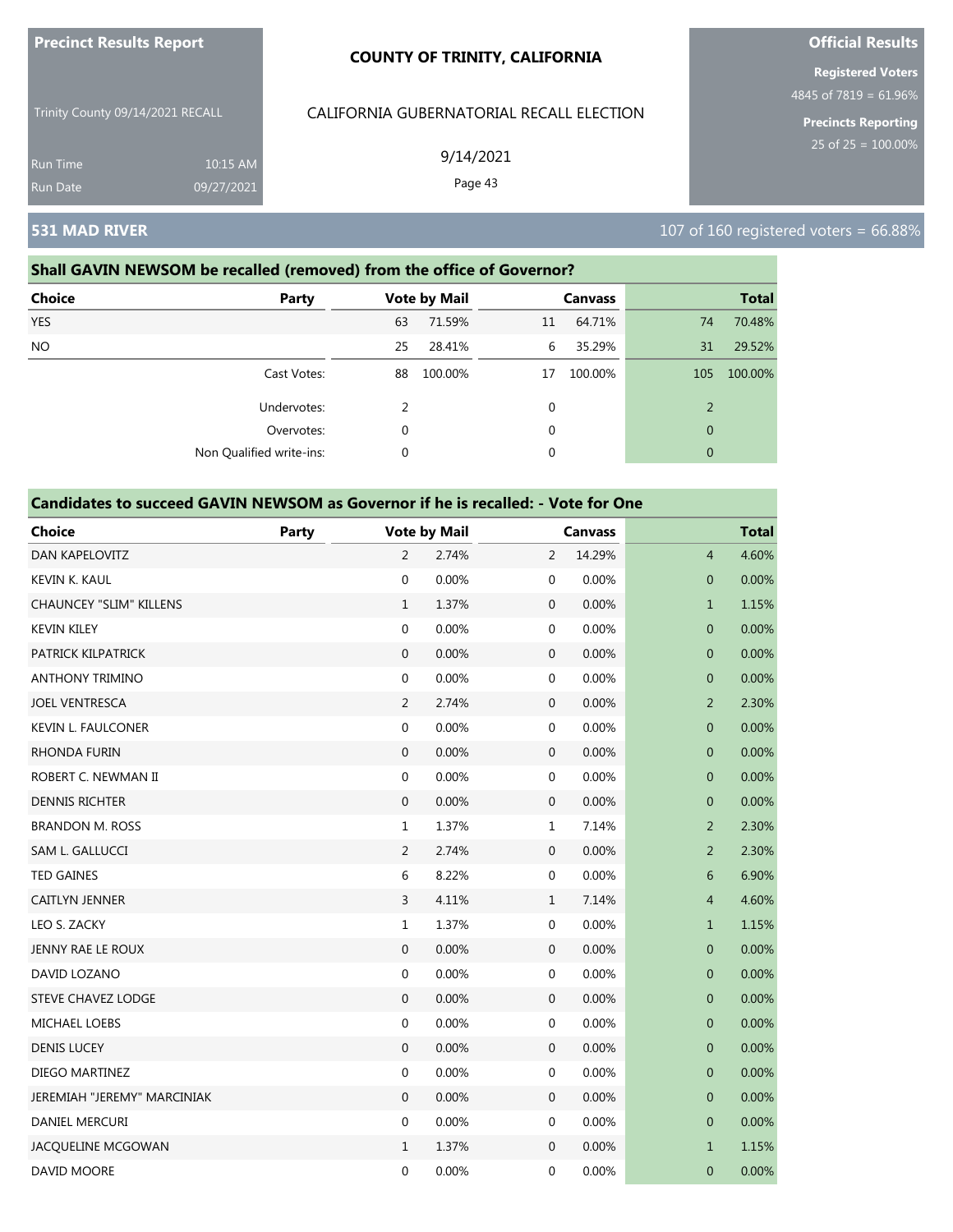#### **COUNTY OF TRINITY, CALIFORNIA**

Trinity County 09/14/2021 RECALL

Run Time 10:15 AM 09/27/2021

| CALIFORNIA GUBERNATORIAL RECALL ELECTION |  |
|------------------------------------------|--|
|                                          |  |

9/14/2021

Page 44

**Official Results Registered Voters**

4845 of 7819 = 61.96%

**Precincts Reporting**

# **531 MAD RIVER** 107 of 160 registered voters = 66.88%

| Candidates to succeed GAVIN NEWSOM as Governor if he is recalled: - Vote for One |             |                |                     |             |                |                |              |
|----------------------------------------------------------------------------------|-------------|----------------|---------------------|-------------|----------------|----------------|--------------|
| <b>Choice</b>                                                                    | Party       |                | <b>Vote by Mail</b> |             | <b>Canvass</b> |                | <b>Total</b> |
| DAVID ALEXANDER BRAMANTE                                                         |             | 0              | 0.00%               | 0           | 0.00%          | $\overline{0}$ | 0.00%        |
| HOLLY L. BAADE                                                                   |             | 0              | 0.00%               | $\mathbf 0$ | 0.00%          | $\mathbf 0$    | 0.00%        |
| ANGELYNE                                                                         |             | $\mathbf{0}$   | 0.00%               | 0           | 0.00%          | $\overline{0}$ | 0.00%        |
| JAMES G. HANINK                                                                  |             | 0              | 0.00%               | 0           | 0.00%          | $\overline{0}$ | 0.00%        |
| DAVID HILLBERG                                                                   |             | 0              | 0.00%               | 0           | 0.00%          | $\mathbf 0$    | 0.00%        |
| JEFF HEWITT                                                                      |             | $\mathbf{1}$   | 1.37%               | $\mathbf 0$ | 0.00%          | $\mathbf{1}$   | 1.15%        |
| JOHN R. DRAKE                                                                    |             | $\Omega$       | 0.00%               | 0           | 0.00%          | $\Omega$       | 0.00%        |
| LARRY A. ELDER                                                                   |             | 43             | 58.90%              | 9           | 64.29%         | 52             | 59.77%       |
| <b>KEVIN PAFFRATH</b>                                                            |             | $\overline{2}$ | 2.74%               | 0           | 0.00%          | $\overline{2}$ | 2.30%        |
| ADAM PAPAGAN                                                                     |             | 0              | 0.00%               | 0           | 0.00%          | $\mathbf 0$    | 0.00%        |
| ARMANDO "MANDO" PEREZ-SERRATO                                                    |             | $\Omega$       | 0.00%               | 0           | 0.00%          | $\Omega$       | 0.00%        |
| JOHN COX                                                                         |             | $\overline{7}$ | 9.59%               | $\mathbf 1$ | 7.14%          | 8              | 9.20%        |
| <b>HEATHER COLLINS</b>                                                           |             | $\mathbf{0}$   | 0.00%               | 0           | 0.00%          | $\mathbf 0$    | 0.00%        |
| <b>DANIEL WATTS</b>                                                              |             | 0              | 0.00%               | $\mathbf 0$ | 0.00%          | $\overline{0}$ | 0.00%        |
| NICKOLAS WILDSTAR                                                                |             | $\Omega$       | 0.00%               | 0           | 0.00%          | $\Omega$       | 0.00%        |
| SARAH STEPHENS                                                                   |             | 0              | 0.00%               | 0           | 0.00%          | $\mathbf 0$    | 0.00%        |
| <b>DENVER STONER</b>                                                             |             | $\mathbf{0}$   | 0.00%               | 0           | 0.00%          | $\overline{0}$ | 0.00%        |
| JOE M. SYMMON                                                                    |             | $\mathbf 1$    | 1.37%               | $\mathbf 0$ | 0.00%          | $\mathbf{1}$   | 1.15%        |
| <b>MAJOR SINGH</b>                                                               |             | $\overline{0}$ | 0.00%               | 0           | 0.00%          | $\overline{0}$ | 0.00%        |
| DOUG OSE                                                                         |             | 0              | 0.00%               | 0           | 0.00%          | $\mathbf 0$    | 0.00%        |
| MAJOR WILLIAMS (W)                                                               |             | 0              | 0.00%               | 0           | 0.00%          | $\overline{0}$ | 0.00%        |
|                                                                                  | Cast Votes: | 73             | 100.00%             | 14          | 100.00%        | 87             | 100.00%      |
|                                                                                  | Undervotes: | 16             |                     | 3           |                | 19             |              |
|                                                                                  | Overvotes:  | 0              |                     | 0           |                | $\overline{0}$ |              |
| Non Qualified write-ins:                                                         |             | 1              |                     | 0           |                | $\mathbf{1}$   |              |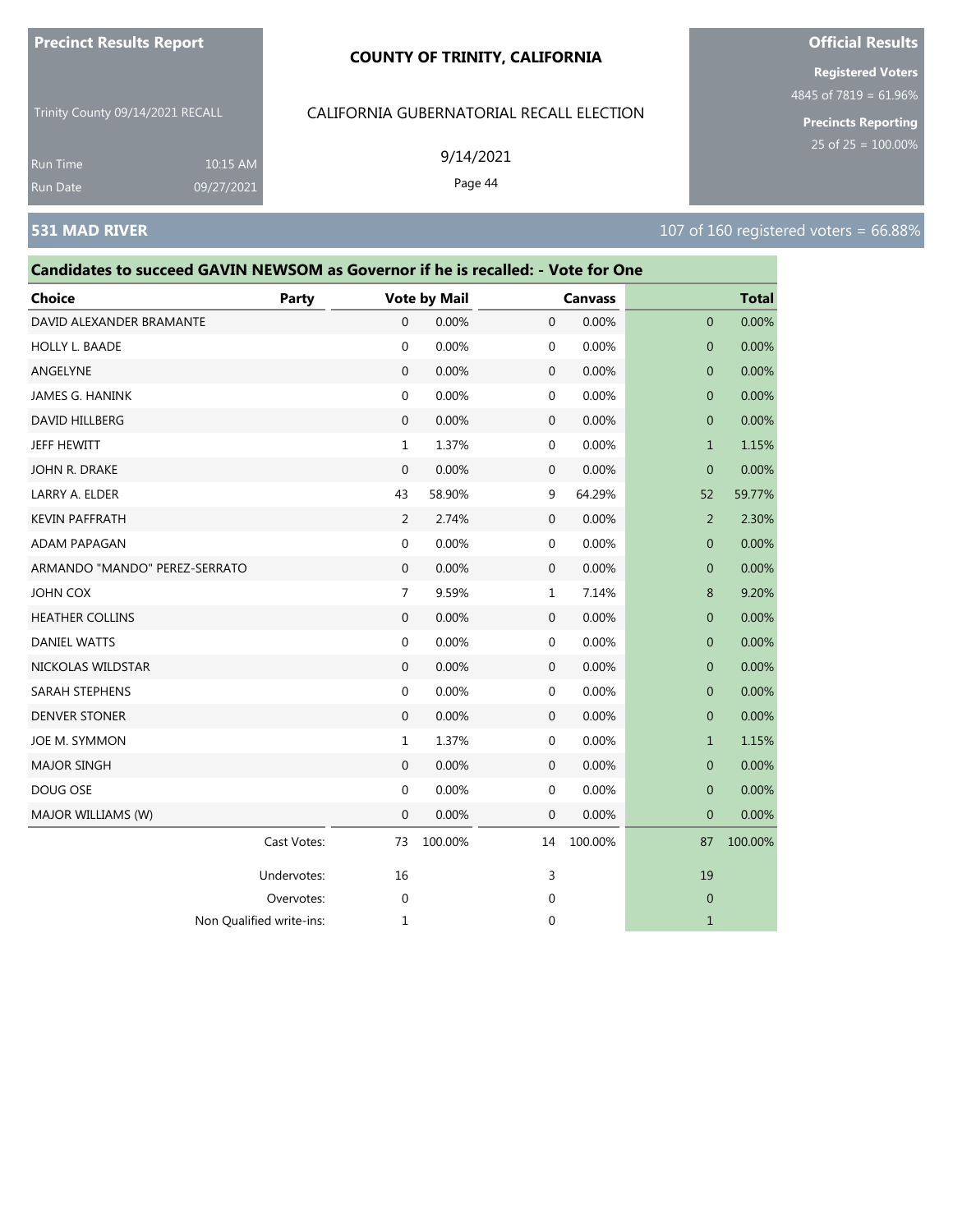| <b>Precinct Results Report</b> |  |
|--------------------------------|--|
|                                |  |

Trinity County 09/14/2021 RECALL

Run Time 10:15 AM 09/27/2021

# CALIFORNIA GUBERNATORIAL RECALL ELECTION

9/14/2021

Page 45

**Official Results Registered Voters**

4845 of 7819 = 61.96%

**Precincts Reporting**

### **Shall GAVIN NEWSOM be recalled (removed) from the office of Governor?**

| <b>Choice</b><br>Party   |    | <b>Vote by Mail</b> |                | <b>Canvass</b> |              | <b>Total</b> |
|--------------------------|----|---------------------|----------------|----------------|--------------|--------------|
| <b>YES</b>               | 70 | 74.47%              | 11             | 73.33%         | 81           | 74.31%       |
| <b>NO</b>                | 24 | 25.53%              | $\overline{4}$ | 26.67%         | 28           | 25.69%       |
| Cast Votes:              | 94 | 100.00%             | 15             | 100.00%        | 109          | 100.00%      |
| Undervotes:              |    |                     | 0              |                |              |              |
| Overvotes:               | 0  |                     | $\mathbf 0$    |                | $\mathbf{0}$ |              |
| Non Qualified write-ins: | 0  |                     | 0              |                | $\mathbf{0}$ |              |

#### **Candidates to succeed GAVIN NEWSOM as Governor if he is recalled: - Vote for One**

| <b>Choice</b>                  | <b>Party</b> |                  | <b>Vote by Mail</b> |                  | <b>Canvass</b> |                  | <b>Total</b> |
|--------------------------------|--------------|------------------|---------------------|------------------|----------------|------------------|--------------|
| DAN KAPELOVITZ                 |              | $\mathbf{1}$     | 1.33%               | $\mathbf 0$      | 0.00%          | $\mathbf{1}$     | 1.14%        |
| <b>KEVIN K. KAUL</b>           |              | $\mathbf{0}$     | 0.00%               | $\boldsymbol{0}$ | 0.00%          | $\overline{0}$   | 0.00%        |
| <b>CHAUNCEY "SLIM" KILLENS</b> |              | $\overline{2}$   | 2.67%               | 0                | 0.00%          | $\overline{2}$   | 2.27%        |
| <b>KEVIN KILEY</b>             |              | $\overline{4}$   | 5.33%               | 2                | 15.38%         | 6                | 6.82%        |
| PATRICK KILPATRICK             |              | $\boldsymbol{0}$ | 0.00%               | $\mathbf{1}$     | 7.69%          | $\mathbf{1}$     | 1.14%        |
| <b>ANTHONY TRIMINO</b>         |              | $\mathbf{1}$     | 1.33%               | $\boldsymbol{0}$ | 0.00%          | $\mathbf{1}$     | 1.14%        |
| <b>JOEL VENTRESCA</b>          |              | $1\,$            | 1.33%               | 0                | 0.00%          | $\mathbf{1}$     | 1.14%        |
| <b>KEVIN L. FAULCONER</b>      |              | $\mathbf 0$      | 0.00%               | 0                | 0.00%          | $\pmb{0}$        | 0.00%        |
| <b>RHONDA FURIN</b>            |              | $\boldsymbol{0}$ | 0.00%               | $\boldsymbol{0}$ | 0.00%          | $\mathbf 0$      | 0.00%        |
| ROBERT C. NEWMAN II            |              | $\mathbf{0}$     | 0.00%               | $\boldsymbol{0}$ | 0.00%          | $\overline{0}$   | 0.00%        |
| <b>DENNIS RICHTER</b>          |              | $\boldsymbol{0}$ | 0.00%               | 0                | 0.00%          | $\boldsymbol{0}$ | 0.00%        |
| <b>BRANDON M. ROSS</b>         |              | $\mathbf 0$      | 0.00%               | $\mathbf 0$      | 0.00%          | 0                | 0.00%        |
| SAM L. GALLUCCI                |              | $\boldsymbol{0}$ | 0.00%               | 0                | 0.00%          | $\mathbf{0}$     | 0.00%        |
| <b>TED GAINES</b>              |              | 3                | 4.00%               | 3                | 23.08%         | 6                | 6.82%        |
| CAITLYN JENNER                 |              | $\mathbf{1}$     | 1.33%               | 0                | 0.00%          | $\mathbf{1}$     | 1.14%        |
| LEO S. ZACKY                   |              | $\boldsymbol{0}$ | 0.00%               | $\mathbf 0$      | 0.00%          | $\mathbf 0$      | 0.00%        |
| JENNY RAE LE ROUX              |              | $\mathbf{0}$     | 0.00%               | $\boldsymbol{0}$ | 0.00%          | $\mathbf 0$      | 0.00%        |
| DAVID LOZANO                   |              | $\mathbf{0}$     | 0.00%               | $\boldsymbol{0}$ | 0.00%          | $\mathbf{0}$     | 0.00%        |
| STEVE CHAVEZ LODGE             |              | $\boldsymbol{0}$ | 0.00%               | 0                | 0.00%          | $\pmb{0}$        | 0.00%        |
| <b>MICHAEL LOEBS</b>           |              | $\mathbf{0}$     | 0.00%               | $\mathbf 0$      | 0.00%          | $\mathbf 0$      | 0.00%        |
| <b>DENIS LUCEY</b>             |              | $\boldsymbol{0}$ | 0.00%               | 0                | 0.00%          | $\mathbf{0}$     | 0.00%        |
| DIEGO MARTINEZ                 |              | $\mathbf{0}$     | 0.00%               | $\mathbf 0$      | 0.00%          | $\mathbf 0$      | 0.00%        |
| JEREMIAH "JEREMY" MARCINIAK    |              | $\boldsymbol{0}$ | 0.00%               | 0                | 0.00%          | $\mathbf 0$      | 0.00%        |
| DANIEL MERCURI                 |              | $\mathbf{0}$     | 0.00%               | $\mathbf 0$      | 0.00%          | $\mathbf 0$      | 0.00%        |
| JACQUELINE MCGOWAN             |              | $\boldsymbol{0}$ | 0.00%               | $\mathbf 1$      | 7.69%          | $\mathbf{1}$     | 1.14%        |
| DAVID MOORE                    |              | $\mathbf 0$      | 0.00%               | $\mathbf 0$      | 0.00%          | $\mathbf{0}$     | 0.00%        |

**541 RUTH** 110 of 151 registered voters = 72.85%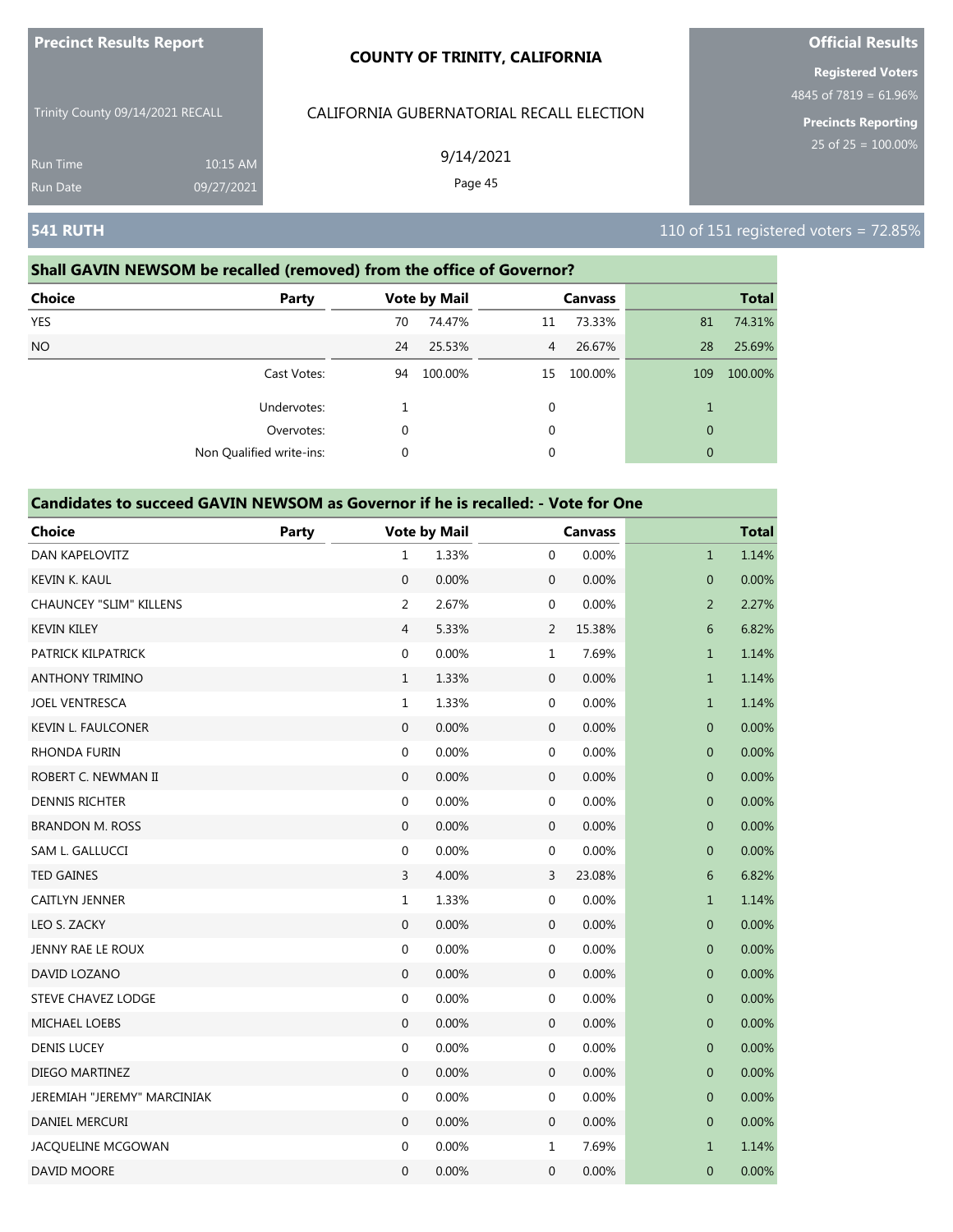#### **COUNTY OF TRINITY, CALIFORNIA**

Trinity County 09/14/2021 RECALL

10:15 AM 09/27/2021

# CALIFORNIA GUBERNATORIAL RECALL ELECTION

9/14/2021

Page 46

**Registered Voters**

4845 of 7819 = 61.96%

**Precincts Reporting**

Run Time

# **Candidates to succeed GAVIN NEWSOM as Governor if he is recalled: - Vote for One**

| <b>Choice</b>                 | Party       |                  | <b>Vote by Mail</b> |              | <b>Canvass</b> |                | <b>Total</b> |
|-------------------------------|-------------|------------------|---------------------|--------------|----------------|----------------|--------------|
| DAVID ALEXANDER BRAMANTE      |             | $\mathbf 0$      | 0.00%               | 0            | 0.00%          | $\mathbf{0}$   | 0.00%        |
| HOLLY L. BAADE                |             | $\boldsymbol{0}$ | 0.00%               | $\mathbf 0$  | 0.00%          | 0              | 0.00%        |
| ANGELYNE                      |             | $\mathbf 0$      | 0.00%               | 0            | 0.00%          | $\mathbf 0$    | 0.00%        |
| <b>JAMES G. HANINK</b>        |             | $\mathbf{0}$     | 0.00%               | $\mathbf 0$  | 0.00%          | $\mathbf{0}$   | 0.00%        |
| DAVID HILLBERG                |             | $\mathbf{0}$     | 0.00%               | 0            | 0.00%          | $\mathbf 0$    | 0.00%        |
| <b>JEFF HEWITT</b>            |             | $\mathbf{0}$     | 0.00%               | $\mathbf 0$  | 0.00%          | $\mathbf{0}$   | 0.00%        |
| JOHN R. DRAKE                 |             | $\mathbf{1}$     | 1.33%               | 0            | 0.00%          | $\mathbf{1}$   | 1.14%        |
| LARRY A. ELDER                |             | 49               | 65.33%              | 5            | 38.46%         | 54             | 61.36%       |
| <b>KEVIN PAFFRATH</b>         |             | $\mathbf{1}$     | 1.33%               | 0            | 0.00%          | $\mathbf{1}$   | 1.14%        |
| <b>ADAM PAPAGAN</b>           |             | $\mathbf{0}$     | 0.00%               | $\mathbf 0$  | 0.00%          | 0              | 0.00%        |
| ARMANDO "MANDO" PEREZ-SERRATO |             | 0                | 0.00%               | 0            | 0.00%          | 0              | 0.00%        |
| <b>JOHN COX</b>               |             | 9                | 12.00%              | $\mathbf 0$  | 0.00%          | 9              | 10.23%       |
| <b>HEATHER COLLINS</b>        |             | 0                | 0.00%               | 0            | 0.00%          | $\mathbf 0$    | 0.00%        |
| <b>DANIEL WATTS</b>           |             | $\mathbf{0}$     | 0.00%               | $\mathbf{1}$ | 7.69%          | $\mathbf{1}$   | 1.14%        |
| NICKOLAS WILDSTAR             |             | $\mathbf{0}$     | 0.00%               | $\mathbf 0$  | 0.00%          | $\mathbf 0$    | 0.00%        |
| SARAH STEPHENS                |             | $\mathbf{0}$     | 0.00%               | $\mathbf 0$  | 0.00%          | $\mathbf 0$    | 0.00%        |
| <b>DENVER STONER</b>          |             | $\mathbf 0$      | 0.00%               | 0            | 0.00%          | 0              | 0.00%        |
| JOE M. SYMMON                 |             | $\mathbf 0$      | 0.00%               | $\mathbf 0$  | 0.00%          | 0              | 0.00%        |
| <b>MAJOR SINGH</b>            |             | $\mathbf{0}$     | 0.00%               | 0            | 0.00%          | $\mathbf 0$    | 0.00%        |
| DOUG OSE                      |             | $\overline{2}$   | 2.67%               | $\mathbf 0$  | 0.00%          | $\overline{2}$ | 2.27%        |
| MAJOR WILLIAMS (W)            |             | $\mathbf 0$      | 0.00%               | 0            | 0.00%          | 0              | 0.00%        |
|                               | Cast Votes: | 75               | 100.00%             | 13           | 100.00%        | 88             | 100.00%      |
|                               | Undervotes: | 20               |                     | 2            |                | 22             |              |
|                               | Overvotes:  | $\mathbf{0}$     |                     | 0            |                | $\mathbf 0$    |              |
| Non Qualified write-ins:      |             | $\mathbf 0$      |                     | 0            |                | $\mathbf 0$    |              |



# **541 RUTH** 110 of 151 registered voters = 72.85%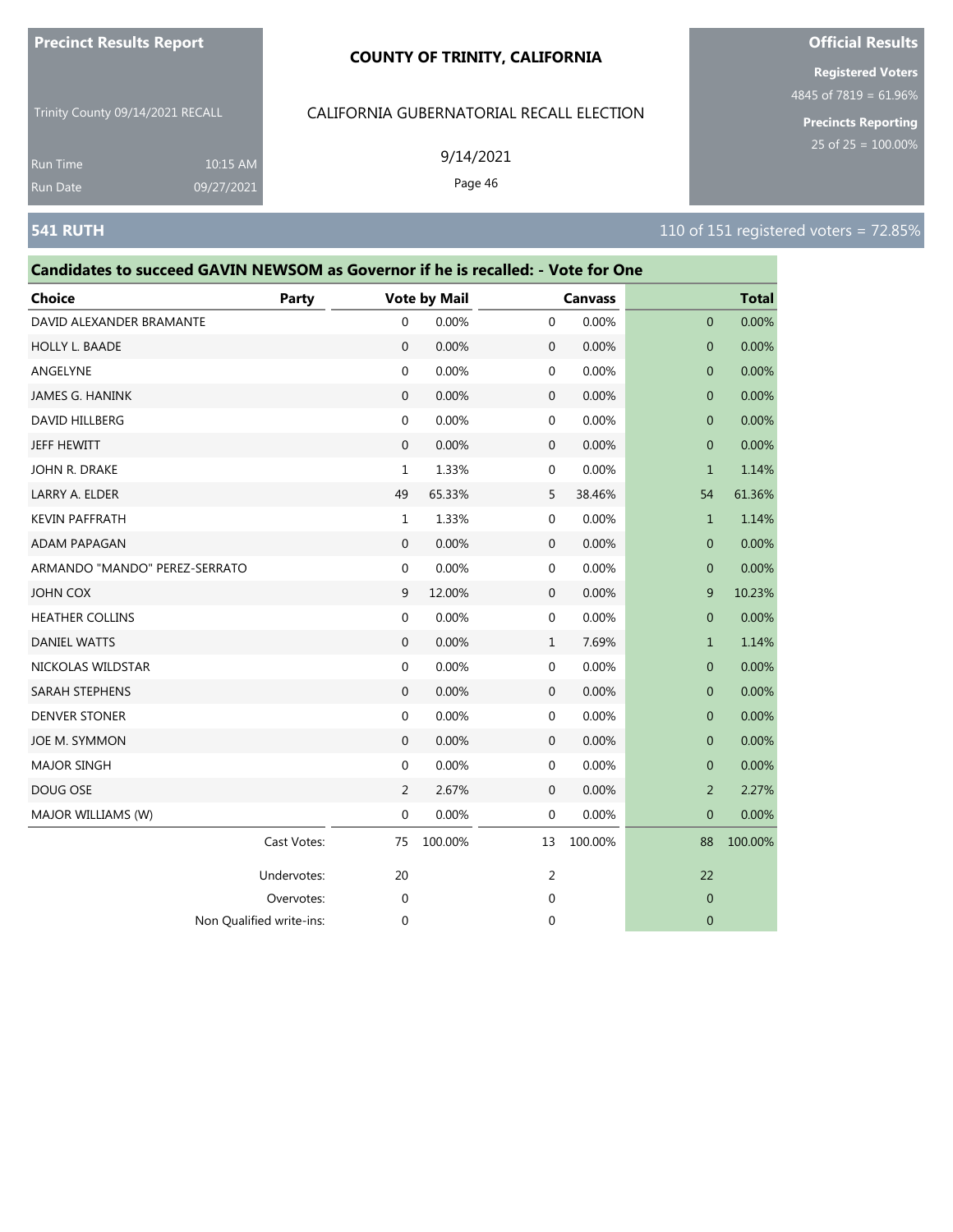| <b>Precinct Results Report</b> |
|--------------------------------|
|--------------------------------|

Trinity County 09/14/2021 RECALL

Run Time 10:15 AM 09/27/2021

# CALIFORNIA GUBERNATORIAL RECALL ELECTION

9/14/2021

Page 47

**Official Results**

**Registered Voters** 4845 of 7819 = 61.96%

**Precincts Reporting**

**551 ZENIA** 70 of 104 registered voters = 67.31%

# **Shall GAVIN NEWSOM be recalled (removed) from the office of Governor?**

| <b>Choice</b><br>Party   |             | <b>Vote by Mail</b> |    | <b>Canvass</b> |              | <b>Total</b> |
|--------------------------|-------------|---------------------|----|----------------|--------------|--------------|
| <b>YES</b>               | 30          | 54.55%              | 10 | 66.67%         | 40           | 57.14%       |
| NO.                      | 25          | 45.45%              | 5  | 33.33%         | 30           | 42.86%       |
| Cast Votes:              | 55          | 100.00%             | 15 | 100.00%        | 70           | 100.00%      |
| Undervotes:              | $\mathbf 0$ |                     | 0  |                | $\mathbf{0}$ |              |
| Overvotes:               | $\mathbf 0$ |                     | 0  |                | $\mathbf{0}$ |              |
| Non Qualified write-ins: | 0           |                     | 0  |                | $\mathbf{0}$ |              |

| <b>Choice</b>                  | Party |                  | <b>Vote by Mail</b> |                  | <b>Canvass</b> |                | <b>Total</b> |
|--------------------------------|-------|------------------|---------------------|------------------|----------------|----------------|--------------|
| <b>DAN KAPELOVITZ</b>          |       | $\Omega$         | 0.00%               | $\mathbf{0}$     | 0.00%          | $\overline{0}$ | 0.00%        |
| KEVIN K. KAUL                  |       | $\boldsymbol{0}$ | 0.00%               | 0                | 0.00%          | $\pmb{0}$      | 0.00%        |
| <b>CHAUNCEY "SLIM" KILLENS</b> |       | $\mathbf 0$      | 0.00%               | $\mathbf 0$      | 0.00%          | $\pmb{0}$      | 0.00%        |
| <b>KEVIN KILEY</b>             |       | $\mathbf{1}$     | 2.44%               | 0                | 0.00%          | $\mathbf{1}$   | 1.92%        |
| PATRICK KILPATRICK             |       | $\overline{0}$   | 0.00%               | $\boldsymbol{0}$ | 0.00%          | $\mathbf{0}$   | 0.00%        |
| <b>ANTHONY TRIMINO</b>         |       | $\overline{2}$   | 4.88%               | 0                | 0.00%          | $\overline{2}$ | 3.85%        |
| <b>JOEL VENTRESCA</b>          |       | $\boldsymbol{0}$ | 0.00%               | $\mathbf{1}$     | 9.09%          | $\mathbf{1}$   | 1.92%        |
| <b>KEVIN L. FAULCONER</b>      |       | $\mathbf{1}$     | 2.44%               | $\overline{2}$   | 18.18%         | 3              | 5.77%        |
| <b>RHONDA FURIN</b>            |       | $\overline{0}$   | 0.00%               | $\boldsymbol{0}$ | 0.00%          | $\mathbf 0$    | 0.00%        |
| ROBERT C. NEWMAN II            |       | $\boldsymbol{0}$ | 0.00%               | 0                | 0.00%          | $\overline{0}$ | 0.00%        |
| <b>DENNIS RICHTER</b>          |       | $\boldsymbol{0}$ | 0.00%               | $\boldsymbol{0}$ | 0.00%          | $\pmb{0}$      | 0.00%        |
| <b>BRANDON M. ROSS</b>         |       | $\mathbf 0$      | 0.00%               | 0                | 0.00%          | $\pmb{0}$      | 0.00%        |
| SAM L. GALLUCCI                |       | 0                | 0.00%               | $\boldsymbol{0}$ | 0.00%          | $\mathbf 0$    | 0.00%        |
| <b>TED GAINES</b>              |       | $\mathbf{1}$     | 2.44%               | $\mathbf 1$      | 9.09%          | $\overline{2}$ | 3.85%        |
| <b>CAITLYN JENNER</b>          |       | $\overline{3}$   | 7.32%               | $\mathbf 0$      | 0.00%          | 3              | 5.77%        |
| LEO S. ZACKY                   |       | $\mathbf 0$      | 0.00%               | 0                | 0.00%          | $\mathbf 0$    | 0.00%        |
| JENNY RAE LE ROUX              |       | $\mathbf{1}$     | 2.44%               | $\mathbf{1}$     | 9.09%          | $\overline{2}$ | 3.85%        |
| DAVID LOZANO                   |       | $\mathbf 0$      | 0.00%               | 0                | 0.00%          | $\mathbf{0}$   | 0.00%        |
| <b>STEVE CHAVEZ LODGE</b>      |       | $\mathbf{0}$     | 0.00%               | $\boldsymbol{0}$ | 0.00%          | $\mathbf 0$    | 0.00%        |
| <b>MICHAEL LOEBS</b>           |       | $\mathbf 0$      | 0.00%               | 0                | 0.00%          | $\mathbf 0$    | 0.00%        |
| <b>DENIS LUCEY</b>             |       | $\boldsymbol{0}$ | 0.00%               | $\boldsymbol{0}$ | 0.00%          | $\mathbf{0}$   | 0.00%        |
| DIEGO MARTINEZ                 |       | $\boldsymbol{0}$ | 0.00%               | 0                | 0.00%          | $\mathbf 0$    | 0.00%        |
| JEREMIAH "JEREMY" MARCINIAK    |       | $\boldsymbol{0}$ | 0.00%               | $\boldsymbol{0}$ | 0.00%          | $\pmb{0}$      | 0.00%        |
| DANIEL MERCURI                 |       | 0                | 0.00%               | 0                | 0.00%          | $\pmb{0}$      | 0.00%        |
| JACQUELINE MCGOWAN             |       | 2                | 4.88%               | $\mathbf{1}$     | 9.09%          | 3              | 5.77%        |
| DAVID MOORE                    |       | 0                | 0.00%               | 0                | 0.00%          | $\mathbf 0$    | 0.00%        |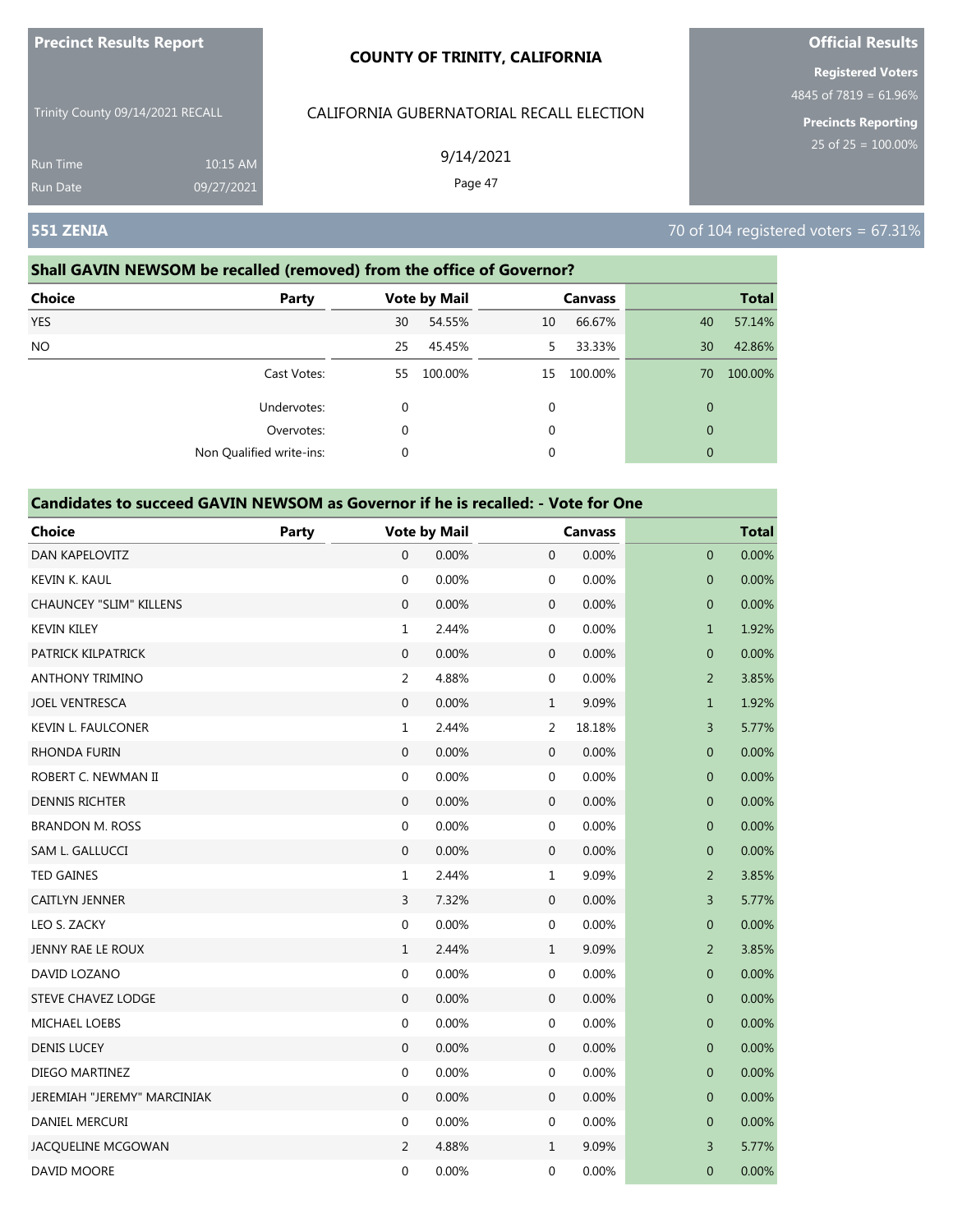### **COUNTY OF TRINITY, CALIFORNIA**

Trinity County 09/14/2021 RECALL

10:15 AM 09/27/2021

### CALIFORNIA GUBERNATORIAL RECALL ELECTION

9/14/2021

Page 48

Overvotes: 0 1 1

Non Qualified write-ins: 0 0 0

**Registered Voters**

4845 of 7819 = 61.96%

**Precincts Reporting**

Run Time

| Candidates to succeed GAVIN NEWSOM as Governor if he is recalled: - Vote for One |             |                |                     |              |                |                |              |
|----------------------------------------------------------------------------------|-------------|----------------|---------------------|--------------|----------------|----------------|--------------|
| <b>Choice</b>                                                                    | Party       |                | <b>Vote by Mail</b> |              | <b>Canvass</b> |                | <b>Total</b> |
| DAVID ALEXANDER BRAMANTE                                                         |             | $\overline{0}$ | 0.00%               | $\mathbf{0}$ | 0.00%          | $\overline{0}$ | 0.00%        |
| <b>HOLLY L. BAADE</b>                                                            |             | $\Omega$       | 0.00%               | $\mathbf{0}$ | 0.00%          | $\overline{0}$ | 0.00%        |
| ANGELYNE                                                                         |             | 2              | 4.88%               | $\mathbf{0}$ | 0.00%          | $\overline{2}$ | 3.85%        |
| JAMES G. HANINK                                                                  |             | $\mathbf{0}$   | 0.00%               | $\mathbf{0}$ | 0.00%          | $\overline{0}$ | 0.00%        |
| DAVID HILLBERG                                                                   |             | $\mathbf{0}$   | 0.00%               | $\mathbf 0$  | 0.00%          | $\mathbf{0}$   | 0.00%        |
| JEFF HEWITT                                                                      |             | $\mathbf{0}$   | 0.00%               | $\mathbf{0}$ | 0.00%          | $\overline{0}$ | 0.00%        |
| JOHN R. DRAKE                                                                    |             | $\mathbf{0}$   | 0.00%               | $\mathbf{0}$ | 0.00%          | $\mathbf{0}$   | 0.00%        |
| LARRY A. ELDER                                                                   |             | 16             | 39.02%              | 5            | 45.45%         | 21             | 40.38%       |
| <b>KEVIN PAFFRATH</b>                                                            |             | $\overline{4}$ | 9.76%               | $\mathbf{0}$ | 0.00%          | $\overline{4}$ | 7.69%        |
| <b>ADAM PAPAGAN</b>                                                              |             | $\mathbf{0}$   | 0.00%               | $\mathbf 0$  | 0.00%          | $\mathbf{0}$   | 0.00%        |
| ARMANDO "MANDO" PEREZ-SERRATO                                                    |             | $\mathbf{0}$   | 0.00%               | $\mathbf{0}$ | 0.00%          | $\mathbf{0}$   | 0.00%        |
| <b>JOHN COX</b>                                                                  |             | 5              | 12.20%              | $\mathbf{0}$ | 0.00%          | 5              | 9.62%        |
| <b>HEATHER COLLINS</b>                                                           |             | $\Omega$       | 0.00%               | $\mathbf{0}$ | 0.00%          | $\mathbf{0}$   | 0.00%        |
| <b>DANIEL WATTS</b>                                                              |             | $\overline{2}$ | 4.88%               | $\mathbf{0}$ | 0.00%          | 2              | 3.85%        |
| NICKOLAS WILDSTAR                                                                |             | $\Omega$       | 0.00%               | $\mathbf{0}$ | 0.00%          | $\overline{0}$ | 0.00%        |
| SARAH STEPHENS                                                                   |             | $\mathbf{0}$   | 0.00%               | $\mathbf{0}$ | 0.00%          | $\mathbf{0}$   | 0.00%        |
| <b>DENVER STONER</b>                                                             |             | $\mathbf{0}$   | 0.00%               | $\mathbf{0}$ | 0.00%          | $\mathbf{0}$   | 0.00%        |
| JOE M. SYMMON                                                                    |             | $\mathbf{0}$   | 0.00%               | $\mathbf{0}$ | 0.00%          | $\mathbf{0}$   | 0.00%        |
| <b>MAJOR SINGH</b>                                                               |             | $\mathbf{0}$   | 0.00%               | $\mathbf{0}$ | 0.00%          | $\mathbf{0}$   | 0.00%        |
| DOUG OSE                                                                         |             | $\mathbf{1}$   | 2.44%               | $\mathbf{0}$ | 0.00%          | $\mathbf{1}$   | 1.92%        |
| MAJOR WILLIAMS (W)                                                               |             | $\mathbf{0}$   | 0.00%               | $\mathbf{0}$ | 0.00%          | $\mathbf{0}$   | 0.00%        |
|                                                                                  | Cast Votes: | 41             | 100.00%             | 11           | 100.00%        | 52             | 100.00%      |
|                                                                                  | Undervotes: | 14             |                     | 3            |                | 17             |              |

# **Official Results**

**551 ZENIA** 70 of 104 registered voters = 67.31%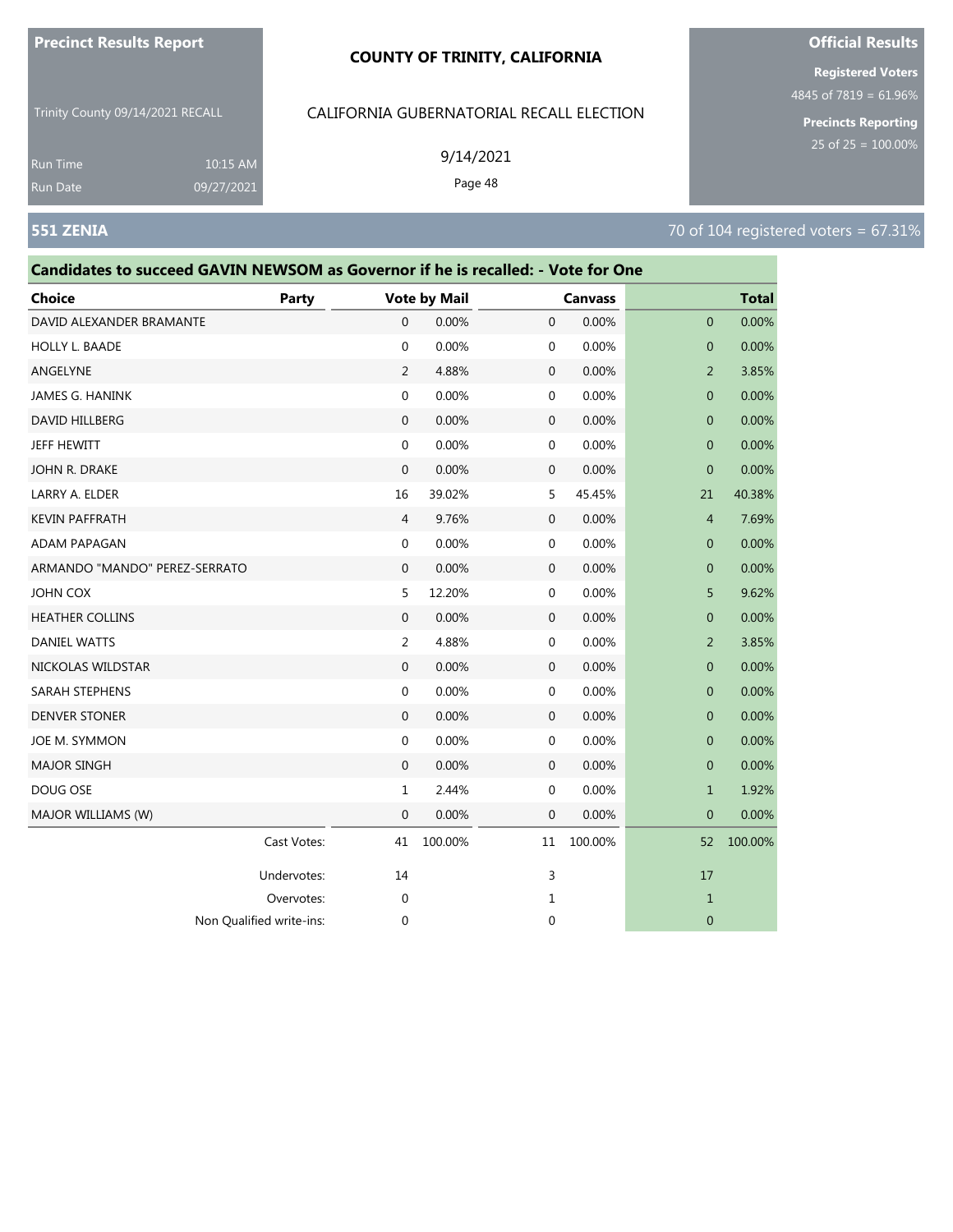| <b>Precinct Results Report</b> |
|--------------------------------|
|--------------------------------|

Trinity County 09/14/2021 RECALL

Run Time 10:15 AM 09/27/2021

# CALIFORNIA GUBERNATORIAL RECALL ELECTION

9/14/2021

Page 49

# **Official Results Registered Voters**

4845 of 7819 = 61.96%

**Precincts Reporting**

### **581 HYAMPOM** 112 of 175 registered voters = 64.00%

# **Shall GAVIN NEWSOM be recalled (removed) from the office of Governor? Choice Party Vote by Mail Canvass Total** YES 41 45.56% 8 36.36% 49 43.75% NO 49 54.44% 14 63.64% 63 56.25% Cast Votes: 90 100.00% 22 100.00% 112 100.00% Undervotes: 0 0 0 Overvotes: 0 0 0 Non Qualified write-ins: 0 0 0

| <b>Choice</b>                  | <b>Party</b> |                  | <b>Vote by Mail</b> |                  | <b>Canvass</b> |                | <b>Total</b> |
|--------------------------------|--------------|------------------|---------------------|------------------|----------------|----------------|--------------|
| DAN KAPELOVITZ                 |              | $\mathbf{0}$     | 0.00%               | $\mathbf 0$      | 0.00%          | $\mathbf 0$    | 0.00%        |
| <b>KEVIN K. KAUL</b>           |              | $\mathbf{0}$     | 0.00%               | $\boldsymbol{0}$ | 0.00%          | $\overline{0}$ | 0.00%        |
| <b>CHAUNCEY "SLIM" KILLENS</b> |              | $\mathbf 1$      | 1.72%               | $\boldsymbol{0}$ | 0.00%          | $\mathbf{1}$   | 1.39%        |
| <b>KEVIN KILEY</b>             |              | $\mathbf{1}$     | 1.72%               | $\mathbf{1}$     | 7.14%          | $\overline{2}$ | 2.78%        |
| PATRICK KILPATRICK             |              | $\boldsymbol{0}$ | 0.00%               | $1\,$            | 7.14%          | $\mathbf{1}$   | 1.39%        |
| <b>ANTHONY TRIMINO</b>         |              | $\mathbf{0}$     | 0.00%               | $\boldsymbol{0}$ | 0.00%          | $\overline{0}$ | 0.00%        |
| <b>JOEL VENTRESCA</b>          |              | $\overline{3}$   | 5.17%               | $\mathbf 1$      | 7.14%          | $\overline{4}$ | 5.56%        |
| <b>KEVIN L. FAULCONER</b>      |              | $\mathbf 0$      | 0.00%               | 0                | 0.00%          | 0              | 0.00%        |
| <b>RHONDA FURIN</b>            |              | $\boldsymbol{0}$ | 0.00%               | $\boldsymbol{0}$ | 0.00%          | $\mathbf 0$    | 0.00%        |
| ROBERT C. NEWMAN II            |              | $\mathbf 0$      | 0.00%               | $\boldsymbol{0}$ | 0.00%          | $\overline{0}$ | 0.00%        |
| <b>DENNIS RICHTER</b>          |              | $\mathbf{1}$     | 1.72%               | $\boldsymbol{0}$ | 0.00%          | $\mathbf{1}$   | 1.39%        |
| <b>BRANDON M. ROSS</b>         |              | 5                | 8.62%               | 0                | 0.00%          | 5              | 6.94%        |
| SAM L. GALLUCCI                |              | $\boldsymbol{0}$ | 0.00%               | $\boldsymbol{0}$ | 0.00%          | $\mathbf{0}$   | 0.00%        |
| <b>TED GAINES</b>              |              | $\overline{2}$   | 3.45%               | $\mathbf{1}$     | 7.14%          | 3              | 4.17%        |
| CAITLYN JENNER                 |              | $\boldsymbol{0}$ | 0.00%               | $\boldsymbol{0}$ | 0.00%          | $\pmb{0}$      | 0.00%        |
| LEO S. ZACKY                   |              | $\mathbf 0$      | 0.00%               | $\mathbf 0$      | 0.00%          | $\mathbf 0$    | 0.00%        |
| JENNY RAE LE ROUX              |              | $\mathbf{0}$     | 0.00%               | $\boldsymbol{0}$ | 0.00%          | $\mathbf{0}$   | 0.00%        |
| DAVID LOZANO                   |              | $\boldsymbol{0}$ | 0.00%               | $\boldsymbol{0}$ | 0.00%          | $\mathbf{0}$   | 0.00%        |
| STEVE CHAVEZ LODGE             |              | 0                | 0.00%               | 0                | 0.00%          | $\pmb{0}$      | 0.00%        |
| <b>MICHAEL LOEBS</b>           |              | $\mathbf{0}$     | 0.00%               | 0                | 0.00%          | $\mathbf 0$    | 0.00%        |
| <b>DENIS LUCEY</b>             |              | $\boldsymbol{0}$ | 0.00%               | $\boldsymbol{0}$ | 0.00%          | $\mathbf{0}$   | 0.00%        |
| DIEGO MARTINEZ                 |              | $\boldsymbol{0}$ | 0.00%               | $\mathbf 0$      | 0.00%          | $\mathbf 0$    | 0.00%        |
| JEREMIAH "JEREMY" MARCINIAK    |              | $\boldsymbol{0}$ | 0.00%               | 0                | 0.00%          | $\mathbf 0$    | 0.00%        |
| DANIEL MERCURI                 |              | $\mathbf{0}$     | 0.00%               | $\mathbf 0$      | 0.00%          | $\mathbf 0$    | 0.00%        |
| JACQUELINE MCGOWAN             |              | $\overline{2}$   | 3.45%               | 2                | 14.29%         | $\overline{4}$ | 5.56%        |
| DAVID MOORE                    |              | $\mathbf{0}$     | 0.00%               | 0                | 0.00%          | $\mathbf 0$    | 0.00%        |